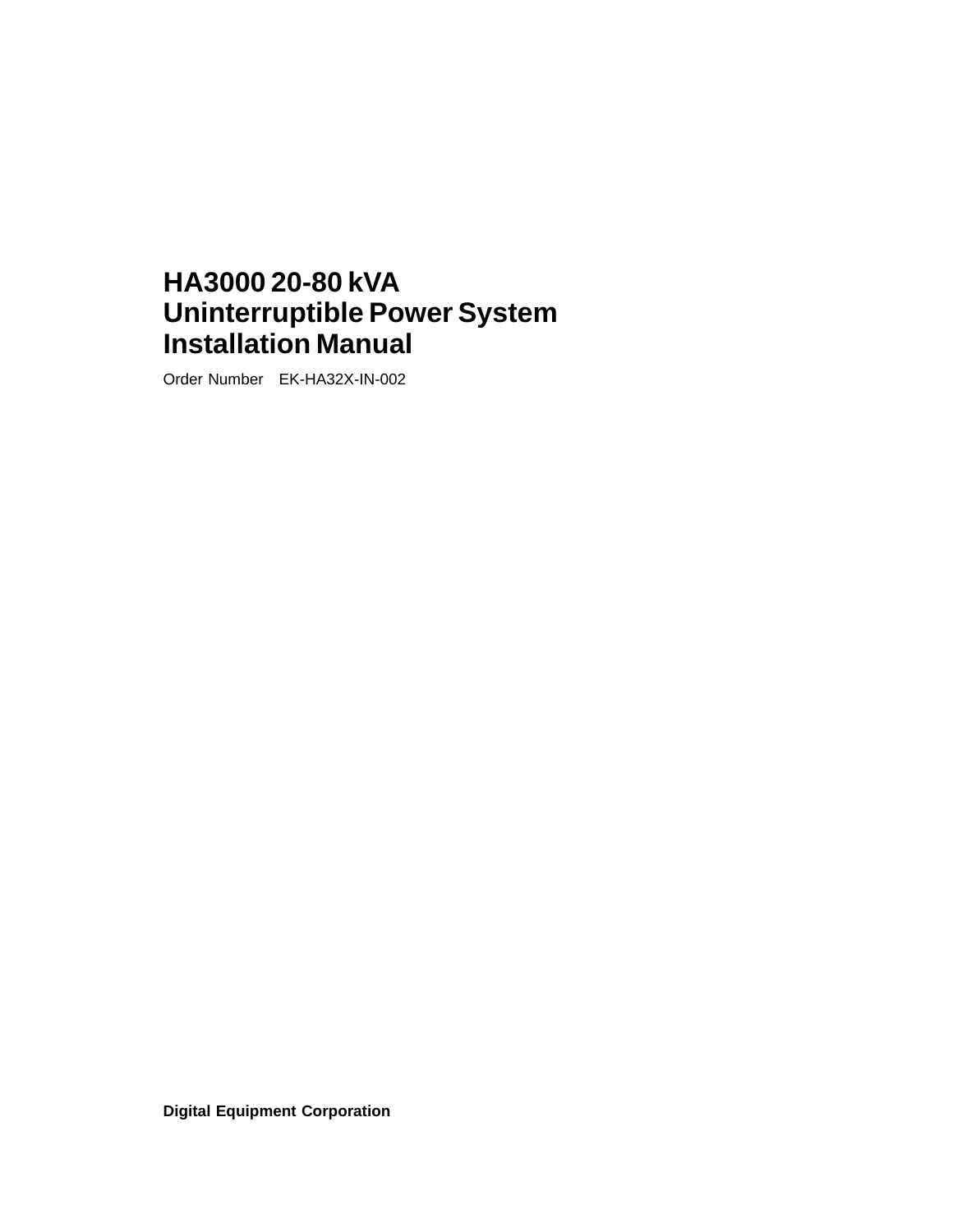#### **November 1991**

The information in this document is subject to change without notice and should not be construed as a commitment by Digital Equipment Corporation. Digital Equipment Corporation assumes no responsibility for any errors that may appear in this document.

Possession, use, duplication, or dissemination of the software described in this documentation is authorized only pursuant to a valid written license from Digital or the third-party owner of the software copyright.

No responsibility is assumed for the use or reliability of software on equipment that is not supplied by Digital Equipment Corporation.

Copyright © Digital Equipment Corporation 1991

All Rights Reserved. Printed in U.S.A.

The postpaid Reader's Comment Card included in this document requests the user's critical evaluation to assist in preparing future documentation.

**FCC NOTICE:** The equipment described in this manual generates, uses, and may emit radio frequency energy. The equipment has been type tested and found to comply with the limits for a Class A computing device pursuant to Subpart J of Part 15 of FCC Rules, which are designed to provide reasonable protection against such radio frequency interference when operated in a commercial environment. Operation of this equipment in a residential area may cause interference, in which case the user at his own expense may be required to take measures to correct the interference.

The Digital logo is a trademark of Digital Equipment Corporation.

This document was prepared and published by Educational Services Development and Publishing, Digital Equipment Corporation.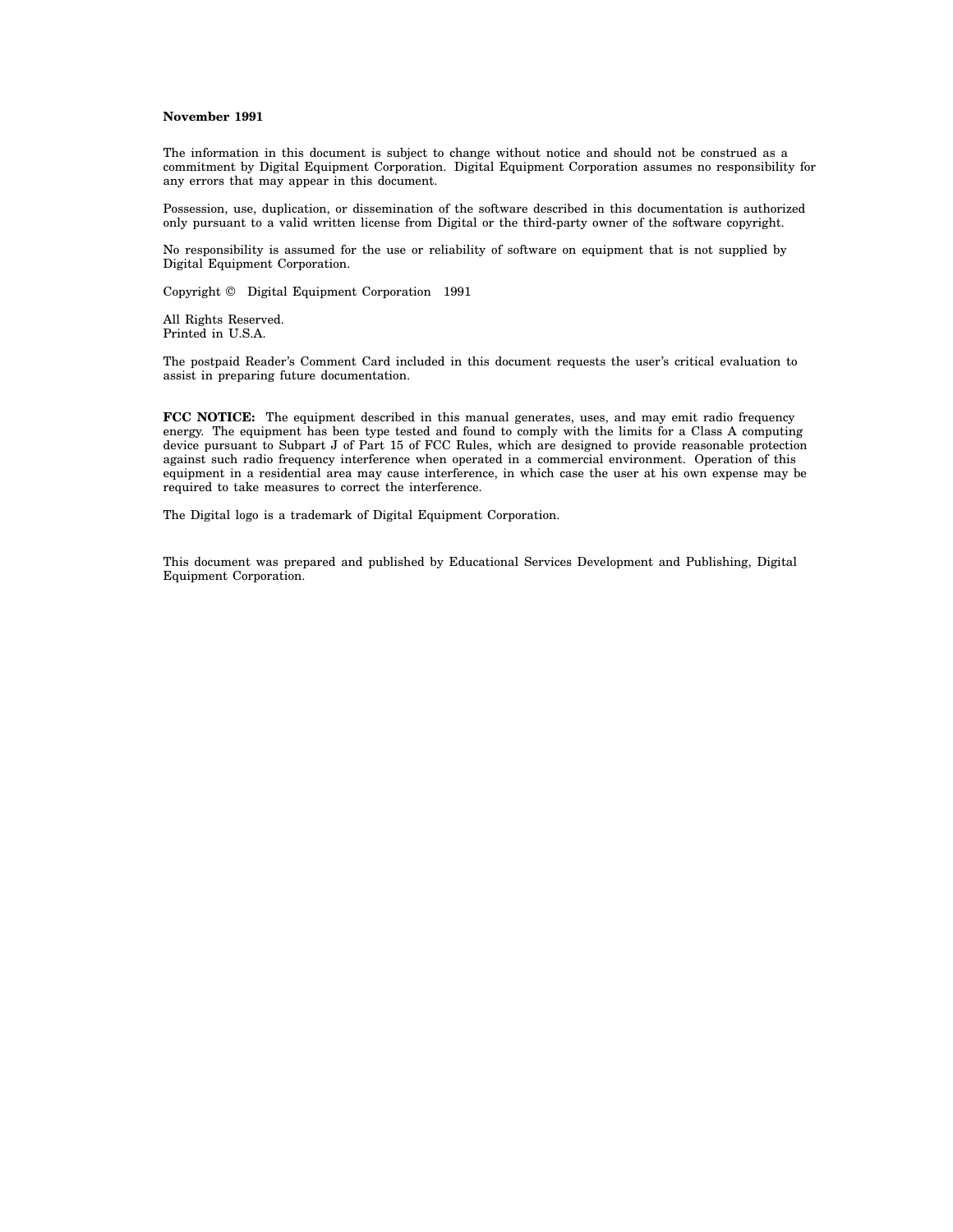### **Contents**

### **About This Manual** ix **1 INSTALLATION REFERENCE CHECKLISTS** 1.1 CUSTOMER RESPONSIBILITIES . . . . . . . . . . . . . . . . . . . . . . . . . . . . 1–1 1.1.1 Site Preparation . . . . . . . . . . . . . . . . . . . . . . . . . . . . . . . . . . . . . . . . 1–1 1.1.2 Delivery/Handling . . . . . . . . . . . . . . . . . . . . . . . . . . . . . . . . . . . . . . . 1–2 1.2 TRUCKER/MOVER/RIGGER RESPONSIBILITIES . . . . . . . . . . . . . . 1-3 1.3 ELECTRICIAN RESPONSIBILITIES . . . . . . . . . . . . . . . . . . . . . . . . . . 1–3 1.3.1 HA32A UPS Cabinet . . . . . . . . . . . . . . . . . . . . . . . . . . . . . . . . . . . . . 1–3 1.3.2 HA32B UPS Battery Cabinet . . . . . . . . . . . . . . . . . . . . . . . . . . . . . . 1–4 1.3.3 HA32C/D/E UPS Auxiliary Cabinet . . . . . . . . . . . . . . . . . . . . . . . . . 1–5 1.3.4 HA33D/F UPS CSA Cabinet . . . . . . . . . . . . . . . . . . . . . . . . . . . . . . . 1–6 1.3.5 HA32J/K UPS Distribution Cabinet . . . . . . . . . . . . . . . . . . . . . . . . . 1–7 1.3.6 HA320-A3 Remote Alarm Panel . . . . . . . . . . . . . . . . . . . . . . . . . . . . 1–8 1.4 DIGITAL SERVICES RESPONSIBILITIES . . . . . . . . . . . . . . . . . . . . . 1–9 1.4.1 Site Preparation . . . . . . . . . . . . . . . . . . . . . . . . . . . . . . . . . . . . . . . . 1–9 1.4.2 Delivery/Handling . . . . . . . . . . . . . . . . . . . . . . . . . . . . . . . . . . . . . . . 1–10 1.4.3 Initial Startup . . . . . . . . . . . . . . . . . . . . . . . . . . . . . . . . . . . . . . . . . . 1–10

### **2 SITE PREPARATION**

| 2.1          |  |
|--------------|--|
| 2.2          |  |
| 2.3          |  |
| 2.4<br>2.4.1 |  |
| 2.4.2        |  |
| 2.5          |  |
| -26          |  |
| 2.7          |  |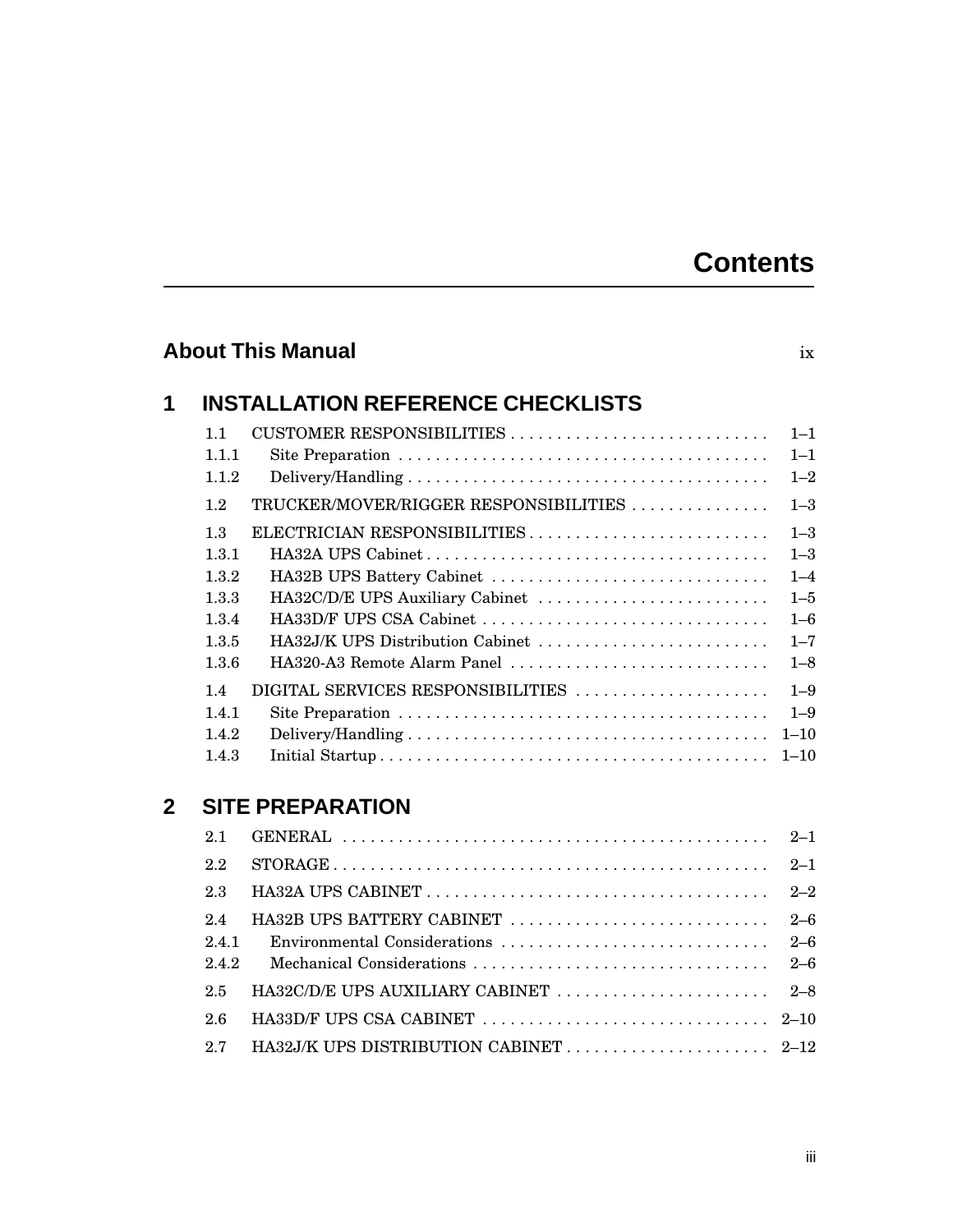### **3 HA3000 UPS RECEIVING AND HANDLING**

| $3.1\,$ |         |
|---------|---------|
| $3.2\,$ |         |
| 3.3     |         |
| 3.3.1   |         |
| 3.3.2   |         |
| 3.3.3   |         |
| 3.3.4   |         |
| 3.3.5   | $3 - 5$ |
| 3.3.6   |         |

### **4 INSTALLATION**

| 4.1                                               |                                                                                                              | $4 - 1$  |  |  |
|---------------------------------------------------|--------------------------------------------------------------------------------------------------------------|----------|--|--|
| $4 - 1$<br>4.2                                    |                                                                                                              |          |  |  |
| 4.2.1                                             | Main AC Input (MAINS1) Connection<br>$4 - 2$                                                                 |          |  |  |
| 4.2.2                                             | Bypass AC Input (MAINS2) Connection                                                                          | $4 - 4$  |  |  |
| 4.2.3                                             |                                                                                                              | $4 - 4$  |  |  |
| 4.2.4                                             |                                                                                                              | $4 - 4$  |  |  |
| 4.2.5                                             | UPS Battery Cabinet Control Wire Connections (TB1)                                                           | $4 - 5$  |  |  |
| 4.2.5.1                                           | Battery Cabinet Circuit Breaker (QF1) Control Wiring                                                         | $4 - 6$  |  |  |
| 4.2.5.2                                           | DC Ground Fault Detector Control Wiring                                                                      | $4 - 6$  |  |  |
| 4.2.5.3                                           | Smoke Detector Control Wiring                                                                                | $4 - 6$  |  |  |
| 4.2.6                                             | Contact Closure Control Wire Connections (TB2)                                                               | $4 - 7$  |  |  |
| 4.2.7                                             | Remote Status Panel and Remote Alarm Panel Control Wire                                                      |          |  |  |
|                                                   |                                                                                                              | $4 - 7$  |  |  |
| 4.2.7.1                                           | Remote Status Panel Control and Power Wire Connections                                                       | $4 - 7$  |  |  |
| 4.2.7.2                                           | Remote Alarm Panel Control and Power Wire Connections                                                        | $4 - 8$  |  |  |
| 4.2.8                                             |                                                                                                              | $4 - 8$  |  |  |
| 4.3                                               | HA32B UPS BATTERY CABINET                                                                                    | $4 - 9$  |  |  |
| 4.3.1                                             |                                                                                                              | $4 - 9$  |  |  |
| 4.3.2                                             | Single UPS Battery Cabinet/HA32A UPS Installation<br>$4 - 10$                                                |          |  |  |
| 4.3.3                                             | Two UPS Battery Cabinets/HA32A UPS Installation                                                              | $4 - 11$ |  |  |
| Power Cable Connections<br>4.3.4<br>$4 - 11$      |                                                                                                              |          |  |  |
| 4.3.5<br>$4 - 12$                                 |                                                                                                              |          |  |  |
| $4 - 12$<br>4.3.6<br>Interbattery Link Connection |                                                                                                              |          |  |  |
| 4.3.7                                             |                                                                                                              | $4 - 12$ |  |  |
| 4.3.8                                             | Reassembling the UPS Battery Cabinet                                                                         | $4 - 13$ |  |  |
| 4.4                                               | HA32C/D/E UPS AUXILIARY CABINET                                                                              | $4 - 14$ |  |  |
| 4.4.1                                             |                                                                                                              | $4 - 16$ |  |  |
| 4.4.1.1                                           | AC Input Connection for Input Isolation Transformer Option                                                   | $4 - 16$ |  |  |
| 4.4.1.2                                           | Connecting the Isolation Transformer for Both the UPS Main AC<br>Input (MAINS1) and Bypass AC Input (MAINS2) | $4 - 19$ |  |  |
| 4.4.1.3                                           | Connecting the Isolation Transformer for the UPS Bypass AC                                                   | $4 - 20$ |  |  |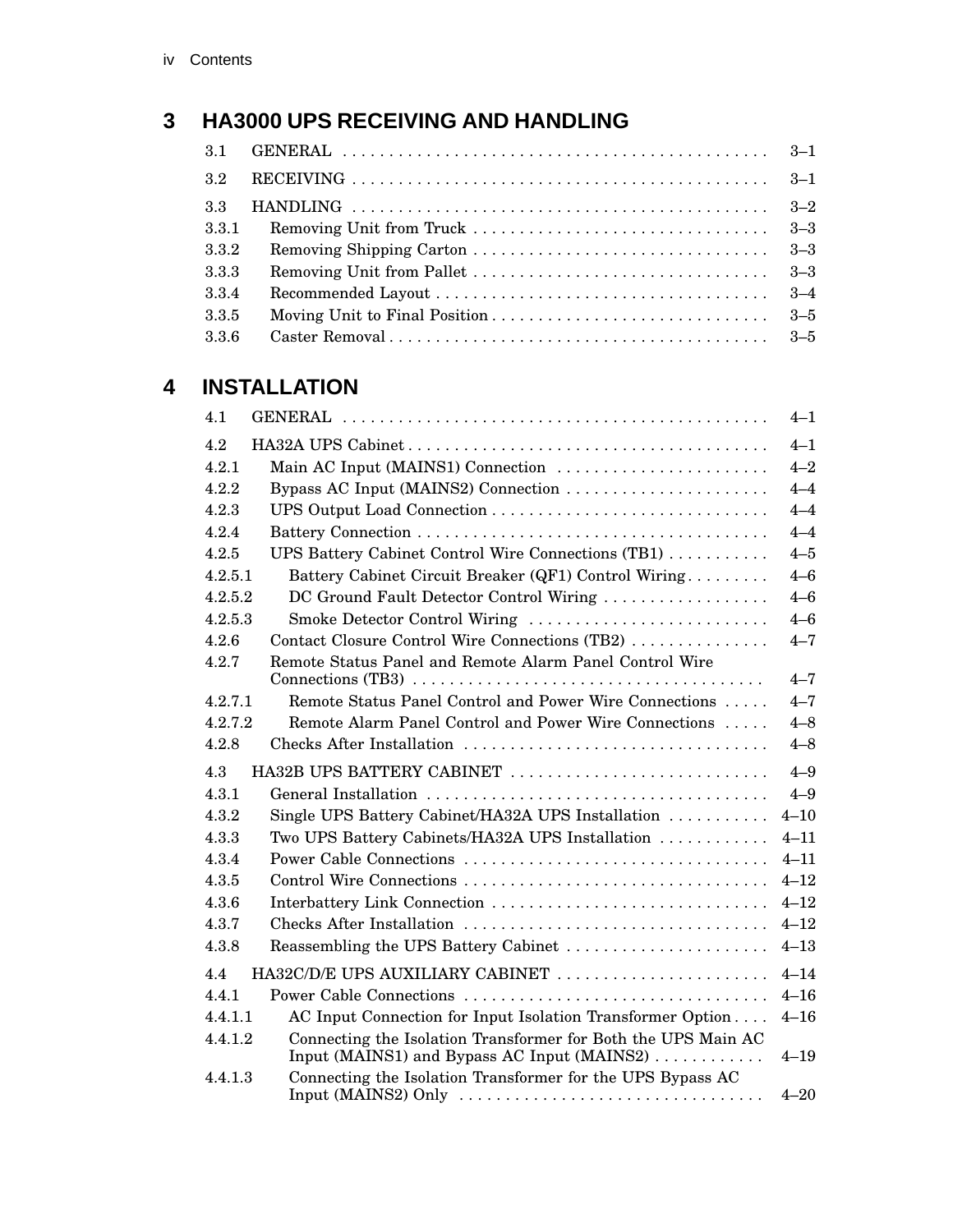| 4.4.1.4 | Connecting the Isolation Transformer for the UPS Main AC Input                                 |          |
|---------|------------------------------------------------------------------------------------------------|----------|
|         | $(MAINS1)$ Only $\ldots \ldots \ldots \ldots \ldots \ldots \ldots \ldots \ldots \ldots \ldots$ | $4 - 21$ |
| 4.4.1.5 | Connecting the Input Harmonic Current Filter                                                   | $4 - 21$ |
| 4.4.2   |                                                                                                | $4 - 23$ |
| 4.4.3   | Checks After Installation                                                                      | $4 - 23$ |
| 4.5     | HA33D/F UPS CSA CABINET                                                                        | $4 - 24$ |
| 4.5.1   | Power Cable Connections                                                                        | $4 - 26$ |
| 4.5.1.1 | Connecting the HA33D with Input Isolation/Step-Down                                            | $4 - 26$ |
| 4.5.1.2 | Transformer and CSA Assembly                                                                   | $4 - 27$ |
|         | Connecting the HA33F with CSA Assembly Only                                                    |          |
| 4.5.2   |                                                                                                | $4 - 29$ |
| 4.5.3   | Checks After Installation                                                                      | $4 - 29$ |
| 4.6     | HA32J/K UPS DISTRIBUTION CABINET                                                               | $4 - 30$ |
| 4.6.1   | Power Cable Connections                                                                        | $4 - 31$ |
| 4.6.1.1 | AC Input Connection Without Isolation/Step-Down Transformer.                                   | $4 - 31$ |
| 4.6.1.2 | AC Input Connection With Isolation/Step-Down Transformer                                       | $4 - 31$ |
| 4.6.2   |                                                                                                | $4 - 32$ |
| 4.6.3   | Installation and Connection of Optional Digital Output Cables                                  | $4 - 32$ |
| 4.6.3.1 | Output Circuit Breaker Installation                                                            | $4 - 32$ |
| 4.6.3.2 |                                                                                                | $4 - 35$ |
| 4.6.4   | Non-Digital Output Cables                                                                      | $4 - 35$ |
| 4.6.5   |                                                                                                | $4 - 36$ |
| 4.7     | HA320-AA/AB REMOTE STATUS PANEL                                                                | $4 - 37$ |
| 4.8     | HA320-A3 REMOTE ALARM PANEL                                                                    | $4 - 38$ |
| 4.9     | HA320-C2 DC GROUND FAULT DETECTOR                                                              | $4 - 39$ |
| 4.10    |                                                                                                | $4 - 40$ |
|         |                                                                                                |          |

### **A ELECTRICAL CONSIDERATIONS**

### **B SPECIFICATIONS**

### **Index**

### **Figures**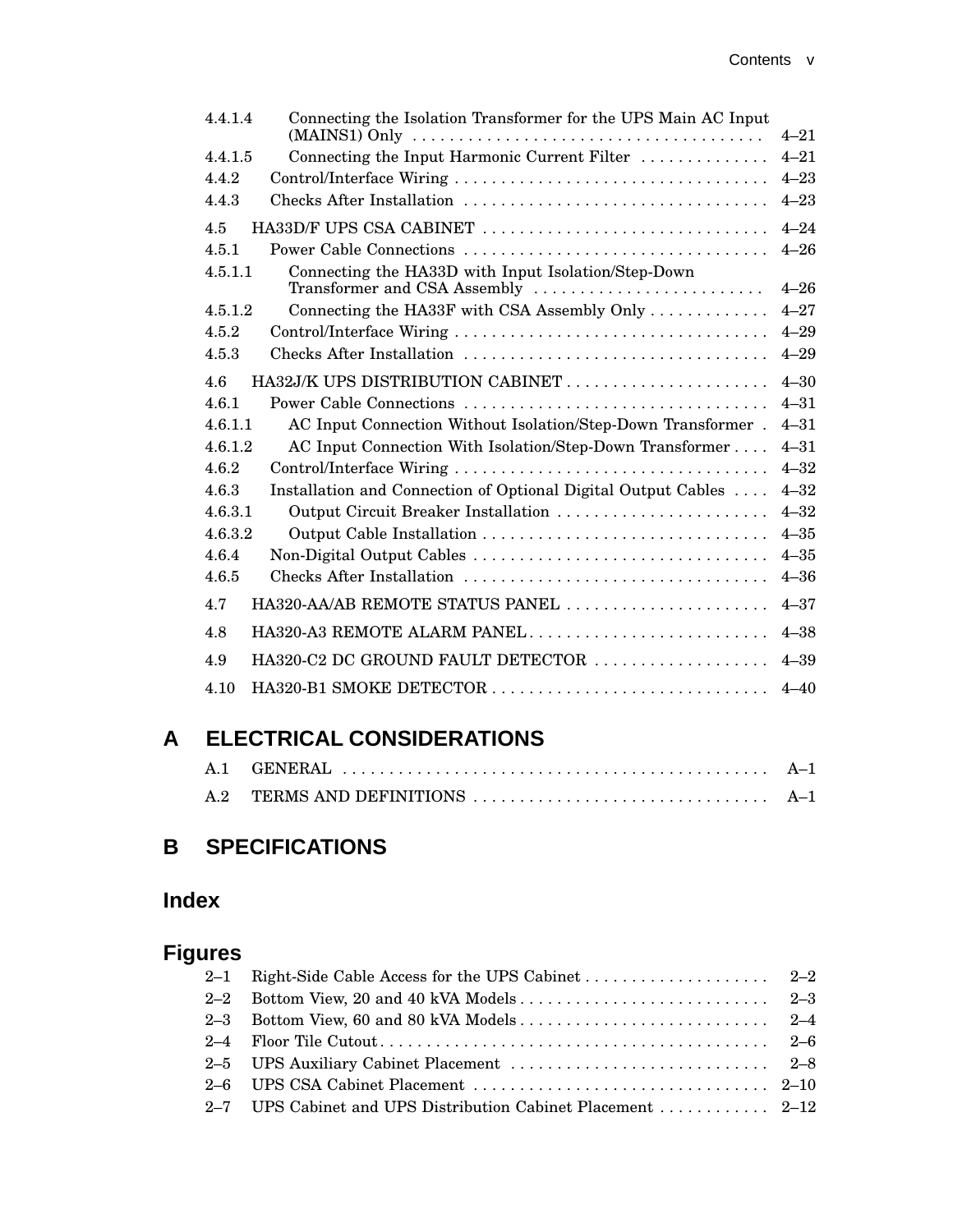| $2 - 8$  | UPS Cabinet, UPS Auxiliary Cabinet or UPS CSA Cabinet, and UPS | $2 - 13$ |
|----------|----------------------------------------------------------------|----------|
| $3 - 1$  | Handling the HA3000 Series Cabinets                            | $3 - 2$  |
| $3 - 2$  |                                                                | $3 - 4$  |
| $4 - 1$  |                                                                | $4 - 2$  |
| $4 - 2$  |                                                                | $4 - 4$  |
| $4 - 3$  |                                                                | $4 - 5$  |
| $4 - 4$  | UPS Battery Cabinet Power and Control Wiring Connections       | $4 - 11$ |
| $4 - 5$  | UPS Auxiliary Cabinet Mounting Holes                           | $4 - 14$ |
| $4 - 6$  |                                                                | $4 - 15$ |
| $4 - 7$  | UPS Auxiliary Cabinet Cable Trays                              | $4 - 16$ |
| $4 - 8$  | Connecting the Isolation Transformer                           | $4 - 19$ |
| $4 - 9$  | UPS Input and Bypass Input Isolation Transformer Configuration | $4 - 20$ |
| $4 - 10$ | UPS Bypass Input Isolation Transformer Configuration           | $4 - 20$ |
| $4 - 11$ | Alternate UPS Bypass Input Isolation Transformer Configuration | $4 - 21$ |
| $4 - 12$ | UPS Input Isolation Transformer Configuration                  | $4 - 21$ |
| $4 - 13$ | UPS Cabinet Without Input Harmonic Current Filter Installed    | $4 - 22$ |
| $4 - 14$ | UPS Cabinet with Input Harmonic Current Filter Installed       | $4 - 23$ |
| $4 - 15$ |                                                                | $4 - 24$ |
| $4 - 16$ |                                                                | $4 - 25$ |
| $4 - 17$ | HA33D UPS CSA Cabinet Wiring Diagram                           | $4 - 27$ |
| $4 - 18$ | HA33F UPS CSA Cabinet Wiring Diagram                           | $4 - 28$ |
| $4 - 19$ |                                                                | $4 - 30$ |
| $4 - 20$ | Square-D Distribution Panelboard                               | $4 - 33$ |
| $4 - 21$ |                                                                | $4 - 34$ |

### **Tables**

| $2 - 1$ | Standard HA32A UPS Models                                 | $2 - 5$  |  |  |  |
|---------|-----------------------------------------------------------|----------|--|--|--|
| $2 - 2$ | UPS Battery Cabinet Model Numbers<br>$2 - 7$              |          |  |  |  |
| $2 - 3$ | UPS Auxiliary Cabinet Weights and Dimensions              | $2 - 9$  |  |  |  |
| $2 - 4$ | UPS CSA Cabinet Weights and Dimensions                    | $2 - 11$ |  |  |  |
| $2 - 5$ | UPS Distribution Cabinet Specifications                   | $2 - 14$ |  |  |  |
| $4 - 1$ |                                                           | $4 - 3$  |  |  |  |
| $4 - 2$ | Maximum DC Current Requirements                           | $4 - 9$  |  |  |  |
| $4 - 3$ |                                                           | $4 - 12$ |  |  |  |
| $4 - 4$ | HA32C/D/E UPS Auxiliary Cabinet Electrical Specifications | $4 - 17$ |  |  |  |
| $4 - 9$ | HA33D/F UPS CSA Cabinet Electrical Specifications         | $4 - 26$ |  |  |  |
| $B-1$   | Standard HA32A UPS Models                                 | $B-4$    |  |  |  |
| $B-2$   |                                                           | $B-5$    |  |  |  |
| $B-3$   | UPS Battery Cabinet Model Numbers                         | $B-6$    |  |  |  |
| $B-4$   |                                                           | $B-6$    |  |  |  |
| $B-5$   |                                                           | $B-7$    |  |  |  |
| $B-6$   | UPS Auxiliary Cabinet Weights and Dimensions              | $B-7$    |  |  |  |
| $B-7$   | HA32C/D/E UPS Auxiliary Cabinet Electrical Specifications | $B-8$    |  |  |  |
| $B-8$   | UPS CSA Cabinet Weights and Dimensions                    | $B-10$   |  |  |  |
| $B-9$   | HA33D/F UPS CSA Cabinet Electrical Specifications         | $B-10$   |  |  |  |
|         |                                                           |          |  |  |  |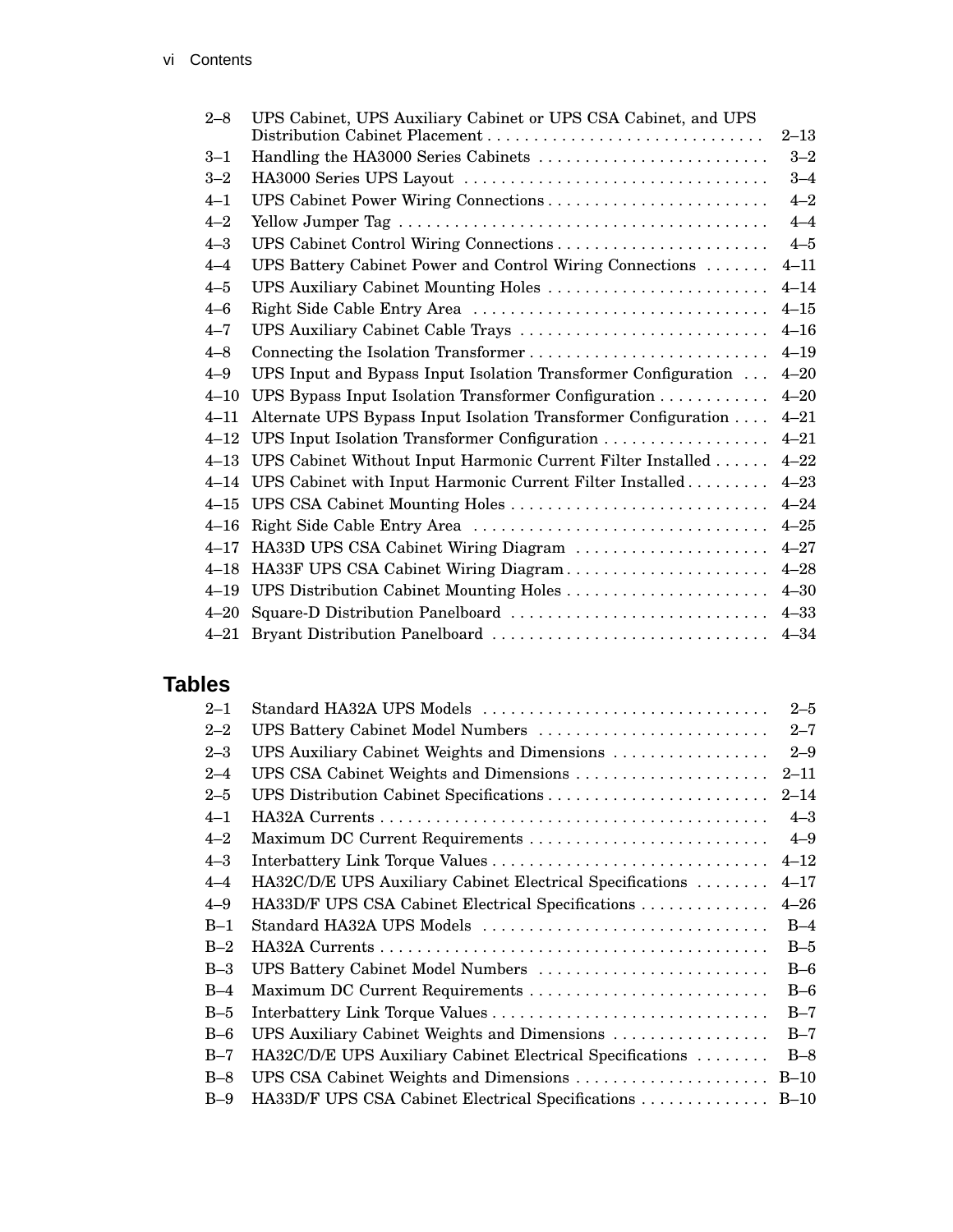|--|--|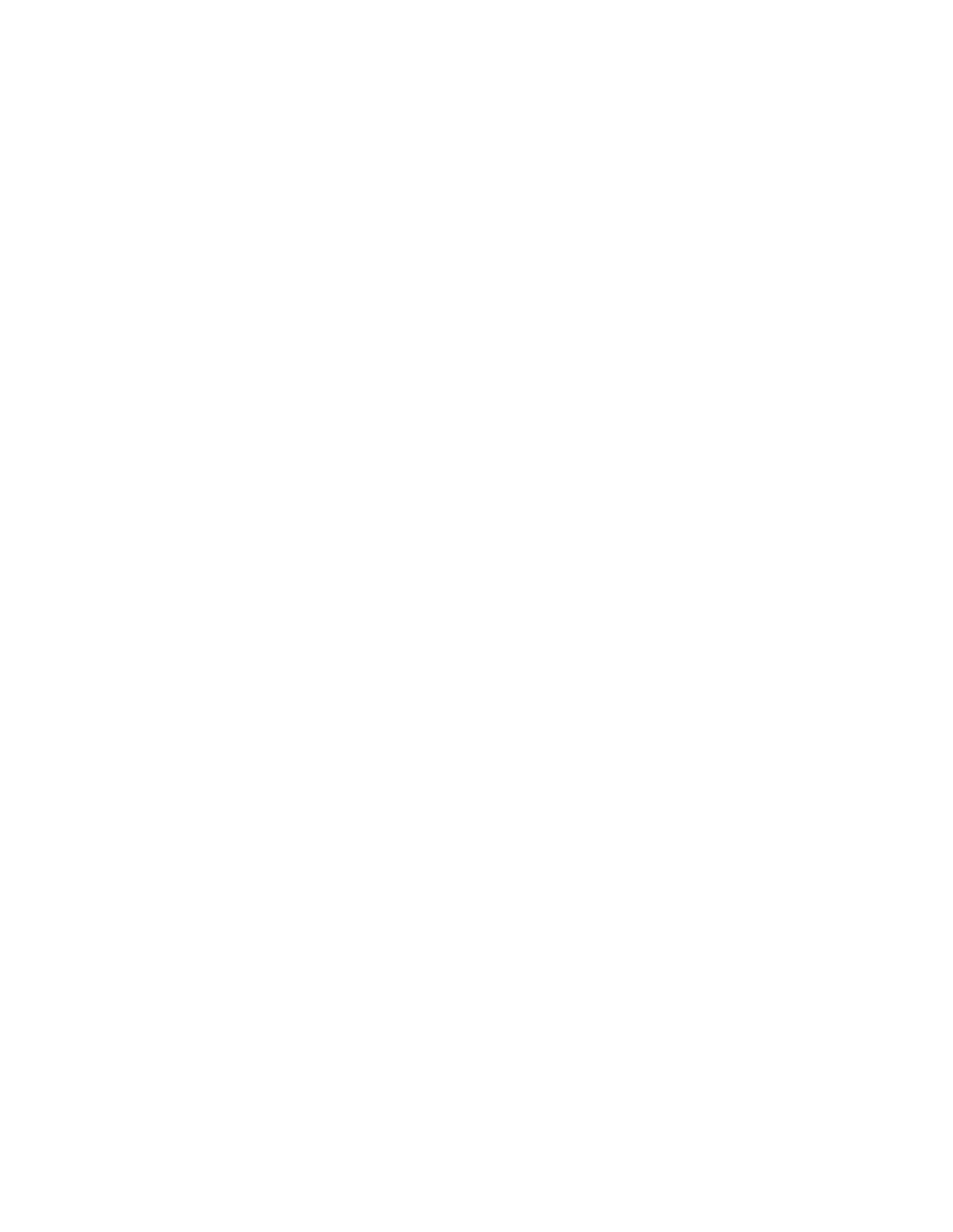### **About This Manual**

#### **OVERVIEW**

This manual is intended for use by the customer for site preparation, by the customer's electrician to install the HA3000 20-80 kVA series Uninterruptible Power System (UPS), and by the Digital Services Engineer to ensure proper installation before performing the startup procedures. It provides site preparation information and instructions for receiving, handling, storing, and installing the UPS for the customer and the customer's electrician. **The installation must be completed before calling Digital Services to perform the startup procedures. Incomplete installation will result in startup delays.**

#### **WARNING**

#### **The HA32B UPS Battery Cabinet contains batteries that are wired together to produce a high voltage. Even with no external connections, hazardous voltage exists inside the UPS Battery Cabinet that can cause severe burns or death upon contact.**

The manual covers the following topics:

- Chapter 1 contains a checklist of the responsibilities of the customer, customer's electrician, trucker/mover/rigger, and Digital Services during site preparation, delivery/handling, installation, and startup of the HA3000 series UPS.
- Chapter 2 contains site preparation information for the HA32A UPS cabinet, the HA32B UPS Battery Cabinet, the HA32C/D/E UPS Auxiliary Cabinet, the HA33D/F UPS CSA Cabinet, and the HA32J/K UPS Distribution Cabinet.
- Chapter 3 contains information for receiving and handling the HA3000 series equipment cabinets.
- Chapter 4 contains the installation procedures for the HA32A UPS cabinet, the HA32B UPS Battery Cabinet, the HA32C/D/E UPS Auxiliary Cabinet, the HA33D/F UPS CSA Cabinet, the HA32J/K UPS Distribution Cabinet, the HA320-AA/AB Remote Status Panel, the HA320-A3 Remote Alarm Panel, the HA320-B1 Smoke Detector, and the HA320-C2 DC Ground Fault Detector.
- Appendix A contains electrical considerations for the HA32A UPS cabinet.
- Appendix B contains specification tables for the HA3000 series components.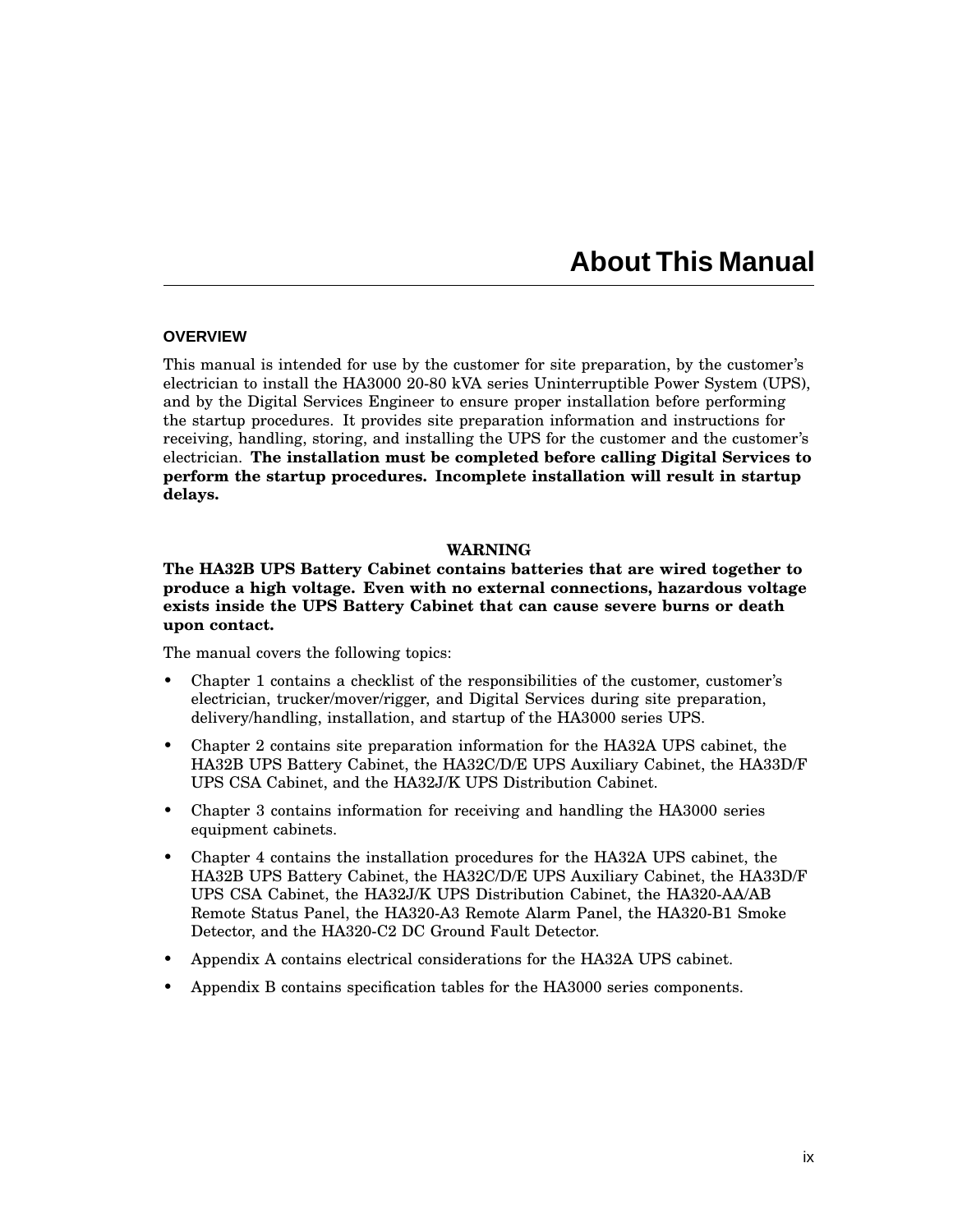#### x About This Manual

#### **RELATED DOCUMENTS**

#### **Title Part Number**

| HA3000 20-80 kVA Uninterruptible Power System User Guide            | EK-HA32X-UG |
|---------------------------------------------------------------------|-------------|
| HA3000 20-80 kVA Uninterruptible Power System Installation Drawings | EK-HA32X-ID |
| HA3000 Uninterruptible Power System Handling Instructions           | EK-HA32X-HI |
| HA3000 Uninterruptible Power System Technical Manual                | EK-HA32X-TM |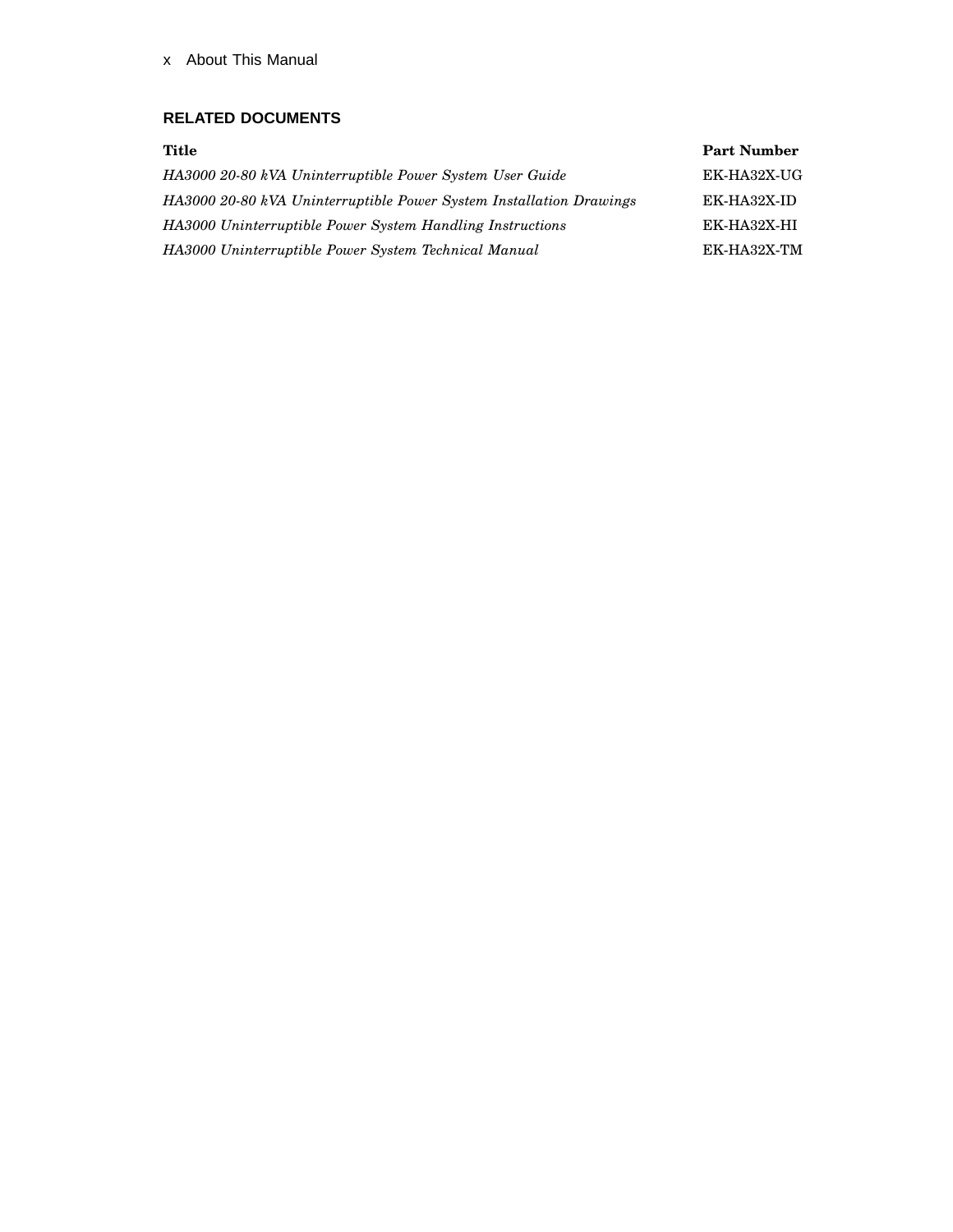# **1 INSTALLATION REFERENCE CHECKLISTS**

### **1.1 CUSTOMER RESPONSIBILITIES**

The following sections contain checklists of the responsibilities of the customer during site preparation and delivery/handling of the HA3000 series UPS.

#### **1.1.1 Site Preparation**

The customer's responsibilities during site preparation are listed below.

| <b>Check Off</b> | <b>Function</b>             | Task                                                                                                                                                                                                                                             |
|------------------|-----------------------------|--------------------------------------------------------------------------------------------------------------------------------------------------------------------------------------------------------------------------------------------------|
|                  | Electrical<br>Connections   | Obtain an electrician to perform the electrical<br>connections that are described in Chapter 4.                                                                                                                                                  |
|                  | Site Selection              | Select the area where the HA3000 series UPS will be<br>installed. Where it is located will have a bearing on<br>the electrical installation cost and installation time.                                                                          |
|                  |                             | <b>NOTE:</b> It is highly recommended that the HA3000<br>series UPS be installed in a computer room<br>environment with a raised floor.                                                                                                          |
|                  | Physical Size and<br>Weight | Obtain the size and weight information on the HA3000<br>series cabinets that are to be installed. Refer to the<br>HA3000 20-80 kVA Uninterruptible Power System<br><i>Installation Drawings</i> (EK-HA32X-ID) or to Chapter 2<br>in this manual. |
|                  | <b>Physical Placement</b>   | Determine the exact physical placement of the<br>cabinets. The cabinet dimensions and service<br>clearances must be taken into consideration. The<br>following is a list of the <b>minimum</b> service clearances<br>required.                   |
|                  |                             | Rear - $60.96$ cm $(24$ in)<br>Front - $121.92$ cm $(48 \text{ in})$<br>Side $-60.96$ cm $(24 \text{ in})$ on each end of the cabinet<br>configuration<br>Top - $91.44 \text{ cm } (36 \text{ in})$                                              |
|                  |                             | <b>NOTE:</b> Local codes may require more clearance.                                                                                                                                                                                             |
|                  | Floor Loading               | Ensure that the floor can support the total<br>configuration weight. If there is any question in this<br>regard, a structural engineer should be consulted.                                                                                      |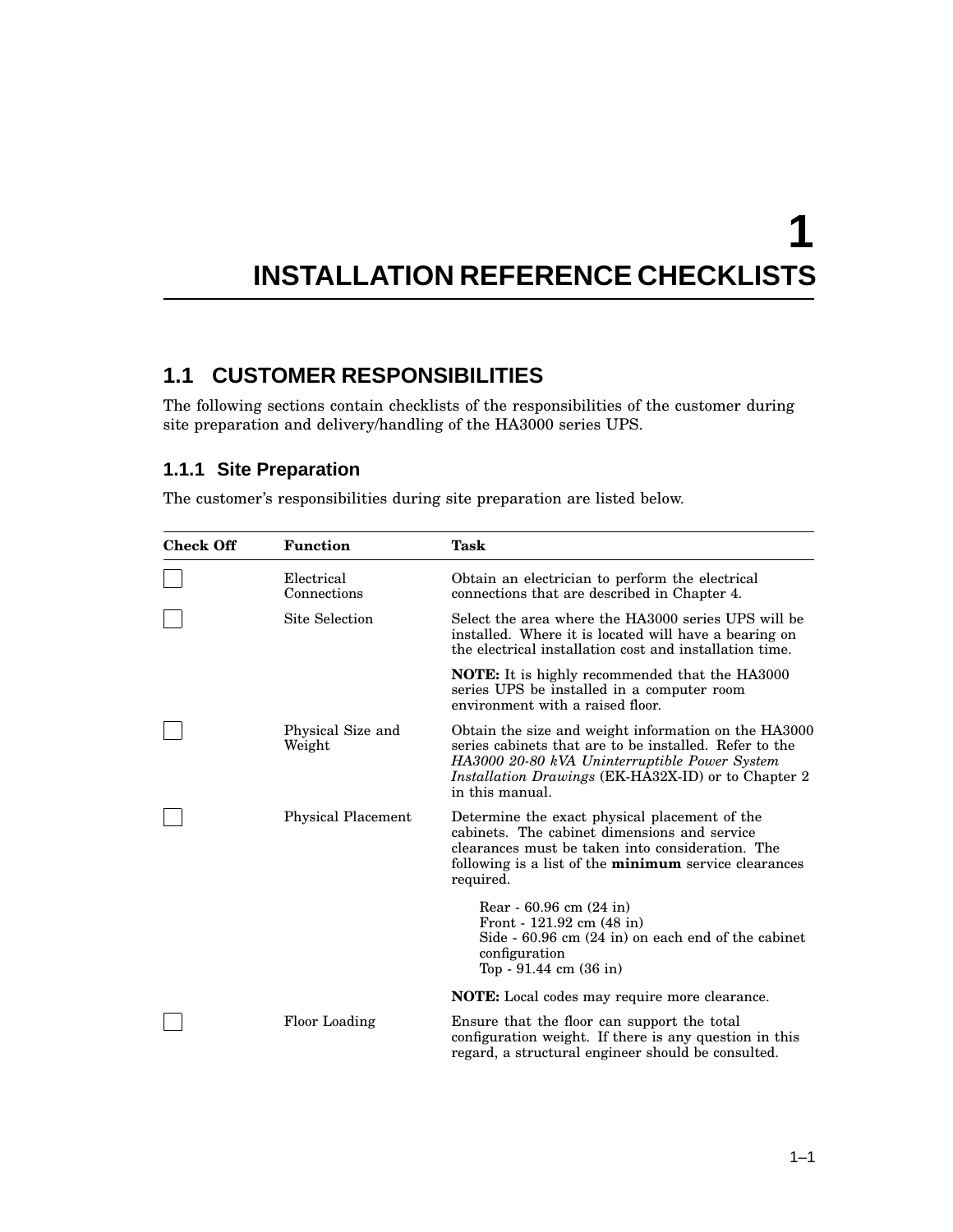| <b>Check Off</b> | <b>Function</b>          | Task                                                                                                                                                                                                                                                                                                                          |
|------------------|--------------------------|-------------------------------------------------------------------------------------------------------------------------------------------------------------------------------------------------------------------------------------------------------------------------------------------------------------------------------|
|                  | Configuration Layout     | Plan the configuration layout using the following<br>placement order (left to right): UPS Battery Cabinet(s),<br>UPS cabinet, UPS Auxiliary Cabinet, UPS CSA<br>Cabinet, and UPS Distribution Cabinet.                                                                                                                        |
|                  | <b>Floor Marking</b>     | Mark the outside dimensions of the cabinet<br>configuration and the floor cutouts on the floor with<br>tape so that placement and any floor cutouts will be in<br>the correct place.                                                                                                                                          |
|                  | <b>Floor Cutouts</b>     | On a raised floor, ensure that floor tile cutouts are<br>provided for cool air supply and cabling. Refer to the<br>HA3000 20-80 kVA Uninterruptible Power System<br><i>Installation Drawings</i> (EK-HA32X-ID) for the cable<br>entry areas on the UPS cabinet, the UPS Battery<br>Cabinet, and the UPS Distribution Cabinet. |
|                  |                          | <b>CAUTION:</b> If perforated tiles are used for cooling,<br>ensure that air restricting baffles are not installed<br>beneath them.                                                                                                                                                                                           |
|                  | Inside Delivery<br>Route | Ensure that there is an unobstructed inside delivery<br>path to the final installation position. Ensure that<br>elevators, ramps, and flooring along this path can<br>handle the equipment weights and dimensions.                                                                                                            |

#### **1.1.2 Delivery/Handling**

The customer's responsibilities during delivery/handling are listed below.

| <b>Check Off</b> | <b>Function</b>               | Task                                                                                                                                   |
|------------------|-------------------------------|----------------------------------------------------------------------------------------------------------------------------------------|
|                  | Site Delivery<br>Coordination | Assist Digital Services in assuring proper delivery and<br>placement of the HA3000 series cabinets.                                    |
|                  | Configuration<br>Assembly     | Assist Digital Services in removing the appropriate<br>side skins and cover plates before the cabinets are in<br>their final position. |
|                  | Final Assembly                | Assist Digital Services in replacing all exterior skins.<br>Check to ensure that all cabinets are complete.                            |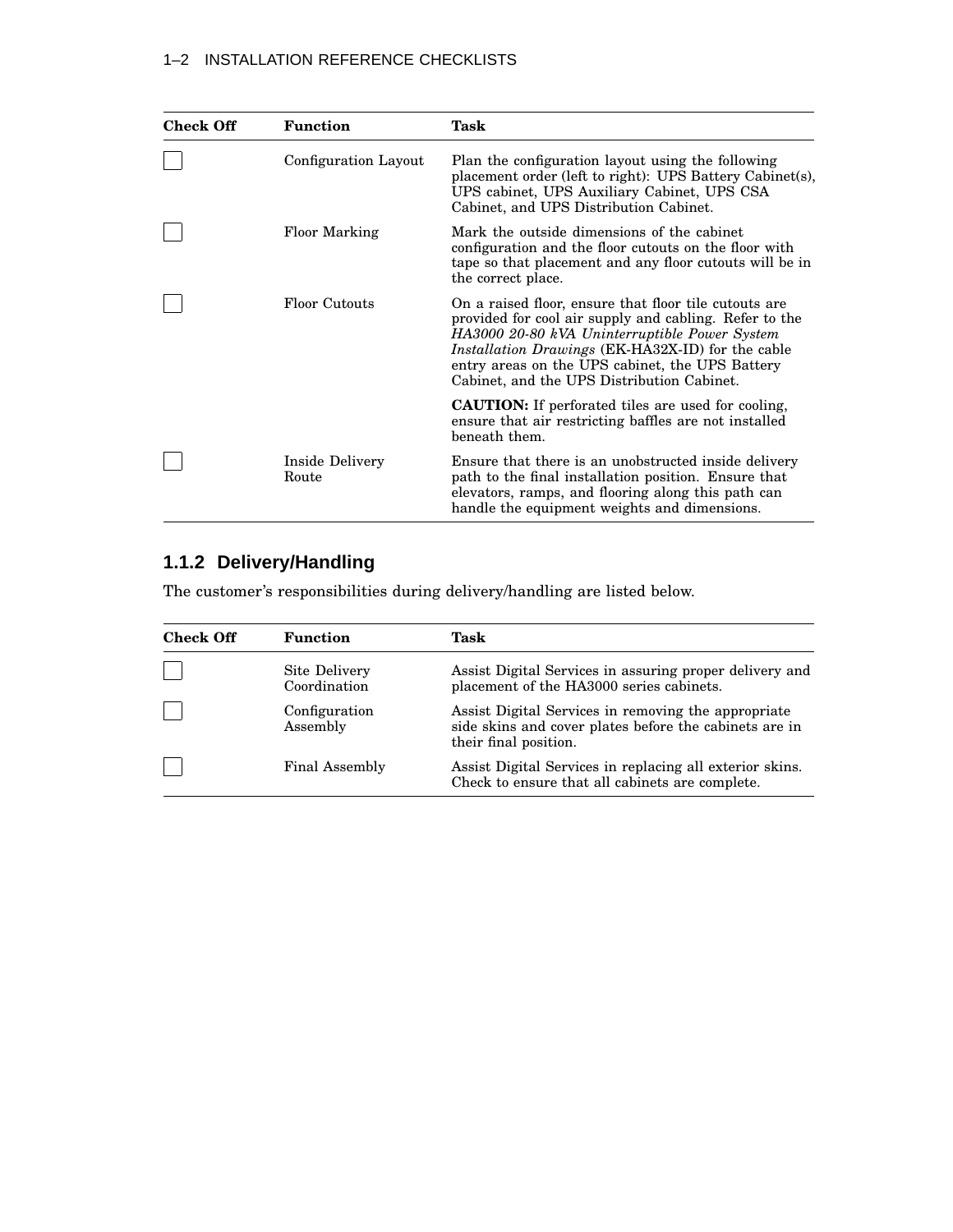### **1.2 TRUCKER/MOVER/RIGGER RESPONSIBILITIES**

The trucker/mover/rigger's responsibilities during delivery/handling are listed below.

| <b>Check Off</b>           | <b>Function</b>                 | Task                                                                                                                                                           |  |  |
|----------------------------|---------------------------------|----------------------------------------------------------------------------------------------------------------------------------------------------------------|--|--|
|                            | Inside Delivery and<br>Handling | Deliver the HA3000 series cabinets from the padded<br>van to the final resting place at the customer's site.<br>Follow the handling instructions in Chapter 3. |  |  |
| Caster Assembly<br>Removal |                                 | Remove the yellow caster assemblies beneath each<br>cabinet after the cabinets have been moved to their<br>final resting place.                                |  |  |

### **1.3 ELECTRICIAN RESPONSIBILITIES**

The following sections contain the responsibilities of the electrician during the installation of the HA3000 series UPS. The electrician should refer to the *HA3000 20-80 kVA Uninterruptible Power System Installation Drawings* (EK-HA32X-ID) and to the procedures in Chapter 4 when performing the actual installation. All electrical site wiring must comply with the National Electrical Code (ANSI/NFPA 70) and with local codes as applicable.

#### **1.3.1 HA32A UPS Cabinet**

The electrician's responsibilities during the installation of the HA32A-xx UPS cabinet are listed below.

| <b>Check Off</b> | <b>Function</b>                                              | Task                                                                                                                                                                                                                                                                                                                                                                                                                                                                                                                                                        |
|------------------|--------------------------------------------------------------|-------------------------------------------------------------------------------------------------------------------------------------------------------------------------------------------------------------------------------------------------------------------------------------------------------------------------------------------------------------------------------------------------------------------------------------------------------------------------------------------------------------------------------------------------------------|
|                  | Cable Entry/Exit                                             | Perform the cable knockouts and provide the fittings<br>and conduits for this cabinet. Bottom or right-side<br>cable entry is possible. Refer to Figure 2-1, Figure 2-2,<br>and Figure 2-3.                                                                                                                                                                                                                                                                                                                                                                 |
|                  | Input Conductor<br>Sizing                                    | Determine the input conductor sizing for the UPS. The<br>circuit rating needs to be matched to the input circuit<br>breaker for the unit being installed. Refer to Table 2–1<br>for the input circuit breaker ratings for the different<br>UPS models.                                                                                                                                                                                                                                                                                                      |
|                  | MAINS1 Input<br>Conductors (supplied)<br>by the electrician) | Provide four wires for the MAINS1 input; three phase<br>conductors and a ground. If only one power source<br>is to be used for the MAINS1 and MAINS2 inputs,<br>the MAINS1 and MAINS2 busbars must be jumpered<br>together using the correct gauge wire.                                                                                                                                                                                                                                                                                                    |
|                  | MAINS2 Input<br>Conductors (supplied)<br>by the electrician) | Provide five wires for the MAINS2 input; three phase<br>conductors, a neutral <sup>1</sup> (all four of equal ampacity), and<br>a ground. If only one power source is to be used for<br>the MAINS1 and MAINS2 inputs, the MAINS1 and<br>MAINS2 busbars must be jumpered together using the<br>correct gauge wire. If no neutral is available from<br>the building distribution system (for example, DELTA<br>only service entrance), a UPS Auxiliary Cabinet with<br>an input isolation transformer may be used to derive a<br>neutral for the UPS cabinet. |

<sup>1</sup>If an HA32A-Cx cabinet is being installed, a neutral conductor is not required.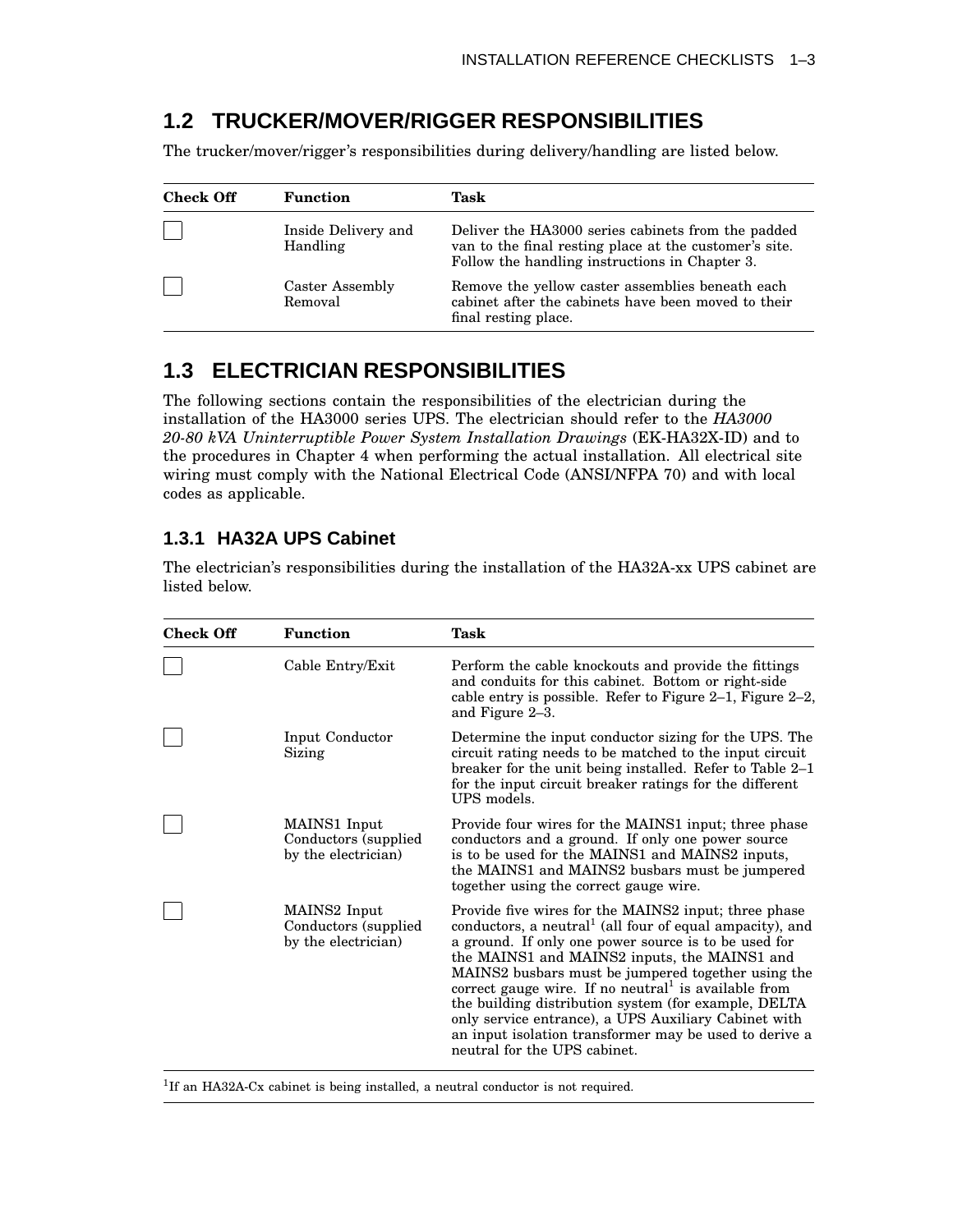#### **1.3.2 HA32B UPS Battery Cabinet**

The electrician's responsibilities during the installation of the HA32B-xx UPS Battery Cabinet are listed below.

| <b>Check Off</b> | <b>Function</b>                                                                            | <b>Task</b>                                                                                                                                                                                                                                                                                     |
|------------------|--------------------------------------------------------------------------------------------|-------------------------------------------------------------------------------------------------------------------------------------------------------------------------------------------------------------------------------------------------------------------------------------------------|
|                  | Cable Entry/Exit                                                                           | Perform the cable knockouts and provide the fittings<br>and conduits for this cabinet. Refer to the HA3000<br>20-80 kVA Uninterruptible Power System Installation<br>Drawings (EK-HA32X-ID) for cable entry/exit location.                                                                      |
|                  | Power and Ground<br>Connections<br>(supplied by the<br>electrician)                        | Provide three power cables and crimp terminals;<br>positive, negative, and ground. The battery wiring<br>should be sized to keep the total cable voltage drop to<br>less than 0.5 Vdc at the current shown in Table 4–2.                                                                        |
|                  | Cable Connections                                                                          | Connect the cables from the dc output busbars in the<br>UPS Battery Cabinet (Figure 4–4) to the dc input<br>busbars in the UPS cabinet (Figure 4-1). Correct<br>dc polarity must be observed when making these<br>connections.                                                                  |
|                  | Control Wire<br>Connections<br>(supplied by the<br>electrician)                            | Provide two control wires (600 V rated) for the QF1<br>24 Vdc UV Release, and connect them from TB1-1<br>and TB1-2 in the UPS Battery Cabinet (Figure 4-4) to<br>TB1-1 and TB1-2 in the UPS cabinet (Figure 4–3).                                                                               |
|                  | Control Wire<br>Connections<br>(supplied by the<br>electrician)                            | Provide two control wires (600 V rated) for the QF1<br>Auxiliary Contacts, and connect them from TB1-4 and<br>TB1-5 in the UPS Battery Cabinet (Figure 4–4) to<br>TB1-4 and TB1-5 in the UPS cabinet (Figure 4–3).                                                                              |
|                  | <b>Option Dependent</b><br>Control Wire<br>Connections<br>(supplied by the<br>electrician) | Provide two control wires (600 V rated) if the DC<br>Ground Fault Detector is installed in the UPS Battery<br>Cabinet, and connect them from TB1-7 and TB1-8 in<br>the UPS Battery Cabinet (Figure 4–4) to TB1-7 and<br>TB1-8 in the UPS cabinet (Figure 4–3).                                  |
|                  | <b>Option Dependent</b><br>Control Wire<br>Connections<br>(supplied by the<br>electrician) | Provide four control wires (600 V rated) if the Smoke<br>Detector is installed in the UPS Battery Cabinet,<br>and connect them from TB1-9, TB1-10, TB1-11, and<br>TB1-12 in the UPS Battery Cabinet (Figure 4–4) to<br>TB1-9, TB1-10, TB1-11, and TB1-12 in the UPS cabinet<br>(Figure $4-3$ ). |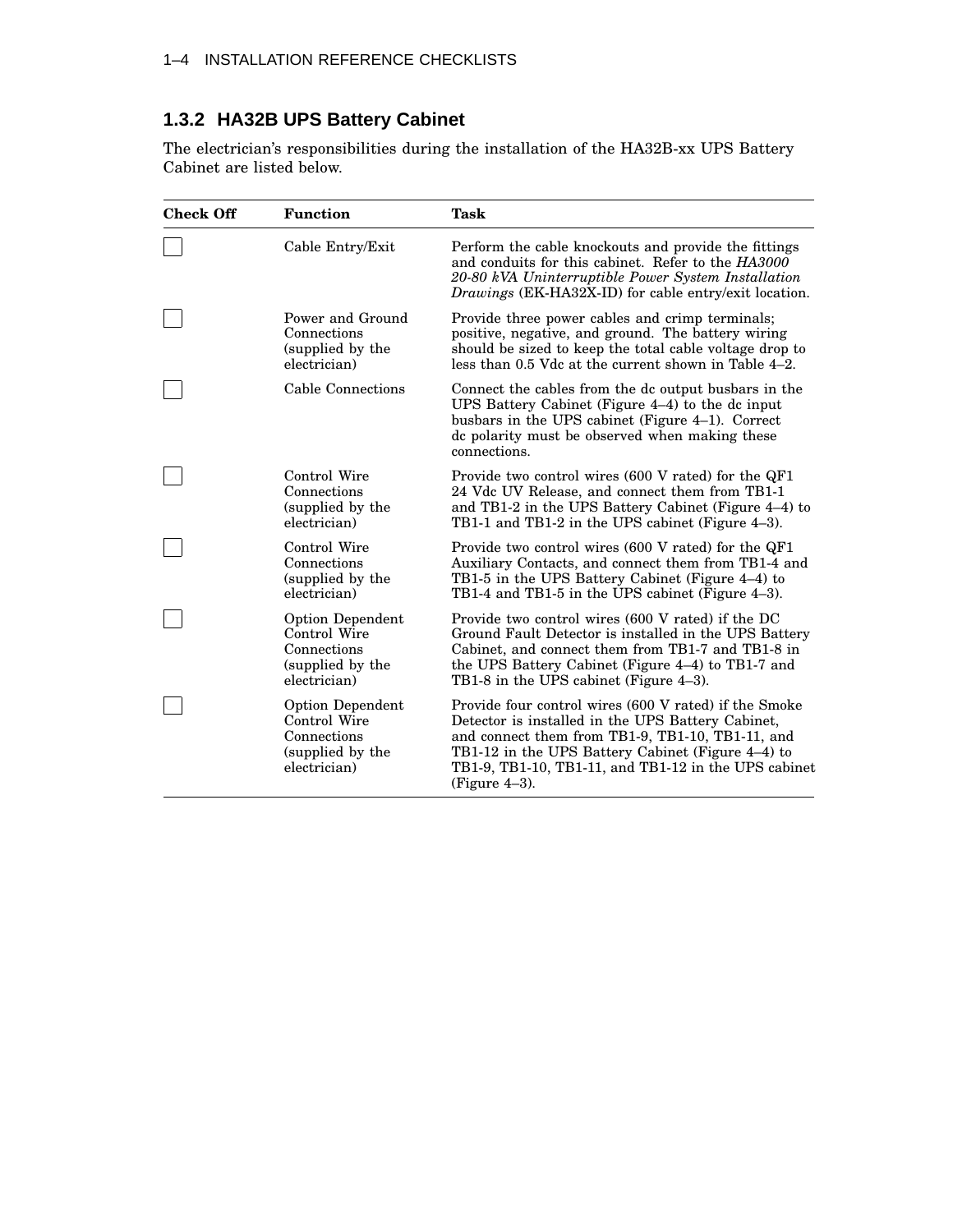#### **1.3.3 HA32C/D/E UPS Auxiliary Cabinet**

The electrician's responsibilities during the installation of the HA32C/D/E UPS Auxiliary Cabinet are listed below.

| <b>Check Off</b> | <b>Function</b>                                             | <b>Task</b>                                                                                                                                                                                                                                                                                                                                                                                              |
|------------------|-------------------------------------------------------------|----------------------------------------------------------------------------------------------------------------------------------------------------------------------------------------------------------------------------------------------------------------------------------------------------------------------------------------------------------------------------------------------------------|
|                  | Cable Entry/Exit                                            | Perform the cable knockouts and provide the fittings<br>and conduits for this cabinet. Right-side cable entry is<br>possible (Figure 4–6). Refer to the $HA3000 20-80 kVA$<br>Uninterruptible Power System Installation Drawings<br>(EK-HA32X-ID).                                                                                                                                                       |
|                  | <b>Input Conductors</b><br>(supplied by the<br>electrician) | Provide four power cables; three phase conductors<br>and a ground conductor (all of equal ampacity) if the<br>UPS Auxiliary Cabinet contains an input isolation<br>transformer. Refer to Table 4–4 for current ratings.<br>Refer to the UPS Auxiliary Cabinet installation<br>instructions in Chapter 4 when making the ac input<br>cable connections.                                                   |
|                  |                                                             | If no neutral <sup>1</sup> is available from the building<br>distribution system (for example, DELTA only service<br>entrance), a UPS Auxiliary Cabinet with an input<br>isolation transformer may be used to derive a neutral<br>for the UPS cabinet.                                                                                                                                                   |
|                  | <b>Output Conductors</b>                                    | Connect the four output cables that are factory<br>installed in the UPS Auxiliary Cabinet, if the<br>UPS Auxiliary Cabinet contains an input isolation<br>transformer, to the main ac input (MAINS1) or<br>bypass ac input (MAINS2) and neutral busbars in<br>the UPS cabinet. Refer to the UPS Auxiliary Cabinet<br>installation instructions in Chapter 4 when making the<br>output cable connections. |
|                  | Harmonic Filter<br>Connections                              | Connect the six cables from the UPS Auxiliary Cabinet<br>to the UPS cabinet if the UPS Auxiliary Cabinet<br>contains an input harmonic current filter. Refer<br>to Figure 4–13 and Figure 4–14 when making the<br>connections.                                                                                                                                                                           |
|                  | Control Wire<br>Connections                                 | Connect the two factory installed control wires in the<br>UPS Auxiliary Cabinet to TB2-11 and TB2-12 in the<br>UPS cabinet (Figure 4-3).                                                                                                                                                                                                                                                                 |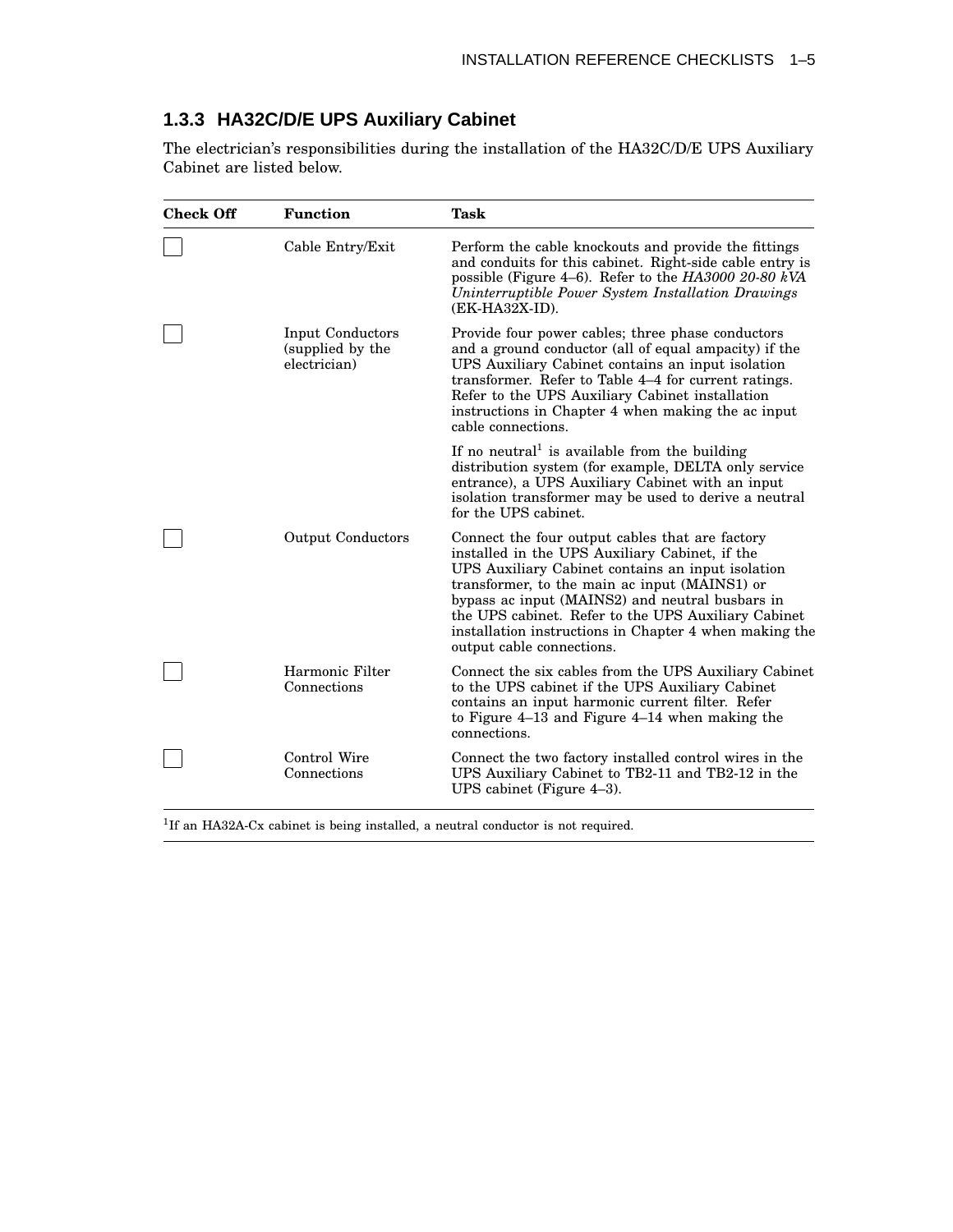#### **1.3.4 HA33D/F UPS CSA Cabinet**

The electrician's responsibilities during the installation of the HA33D/F UPS CSA Cabinet are listed below.

| <b>Check Off</b> | <b>Function</b>                                      | <b>Task</b>                                                                                                                                                                                                                                                                                                                                                             |
|------------------|------------------------------------------------------|-------------------------------------------------------------------------------------------------------------------------------------------------------------------------------------------------------------------------------------------------------------------------------------------------------------------------------------------------------------------------|
|                  | Cable Entry/Exit                                     | Perform the cable knockouts and provide the fittings<br>and conduits for this cabinet. Right-side cable entry is<br>possible (Figure 4-16). Refer to the $HA3000$ 20-80 kVA<br>Uninterruptible Power System Installation Drawings<br>$(EK-HA32X-ID)$ .                                                                                                                  |
|                  | Input Conductors<br>(supplied by the<br>electrician) | Provide five power cables; three phase conductors, a<br>ground conductor, and neutral (all of equal ampacity)<br>if the UPS CSA Cabinet contains a CSA assembly<br>only. Refer to the UPS CSA Cabinet installation<br>instructions in Chapter 4 when making the ac input<br>cable connections.                                                                          |
|                  |                                                      | Provide four power cables; three phase conductors and<br>a ground conductor (all of equal ampacity) if the UPS<br>CSA Cabinet contains an input isolation/step-down<br>transformer and a CSA assembly. Refer to Table B-9<br>for current ratings. Refer to the UPS CSA Cabinet<br>installation instructions in Chapter 4 when making the<br>ac input cable connections. |
|                  | <b>Output Conductors</b>                             | Connect the output cables that are factory installed in<br>the UPS CSA Cabinet to the main ac input (MAINS1)<br>and bypass ac input (MAINS2) busbars in the UPS<br>cabinet. Refer to the UPS CSA Cabinet installation<br>instructions in Chapter 4 when making the output<br>cable connections.                                                                         |
|                  | Control Wire<br>Connections                          | Connect the two factory installed control wires in the<br>UPS CSA Cabinet to TB2-11 and TB2-12 in the UPS<br>cabinet (Figure 4-3).                                                                                                                                                                                                                                      |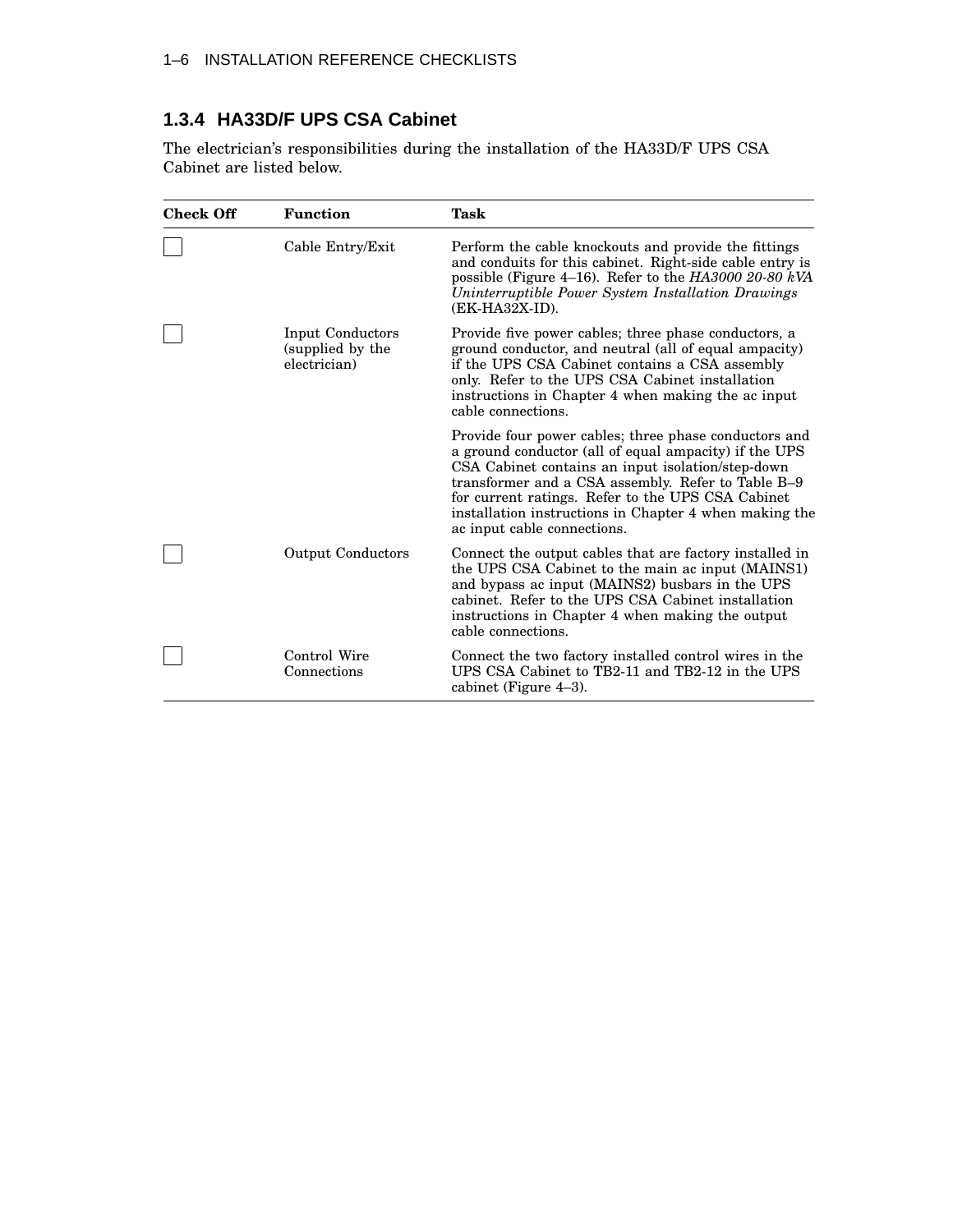#### **1.3.5 HA32J/K UPS Distribution Cabinet**

The electrician's responsibilities during the installation of the HA32J/K UPS Distribution Cabinet are listed below.

| <b>Check Off</b> | <b>Function</b>                                                          | Task                                                                                                                                                                                                                                                                                                             |  |  |  |
|------------------|--------------------------------------------------------------------------|------------------------------------------------------------------------------------------------------------------------------------------------------------------------------------------------------------------------------------------------------------------------------------------------------------------|--|--|--|
|                  | Cable Entry/Exit                                                         | Use the factory installed distribution cable knockout<br>panels located behind the dead-front panels. Input<br>power to this cabinet is routed through the left-side<br>cable feed area (Figure 4-19).                                                                                                           |  |  |  |
|                  | Input Power<br>Cables (without)<br>isolation/step-down<br>transformer)   | Route the three phase conductors, the neutral<br>conductor, and the ground conductor that are factory<br>attached in cabinets without an isolation/step-down<br>transformer, from the UPS Distribution Cabinet to the<br>three phase, neutral, and ground busbars (Figure 4-1)<br>in the UPS cabinet and attach. |  |  |  |
|                  |                                                                          | <b>NOTE:</b> If the site has a UPS Auxiliary Cabinet or a<br>UPS CSA Cabinet, the cables will run through cable<br>trays in these cabinets on their way to the UPS cabinet<br>$(Figure 4-7)$ .                                                                                                                   |  |  |  |
|                  | <b>Input Power Cables</b><br>(with isolation/step-<br>down transformer)  | Route the three phase conductors and the ground<br>conductor that are factory attached in cabinets with<br>an isolation/step-down transformer, from the UPS<br>Distribution Cabinet to the three phase and ground<br>busbars (Figure 4–1) in the UPS cabinet and attach.                                         |  |  |  |
|                  |                                                                          | <b>NOTE:</b> If the site has a UPS Auxiliary Cabinet or a<br>UPS CSA Cabinet, the cables will run through cable<br>trays in these cabinets on their way to the UPS cabinet<br>$(Figure 4-7)$ .                                                                                                                   |  |  |  |
|                  | Control Wire<br>Connections (with<br>isolation/step-down<br>transformer) | Connect the two factory installed control wires in the<br>UPS Distribution Cabinet with an isolation/step-down<br>transformer to TB2-11 and TB2-12 in the UPS cabinet<br>(Figure $4-3$ ).                                                                                                                        |  |  |  |
|                  | Output Distribution<br>Cables                                            | Use the knockout panels located directly below the<br>panelboards behind the dead-front panel for routing<br>distribution cables.                                                                                                                                                                                |  |  |  |
|                  | Distribution Circuit<br><b>Breakers</b>                                  | Provide any required distribution circuit breakers and<br>cables.                                                                                                                                                                                                                                                |  |  |  |
|                  |                                                                          | <b>NOTE:</b> Distribution cables may be purchased from<br>Digital or made by the electrician. If the distribution<br>cables are made by the electrician, Digital recommends<br>that the receptacles be of the isolated ground type (see<br>Section 4.6.4).                                                       |  |  |  |
|                  | Panelboard Labeling                                                      | Identify on the panelboard labels what each circuit has<br>for receptacles.                                                                                                                                                                                                                                      |  |  |  |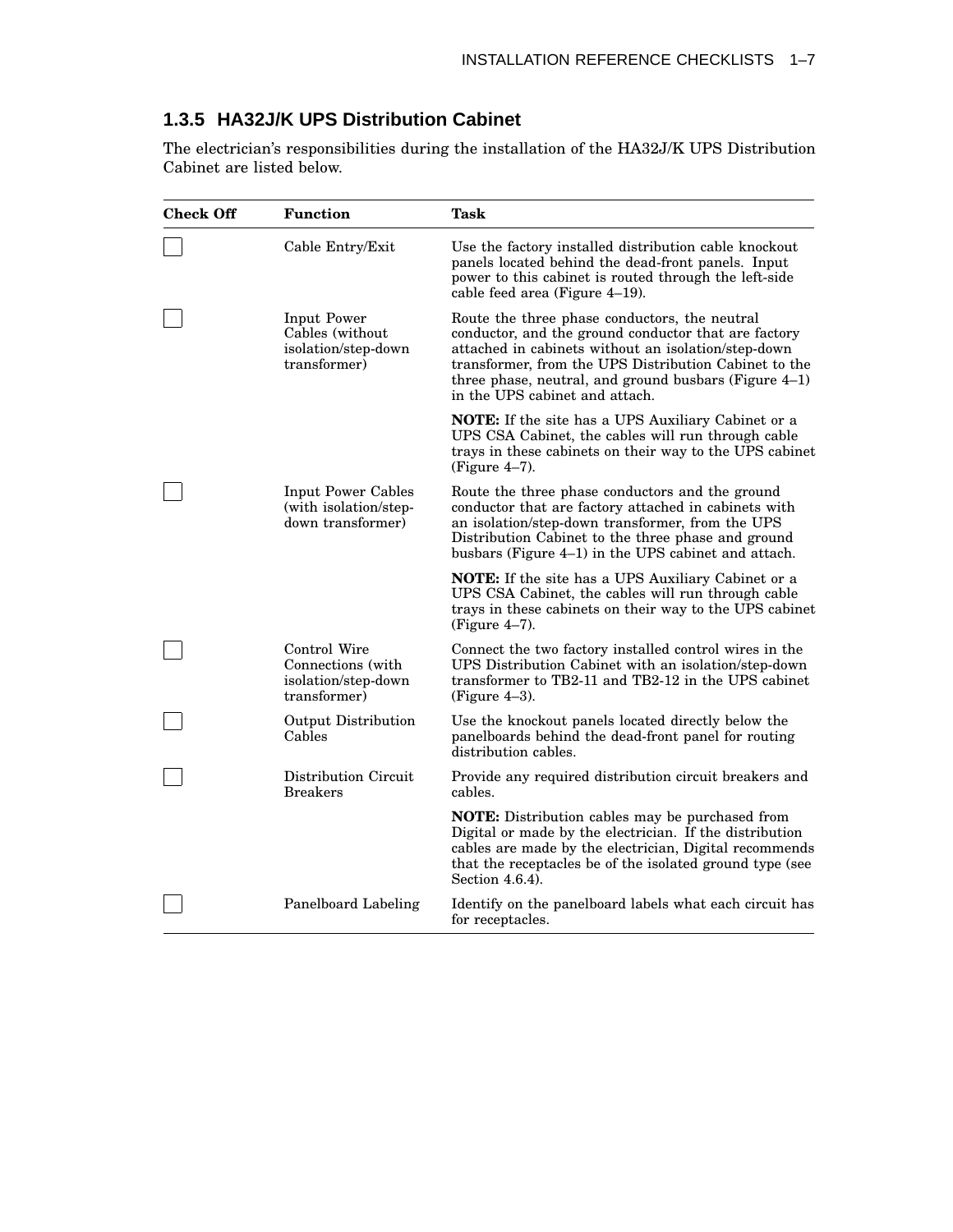#### **1.3.6 HA320-A3 Remote Alarm Panel**

The electrician's responsibilities during the installation of the HA320-A3 Remote Alarm Panel are listed below.

| Check Off | <b>Function</b>                                                   | Task                                                                                                                                                            |  |  |  |
|-----------|-------------------------------------------------------------------|-----------------------------------------------------------------------------------------------------------------------------------------------------------------|--|--|--|
|           | Mounting                                                          | Mount the Remote Alarm Panel in the selected<br>location.                                                                                                       |  |  |  |
|           | Control Wiring<br>Connections<br>(supplied by the<br>electrician) | Provide six control wires, 600 V rated, and connect<br>them from TB3 in the Remote Alarm Panel to TB2 and<br>TB3 in the UPS cabinet (refer to Section 4.2.7.2). |  |  |  |
|           | Power Connections<br>(supplied by the<br>electrician)             | Provide two power wires and connect them from a 120<br>Vac source to TB3-14 and TB3-15 in the Remote Alarm<br>Panel.                                            |  |  |  |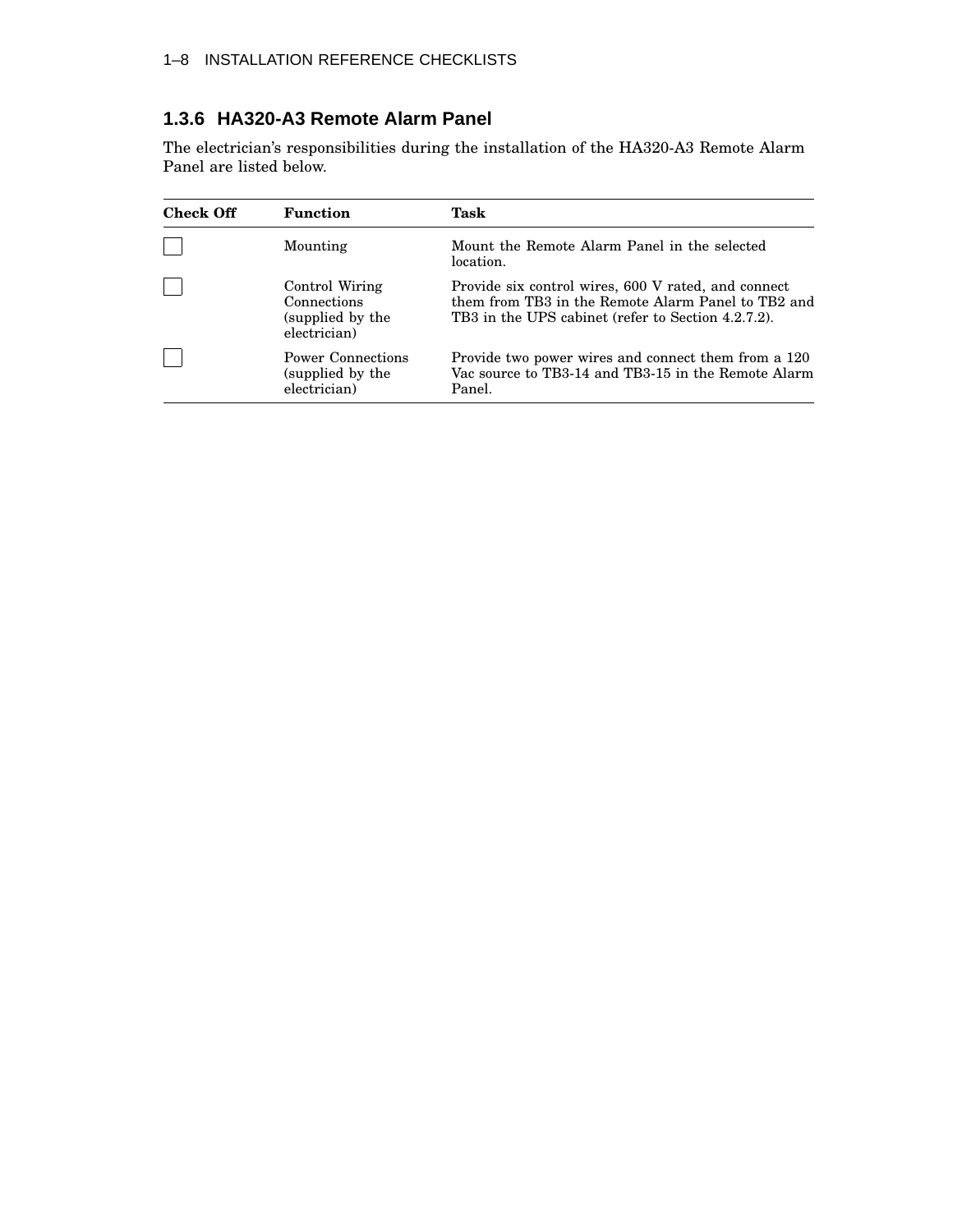### **1.4 DIGITAL SERVICES RESPONSIBILITIES**

The following sections contain the responsibilities of Digital Services during site preparation, delivery/handling, and initial startup of the HA3000 series UPS.

#### **1.4.1 Site Preparation**

Digital Services responsibilities during site preparation are listed below.

| <b>Check Off</b> | <b>Function</b>             | <b>Task</b>                                                                                                                                                                                                                                                       |  |  |  |  |
|------------------|-----------------------------|-------------------------------------------------------------------------------------------------------------------------------------------------------------------------------------------------------------------------------------------------------------------|--|--|--|--|
|                  | Physical Size and<br>Weight | Aid the customer in obtaining the size and weight<br>information on the HA3000 series cabinets that<br>are to be installed. Refer to the HA3000 20-80 kVA<br>Uninterruptible Power System Installation Drawings<br>(EK-HA32X-ID) or to Chapter 2 in this manual.  |  |  |  |  |
|                  | Electrical<br>Requirements  | Aid the customer in ensuring that the customer's<br>electrician has the documentation and electrical<br>requirements necessary for performing the installation.                                                                                                   |  |  |  |  |
|                  | <b>Physical Placement</b>   | Aid the customer in determining the exact physical<br>placement of the cabinets. The cabinet dimensions and<br>service clearances must be taken into consideration.<br>The following is a list of the <b>minimum</b> service<br>clearances required.              |  |  |  |  |
|                  |                             | Rear - 60.96 cm (24 in)<br>Front - $121.92$ cm $(48 \text{ in})$<br>Side $-60.96$ cm $(24 \text{ in})$ on each end of the cabinet<br>configuration<br>Top - $91.44 \text{ cm } (36 \text{ in})$                                                                   |  |  |  |  |
|                  |                             | <b>NOTE:</b> Local codes may require more clearance.                                                                                                                                                                                                              |  |  |  |  |
|                  | Configuration Layout        | Aid the customer in planning the configuration layout<br>using the following placement order (left to right):<br>UPS Battery Cabinet(s), UPS cabinet, UPS Auxiliary<br>Cabinet, UPS CSA Cabinet, and UPS Distribution<br>Cabinet.                                 |  |  |  |  |
|                  | Inside Delivery<br>Route    | Aid the customer in ensuring that there is an<br>unobstructed inside delivery path to the final<br>installation position. Aid the customer in ensuring<br>that elevators, ramps, and flooring along this path can<br>handle the equipment weights and dimensions. |  |  |  |  |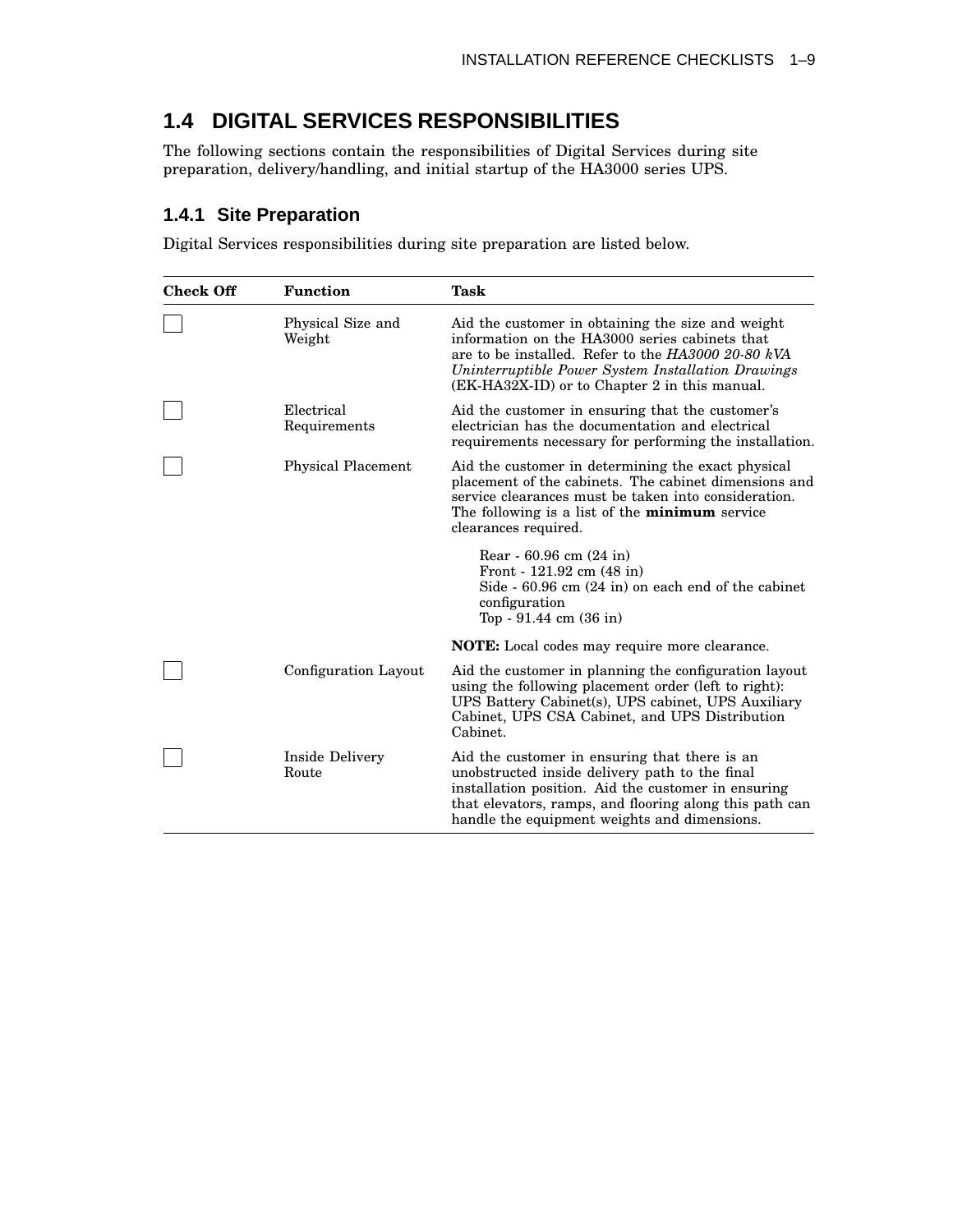#### **1.4.2 Delivery/Handling**

Digital Services responsibilities during delivery/handling are listed below.

| <b>Check Off</b> | <b>Function</b>               | Task                                                                                                                               |  |  |
|------------------|-------------------------------|------------------------------------------------------------------------------------------------------------------------------------|--|--|
|                  | Site Delivery<br>Coordination | Assist the customer in assuring proper delivery and<br>placement of the HA3000 series cabinets.                                    |  |  |
|                  | Configuration<br>Assembly     | Assist the customer in removing the appropriate side<br>skins and cover plates before the cabinets are in their<br>final position. |  |  |
|                  | Final Assembly                | Assist the customer in replacing all exterior skins.<br>Check to be sure that all cabinets are complete.                           |  |  |

#### **1.4.3 Initial Startup**

Digital Services responsibilities during initial startup of the HA3000 series cabinets are listed below.

| <b>Check Off</b> | <b>Function</b>            | <b>Task</b>                                                                                                                                                |  |  |  |
|------------------|----------------------------|------------------------------------------------------------------------------------------------------------------------------------------------------------|--|--|--|
|                  | Prestartup Checks          | Perform the checks before startup by referring to<br>Chapter 3 in the HA3000 20-80 kVA Uninterruptible<br>Power System Technical Manual (EK-HA32X-TM).     |  |  |  |
|                  | Option Checks              | If the Remote Alarm Panel, the Smoke Detector, or the<br>DC Ground Fault Detector options are installed, verify<br>the wiring connections.                 |  |  |  |
|                  | Initial Startup            | Perform the initial startup procedure by referring to<br>Chapter 3 in the HA3000 20-80 kVA Uninterruptible<br>Power System Technical Manual (EK-HA32X-TM). |  |  |  |
|                  | Initial Startup Tests      | Perform the initial startup tests by referring to<br>Chapter 3 in the HA3000 20-80 kVA Uninterruptible<br>Power System Technical Manual (EK-HA32X-TM).     |  |  |  |
|                  | <b>Option Verification</b> | If the Remote Alarm Panel, the Smoke Detector, or the<br>DC Ground Fault Detector options are installed, verify<br>them for proper operation.              |  |  |  |
|                  | <b>Operator Training</b>   | Demonstrate the operating modes and controls for the<br>customer's operator.                                                                               |  |  |  |
|                  | Customer<br>Registration   | Register the customer and give them the 1-800-525-<br>7104 number to call if a problem occurs.                                                             |  |  |  |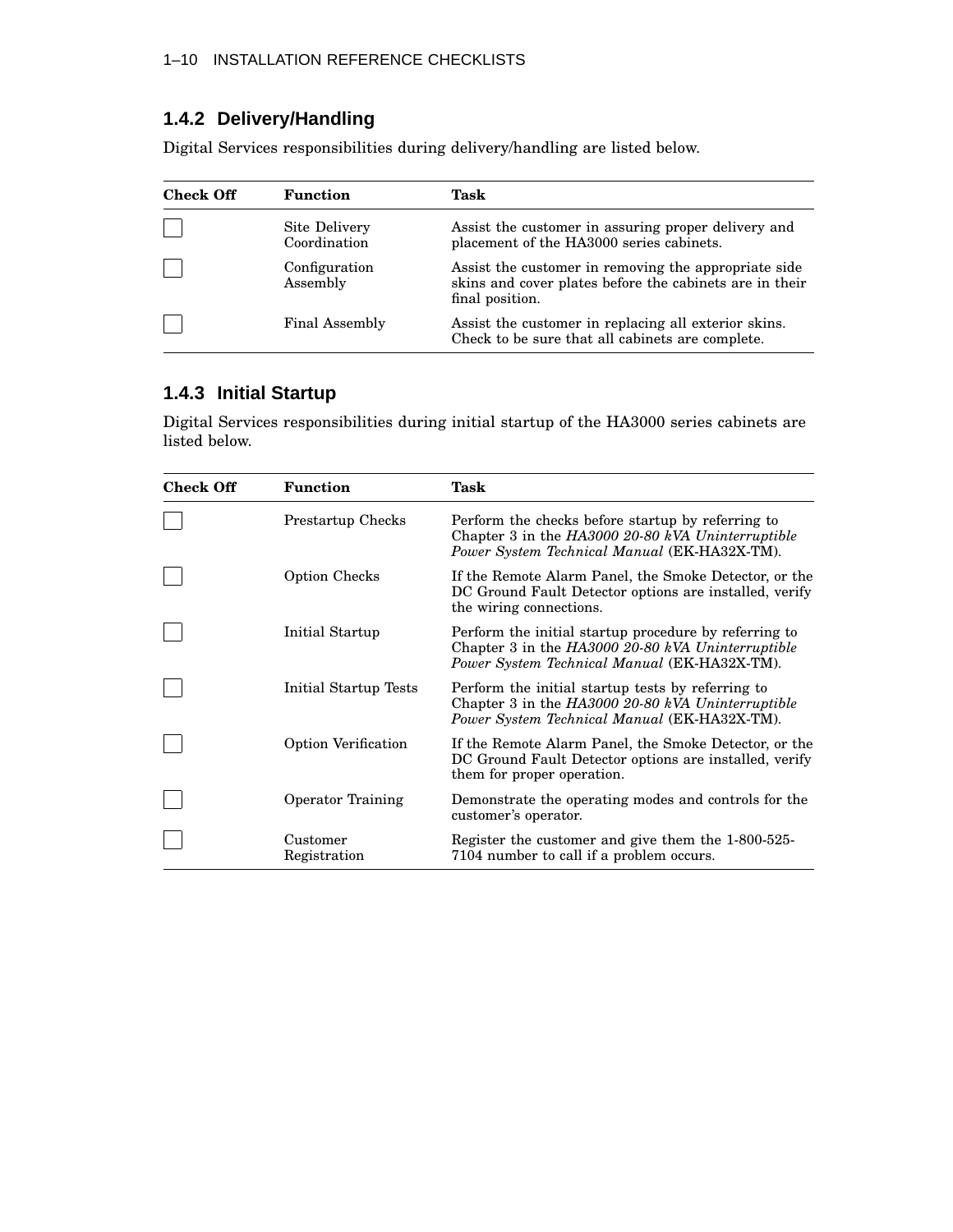# **2 SITE PREPARATION**

### **2.1 GENERAL**

This chapter contains site preparation information for the HA32A UPS cabinet, the HA32B UPS Battery Cabinet, the HA32C/D/E UPS Auxiliary Cabinet, the HA33D/F UPS CSA Cabinet, and the HA32J/K UPS Distribution Cabinet.

### **2.2 STORAGE**

If the equipment is to be stored prior to installation, it should be stored in a cool, dry, well-ventilated location that is protected against rain, splashing water, chemical agents, and so forth. The equipment should be covered with a tarpaulin or plastic wrapper to protect it against dirt, paint, or other foreign materials.

The UPS Battery Cabinet should be placed into service within 30 days from the date of shipment, provided that the UPS Battery Cabinet is not stored in a location where it has been exposed to temperature exceeding 25°C (77°F). Storage at higher temperatures will reduce storage life, and may reduce battery life.

#### **CAUTION**

**Never store batteries in a discharged condition. Always recharge batteries for at least 24 hours before storage.**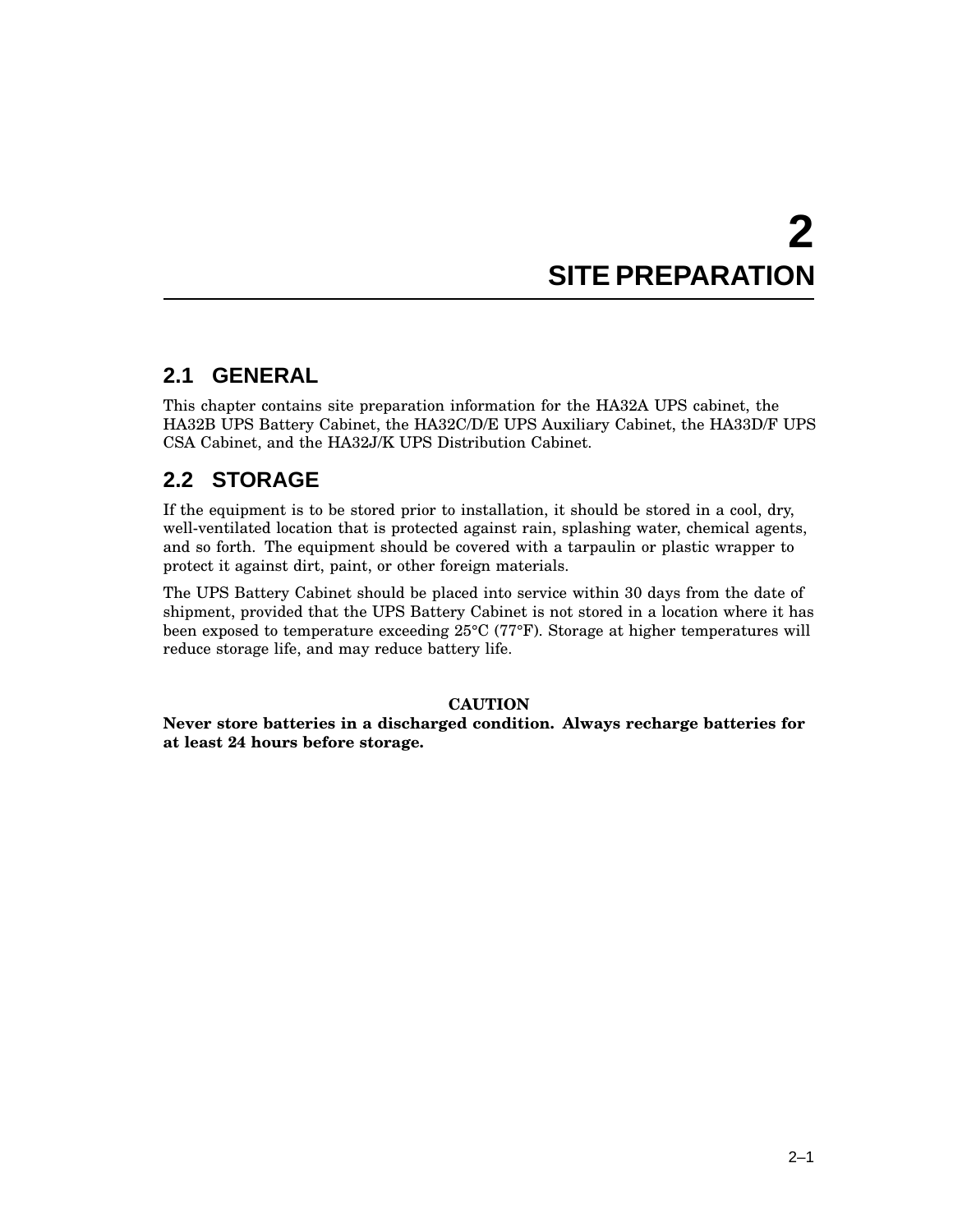### **2.3 HA32A UPS CABINET**

The HA3000 series of UPS equipment is intended for use in a computer room environment (controlled temperature and humidity) and should be installed on a raised computer room floor. Wiring for power and control cables can be accommodated through the bottom of the equipment, or through the right side of each enclosure. Right-side wire entry for the UPS cabinet can be accommodated through the right-side panel (Figure 2–1) or by use of the UPS Auxiliary Cabinet or the UPS CSA Cabinet.



MKV-A2200-91

**Figure 2–1 Right-Side Cable Access for the UPS Cabinet**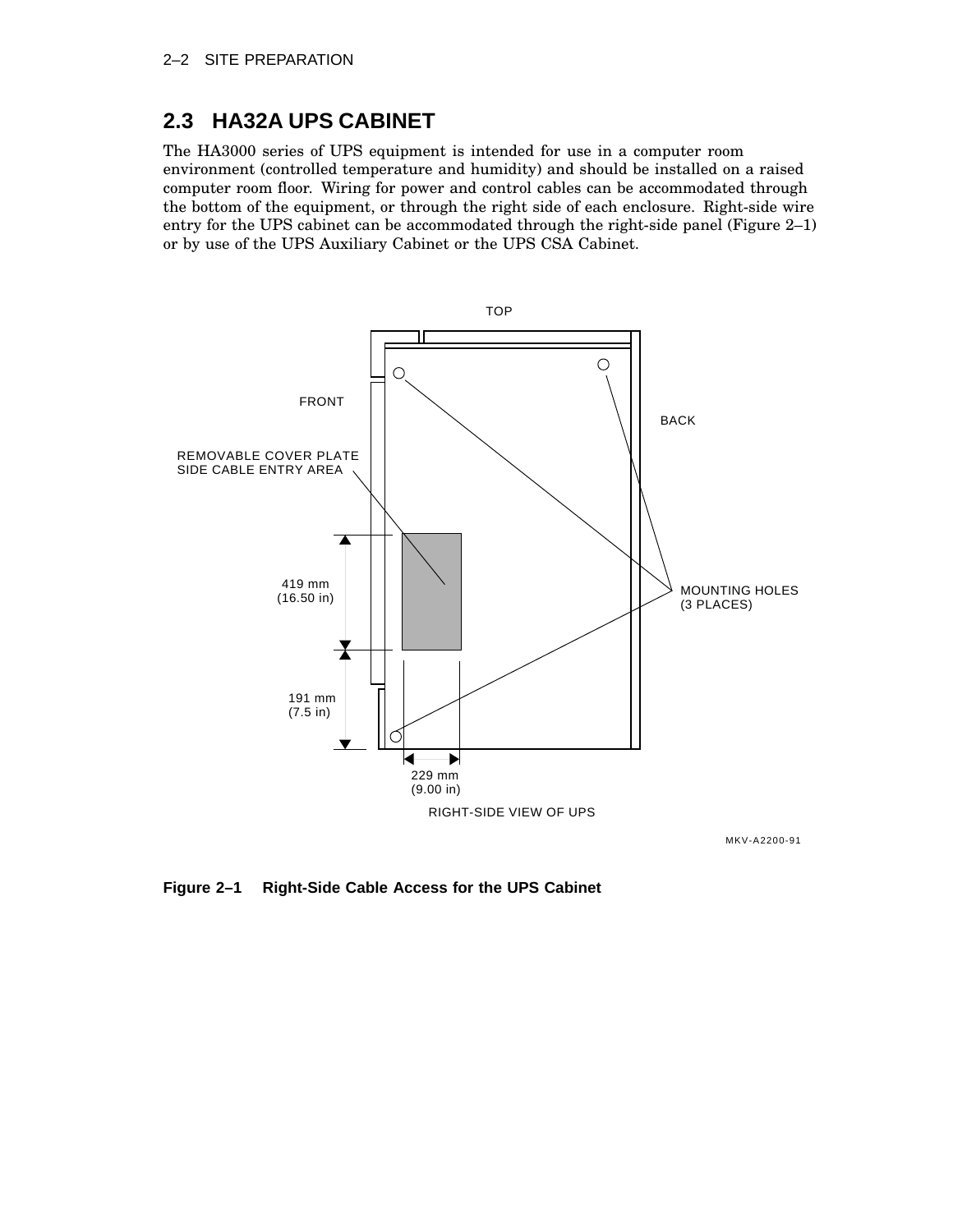The designated bottom cable entry area for the UPS cabinet is shown in Figure 2–2 for models rated 20 and 40 kVA, and in Figure 2–3 for models rated 60 and 80 kVA.



**Figure 2–2 Bottom View, 20 and 40 kVA Models**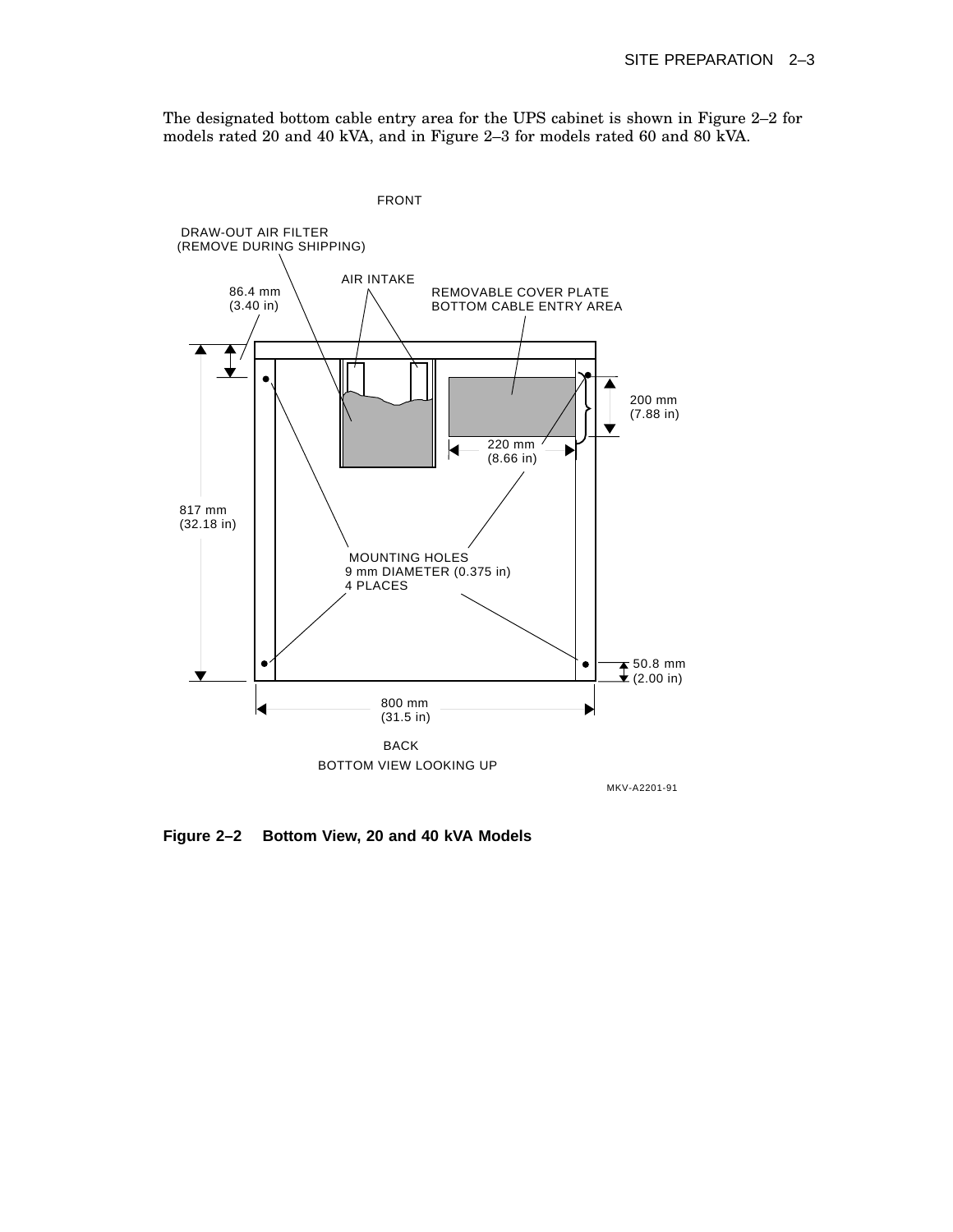

FRONT

MKV-A2202-91

#### **Figure 2–3 Bottom View, 60 and 80 kVA Models**

For UPS equipment installed on a raised computer room floor, two floor through-holes should be provided beneath the enclosure. One is for cabling and the other serves as an air inlet for the cooling air required by the UPS. See Figure 2–2 or Figure 2–3 for the location of these holes for your UPS.

#### **NOTES**

#### **For nonraised floor installations, the area under the draw-out air filter must be kept clear of obstructions for filter installation and servicing.**

The UPS dissipates heat and exhausts warm air through the top portion of the enclosure. Refer to Table 2–1 for heat dissipated (Btu/Hr). Air exhaust for models rated 20 and 40 kVA is 1200 cubic feet per minute (CFM). Air exhaust for models rated 60 and 80 kVA is 1600 CFM.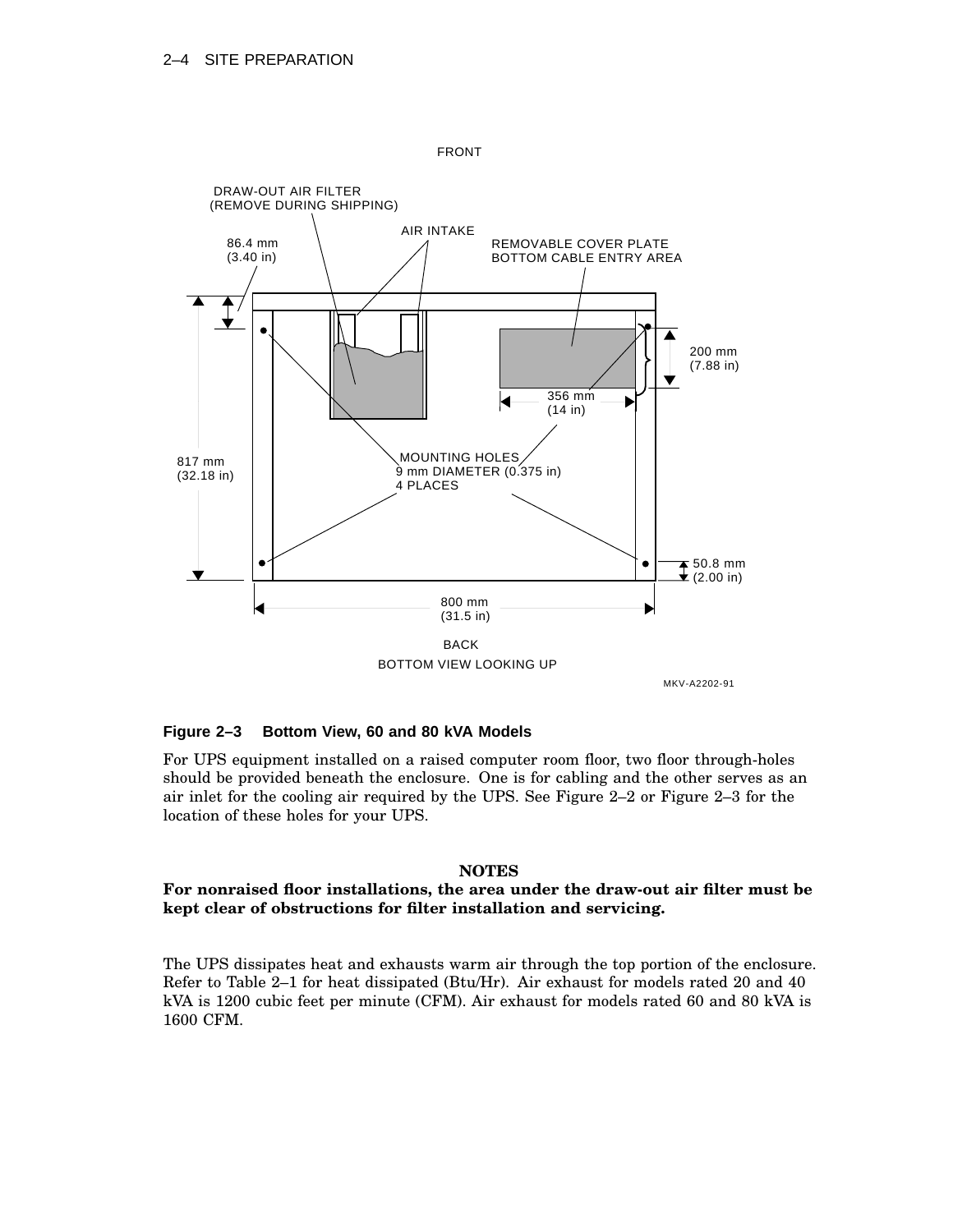Table 2–1 also lists the weight and dimensions of the HA32A UPS cabinets.

| Model<br><b>Number</b> | Output<br>Rating<br>kVA/kW | Nominal<br>Input<br><b>Voltage</b><br>$3\Phi$ (Volts) | Input<br>CB<br>Rating<br>(Amps) | Output<br><b>Voltage</b><br>$3\Phi$ (Volts) | Width<br>mm/in | Approx.<br>Weight<br>kg/lbs | Heat<br>Loss<br>(Full<br>Load)<br><b>Btu/Hr</b> |
|------------------------|----------------------------|-------------------------------------------------------|---------------------------------|---------------------------------------------|----------------|-----------------------------|-------------------------------------------------|
| HA32A-AH               | 20/16                      | 208                                                   | 80                              | 208Y/120                                    | 800/31.5       | 488/1,075                   | 8,189                                           |
| HA32A-DH               | 20/16                      | 220                                                   | 80                              | 220Y/127                                    | 800/31.5       | 488/1,075                   | 8,189                                           |
| HA32A-BH               | 20/16                      | 480                                                   | 40                              | 208Y/120                                    | 800/31.5       | 488/1,075                   | 8,189                                           |
| HA32A-CH               | 20/16                      | 480                                                   | 40                              | 480Y/277                                    | 800/31.5       | 488/1,075                   | 8,189                                           |
|                        |                            |                                                       |                                 |                                             |                |                             |                                                 |
| $HA32A-AK$             | 40/32                      | 208                                                   | 175                             | 208Y/120                                    | 800/31.5       | 628/1,385                   | 15,013                                          |
| HA32A-DK               | 40/32                      | 220                                                   | 175                             | 220Y/127                                    | 800/31.5       | 628/1,385                   | 15,013                                          |
| HA32A-BK               | 40/32                      | 480                                                   | 80                              | 208Y/120                                    | 800/31.5       | 628/1,385                   | 15,013                                          |
| HA32A-CK               | 40/32                      | 480                                                   | 80                              | 480Y/277                                    | 800/31.5       | 628/1,385                   | 15,013                                          |
|                        |                            |                                                       |                                 |                                             |                |                             |                                                 |
| $HA32A-AM$             | 60/48                      | 208                                                   | 250                             | 208Y/120                                    | 1,143/45.0     | 783/1,725                   | 20,130                                          |
| HA32A-DM               | 60/48                      | 220                                                   | 250                             | 220Y/127                                    | 1,143/45.0     | 783/1,725                   | 20,130                                          |
| HA32A-BM               | 60/48                      | 480                                                   | 100                             | 208Y/120                                    | 1,143/45.0     | 783/1,725                   | 20,130                                          |
| HA32A-CM               | 60/48                      | 480                                                   | 100                             | 480Y/277                                    | 1,143/45.0     | 783/1,725                   | 20,130                                          |
|                        |                            |                                                       |                                 |                                             |                |                             |                                                 |
| HA32A-AN               | 80/64                      | 208                                                   | 350                             | 208Y/120                                    | 1,143/45.0     | 1,023/2,250                 | 26,954                                          |
| HA32A-DN               | 80/64                      | 220                                                   | 350                             | 220Y/127                                    | 1,143/45.0     | 1,023/2,250                 | 26,954                                          |
| HA32A-BN               | 80/64                      | 480                                                   | 150                             | 208Y/120                                    | 1,143/45.0     | 1,023/2,250                 | 26,954                                          |
| HA32A-CN               | 80/64                      | 480                                                   | 150                             | 480Y/277                                    | 1,143/45.0     | 1,023/2,250                 | 26,954                                          |

**Table 2–1 Standard HA32A UPS Models**

**Height of all models: 1,402 mm/55.18 in. Depth of all models: 817 mm/32.18 in.**

The HA32A UPS cabinet is a standalone enclosure. The HA32B UPS Battery Cabinet is a standalone enclosure. The HA32C/D/E UPS Auxiliary Cabinet, when used, attaches to the right side of the HA32A UPS cabinet. The HA33D/F UPS CSA Cabinet, when used, attaches to the right side of the HA32A UPS cabinet or the right side of the HA32C/D/E UPS Auxiliary Cabinet. The HA32J/K UPS Distribution Cabinet, when used, attaches to the right side of the HA32A UPS cabinet, the right side of the HA32C/D/E UPS Auxiliary Cabinet, or the right side of the HA33D/F UPS CSA Cabinet. Refer to the HA32B, HA32C/D/E, HA33D/F, and HA32J/K installation information before performing the HA32A UPS cabinet installation.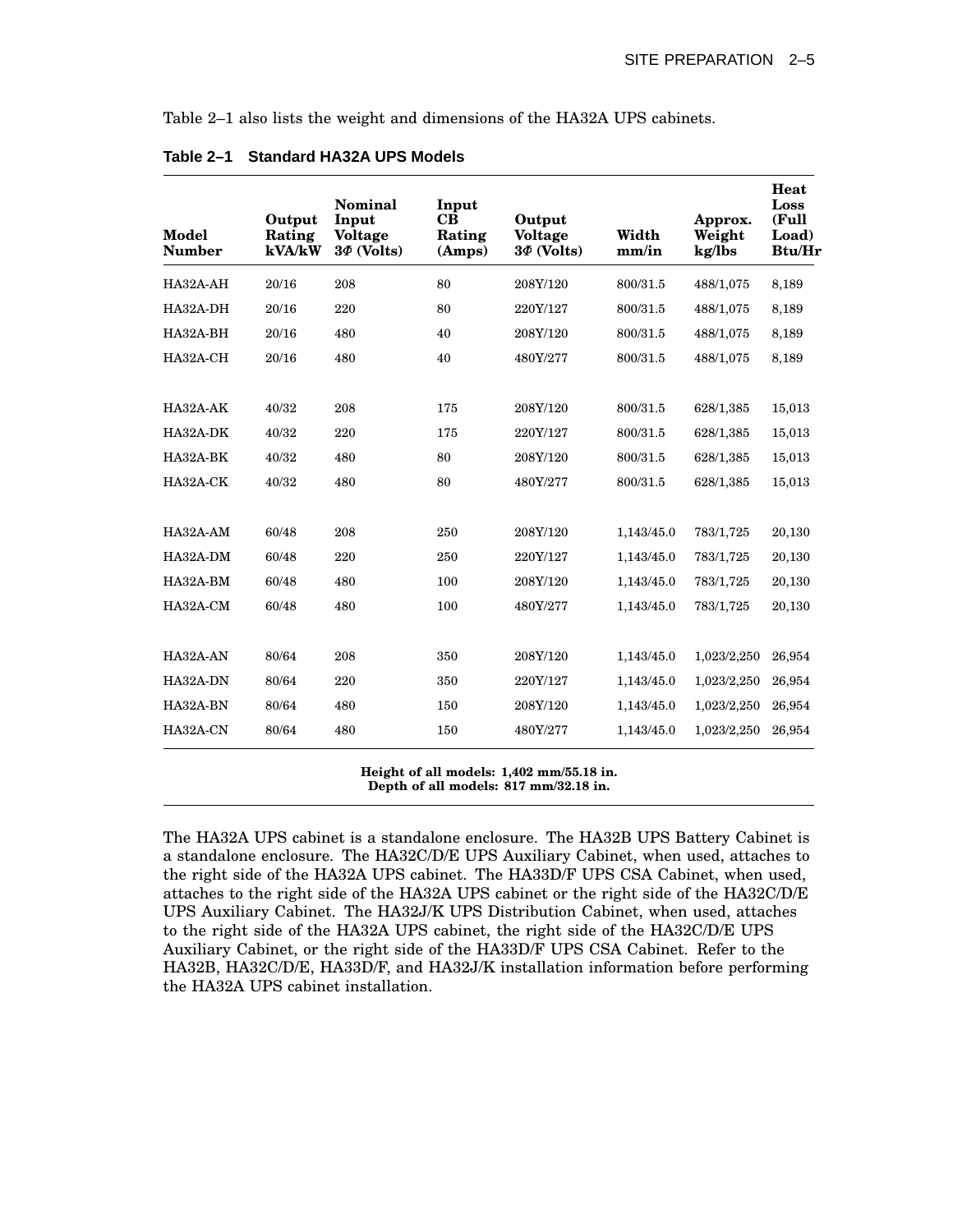### **2.4 HA32B UPS BATTERY CABINET**

Before installation of the UPS Battery Cabinet, consideration must be given to the environmental and the structural integrity of its intended location. The electrical wiring must meet both local and national electrical codes.

#### **2.4.1 Environmental Considerations**

• **Air Temperature:** The **recommended** operating temperature is 25°C (77°F).

The UPS Battery Cabinet adds an insignificant amount of heat to the environment when fully charged, and normally is not calculated when sizing the capacity of an air conditioner.

- **Air Quality:** The UPS Battery Cabinet should be provided with air free of contaminants such as excessive moisture, vapor, flammable gases, chemical fumes, salt, or excessive dirt and dust.
- **Ventilation:** The UPS Battery Cabinet is designed for operation on a raised computer room floor or a concrete floor. Cooling air for the UPS Battery Cabinet is typically provided through a perforated floor tile on a computer room floor. Cutouts are necessary for bottom access cables only.
- **Humidity:** 10 to 90%, noncondensing.
- **Altitude:** Sea level to 2,134 meters (7,000 feet).

#### **2.4.2 Mechanical Considerations**

• **Floor Tile Cutout:** A floor tile cutout is required to provide bottom cable entry to the UPS Battery Cabinet. When the UPS Battery Cabinet is installed on a raised computer floor, its weight should be evenly distributed. Locate the corners of the UPS Battery Cabinet as close as possible to the corners of the tiles. Figure 2–4 gives the nominal dimensions and location for this cutout.



**Figure 2–4 Floor Tile Cutout**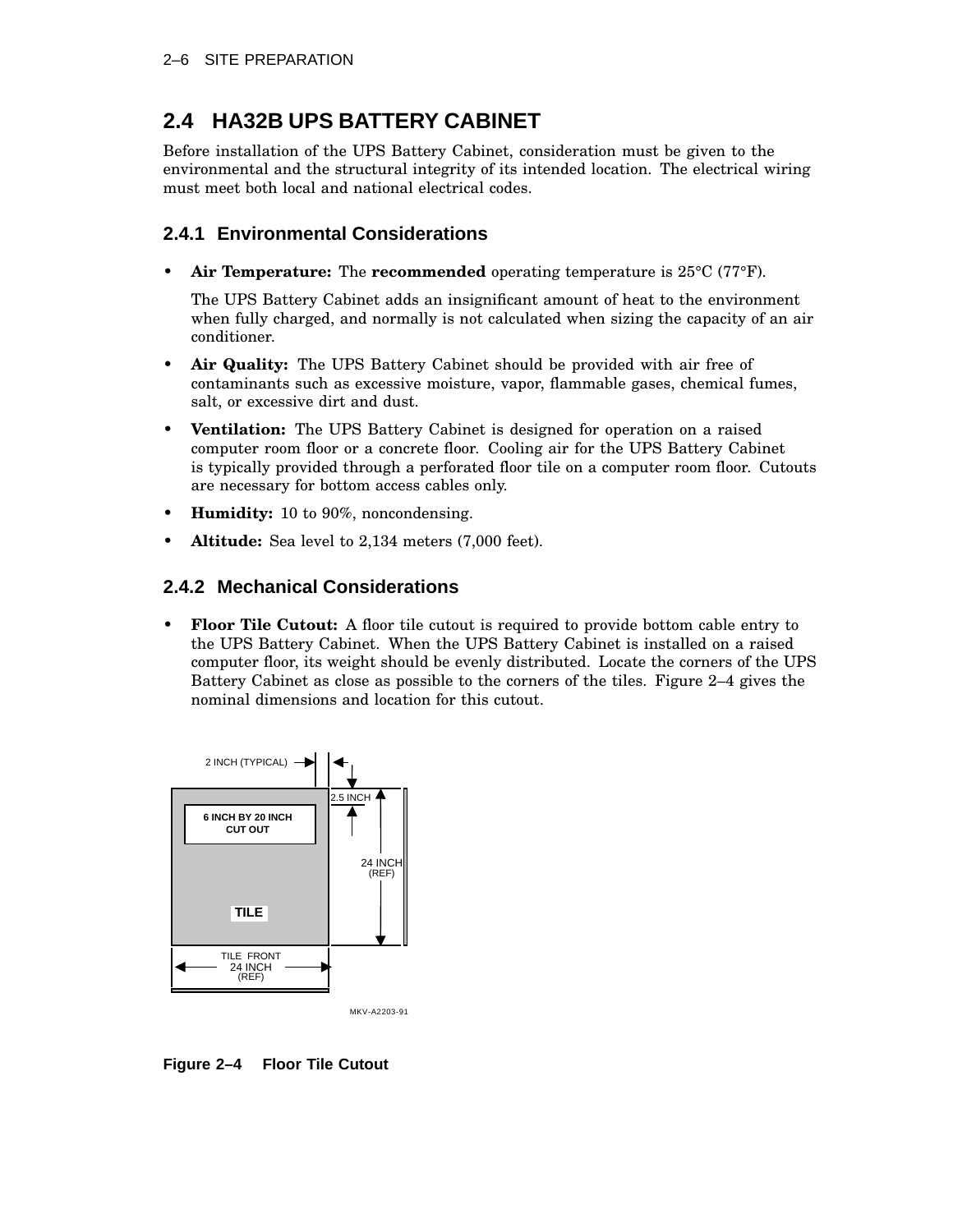- **Floor Loading:** The weight of the UPS Battery Cabinet must be considered when planning the equipment or computer room layout. The floor must be capable of supporting the weight of the UPS Battery Cabinet, as well as all associated equipment (UPS, air conditioning system, furniture, and so forth.) as oriented on your equipment or computer room layout. Particular attention to weight must be given when the equipment is installed on a floor raised above ground level. The approximate weight and dimensions of the UPS Battery Cabinets are listed in Table 2–2.
- **Service Area:** The UPS Battery Cabinet requires rear, top, and front access for servicing. At least 610 mm (24 in.) at the rear of the unit should be allowed for service. At least 914 mm (36 in.) of clearance above the unit should be allowed for normal ventilation. At least 1,219 mm (48 in.) in front of the unit should be allowed for service. This will provide sufficient area to allow the pull-out rack assembly to be removed from the unit.

| Model<br><b>Number</b> | kVA<br>Rating | Nominal<br>Protection<br>in Minutes | Circuit<br><b>Breaker</b><br>(QF1)<br>Rating in<br><b>Amperes</b> | Width of<br><b>Battery</b><br>Cabinet<br>$\textbf{(mm/in)}$ | Approx.<br><b>Installed</b><br>Weight<br>(kg/lbs) |
|------------------------|---------------|-------------------------------------|-------------------------------------------------------------------|-------------------------------------------------------------|---------------------------------------------------|
| HA32B-AH               | 20            | 5                                   | 90                                                                | 800/31.5                                                    | 530/1,169                                         |
| HA32B-CH               | 20            | 15                                  | 90                                                                | 800/31.5                                                    | 530/1,169                                         |
| HA32B-FH               | 20            | 30                                  | 90                                                                | 1,143/45.0                                                  | 905/1,995                                         |
|                        |               |                                     |                                                                   |                                                             |                                                   |
| $HA32B-AK$             | 40            | 5                                   | 125                                                               | 800/31.5                                                    | 530/1,169                                         |
| HA32B-CK               | 40            | 14                                  | 125                                                               | 1,143/45.0                                                  | 905/1,995                                         |
| $HA32B-FK1$            | 40            | 30                                  | 125                                                               | 2 x 1,143/45.0                                              | 2 x 826/1,820                                     |
|                        |               |                                     |                                                                   |                                                             |                                                   |
| $HA32B-AM$             | 60            | 5                                   | 175                                                               | 1,143/45.0                                                  | 905/1,995                                         |
| HA32B-CM $1$           | 60            | 10                                  | 175                                                               | 2 x 1,143/45.0                                              | 2 x 826/1,820                                     |
| $HA32B-FM1$            | 60            | 30                                  | 175                                                               | $2 \times 1,143/45.0$                                       | 2 x 826/1,820                                     |
|                        |               |                                     |                                                                   |                                                             |                                                   |
| HA32B-AN               | 80            | $\overline{5}$                      | 225                                                               | 1,143/45.0                                                  | 905/1,995                                         |
| $HA32B-CN1$            | 80            | 14                                  | 225                                                               | $2 \times 1,143/45.0$                                       | 2 x 826/1,820                                     |
| $HA32B-FN1$            | 80            | 22                                  | 225                                                               | $2 \times 1,143/45.0$                                       | $2 \times 905/1,995$                              |
|                        |               |                                     |                                                                   |                                                             |                                                   |

#### **Table 2–2 UPS Battery Cabinet Model Numbers**

 $^1\!{\rm Consists}$  of two battery cabinets with same dimensions and weight.

**Height of all models: 1,402 mm/55.18 in. Depth of all models: 817 mm/32.18 in.**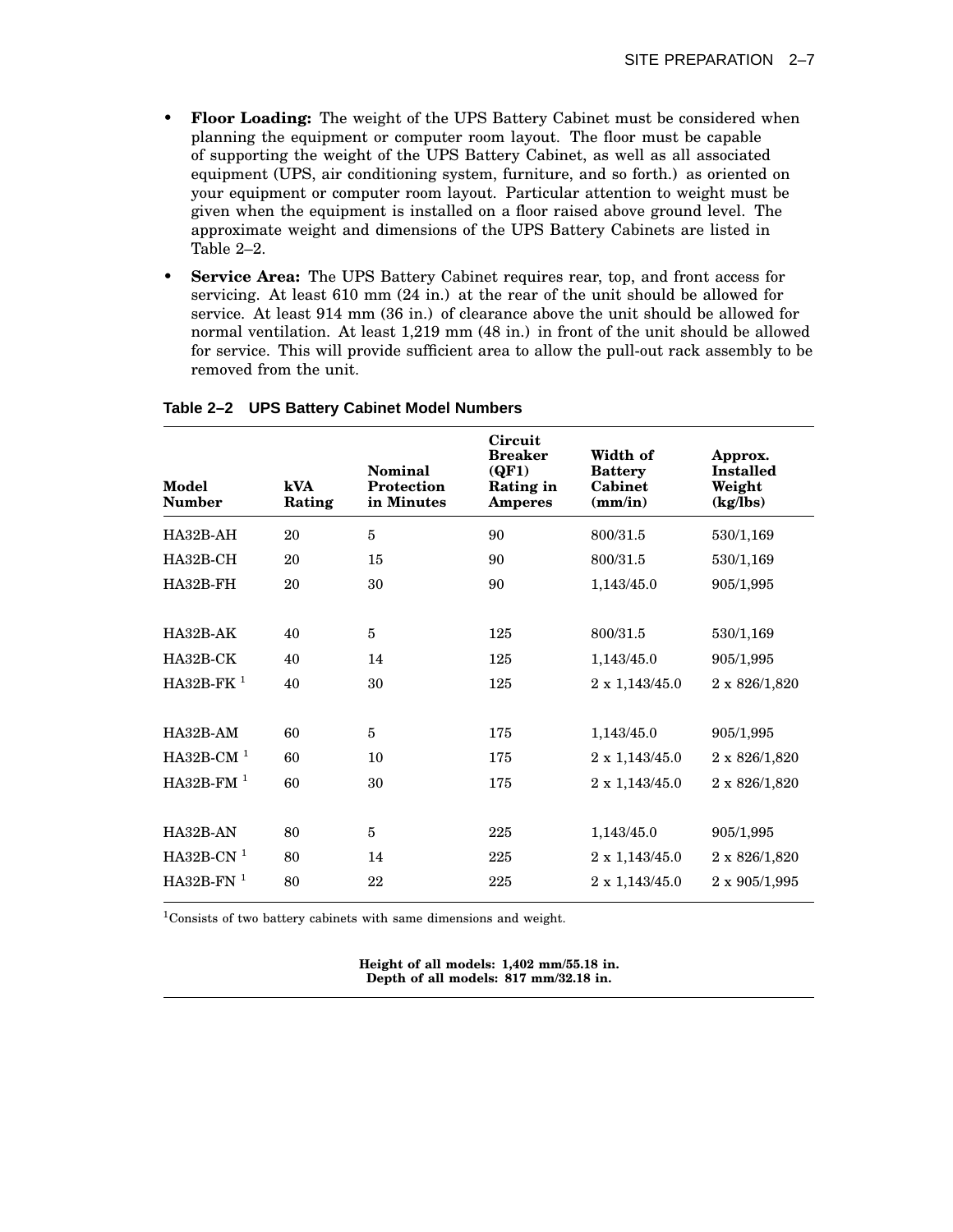#### **2.5 HA32C/D/E UPS AUXILIARY CABINET**

The HA32C/D/E UPS Auxiliary Cabinet is designed to attach to the right side of the HA32A UPS cabinet (Figure 2–5). The weight and dimensions of the UPS Auxiliary Cabinets are listed in Table 2–3.

**NOTE**

**The side panels are not provided with the UPS Auxiliary Cabinet. The right side panel of the UPS cabinet must be removed and attached to the right side of the UPS Auxiliary Cabinet after installation.**



MKV-A2204-91

**Figure 2–5 UPS Auxiliary Cabinet Placement**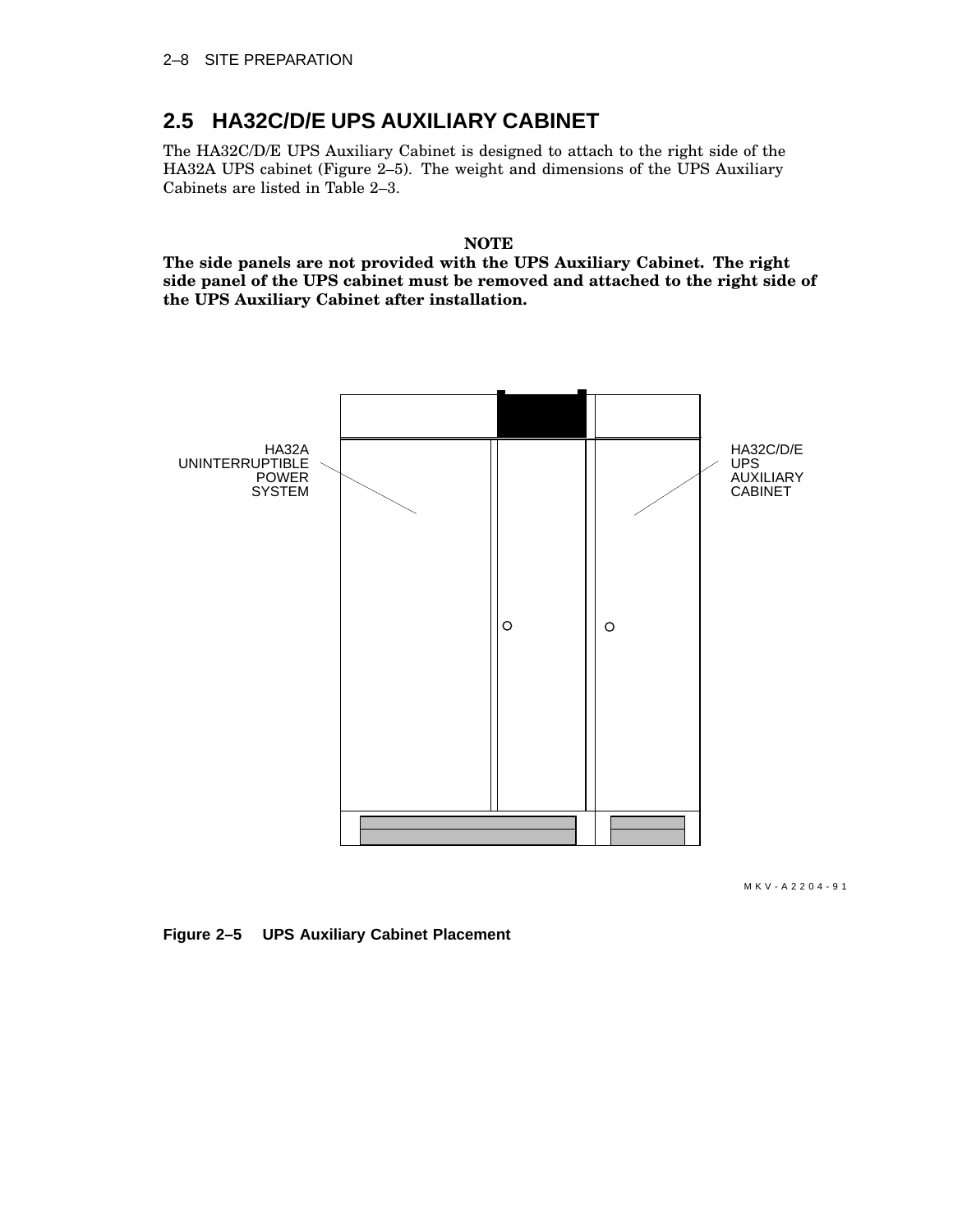| Output<br>Rating<br>(kVA) | $HA32D-XX$<br><b>Isolation</b><br><b>Transformer</b><br>Only<br>(kg/lbs) | HA32E-PX<br><b>Input Current</b><br><b>Filter Only</b><br>(kg/lbs) | <b>HA32C-XX</b><br><b>Isolation Transformer</b><br>and Input Current Filter<br>(kg/lbs) |  |
|---------------------------|--------------------------------------------------------------------------|--------------------------------------------------------------------|-----------------------------------------------------------------------------------------|--|
| 20                        | 204/450                                                                  | 154/341                                                            | 268/591                                                                                 |  |
| 40                        | 249/550                                                                  | 169/374                                                            | 328/724                                                                                 |  |
| 60                        | 327/720                                                                  | 214/473                                                            | 450/993                                                                                 |  |
| 80                        | 386/850                                                                  | 260/573                                                            | 556/1,255                                                                               |  |

**Table 2–3 UPS Auxiliary Cabinet Weights and Dimensions**

**Height of all models: 1,402 mm/55.18 in. Width of all models: 477 mm/18.78 in. Depth of all models: 817 mm/32.18 in.**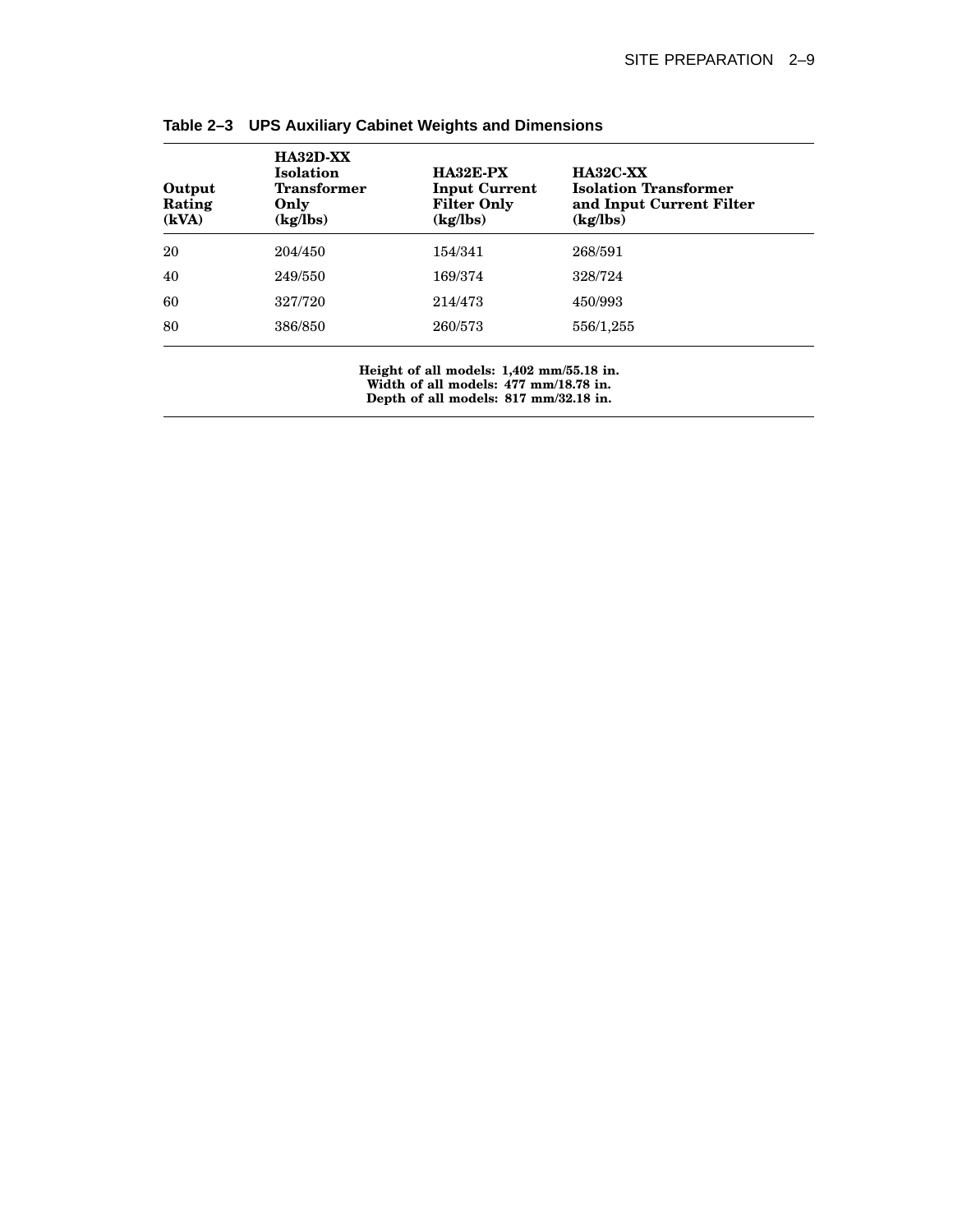### **2.6 HA33D/F UPS CSA CABINET**

The HA33D/F UPS CSA Cabinet is designed to attach to the right side of the HA32A UPS cabinet (Figure 2–6). The weight and dimensions of the UPS CSA Cabinets are listed in Table 2–4.

**NOTE**

**The side panels are not provided with the UPS CSA Cabinet. The right side panel of the UPS cabinet must be removed and attached to the right side of the UPS CSA Cabinet after installation.**



MKV-A2238-91

**Figure 2–6 UPS CSA Cabinet Placement**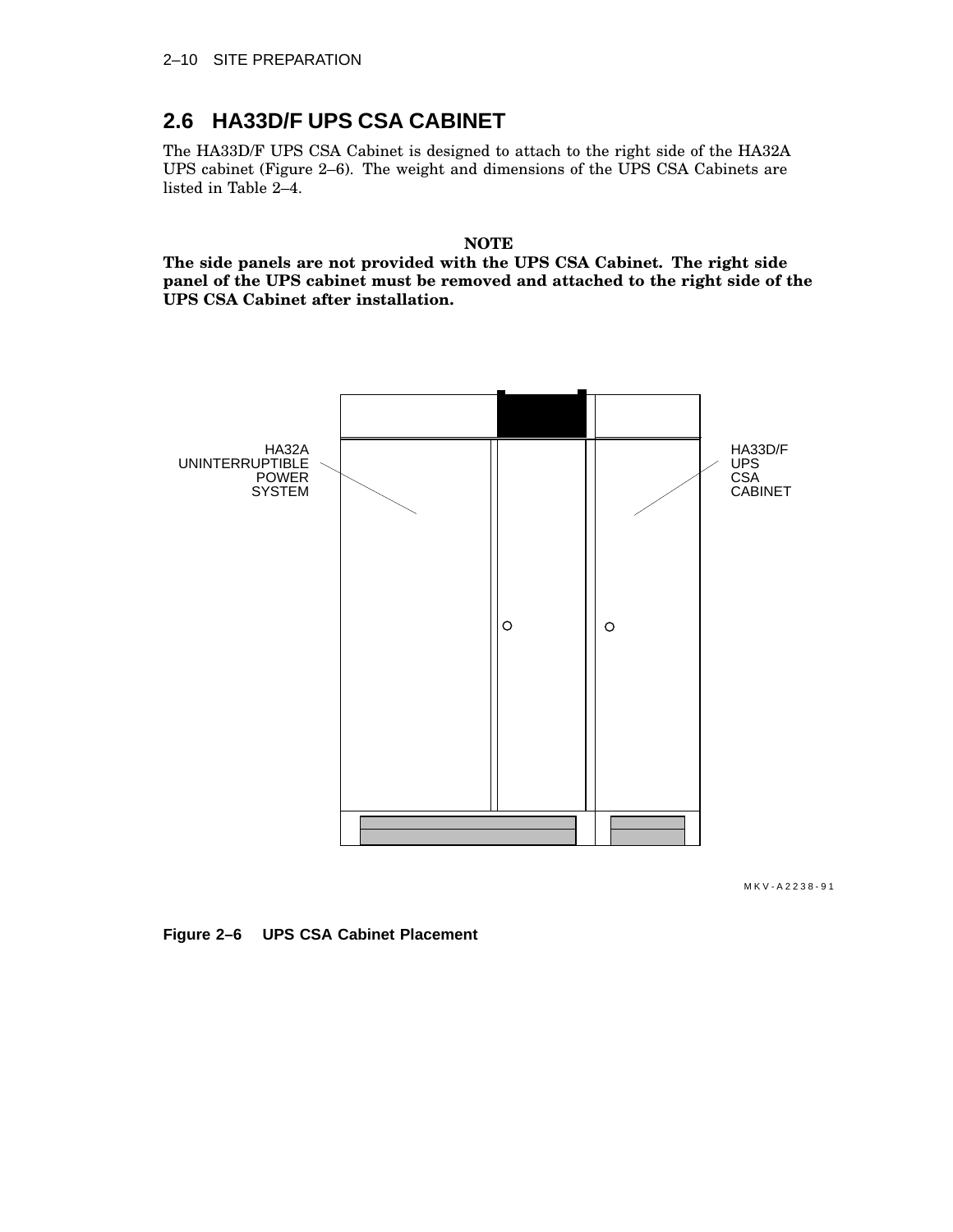| <b>Output Rating</b><br>(kVA) | HA33D-XX<br><b>Isolation/Step-Down</b><br><b>Transformer and CSA</b><br><b>Assembly</b><br>(kg/lbs) | <b>HA33F-XX</b><br><b>CSA Assembly Only</b><br>(kg/lbs) |  |
|-------------------------------|-----------------------------------------------------------------------------------------------------|---------------------------------------------------------|--|
| 20                            | 211/465                                                                                             | 98/215                                                  |  |
| 40                            | 256/565                                                                                             | 98/215                                                  |  |
| 60                            | 333/735                                                                                             | 98/215                                                  |  |
| 80                            | 392/865                                                                                             | 98/215                                                  |  |

**Table 2–4 UPS CSA Cabinet Weights and Dimensions**

**Height of all models: 1,402 mm/55.18 in. Width of all models: 477 mm/18.78 in. Depth of all models: 817 mm/32.18 in.**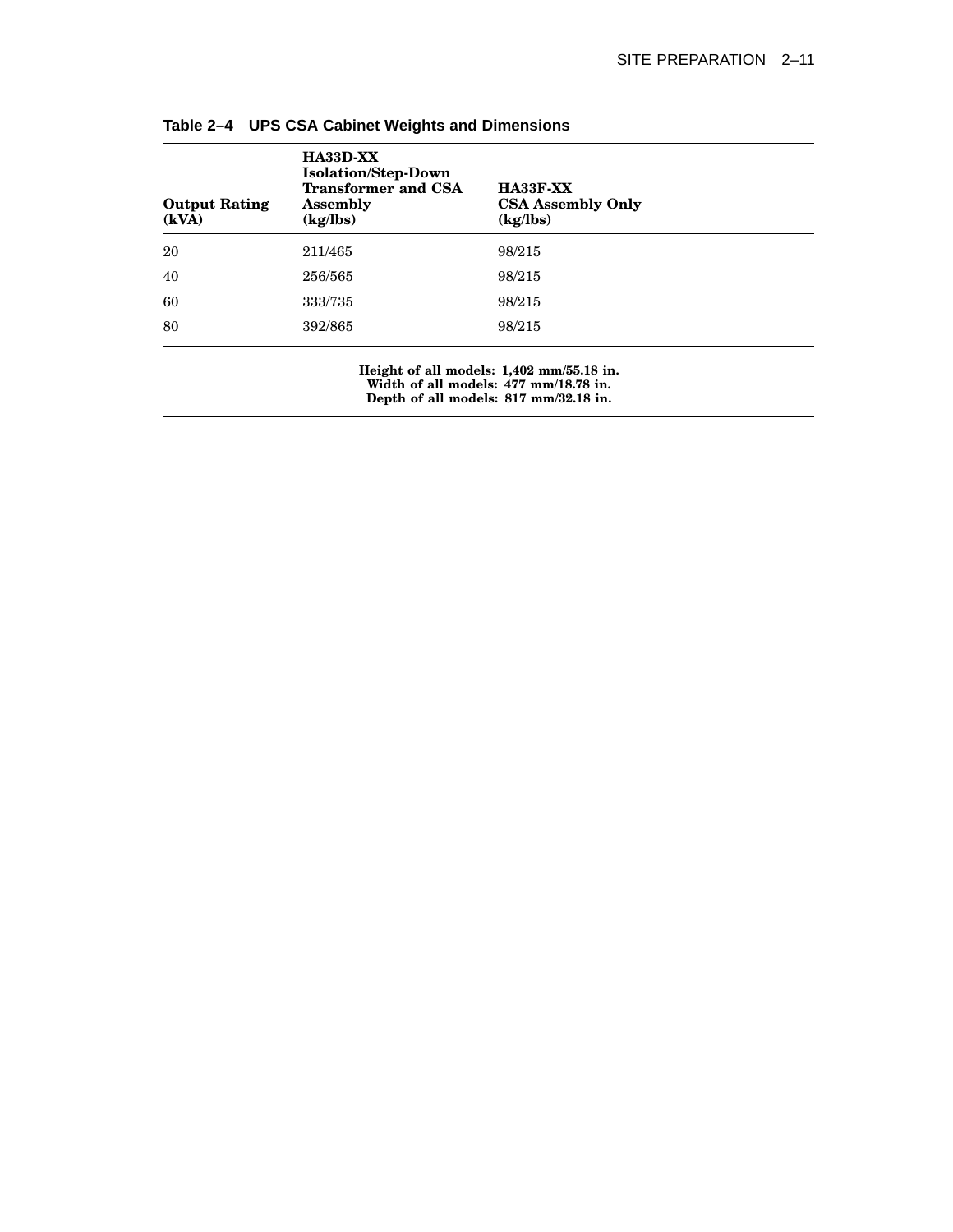### **2.7 HA32J/K UPS DISTRIBUTION CABINET**

The UPS Distribution Cabinet is designed to attach to the right side of the HA32A UPS cabinet (Figure 2–7), or to the right side of the UPS Auxiliary Cabinet or UPS CSA Cabinet (Figure 2–8), if one or both of these options have been purchased. Table 2–5 contains the specifications for the UPS Distribution Cabinets.

#### **NOTES**

**The side panels are not provided with the UPS Distribution Cabinet. The right side panel from the HA32A UPS cabinet, the UPS Auxiliary Cabinet, or the UPS CSA Cabinet must be removed and attached to the right side of the UPS Distribution Cabinet after installation.**

**The UPS Distribution Cabinet cannot be installed as a free-standing unit. If a free-standing distribution unit is required, a unit designed for this purpose, such as a 4N-CMCCx-xx Power Distribution Unit (PDU), can be used.**



**Figure 2–7 UPS Cabinet and UPS Distribution Cabinet Placement**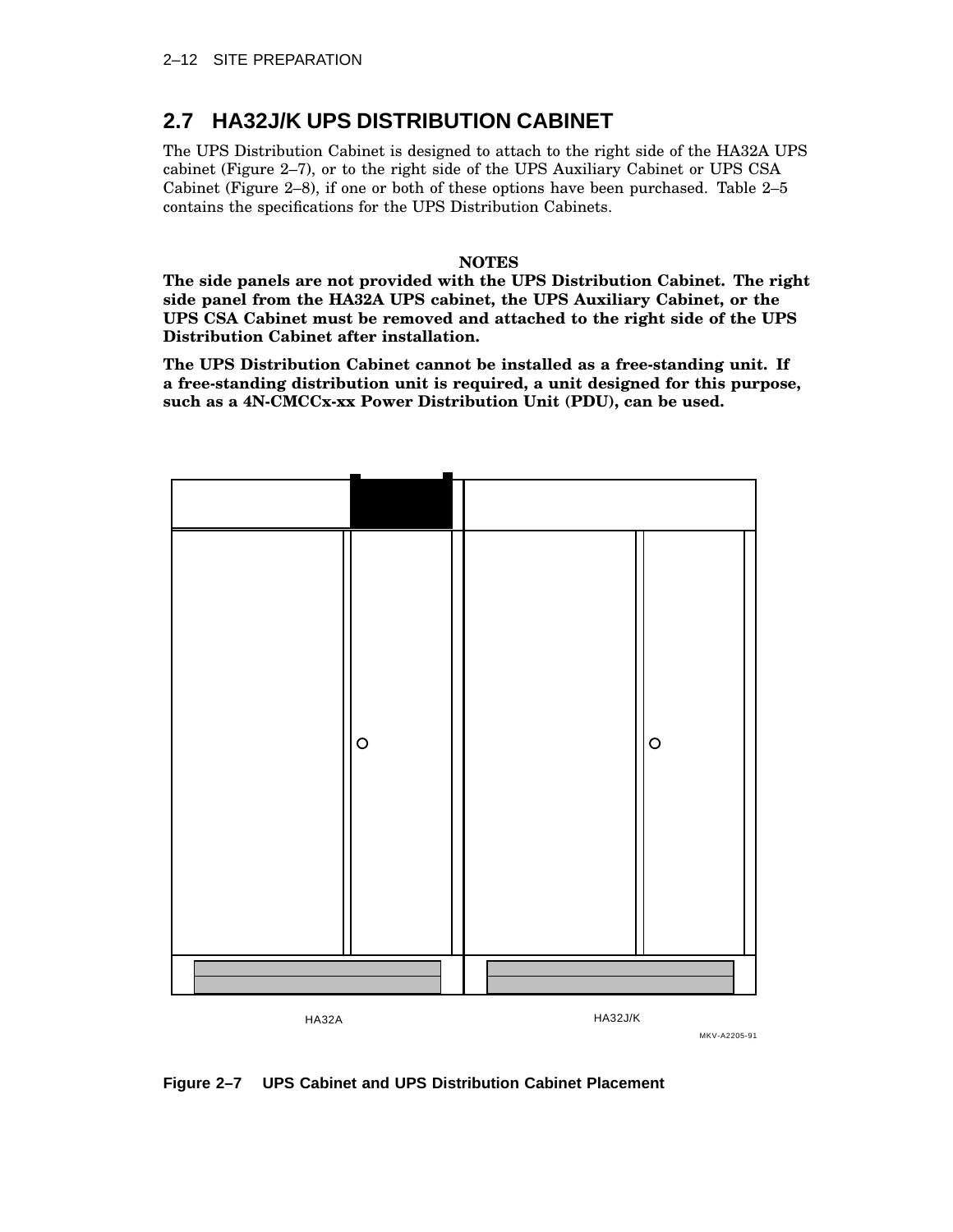

**Figure 2–8 UPS Cabinet, UPS Auxiliary Cabinet or UPS CSA Cabinet, and UPS Distribution Cabinet Placement**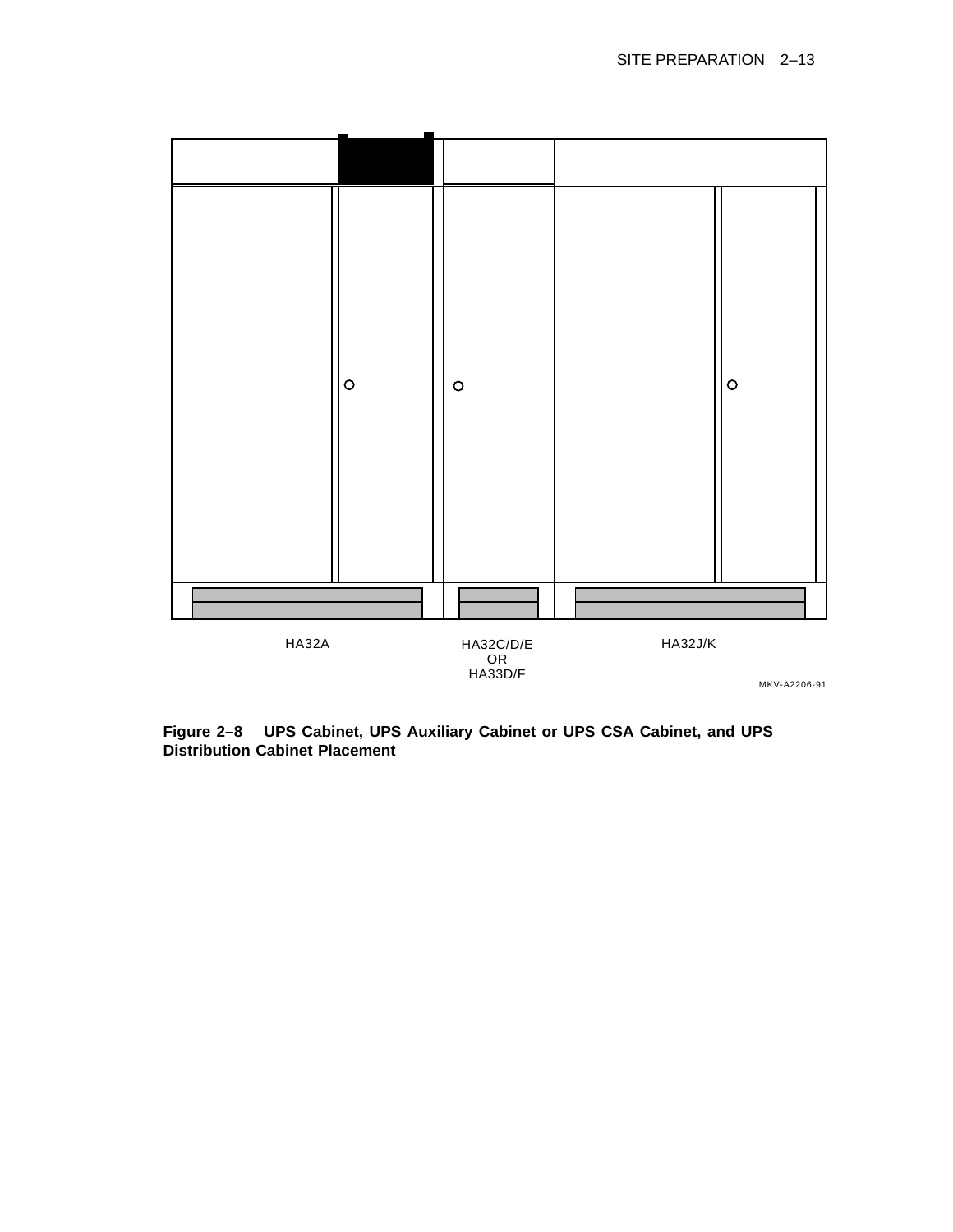#### 2–14 SITE PREPARATION

| Model<br><b>Number</b>  | <b>UPS</b><br>Output<br>Rating<br>(kVA) | Input<br><b>Voltage</b><br>(Vac) | <b>Maximum</b><br>Input<br>Current<br>(Amps) | Output<br><b>Voltage</b><br>(Vac) | <b>Maximum</b><br>Output<br>Current<br>(Amps) | Weight<br>(kg/lbs) |
|-------------------------|-----------------------------------------|----------------------------------|----------------------------------------------|-----------------------------------|-----------------------------------------------|--------------------|
| $HA32J-AT$ <sup>1</sup> | $20 - 40$                               | 208/220                          | 222                                          | 208/220                           | 222                                           | 225/495            |
| $HA32K-AT$ <sup>1</sup> | $60 - 80$                               | 208/220                          | 222                                          | 208/220                           | 222                                           | 239/525            |
| HA32J-AH                | 20                                      | 208                              | 55.5                                         | 208                               | 55.5                                          | 352/775            |
| HA32J-BH                | 20                                      | 480                              | 24.1                                         | 208                               | 55.5                                          | 352/775            |
| HA32J-DH                | 20                                      | 220                              | 55.5                                         | 220                               | 55.5                                          | 352/775            |
| <b>HA32J-AK</b>         | 40                                      | 208                              | 111                                          | 208                               | 111                                           | 389/855            |
| HA32J-BK                | 40                                      | 480                              | 48.1                                         | 208                               | 111                                           | 389/855            |
| HA32J-DK                | 40                                      | 220                              | 111                                          | 220                               | 111                                           | 389/855            |
| HA32K-AK                | 40                                      | 208                              | 111                                          | 208                               | 111                                           | 399/880            |
| HA32K-BK                | 40                                      | 480                              | 48.1                                         | 208                               | 111                                           | 399/880            |
|                         |                                         |                                  |                                              |                                   |                                               |                    |
| HA32K-AM                | 60                                      | 208                              | 166.5                                        | 208                               | 166.5                                         | 461/1,015          |
| HA32K-BM                | 60                                      | 480                              | 72.2                                         | 208                               | 166.5                                         | 461/1,015          |
| HA32K-DM                | 60                                      | 220                              | 166.5                                        | 220                               | 166.5                                         | 461/1,015          |
| HA32K-AN                | 80                                      | 208                              | 222                                          | 208                               | 222                                           | 516/1,135          |
| HA32K-BN                | 80                                      | 480                              | 96.2                                         | 208                               | 222                                           | 516/1,135          |
| HA32K-DN                | 80                                      | 220                              | 222                                          | 220                               | 222                                           | 516/1,135          |

#### **Table 2–5 UPS Distribution Cabinet Specifications**

<sup>1</sup>These models DO NOT contain an isolation/step-down transformer. The input voltage will equal the output voltage.

The HA32J-XX models contain one (1) 42-pole panelboard.

The HA32K-XX models contain two (2) 42-pole panelboards.

**Height of all models: 1,402 mm/55.18 in. Width of all models: 800 mm/31.50 in. Depth of all models: 817 mm/32.18 in.**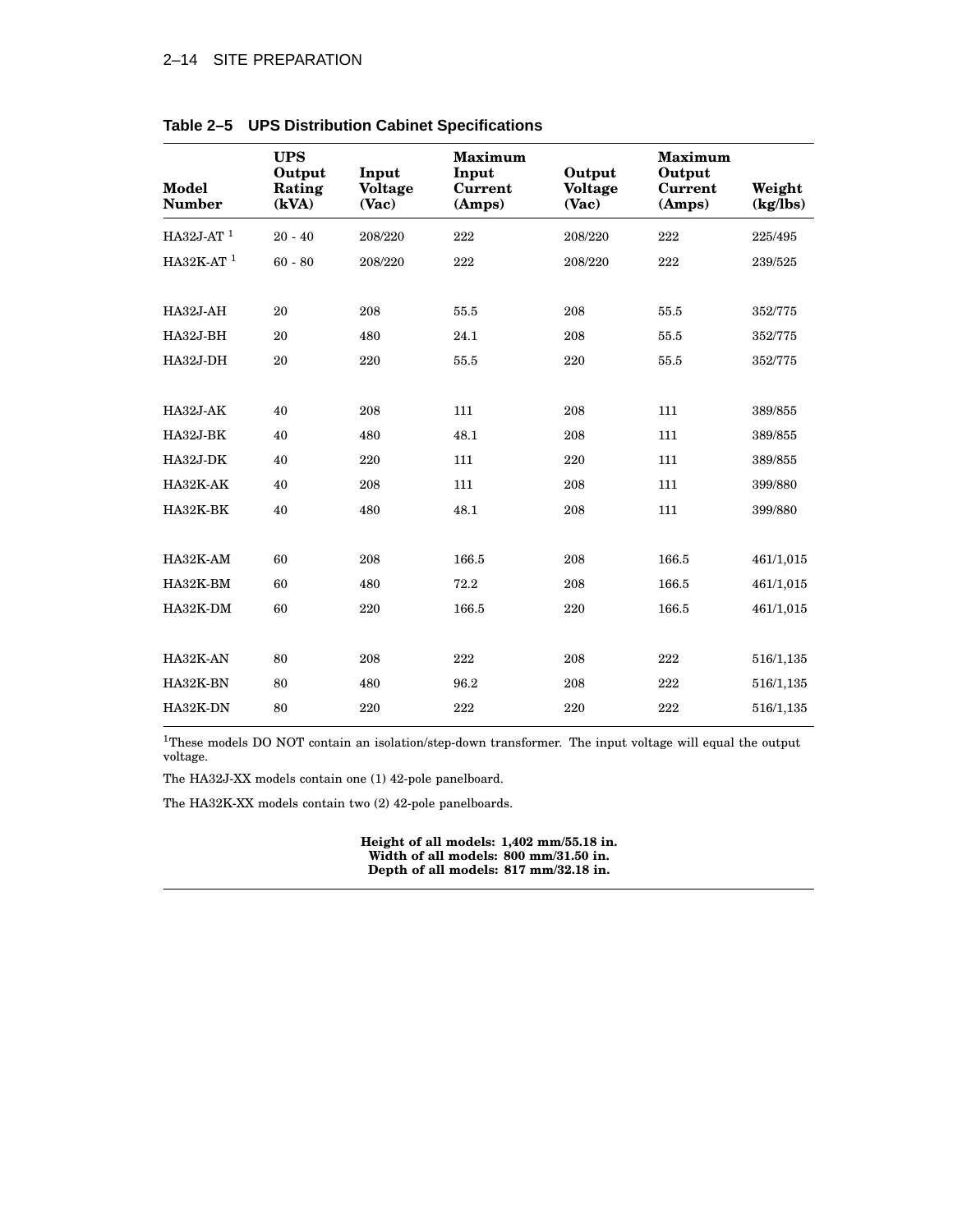# **HA3000 UPS RECEIVING AND HANDLING**

#### **3.1 GENERAL**

This chapter contains the procedures for receiving and handling the HA3000 series equipment cabinets.

The handling of the HA3000 series equipment cabinets is the responsibility of the trucker/mover/rigger, and should be considered part of inside delivery.

The following is a list of the equipment and tools needed for moving and handling the HA3000 series cabinets.

- Pallet mover or forklift
- Rolla-lift (Models M-4, M-4-6, or CD-6)
- 9/16-inch wrench
- Phillips screwdriver
- 5/8-inch wrench
- 1/2-inch wrench
- 3/8-inch wrench

### **3.2 RECEIVING**

Inspect the exterior of all shipping containers and the equipment for damage that may have occurred during transit. If the shipping containers or equipment show evidence of damage, note the damage on the receiving document before signing for receipt of equipment.

The equipment should be unpacked immediately after receipt, and inspected again to determine if any internal shipping damage has occurred. Verify that the equipment nameplates correspond with the equipment ordered.

Damage claims should be filed directly with the carrier. Replacements for damaged components should be ordered through the local Digital Services account representative.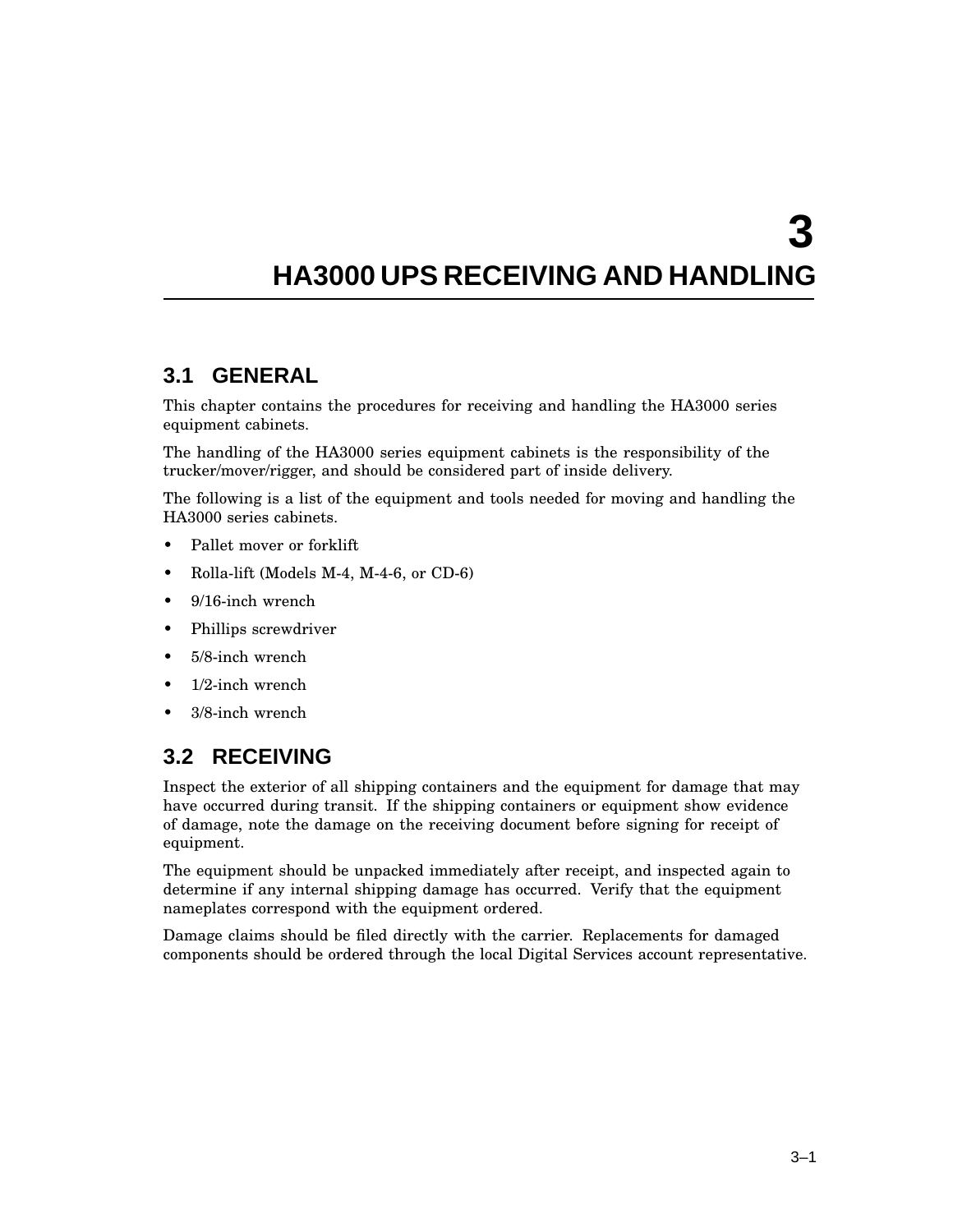#### **3.3 HANDLING**

The HA3000 series of UPS equipment is designed for handling primarily from the bottom (Figure 3–1). For HA3000 series UPS cabinet dimensions and weights, refer to Chapter 2. The individual cabinets are mounted on a shipping pallet and covered by a cardboard shipping carton. They are designed to be moved by a pallet mover, a rolla-lift (Models M-4, M-4-6, or CD-6), or a forklift-type truck. The front and rear lower cover plates of each cabinet are removed for shipment. The HA32A UPS cabinet has a drawout input air filter located under the enclosure, which is also removed for handling or transit. The UPS draw-out input air filter can be pulled out from beneath the enclosure once the front lower cover plate is removed.

The HA3000 series equipment cabinets can be handled or moved by overhead equipment after they have been fitted with the necessary slings and spreaders (Figure 3–1).

Use the following procedures to move the HA32A UPS cabinet, the HA32B UPS Battery Cabinet, the HA32C/D/E UPS Auxiliary Cabinet, the HA33D/F UPS CSA Cabinet, or the HA32J/K UPS Distribution Cabinet from the shipping truck to the final installation position. This procedure is a general guideline, and all safety precautions should be followed.



**Figure 3–1 Handling the HA3000 Series Cabinets**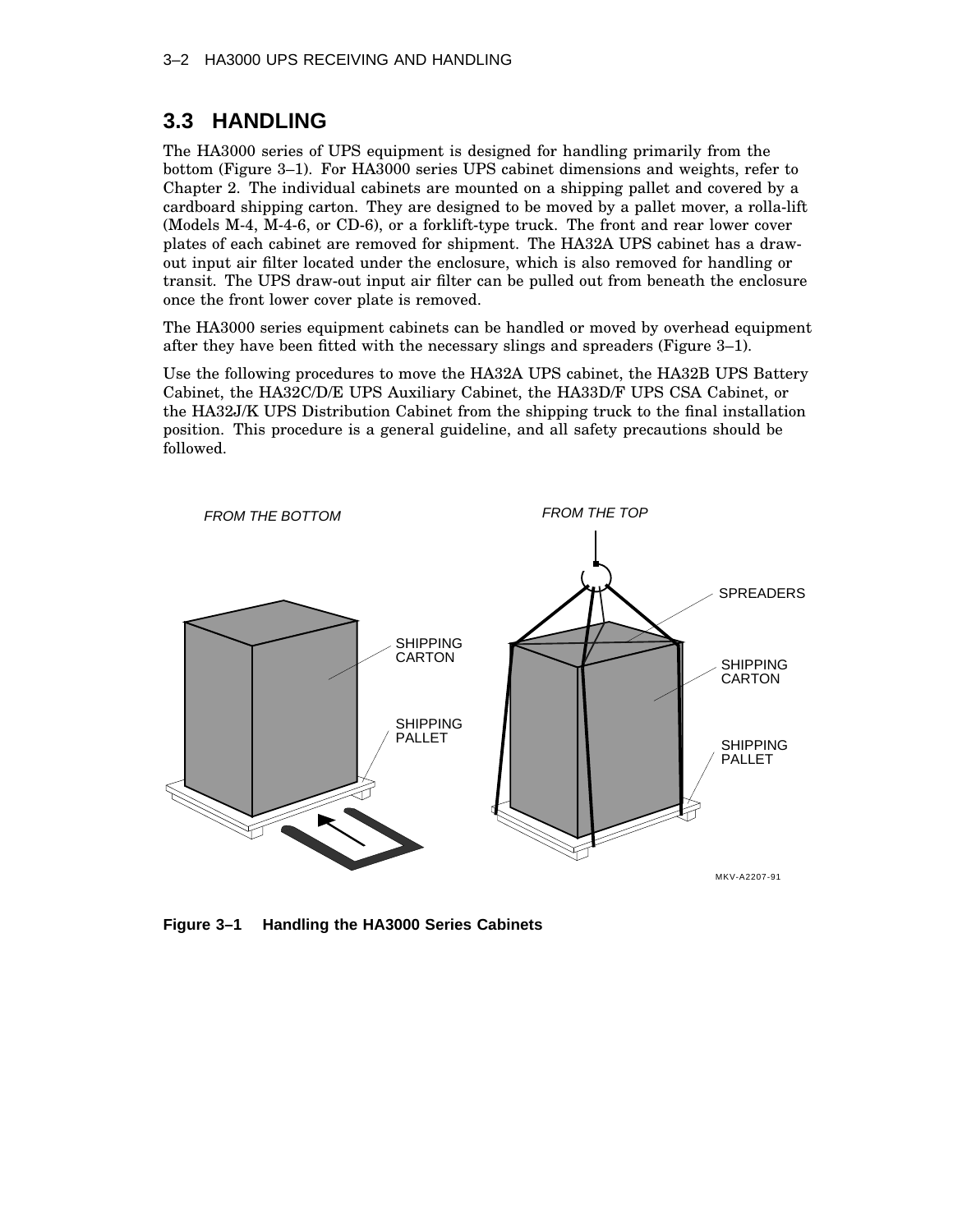### **3.3.1 Removing Unit from Truck**

Use a pallet mover or a forklift to move the HA3000 series UPS shipping pallet from the shipping truck to the loading dock.

### **3.3.2 Removing Shipping Carton**

- 1. Cut the two plastic bands that secure the shipping carton to the pallet.
- 2. Following the directions on the shipping carton, cut two adjacent vertical edges of the shipping carton, raise the panel between the vertical cuts, and push the shipping carton off of the HA3000 series cabinet.
- 3. Slide the plastic shipping bag off the cabinet.
- 4. Open the fastened door on the cabinet with the supplied key, and verify that the equipment nameplate on the inside of the door corresponds to the equipment required for the specific site.
- 5. Close the door and replace the plastic shipping bag on the cabinet.

#### **NOTE Carefully inspect the packing materials for additional hardware before discarding.**

### **3.3.3 Removing Unit from Pallet**

- 1. Remove the two corner boards from each vertical edge of the HA3000 series cabinet.
- 2. Remove the four mounting brackets that secure the HA3000 series cabinet to the shipping pallet.
	- a. Use a 9/16-inch wrench to remove the bolts that secure the mounting brackets to the pallet.
	- b. Use a Phillips screwdriver to remove the screws that secure the mounting brackets to the HA3000 series cabinet.
- 3. Use a rolla-lift pair to remove the HA3000 series cabinet from the shipping pallet. This requires at least two people.
	- a. Place four corner boards across the top of each rolla-lift half to prevent damaging the front and rear panels.
	- b. Place one half of the rolla-lift on the front side and the other half of the rolla-lift on the rear side of the HA3000 series cabinet.
	- c. Gradually tighten the strapping between the rolla-lift halves until they are resting securely against the HA3000 series cabinet.
	- d. Raise both rolla-lift halves simultaneously until the four casters are above the top surface of the pallet.
	- e. Pull the pallet out from under the HA3000 series cabinet, or roll the HA3000 series cabinet to the side, until it is clear of the pallet.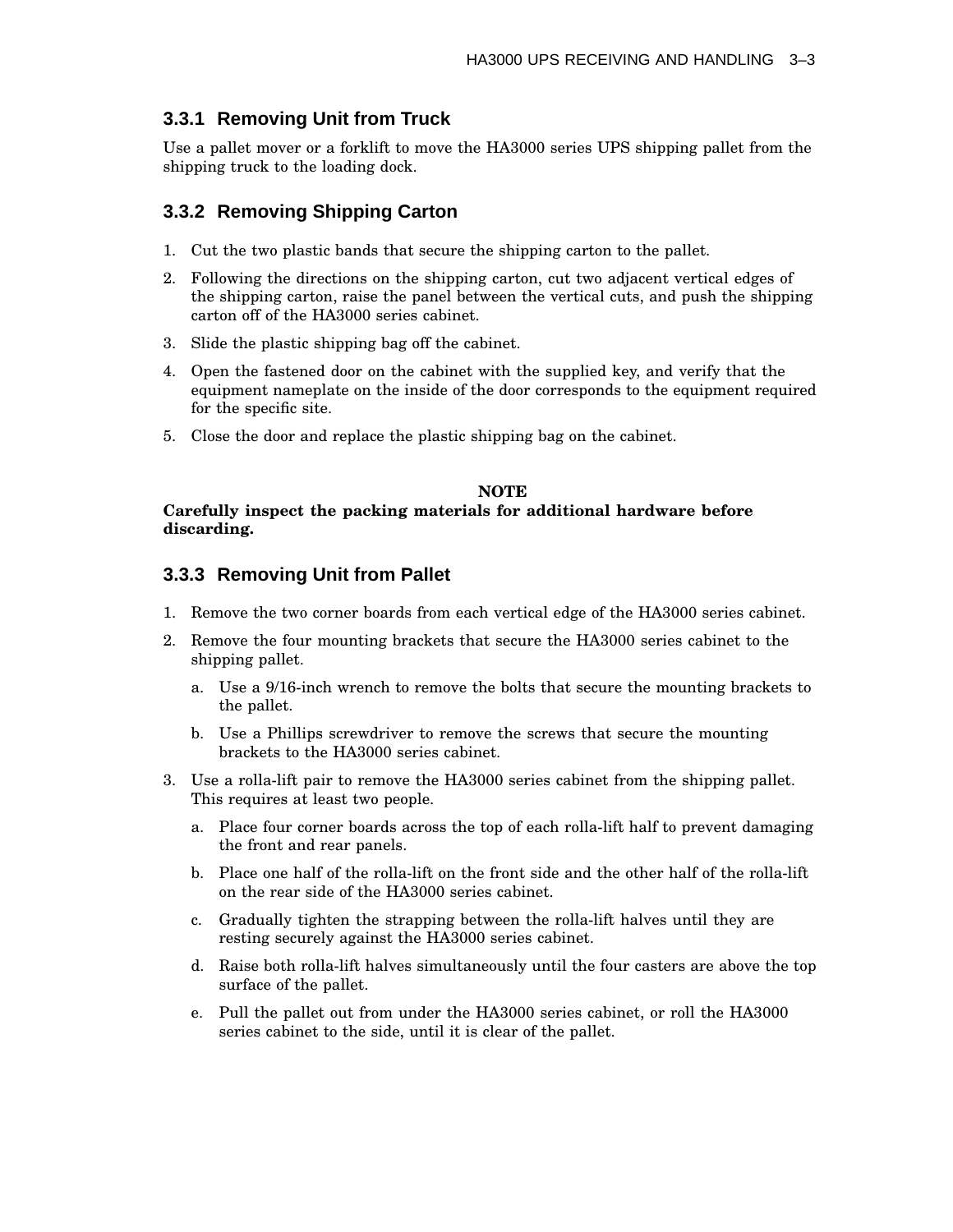### **3.3.4 Recommended Layout**

The UPS Battery Cabinet should always be placed to the left of the UPS cabinet. The UPS Auxiliary Cabinet is always bolted to the right side of the UPS cabinet. The UPS CSA Cabinet is bolted to the right side of the UPS cabinet or to the right side of the UPS Auxiliary Cabinet if a UPS Auxiliary Cabinet is installed. The UPS Distribution Cabinet is bolted to the right side of the UPS Auxiliary Cabinet or to the right side of the UPS CSA Cabinet if a UPS CSA Cabinet is installed. If a UPS Auxiliary Cabinet or a UPS CSA Cabinet is not used, the UPS Distribution Cabinet is bolted to the right side of the UPS cabinet. Figure 3–2 shows a typical HA3000 series UPS layout.



**Figure 3–2 HA3000 Series UPS Layout**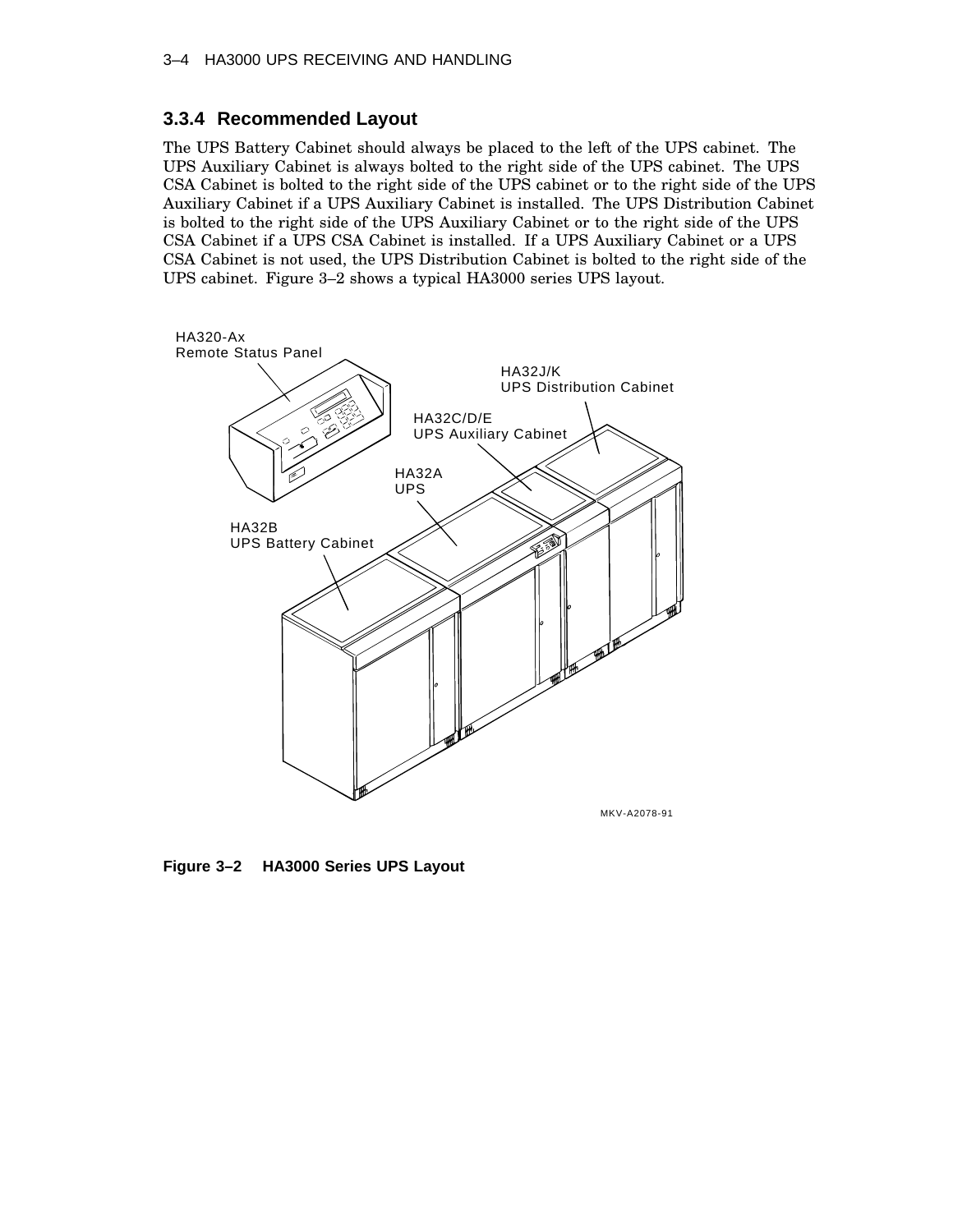### **3.3.5 Moving Unit to Final Position**

Digital recommends that the HA3000 series cabinets be left on the rolla-lifts for moving them to the final position.

If the trucker/mover/rigger desires, the following procedure can be used to move the HA3000 series cabinet to the final position on the cabinet casters.

- 1. Ensure that the four caster lifting legs are raised enough to allow the HA3000 series cabinet to rest on the four casters.
- 2. Slowly lower both rolla-lift halves simultaneously until the HA3000 series cabinet is resting on the four casters.
- 3. Use a sufficient number of people to roll the HA3000 series cabinet to the installation area.
- 4. Slide the plastic shipping bag off the HA3000 series cabinet.
- 5. Roll the HA3000 series cabinet to the final installation position.

### **3.3.6 Caster Removal**

#### **NOTE**

**All yellow caster assemblies must be removed by the trucker/mover/rigger after final positioning. The caster assemblies are to assist only in moving the unit from the shipping/loading area to the computer room. Proper electrical installation cannot be accomplished unless the yellow caster assemblies have been removed.**

Digital recommends that the HA3000 series cabinets be left on the rolla-lifts for removing the casters.

If the trucker/mover/rigger desires, the following alternate procedure can be used to remove the casters from the HA3000 series cabinet.

- 1. The trucker/mover/rigger should use a 5/8-inch wrench to lower the four caster lifting legs until they touch the floor.
- 2. Alternately lower each caster lifting leg one turn at a time until the four casters are off the floor.
- 3. Use a 1/2-inch wrench to remove the two nuts that secure each of the four casters to the caster rails.
- 4. Alternately raise each caster lifting leg one turn at a time until the HA3000 series cabinet rests on the bottom rails.
- 5. Use a 3/8-inch wrench to remove the two bolts that secure each of the two caster rails to the bottom of the unit.
- 6. Slide the two caster rails out from under the unit.

#### **NOTE**

**The customer should keep the caster rails, casters, and all mounting hardware at the site to be available for future equipment movement (if needed).**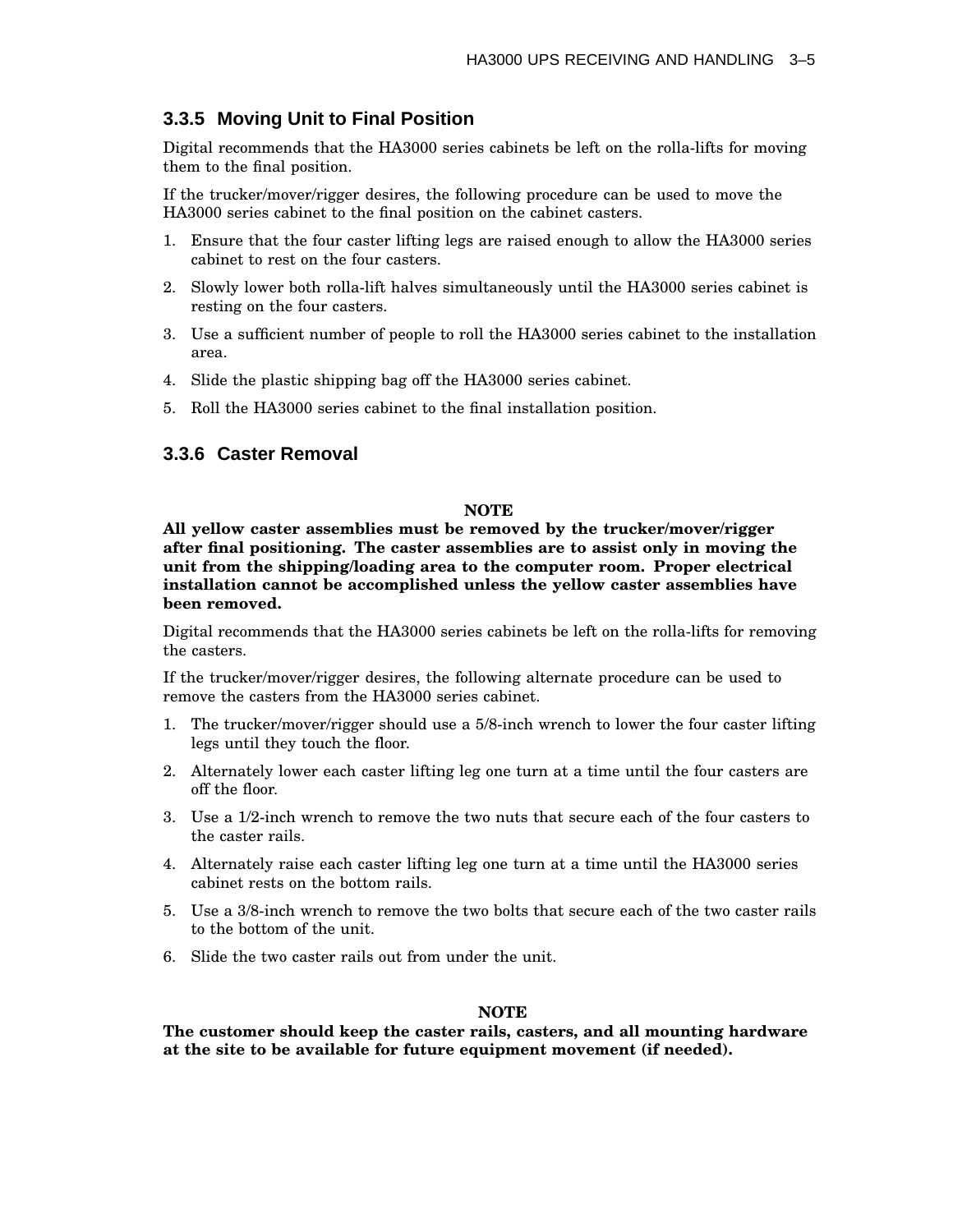#### **NOTES**

**After setting the UPS cabinet in place, remove the rear cover panel. Remove the shipping brace that secures the input transformer (T1) to the right side of the enclosure. The transformer (T1) is on the left side of the enclosure as you look into the unit from the rear. Replace the rear panel. After the equipment is set in place, install the lower rear cover panel, the draw-out air filter, and the lower front cover panel.**

**To install the draw-out air filter brackets, disconnect and remove the left fan. Insert the rear edge of the left bracket in the proper slot underneath the unit. Attach the front end of the left bracket to the bottom of the unit with a bolt through the hole near the left side wall. Insert the rear edge of the right bracket in the proper slot underneath the unit. Attach the front end of the right bracket to the bottom of the unit with a bolt through the hole near the left side wall of the cable entry area. Reinstall and reconnect the left fan. Install the draw-out air filter.**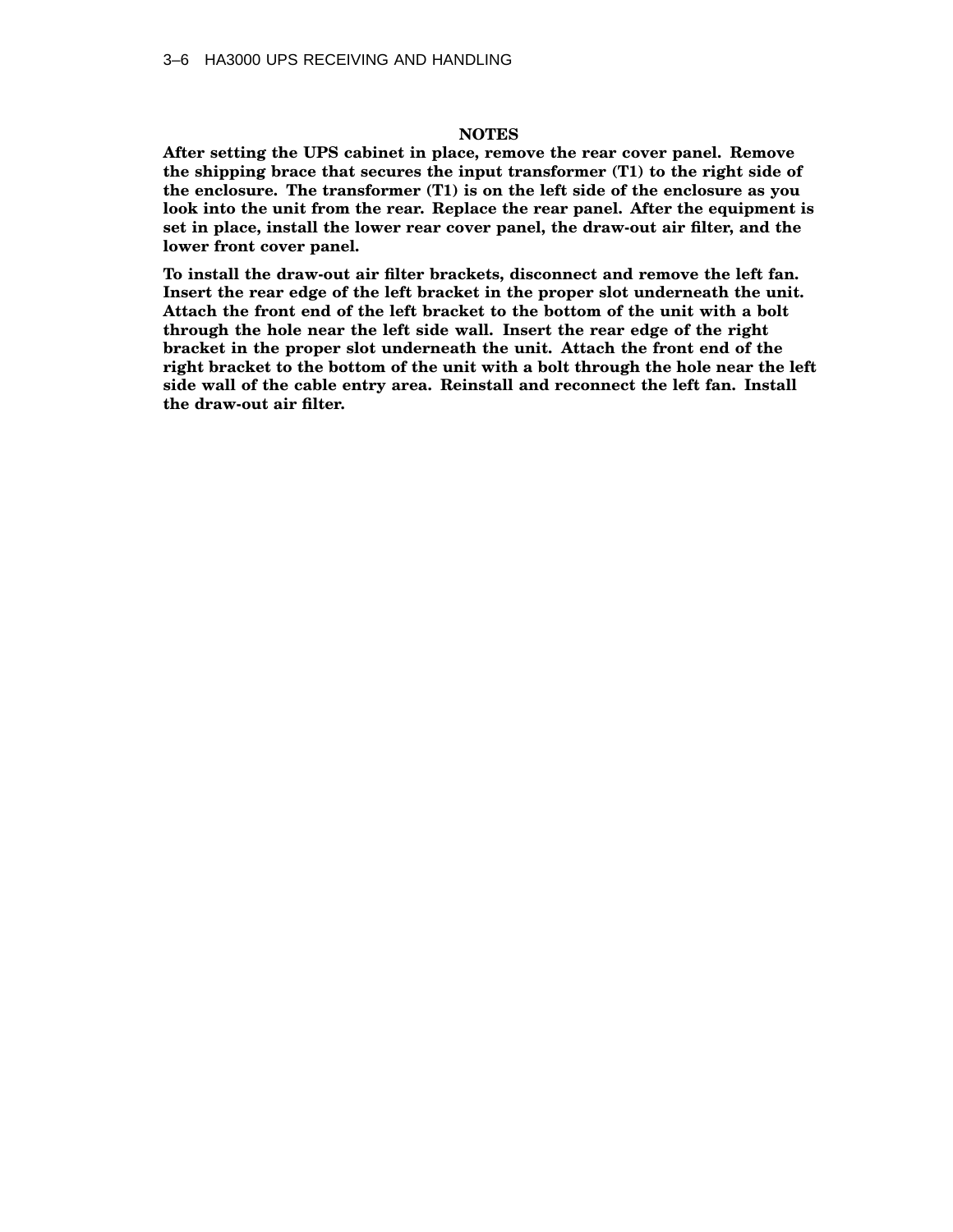# **4 INSTALLATION**

# **4.1 GENERAL**

This chapter contains the installation procedures for the HA32A UPS cabinet, the HA32B UPS Battery Cabinet, the HA32C/D/E UPS Auxiliary Cabinet, the HA33D/F UPS CSA Cabinet, the HA32J/K UPS Distribution Cabinet, the HA320-AA/AB Remote Status Panel, the HA320-A3 Remote Alarm Panel, the HA320-C2 DC Ground Fault Detector, and the HA320-B1 Smoke Detector.

# **4.2 HA32A UPS Cabinet**

Before making any electrical connections, check that all ac input feeder circuit breakers or fused switches that will interface with the UPS cabinet are in the off position. In addition, make certain that the UPS cabinet ac input (MAINS1) circuit breaker Q1, the bypass ac input (MAINS2) switch Q4S, the manual bypass switch Q3BP, and the UPS cabinet output isolation switch Q5N are in the off position. Also, make sure that the circuit breaker QF1 on the UPS Battery Cabinet is in the off position.

All field wiring connections for the UPS cabinet are made in the lower-right portion of the UPS enclosure (Figure 4–1). To gain access to this area, the right front door of the UPS cabinet must be unlocked and opened, and the inside cover panel removed. Cables may enter either through the bottom of the UPS cabinet (Figure 2–2 or Figure 2–3), or through the side of the UPS cabinet (Figure 2–1), whichever is the most convenient for your installation.

A minimum 24-inch rear access area for the UPS cabinet is required once the UPS cabinet and its auxiliary equipment have been installed. Local codes may require more rear access area.

### **NOTE**

**The HA3000 series UPS may or may not be considered a separately derived system and may be a part of a premise's wiring under the National Electrical Code. All input and output connections must be made in accordance with the National Electrical Code (ANSI/NFPA 70) and with local codes as applicable.**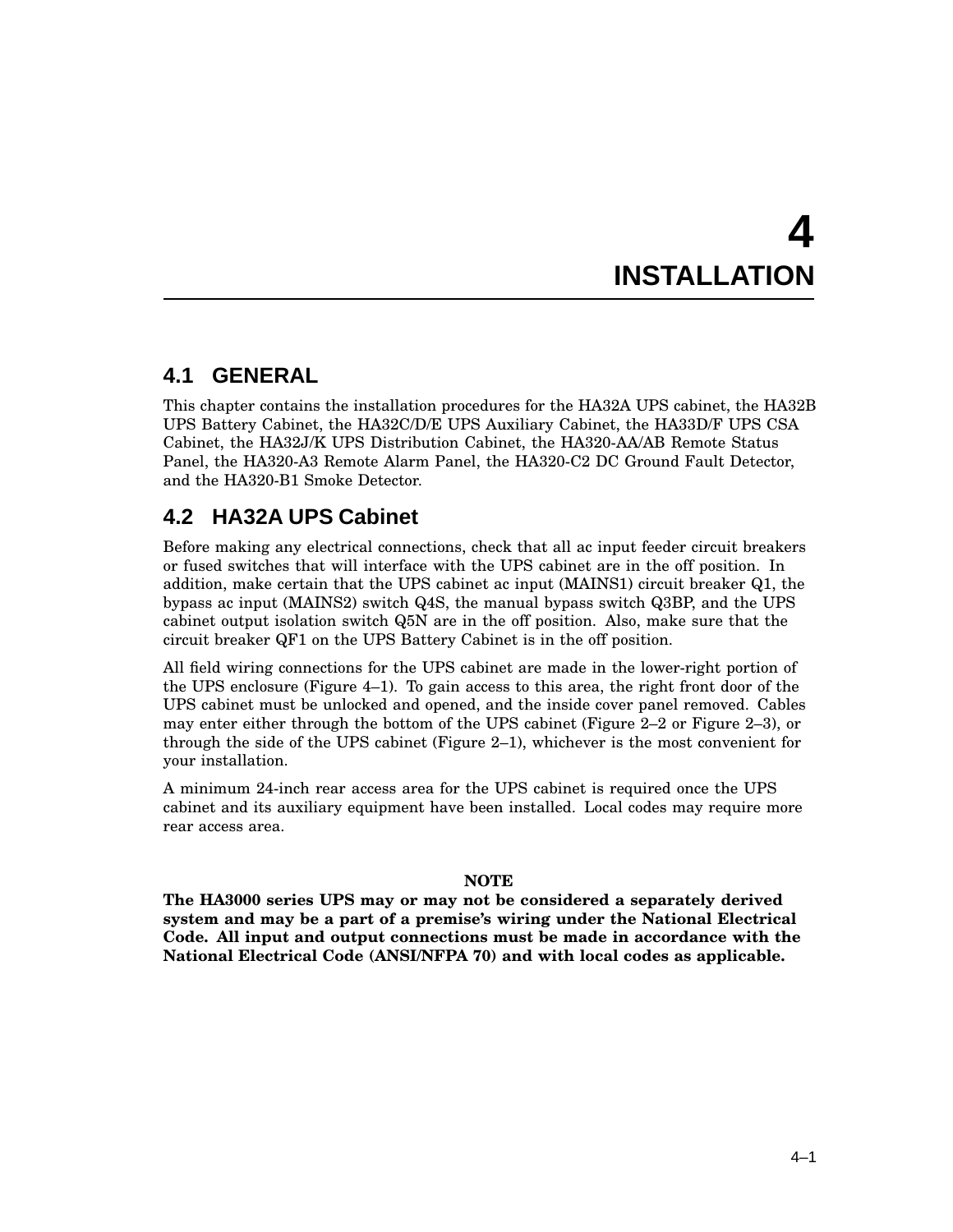

**Figure 4–1 UPS Cabinet Power Wiring Connections**

### **4.2.1 Main AC Input (MAINS1) Connection**

The main ac input connection is three-phase, three wires plus equipment ground. The phase rotation must be A, B, C. Refer to Table 2–1 for the input circuit breaker rating for the unit you have ordered. Refer to Table 4–1 for the nominal ac input current at the nominal ac input voltage specified. Size the main ac input cables and upstream protection devices accordingly.

### **NOTES**

**For ease of installation, the ac input connections should be made first.**

**If only one ac input source is going to be run to the UPS cabinet, jumpers must be installed from the main ac input connections to the bypass ac input connections. In addition, a four-wire Wye source must be run to the UPS cabinet. The neutral<sup>1</sup> wire must be connected to the neutral terminal in the UPS cabinet.**

 $1$  The HA32A-Cx cabinet does not require a neutral conductor or a Wye power source.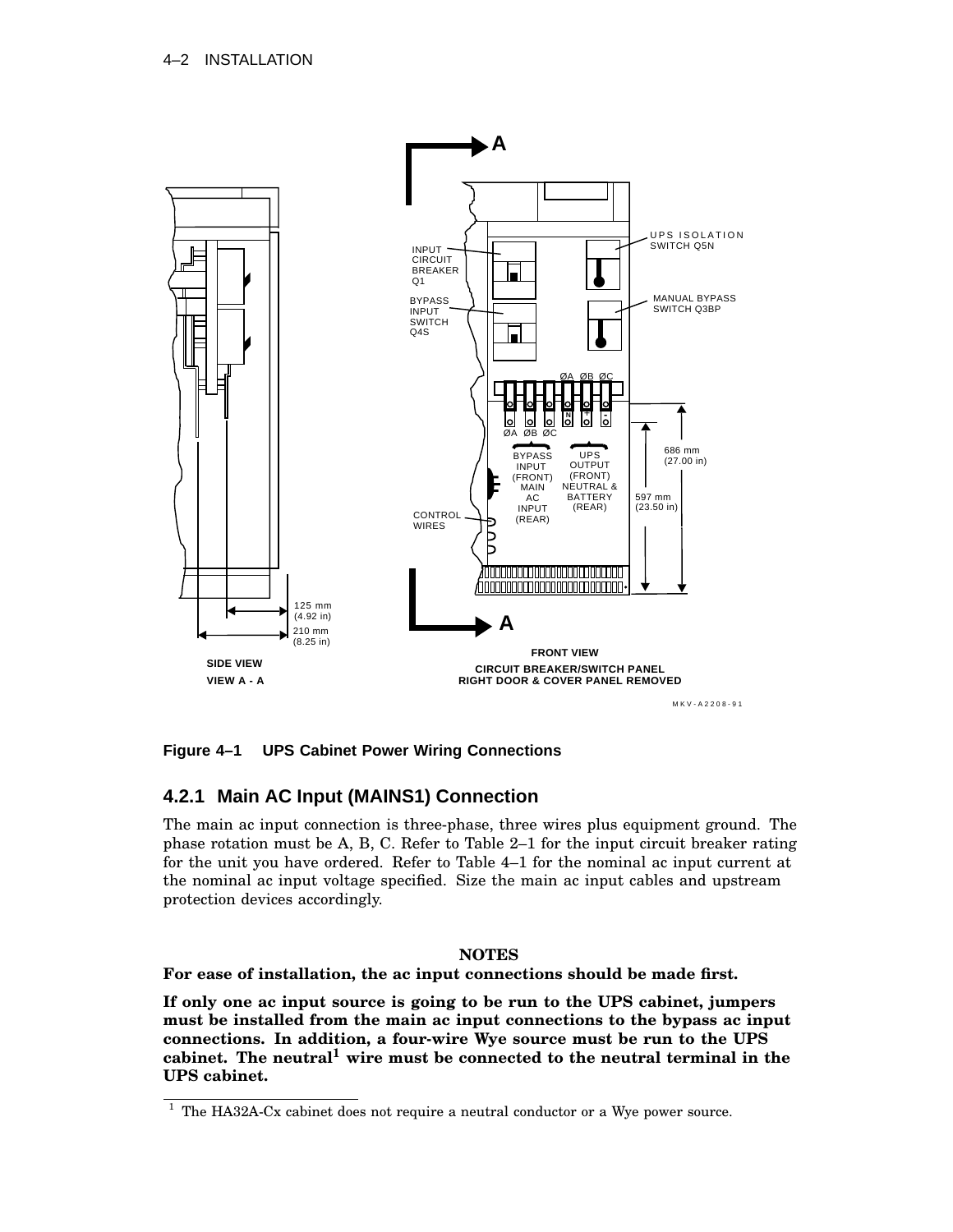|                                                                                 | HA32A-xH | HA32A-xK | HA32A-xM | HA32A-xN |
|---------------------------------------------------------------------------------|----------|----------|----------|----------|
| <b>Output Power Rating</b>                                                      |          |          |          |          |
| kVA/kW                                                                          | 20/16    | 40/32    | 60/48    | 80/64    |
| Unit Nominal AC Input Current (Amperes) @ Nominal Input Voltage                 |          |          |          |          |
| <b>208 Vac</b>                                                                  | 61.5     | 121.5    | 180.4    | 237.7    |
| <b>220 Vac</b>                                                                  | 58.2     | 114.9    | 170.5    | 224.8    |
| <b>480 Vac</b>                                                                  | 29.3     | 52.7     | 78.2     | 103.0    |
| Unit AC Output and Bypass AC Input Current (Amperes) @ Nominal Voltage (Note 1) |          |          |          |          |
| <b>Full Load Continuous</b>                                                     |          |          |          |          |
| 208Y/120                                                                        | 55.5     | 111.0    | 166.5    | 222.1    |
| 220Y/127                                                                        | 52.5     | 105.0    | 157.5    | 209.9    |
| 480Y/277                                                                        | 24.1     | 48.1     | 72.2     | 96.2     |
| 125% Overload for 10 Minutes                                                    |          |          |          |          |
| 208Y/120                                                                        | 69.4     | 138.8    | 208.2    | 277.6    |
| 220Y/127                                                                        | 65.6     | 131.2    | 196.8    | 262.4    |
| 480Y/277                                                                        | 30.1     | 60.1     | 90.2     | 120.3    |
| 150% Overload for 1 Minute                                                      |          |          |          |          |
| 208Y/120                                                                        | 83.3     | 166.5    | 249.8    | 333.1    |
| 220Y/127                                                                        | 78.7     | 157.5    | 236.2    | 314.9    |
| 480Y/277                                                                        | 36.1     | 72.2     | 108.3    | 144.3    |
| <b>Maximum Battery Current (Note 2)</b>                                         |          |          |          |          |
| <b>Amperes</b>                                                                  | 54.6     | 109.2    | 163.9    | 218.5    |
| <b>NOTES:</b>                                                                   |          |          |          |          |

### **Table 4–1 HA32A Currents**

1. As a minimum, bypass ac input (MAINS2) power should match the UPS output rating. The bypass ac input should have a continuous rating of 125% of the UPS output power rating, however, to supply fault-clearing current.

2. Battery wiring should be sized to keep the total cable voltage drop to less than 0.5 Vdc at the current shown.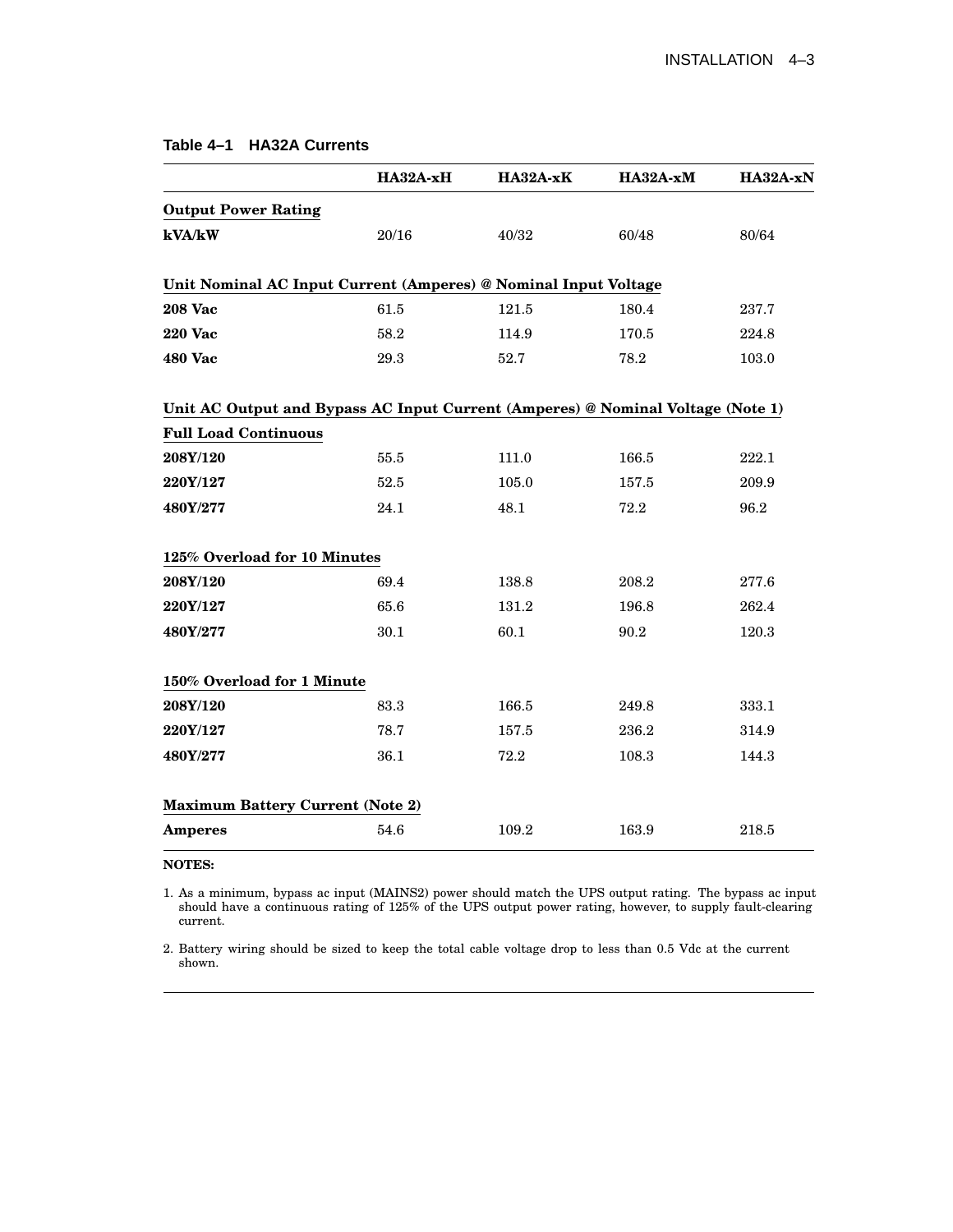### **4.2.2 Bypass AC Input (MAINS2) Connection**

The bypass ac input connection is three-phase, four-wire  $Wye<sup>1</sup>$  plus equipment ground. The phase rotation must be A, B, C. Bypass ac input (MAINS2) voltage must match the UPS output voltage. Refer to Table 4–1 for the nominal bypass ac input current at the nominal bypass ac input voltage specified. Size the bypass ac input cables and upstream protection devices accordingly.

### **CAUTION**

**Single-point grounding: The UPS cabinet is shipped from the factory with the neutral bus tied to ground with a jumper that has a yellow tag attached (Figure 4–2). If the UPS cabinet bypass ac input (MAINS2) source already has the neutral grounded (either from the facility power source or from the UPS Auxiliary Cabinet/CSA Cabinet isolation transformer), remove the jumper between the neutral and ground busbars in the UPS cabinet. This prevents a ground loop problem.**



MKV-A2243-91

**Figure 4–2 Yellow Jumper Tag**

### **4.2.3 UPS Output Load Connection**

The UPS output load connection is three-phase, four-wire Wye plus equipment ground. Phase rotation is A, B, C. Refer to Table 4–1 for the unit ac output current rating at the nominal output voltage specified. Size the output cables and downstream protective devices accordingly.

### **NOTE**

### **A three-wire Delta load can be connected to the UPS inverter output. This Delta load cannot have any grounded phase connections.**

### **4.2.4 Battery Connection**

For each individual UPS Battery Cabinet three wires are required: positive (+), negative (-), and ground from the UPS Battery Cabinet to the UPS cabinet. Refer to Table 4–1 for the maximum battery current required for the unit specified. Battery cables should be sized to keep the total cable voltage drop to less than 0.5 Vdc at the maximum current specified.

 $1$  The HA32A-Cx cabinet does not require a neutral conductor or a Wye power source. Three phase wires plus equipment ground are required for these models.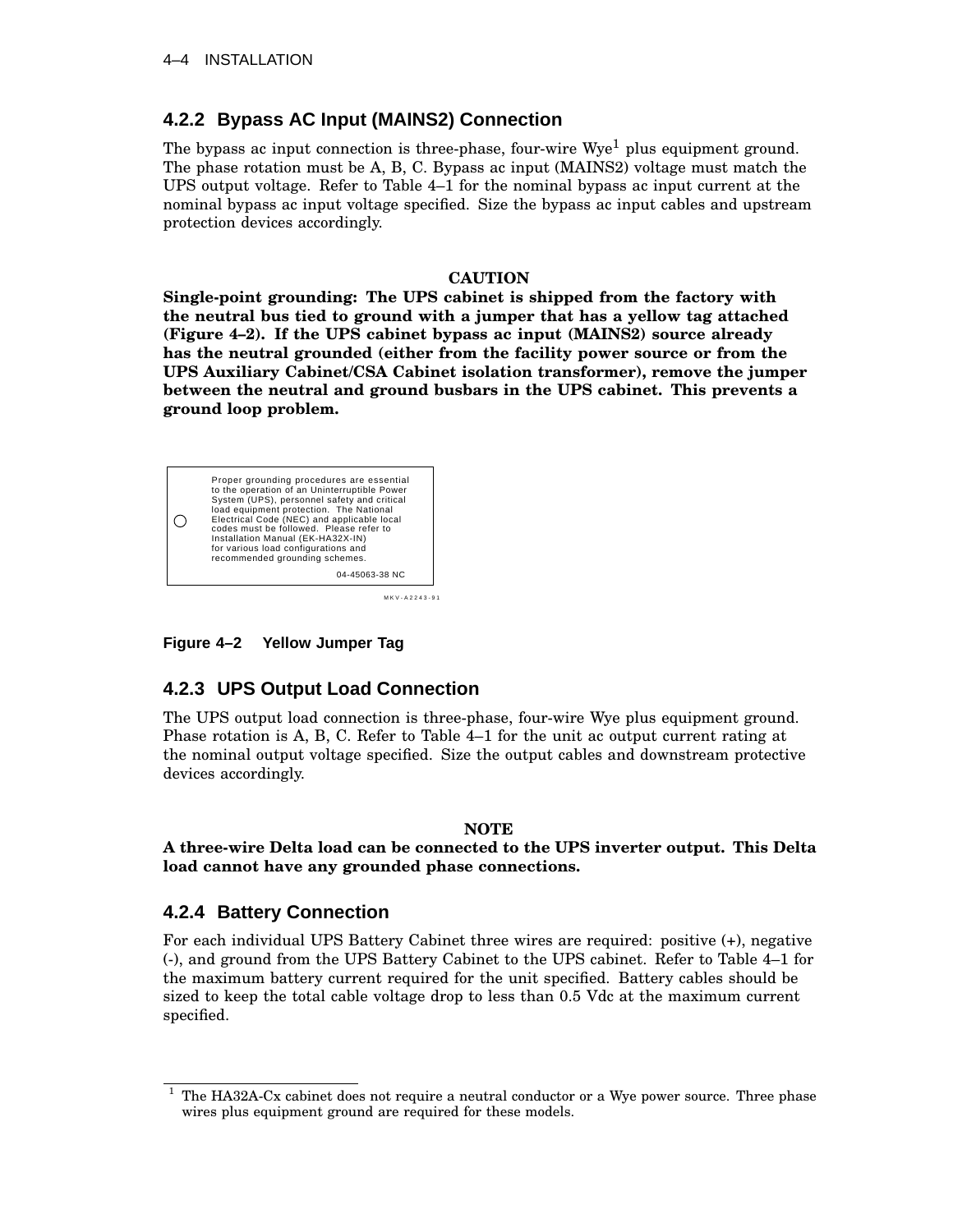### **4.2.5 UPS Battery Cabinet Control Wire Connections (TB1)**

Refer to Figure 4–1 for the location of the control wiring interface in the UPS cabinet, and to Figure 4–3 for detailed connection information.



**Figure 4–3 UPS Cabinet Control Wiring Connections**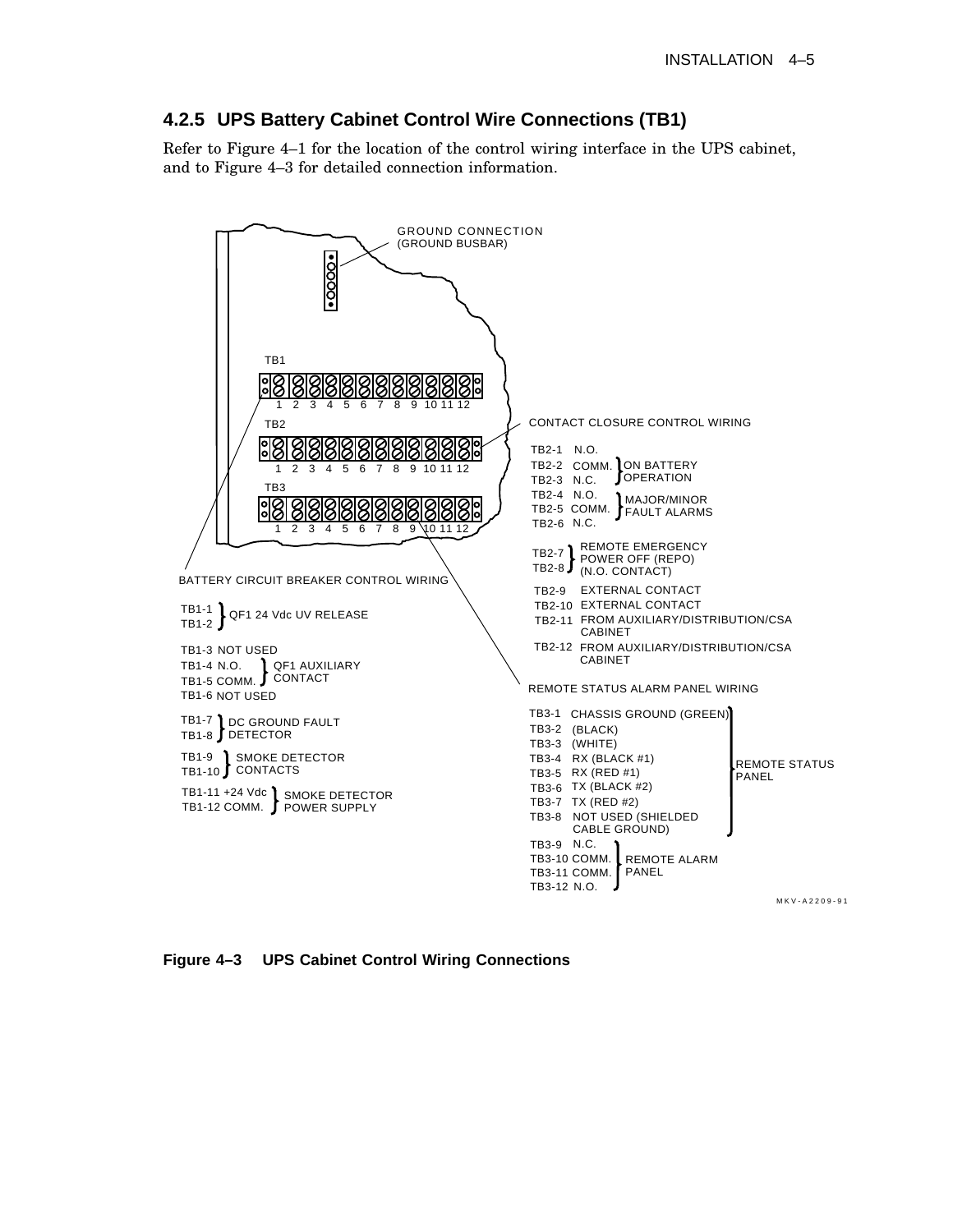### **4.2.5.1 Battery Cabinet Circuit Breaker (QF1) Control Wiring**

The UPS Battery Cabinet circuit breaker requires four (4) wires (TB1-3 and TB1-6 are not used).

Use the following procedure to connect the Battery Cabinet circuit breaker control wires to the UPS cabinet control wiring interface.

- 1. Connect a control wire from TB1-1 in the UPS Battery Cabinet to TB1-1 in the UPS cabinet.
- 2. Connect a control wire from TB1-2 in the UPS Battery Cabinet to TB1-2 in the UPS cabinet.
- 3. Connect a control wire from TB1-4 in the UPS Battery Cabinet to TB1-4 in the UPS cabinet.
- 4. Connect a control wire from TB1-5 in the UPS Battery Cabinet to TB1-5 in the UPS cabinet.

### **4.2.5.2 DC Ground Fault Detector Control Wiring**

The DC Ground Fault Detector requires two (2) control wires if it is or will be installed in the UPS Battery Cabinet.

Use the following procedure to connect the DC Ground Fault Detector control wires between the UPS Battery Cabinet and the UPS cabinet control wiring interface.

- 1. Connect a control wire from TB1-7 in the UPS Battery Cabinet to TB1-7 in the UPS cabinet.
- 2. Connect a control wire from TB1-8 in the UPS Battery Cabinet to TB1-8 in the UPS cabinet.

### **4.2.5.3 Smoke Detector Control Wiring**

The Smoke Detector requires four (4) control wires if it is or will be installed in the UPS Battery Cabinet.

Use the following procedure to connect the Smoke Detector control wires between the UPS Battery Cabinet and the UPS cabinet control wiring interface.

- 1. Connect a control wire from TB1-9 in the UPS Battery Cabinet to TB1-9 in the UPS cabinet.
- 2. Connect a control wire from TB1-10 in the UPS Battery Cabinet to TB1-10 in the UPS cabinet.
- 3. Connect a control wire from TB1-11 in the UPS Battery Cabinet to TB1-11 in the UPS cabinet.
- 4. Connect a control wire from TB1-12 in the UPS Battery Cabinet to TB1-12 in the UPS cabinet.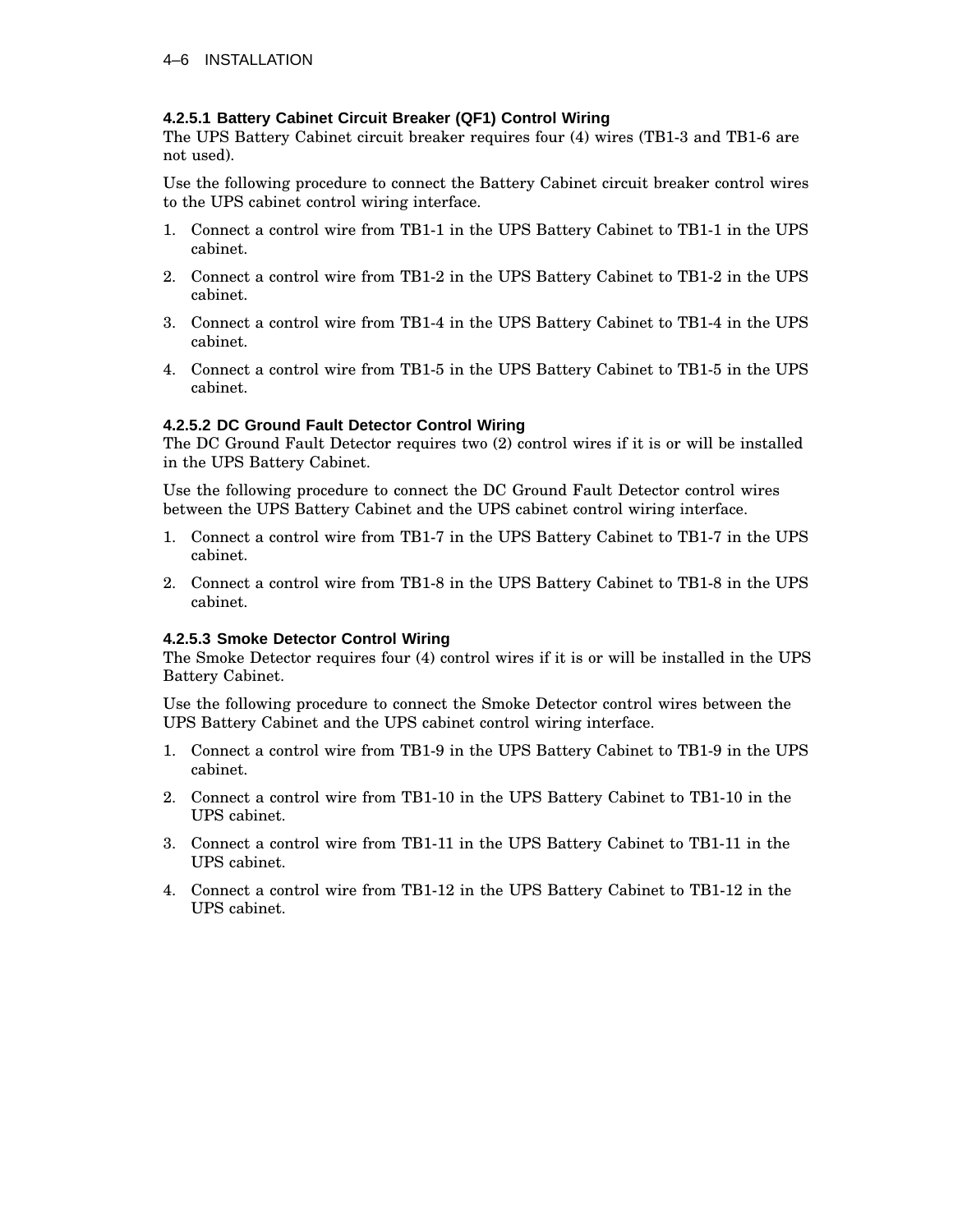### **4.2.6 Contact Closure Control Wire Connections (TB2)**

Refer to Figure 4–1 for the location of the control wiring interface in the UPS cabinet, and to Figure 4–3 for detailed connection information.

Form "C" dry contacts (rated at 1 A, 24 Vdc, or 120 Vac) are provided. These may be used to remotely annunciate the conditions (1 and 2) below, used to interface with the REPO option signal (3) below, used to interface with customer installed external contacts (4) below, or detect faults in the UPS Auxiliary Cabinet (5) if it is installed:

- 1. UPS on battery operation
- 2. Major/minor fault alarm has occurred in the UPS cabinet
- 3. Remote emergency power off (REPO) connection requires two wires
- 4. External contacts connection requires two wires provided by the customer
- 5. UPS Auxiliary Cabinet fault connection requires two wires provided with the Auxiliary Cabinet

### **4.2.7 Remote Status Panel and Remote Alarm Panel Control Wire Connections (TB3)**

Refer to Figure 4–1 for the location of the control wiring interface in the UPS cabinet, and to Figure 4–3 for detailed connection information.

This interface is provided for the Remote Status Panel (HA320-AA/AB) option and the Remote Alarm Panel (HA320-A3) option.

#### **4.2.7.1 Remote Status Panel Control and Power Wire Connections**

A 7-conductor shielded cable assembly is provided with the Remote Status Panel and must be connected to TB3 in the UPS cabinet.

Use the following procedure to connect the power and control wires from the Remote Status Panel to TB3 in the UPS cabinet.

- 1. From the shielded cable jacket containing three 16 AWG wires, connect the green wire to TB3-1 in the UPS cabinet.
- 2. From the shielded cable jacket containing three 16 AWG wires, connect the white wire to TB3-3 in the UPS cabinet.
- 3. From the shielded cable jacket containing three 16 AWG wires, connect the black wire to TB3-2 in the UPS cabinet.
- 4. From the shielded cable jacket containing four (two twisted pair) 18 AWG wires, connect the black #1 wire to TB3-4 in the UPS cabinet.
- 5. From the shielded cable jacket containing four (two twisted pair) 18 AWG wires, connect the red #1 wire to TB3-5 in the UPS cabinet.
- 6. From the shielded cable jacket containing four (two twisted pair) 18 AWG wires, connect the black #2 wire to TB3-6 in the UPS cabinet.
- 7. From the shielded cable jacket containing four (two twisted pair) 18 AWG wires, connect the red #2 wire to TB3-7 in the UPS cabinet.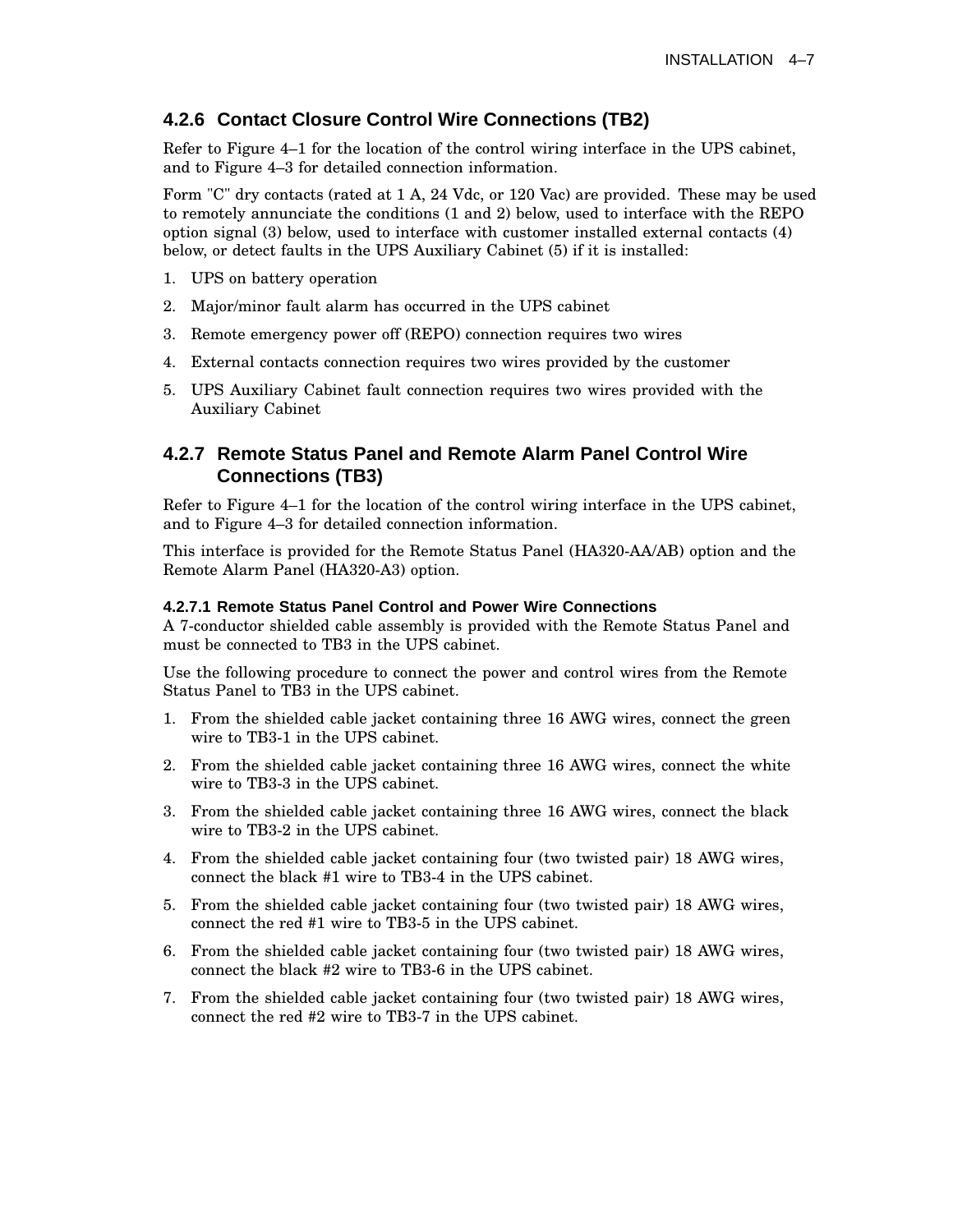### **4.2.7.2 Remote Alarm Panel Control and Power Wire Connections**

If the Remote Alarm Panel option is installed, six control wires and two power wires must be provided and installed by the customer's electrician.

Use the following procedure to connect the six control wires from TB3 in the Remote Alarm Panel to TB2 and TB3 in the UPS cabinet, and to connect the two power wires from a 120 Vac source to TB3 in the Remote Alarm Panel.

- 1. Connect a control wire from TB3-1 in the Remote Alarm Panel to TB3-12 in the UPS cabinet.
- 2. Connect a control wire from TB3-2 in the Remote Alarm Panel to TB2-1 in the UPS cabinet.
- 3. Connect a control wire from TB3-3 in the Remote Alarm Panel to TB3-9 in the UPS cabinet.
- 4. Connect a control wire from TB3-4 in the Remote Alarm Panel to TB2-4 in the UPS cabinet.
- 5. Connect a control wire from TB3-9 in the Remote Alarm Panel to TB2-2 in the UPS cabinet.
- 6. Connect a control wire from TB3-11 in the Remote Alarm Panel to TB3-11 in the UPS cabinet.
- 7. Connect two power wires from a 120 Vac source to TB3-14 and TB3-15 in the Remote Alarm Panel.

### **4.2.8 Checks After Installation**

After installing the UPS cabinet, make the following checks:

- 1. Ensure that all power and control wires have been properly connected and securely tightened.
- 2. Check the trip ratings on the upstream and downstream protective devices, and make certain that they are compatible with the UPS cabinet and the load requirements.
- 3. Verify that the voltage of the main ac input (MAINS1) source and the bypass ac input (MAINS2) source are those shown on the UPS nameplate located inside the right door of the UPS enclosure.
- 4. Verify that all four circuit breakers and switches (Q1, Q3BP, Q4S, and Q5N) in the UPS cabinet are in the off position.
- 5. Verify that the battery circuit breaker (QF1) located in the UPS Battery Cabinet is in the off position.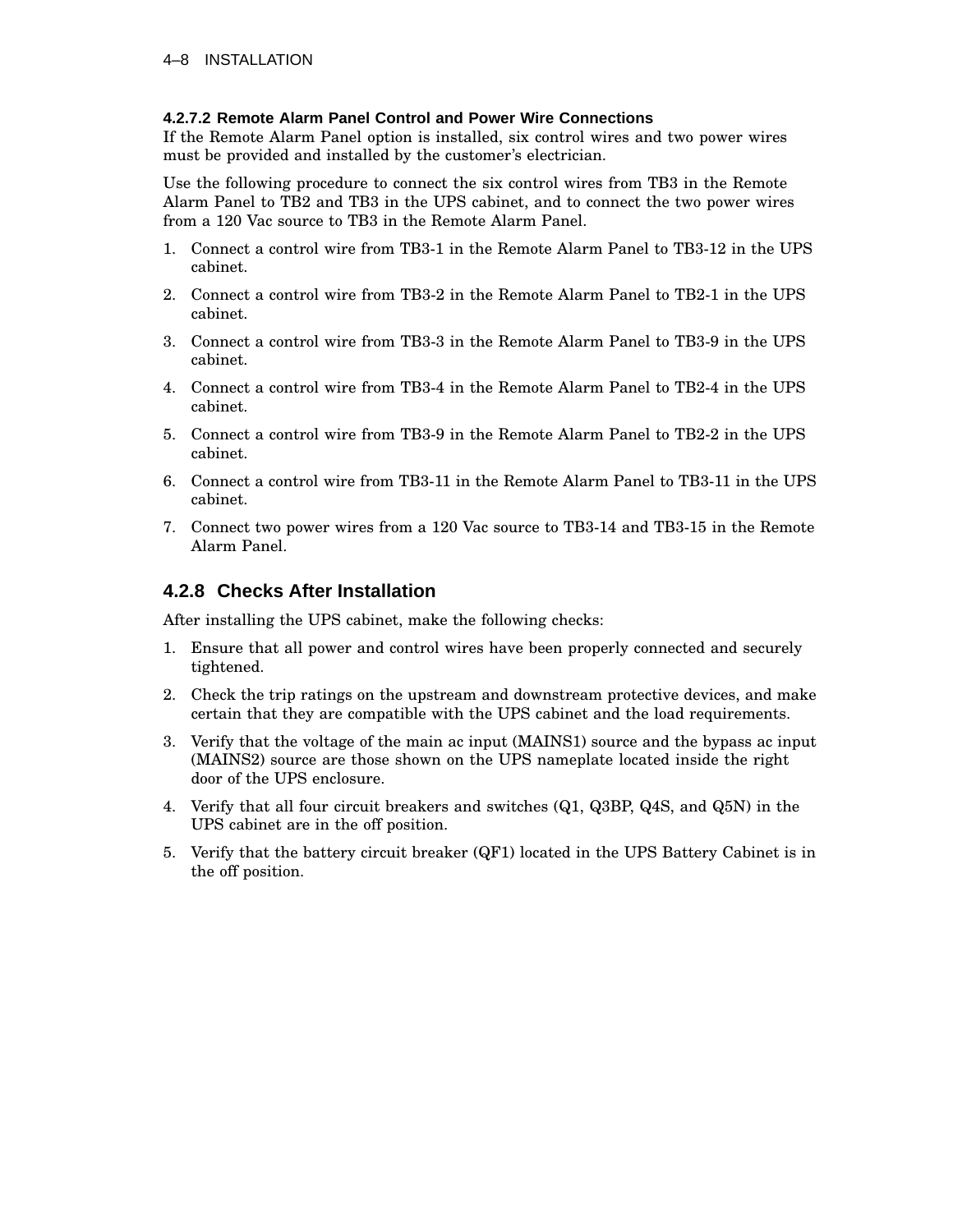# **4.3 HA32B UPS BATTERY CABINET**

The UPS Battery Cabinet is shipped with the lower front and lower rear panels removed. The hardware needed to install these panels is in place.

### **4.3.1 General Installation**

The UPS Battery Cabinet is designed for use with the HA32A UPS equipment only. Generally, the UPS equipment is installed as close as possible to the UPS Battery Cabinet (recommended less than 6.1 m [20 ft]). This is done to minimize the size of the battery power conductors that must be run between the UPS cabinet and the UPS Battery Cabinet. Excessive voltage drop in the battery power conductors causes a decrease in the anticipated protection time. The maximum dc current required to flow between the UPS Battery Cabinet and the UPS cabinet with which it is intended to operate is shown in Table 4–2. The maximum cable voltage drop should be limited to 0.5 Vdc at the maximum dc current.

### **CAUTION**

**When multiple UPS Battery Cabinets are installed, the lengths of all dc power cables should be the same. This is to prevent differences in cable voltage drop within the operating UPS system.**

| <b>UPS Battery Cabinet</b><br><b>Model Number</b> | <b>Maximum DC Current</b><br>(Amperes) |  |
|---------------------------------------------------|----------------------------------------|--|
| HA32B-XH                                          | 54.6                                   |  |
| HA32B-XK                                          | 109.2                                  |  |
| HA32B-XM                                          | 163.9                                  |  |
| HA32B-XN                                          | 218.5                                  |  |

**Table 4–2 Maximum DC Current Requirements**

The UPS Battery Cabinet is shipped from the factory with all batteries firmly secured in place. Battery strings within a rack are wired together, except for a single link or interbattery connector (one per battery cabinet) that is removed for shipment. This interbattery link must be installed before attempting to use the UPS Battery Cabinet.

### **WARNING**

**When securing the battery connections, it is essential to use tools with an insulating sheath and to wear gloves (provided in the Safety Toolkit). A short circuit between battery terminals or other conductive surfaces could be hazardous.**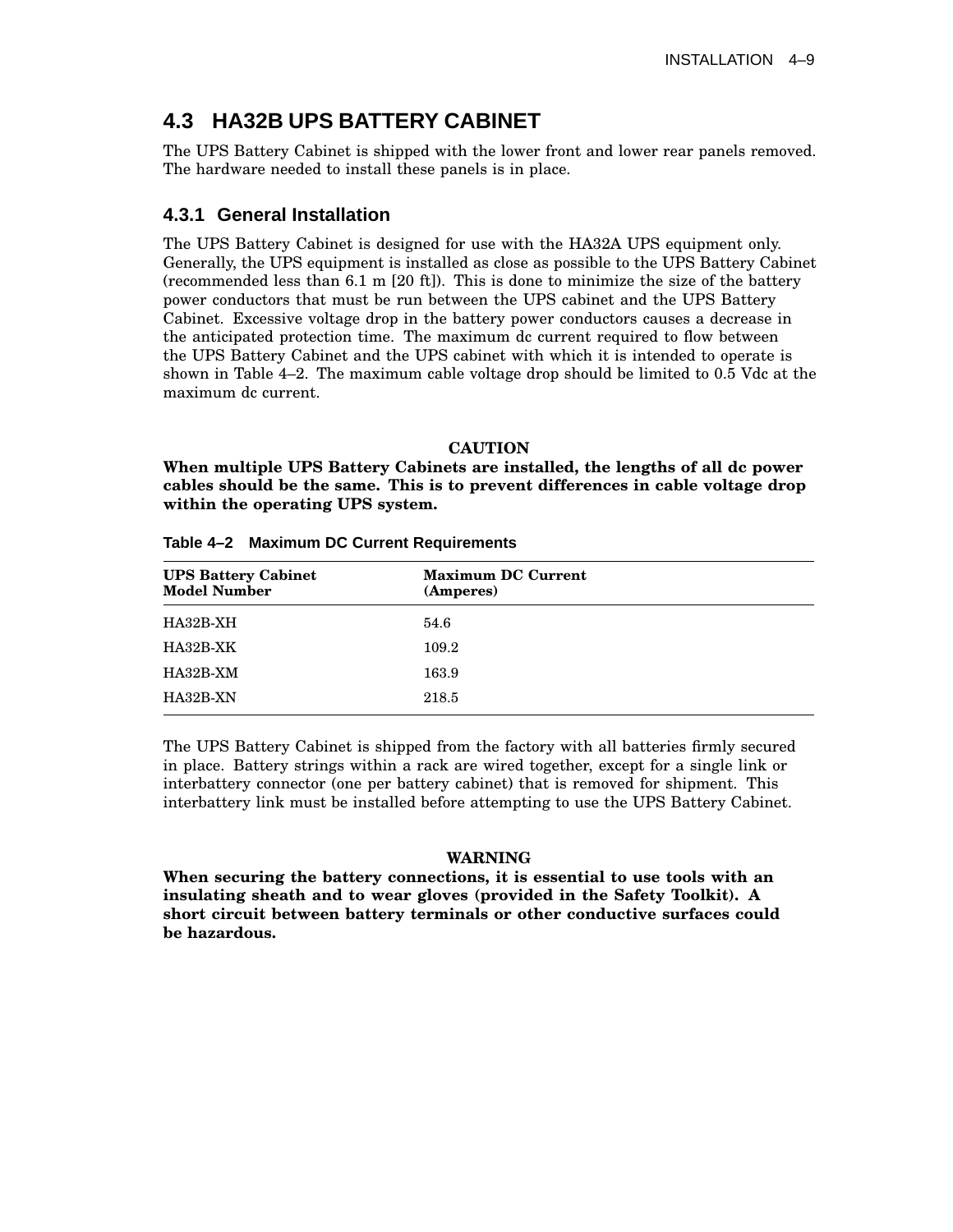### **4.3.2 Single UPS Battery Cabinet/HA32A UPS Installation**

The UPS Battery Cabinet chassis should be grounded to the same point as that used for the UPS cabinet ground. Power cables and control cables should be run through conduits (local codes may require separate conduits) that can be attached through the bottom rear portion of the UPS Battery Cabinet.

### **NOTE**

### **For bottom entry, the shipping supports must be removed and replaced with the cable entry cover plates on the 45-inch UPS Battery Cabinets (see drawing 7 of the** *HA3000 20-80 kVA UPS Installation Drawings* **- EK-HA32X-ID).**

Power cable and control wire connections are made inside the back top portion of the UPS Battery Cabinet (Figure 4–4). To access the interior of the UPS Battery Cabinet, follow this procedure:

- 1. Remove the back cover on the UPS Battery Cabinet.
- 2. Open the UPS Battery Cabinet enclosure doors, right door first. Note the location of QF1, the battery disconnect circuit breaker.
- 3. Remove the screw at the top right portion of the left door, which holds it in place.
- 4. Remove the red insulating panel(s) from the front of the battery rack(s).
- 5. Remove the top front corner piece from the UPS Battery Cabinet by removing the two screws that hold it in place. These screws are located in a channel on the top of the UPS Battery Cabinet.
- 6. Remove the next portion of the top of the UPS Battery Cabinet by removing the two screws located inside the ventilation openings at each side of the top of the unit.
- 7. The remaining top portion of the unit can be removed by forcing it off toward the rear of the unit.
- 8. To gain access to the wiring area, which is located inside the UPS Battery Cabinet at the back top portion of the unit, the pull-out rack assembly must be removed. To do this, first remove the two bolts that secure the pull-out rack assembly to the sides of the unit. They are located at the top left and top right side of the pull-out rack assembly. UPS Battery Cabinets that have two pull-out rack assemblies (45-inches wide) have three bolts securing them in place. One bolt secures the left pull-out rack assembly to the left side of the unit in a similar manner to the single pull-out rack assembly. One bolt secures the right pull-out rack assembly to the right side of the unit in a similar manner to the single pull-out rack assembly. The third bolt secures the two pull-out rack assemblies together at the center of the unit. Once the bolts have been removed, the pull-out rack assemblies can be removed from the unit.

### **CAUTION**

**The pull-out rack assemblies are connected to the rear of the UPS Battery Cabinet enclosure by two power cables, a ground cable, and control wiring. Exercise caution when pulling out the pull-out rack assembly to avoid straining these connections.**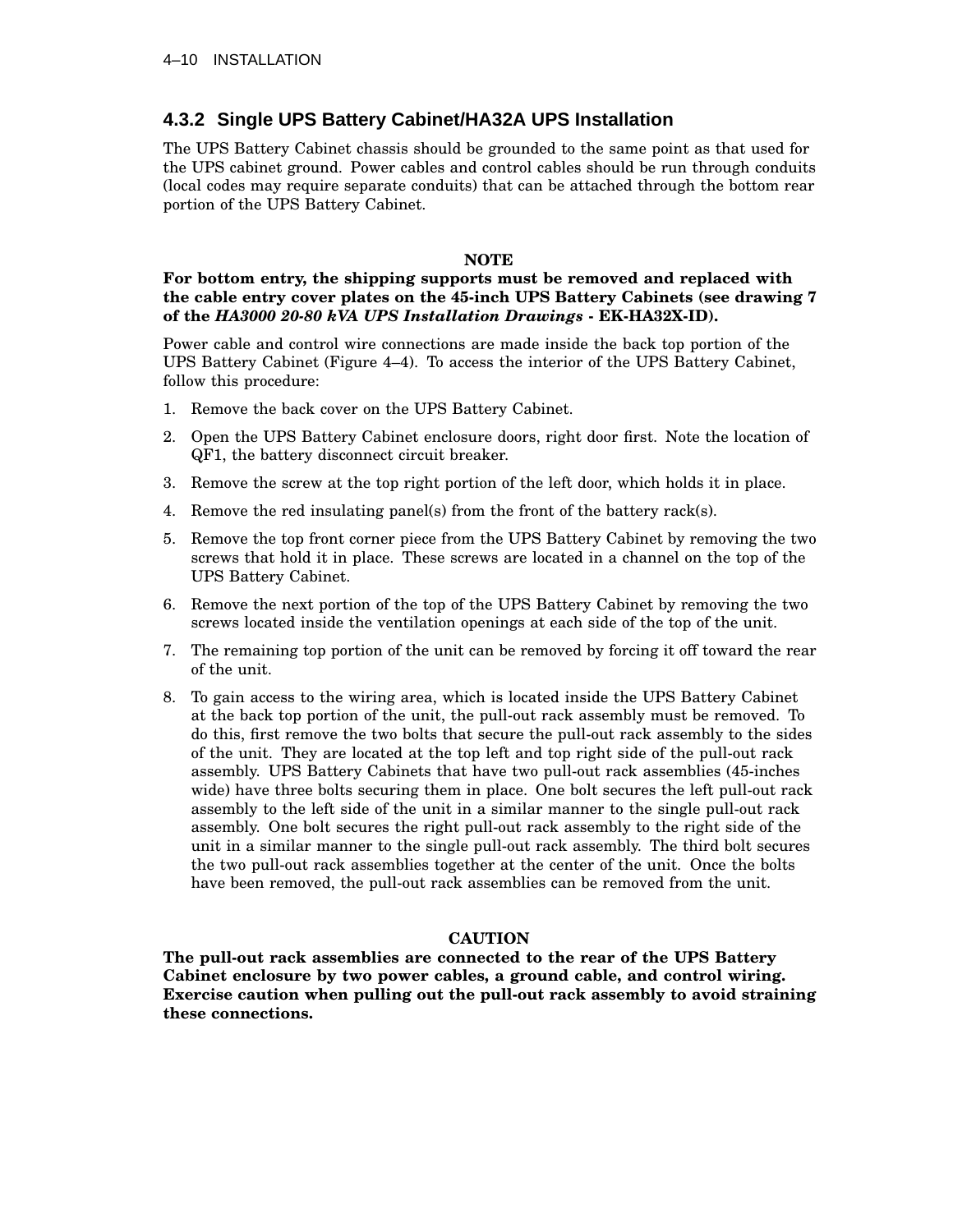

### **Figure 4–4 UPS Battery Cabinet Power and Control Wiring Connections**

### **4.3.3 Two UPS Battery Cabinets/HA32A UPS Installation**

When two UPS Battery Cabinets are required to meet the specified backup or protection time, each should be installed according to the directions in Section 4.3.2. Except for a common chassis ground connection, no connections should be made between the UPS Battery Cabinets.

### **4.3.4 Power Cable Connections**

The power cable connections should be made after selecting the appropriate size wire that satisfies the maximum permissible cable voltage drop requirements specified in Section 4.3.1. Make sure that the correct polarities are observed when making all dc connections. Positive (+) to positive and negative (-) to negative.

Power cable connections and the chassis ground connection are made on the inside rear, top right portion of the UPS Battery Cabinet (Figure 4–4).

See Figure 4–1 for the UPS Battery Cabinet power cable connections in the UPS cabinet. See Figure 4–3 for the chassis ground connection in the UPS cabinet.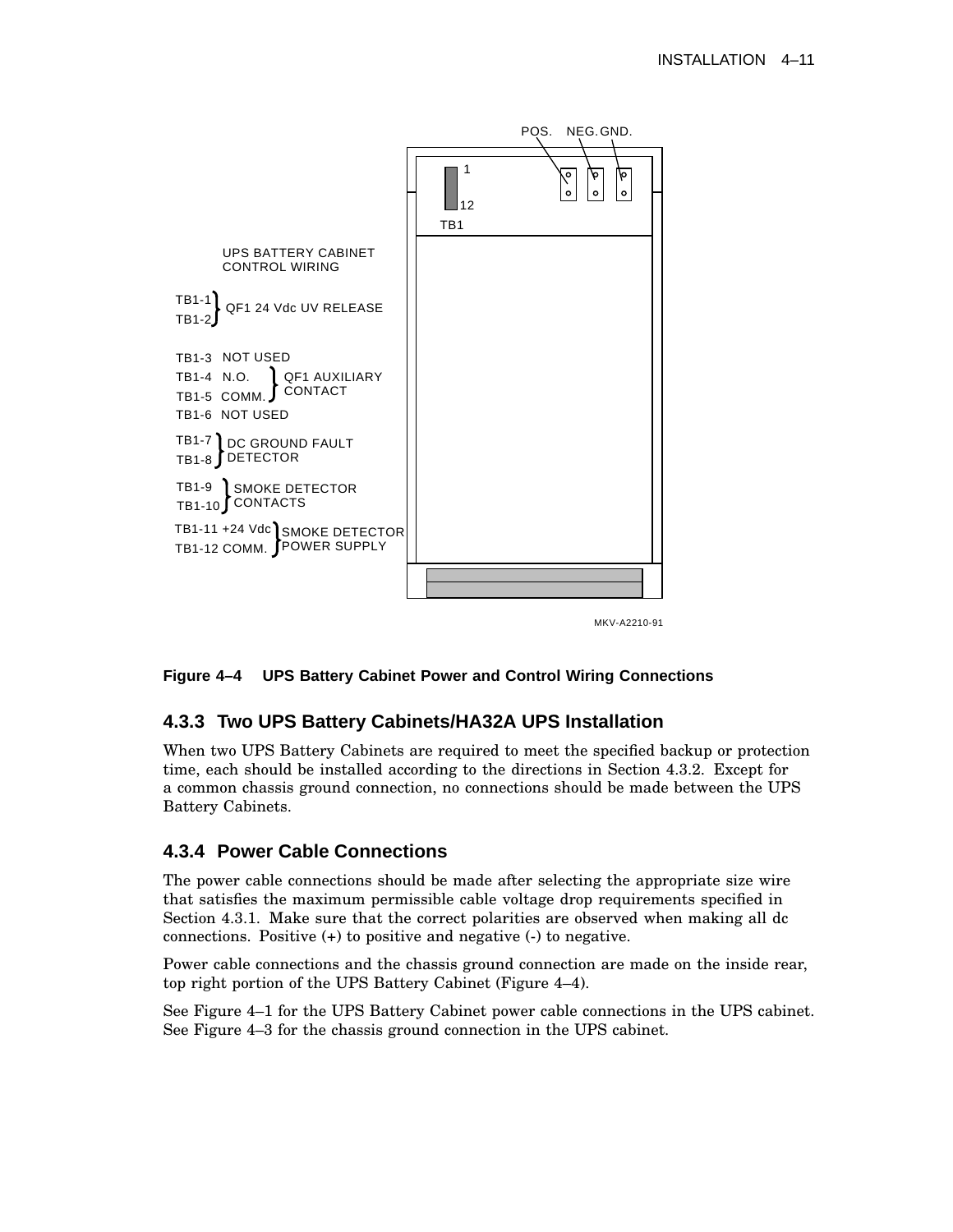### **4.3.5 Control Wire Connections**

The control wire connections should be made between the UPS Battery Cabinet and the UPS cabinet as indicated in Figure 4–3 and Figure 4–4. Control wire connections are made inside the rear, top left portion of the UPS Battery Cabinet (Figure 4–4). These wires with terminal connectors attached must be provided by the customer's electrician and should meet all local and national codes. It is recommended that conductors with an insulation value of 600 V or greater be used.

The control wires may need to be run in a separate conduit from the power and ground wiring. Consult local codes for resolution.

### **4.3.6 Interbattery Link Connection**

Connect the interbattery link(s) located at the front of the pull-out rack assembly. This link(s) was removed for shipment of the UPS Battery Cabinet to your site. The link is strapped in place adjacent to the batteries to be interconnected. These connections should be torqued to meet the initial torque value requirements in Table 4–3.

| <b>Manufacturer</b> | Model No. | <b>Initial Torque Values</b>           | <b>Subsequent Torque Values</b>         |
|---------------------|-----------|----------------------------------------|-----------------------------------------|
| Yuasa               | DM33-12   | $1.8$ N $\cdot$ m $(16.3$ inch-pounds) | $1.2$ N $\cdot$ m $(10.85$ inch-pounds) |
| Yuasa               | DM55-12   | $1.8$ N $\cdot$ m $(16.3$ inch-pounds) | $1.2$ N $\cdot$ m $(10.85$ inch-pounds) |
| Yuasa               | DM80-12   | $1.8$ N $\cdot$ m $(16.3$ inch-pounds) | $1.2$ N $\cdot$ m $(10.85$ inch-pounds) |
| Johnson<br>Controls | UPS12-95  | $3.9$ N $\cdot$ m $(35.0$ inch-pounds) | $3.4$ N $\cdot$ m $(30.0$ inch-pounds)  |
| Johnson<br>Controls | UPS12-135 | $3.9$ N $\cdot$ m $(35.0$ inch-pounds) | $3.4$ N $\cdot$ m $(30.0$ inch-pounds)  |
| Johnson<br>Controls | UPS12-225 | $3.9$ N $\cdot$ m $(35.0$ inch-pounds) | $3.4$ N $\cdot$ m $(30.0$ inch-pounds)  |
| Johnson<br>Controls | JC12250   | Not applicable                         | Not applicable                          |

**Table 4–3 Interbattery Link Torque Values**

### **4.3.7 Checks After Installation**

After installing the UPS Battery Cabinet, make the following checks:

- 1. Inspect each battery in the UPS Battery Cabinet for cracks or evidence of electrolyte leakage or seepage. Any battery that has a crack or shows evidence of leakage or seepage should be replaced before bringing the UPS Battery Cabinet online.
- 2. Ensure that all power and control wires have been properly connected and securely tightened.
- 3. Ensure that the UPS Battery Cabinet battery disconnect circuit breaker QF1 is in the off position.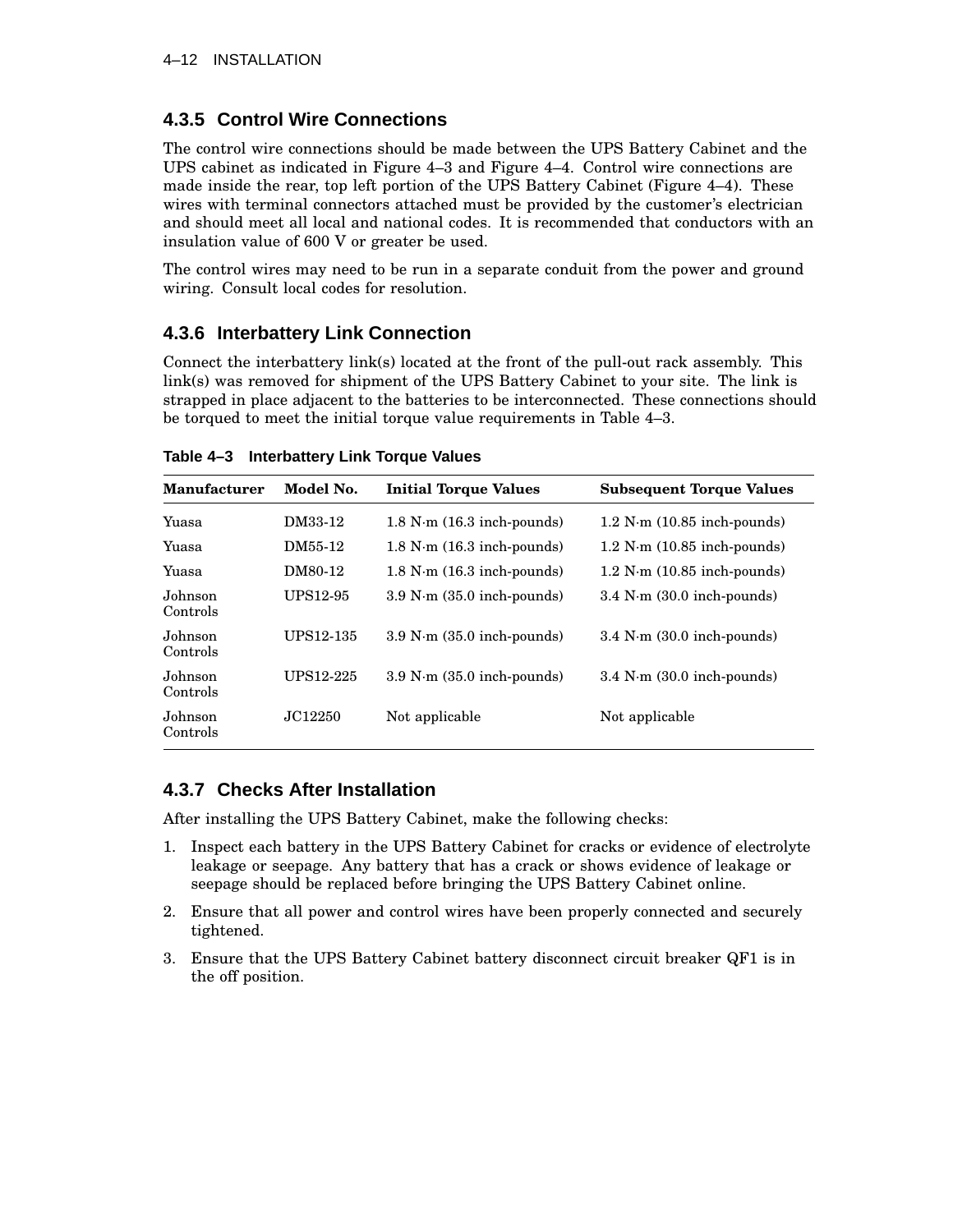### **4.3.8 Reassembling the UPS Battery Cabinet**

Perform the following steps:

- 1. Push the pull-out rack assembly into the UPS Battery Cabinet.
- 2. Replace the two bolts that secure the pull-out rack assembly to the sides of the unit. They are located at the top left and top right side of the pull-out rack assembly. UPS Battery Cabinets that have two pull-out rack assemblies (45-inches wide) have three bolts securing them in place. One bolt secures the left pull-out rack assembly to the left side of the unit in a similar manner to the single pull-out rack assembly. One bolt secures the right pull-out rack assembly to the right side of the unit in a similar manner to the single pull-out rack assembly. The third bolt secures the two pull-out rack assemblies together at the center of the unit.
- 3. Replace the back top portion of the unit by forcing it on toward the front of the unit.
- 4. Replace the next portion of the top of the UPS Battery Cabinet by installing the two screws located inside the ventilation openings at each side of the top of the unit.
- 5. Replace the top front corner piece on the UPS Battery Cabinet by installing the two screws that hold it in place. These screws are located in a channel on the top of the UPS Battery Cabinet.
- 6. Replace the red insulating panel(s) on the front of the battery rack(s).
- 7. Replace the back cover on the UPS Battery Cabinet.
- 8. Close the left door and install the screw at the top right portion of the left door, which holds it in place.
- 9. Close the UPS Battery Cabinet right door.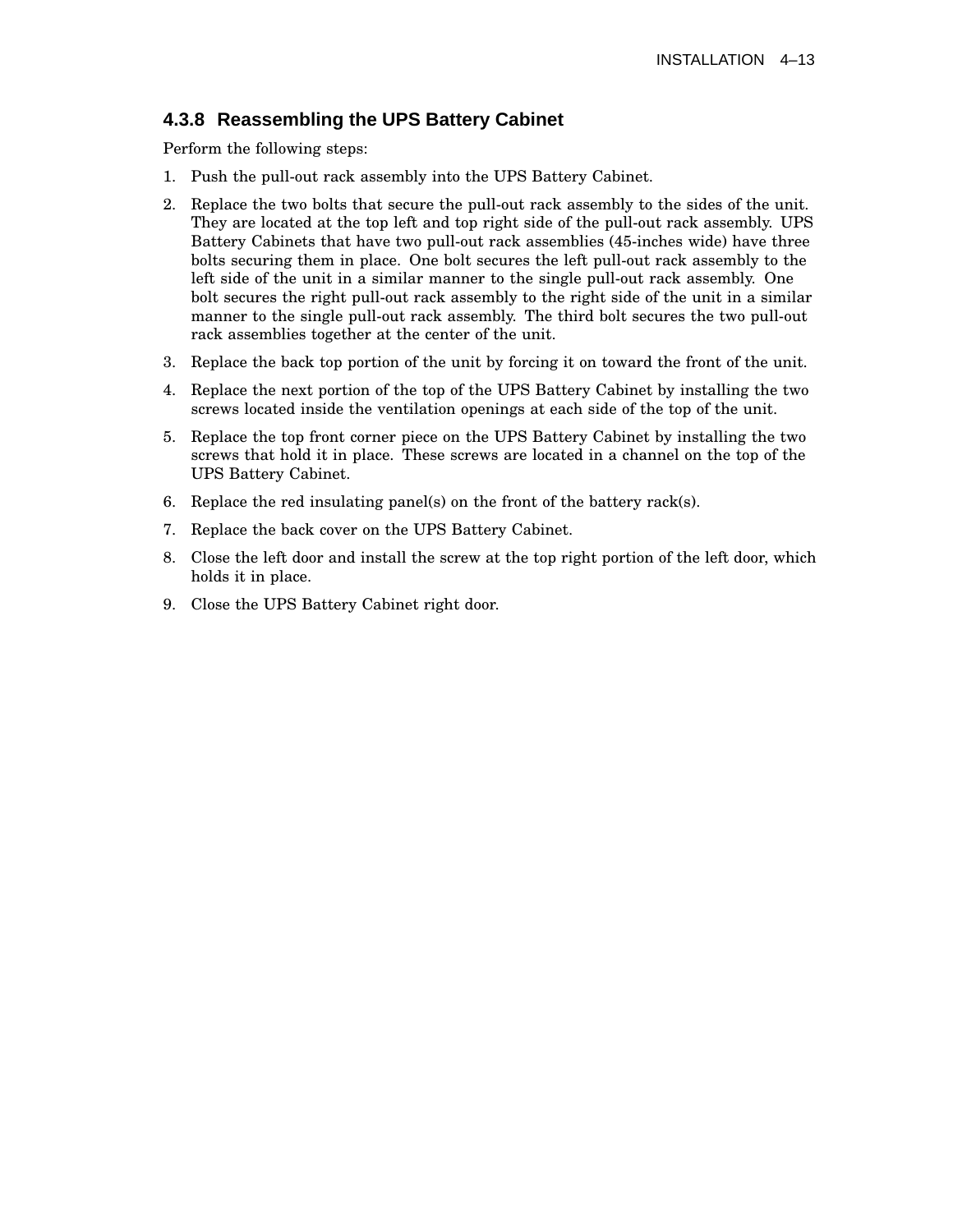# **4.4 HA32C/D/E UPS AUXILIARY CABINET**

The HA32C/D/E UPS Auxiliary Cabinet is designed to attach to the right side of the HA32A UPS cabinet (Figure 2–5).

Place the UPS cabinet in its final position. Remove the right side panel and the cover plate for the side cable entry area.

#### **NOTE**

### **The side panels are not provided with the UPS Auxiliary Cabinet. Remove the right side panel from the UPS cabinet and attach it to the right side of the UPS Auxiliary Cabinet after installation.**

Place the HA32C/D/E UPS Auxiliary Cabinet on the right side of the HA32A UPS cabinet. The two cabinets must be attached together; three holes are provided for this purpose. Two holes are accessible from the front, and the third can be reached from the top-rear of the enclosure (Figure 4–5). The bolts are provided with the HA32C/D/E UPS Auxiliary Cabinet.



**Figure 4–5 UPS Auxiliary Cabinet Mounting Holes**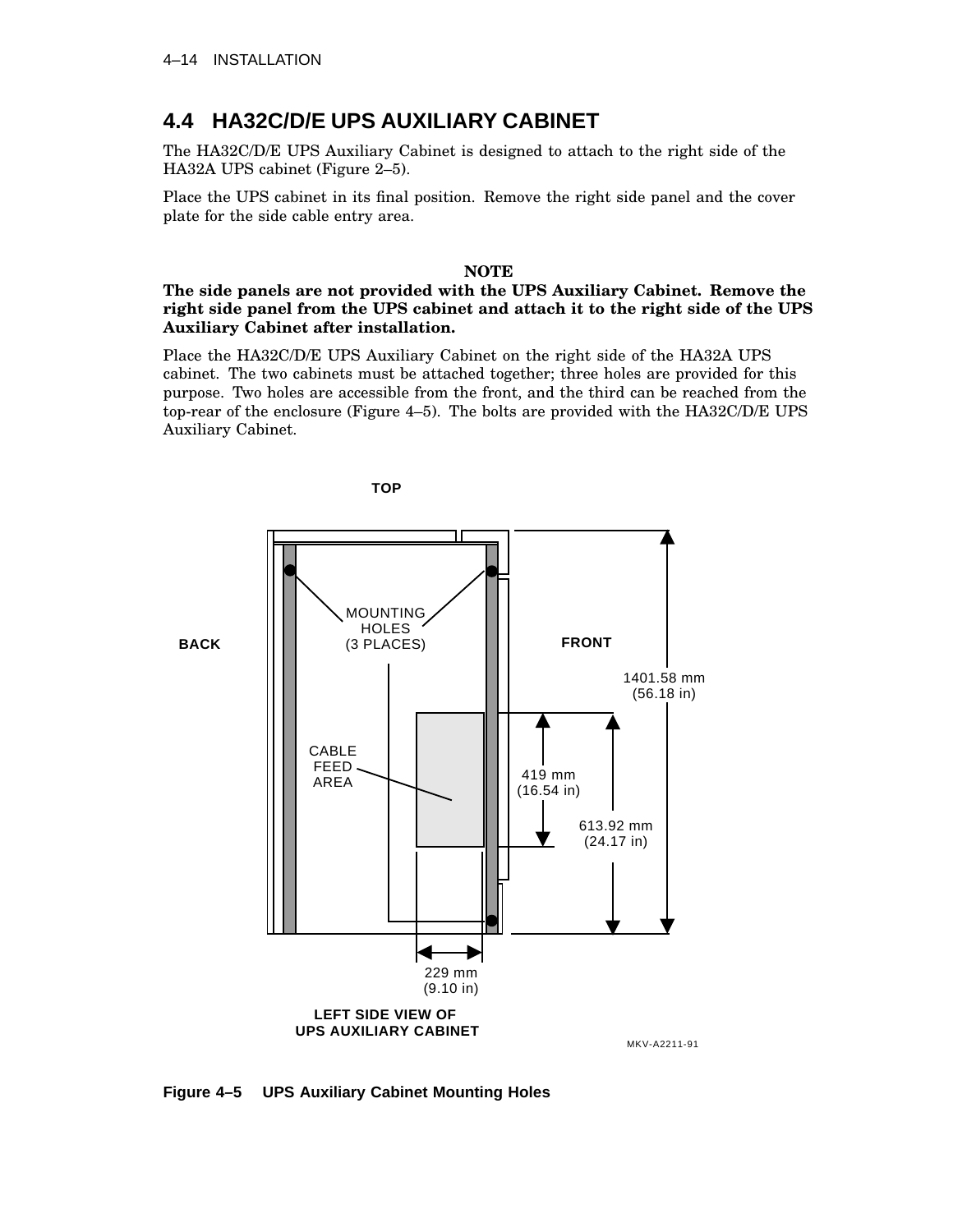If bottom cable entry is required, the cables must be routed through the UPS cabinet bottom cable entry area (refer to Figure 2–2 or Figure 2–3). The cables must then be routed to the UPS Auxiliary Cabinet through the side openings between the UPS cabinet and the UPS Auxiliary Cabinet.

The side cable entry to the UPS cabinet and the UPS Auxiliary Cabinet can be accommodated through the right side of the UPS Auxiliary Cabinet (Figure 4–6). The UPS Auxiliary Cabinet is provided with three cable trays to run the input, output, battery, and control cables to the UPS cabinet (Figure 4–7).



**Figure 4–6 Right Side Cable Entry Area**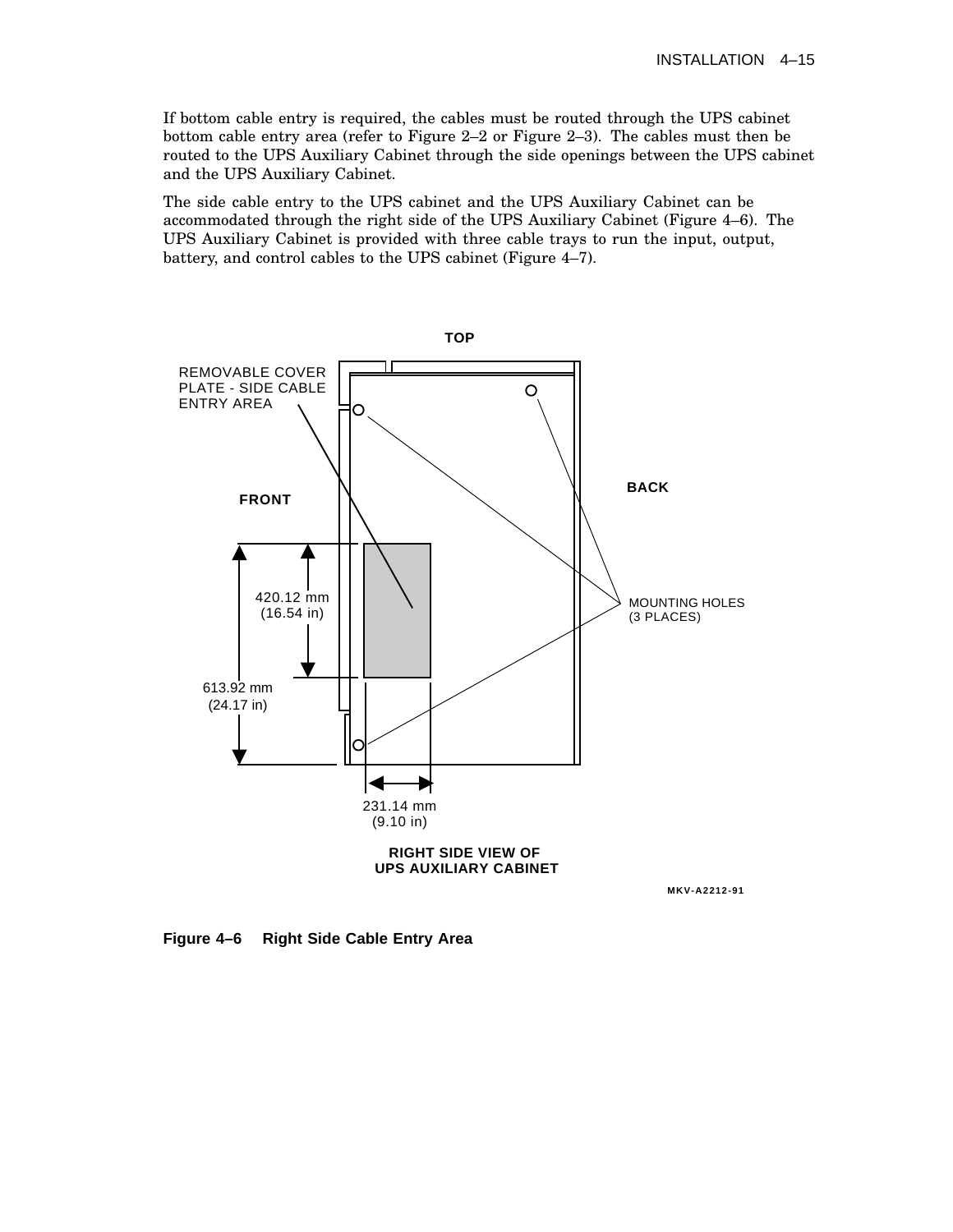

**MKV-A2213-91**

### **Figure 4–7 UPS Auxiliary Cabinet Cable Trays**

### **4.4.1 Power Cable Connections**

The UPS Auxiliary Cabinet can accommodate two separate options: the isolation transformer and the input harmonic current filter. Each of these options has its own connection procedure.

### **4.4.1.1 AC Input Connection for Input Isolation Transformer Option**

The connections to be made are the three-phase, three wires plus equipment ground. The phase rotation must be A, B, C. Refer to Table 4–4 for the nominal ac input current at the nominal input voltage specified, and for the input circuit breaker rating (if the UPS Auxiliary Cabinet has the input isolation transformer). Size the main input cables and upstream protection devices accordingly.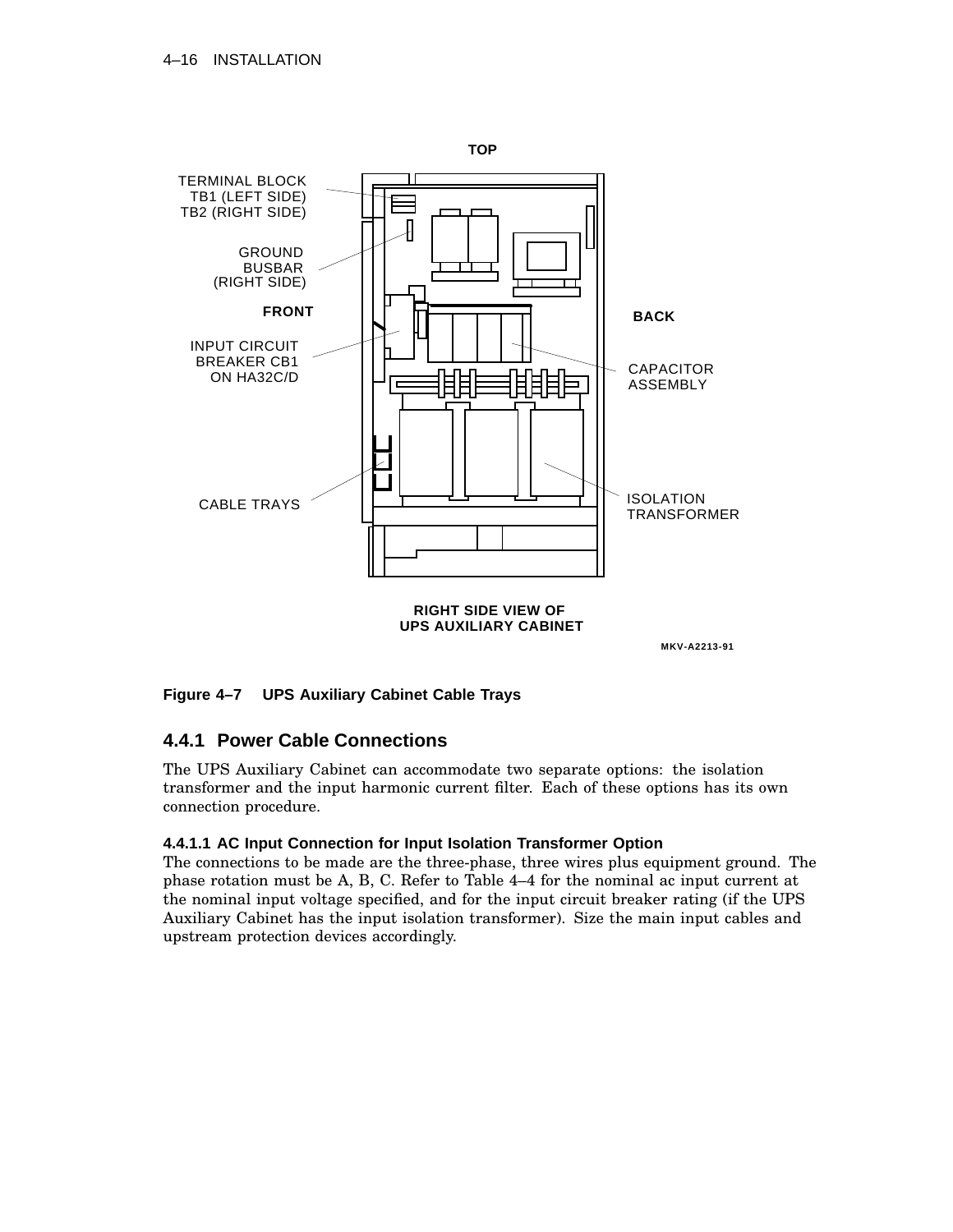| Model<br><b>Number</b> | Output<br>Rating<br>(kVA)             | Input<br><b>Voltage</b><br>(Vac)                             | Input<br><b>Current</b><br>(Amps) | Output<br><b>Voltage</b><br>(Vac) | Output<br>Current<br>(Amps) | <b>Input CB</b><br>Rating<br>(Amps) |  |
|------------------------|---------------------------------------|--------------------------------------------------------------|-----------------------------------|-----------------------------------|-----------------------------|-------------------------------------|--|
|                        |                                       | With Input Isolation Transformer and Harmonic Current Filter |                                   |                                   |                             |                                     |  |
| HA32C-AH               | $\rm 20$                              | 208                                                          | 62                                | 208                               | 62                          | 90                                  |  |
| HA32C-BH               | 20                                    | 480                                                          | 30                                | 208                               | 62                          | 40                                  |  |
| HA32C-CH               | 20                                    | 480                                                          | 30                                | 480                               | 30                          | 40                                  |  |
| HA32C-DH               | 20                                    | 220                                                          | 59                                | 220                               | 59                          | 90                                  |  |
| HA32C-EH               | 20                                    | 600                                                          | 24                                | 208                               | 62                          | 40                                  |  |
| HA32C-AK               | 40                                    | 208                                                          | 122                               | 208                               | 122                         | 175                                 |  |
| HA32C-BK               | 40                                    | 480                                                          | 53                                | 208                               | 122                         | 90                                  |  |
| HA32C-CK               | 40                                    | 480                                                          | 53                                | 480                               | 53                          | 90                                  |  |
| HA32C-DK               | 40                                    | 220                                                          | 115                               | 220                               | 115                         | 175                                 |  |
| HA32C-EK               | 40                                    | 600                                                          | 43                                | 208                               | 122                         | 60                                  |  |
|                        |                                       |                                                              |                                   |                                   |                             |                                     |  |
| HA32C-AM               | 60                                    | 208                                                          | 181                               | 208                               | 181                         | 250                                 |  |
| HA32C-BM               | 60                                    | 480                                                          | 79                                | 208                               | 181                         | 100                                 |  |
| HA32C-CM               | 60                                    | 480                                                          | 79                                | 480                               | 79                          | 100                                 |  |
| HA32C-DM               | 60                                    | 220                                                          | 171                               | 220                               | 171                         | 250                                 |  |
| HA32C-EM               | 60                                    | 600                                                          | 63                                | 208                               | 181                         | 80                                  |  |
| HA32C-AN               | 80                                    | 208                                                          | 238                               | 208                               | 238                         | 350                                 |  |
| HA32C-BN               | 80                                    | 480                                                          | 103                               | 208                               | 238                         | 150                                 |  |
| HA32C-CN               | 80                                    | 480                                                          | 108                               | 480                               | 103                         | 150                                 |  |
| HA32C-DN               | 80                                    | 220                                                          | 225                               | 220                               | 225                         | 350                                 |  |
| HA32C-EN               | 80                                    | 600                                                          | 93                                | 208                               | 238                         | 100                                 |  |
|                        | With Input Isolation Transformer Only |                                                              |                                   |                                   |                             |                                     |  |
| HA32D-AH               | 20                                    | 208                                                          | 62                                | 208                               | 62                          | 90                                  |  |
| HA32D-BH               | 20                                    | 480                                                          | 30                                | 208                               | 62                          | 40                                  |  |
| HA32D-CH               | 20                                    | 480                                                          | 30                                | 480                               | 30                          | 40                                  |  |

**Table 4–4 HA32C/D/E UPS Auxiliary Cabinet Electrical Specifications**

### **NOTES:**

1. NA = Not Applicable

2. The Input Harmonic Current Filter option is not voltage dependent. It does not increase the input or output current.

3. The UPS Auxiliary Cabinet models with an Input Isolation Transformer (HA32C and HA32D) contain an input circuit breaker (CB1).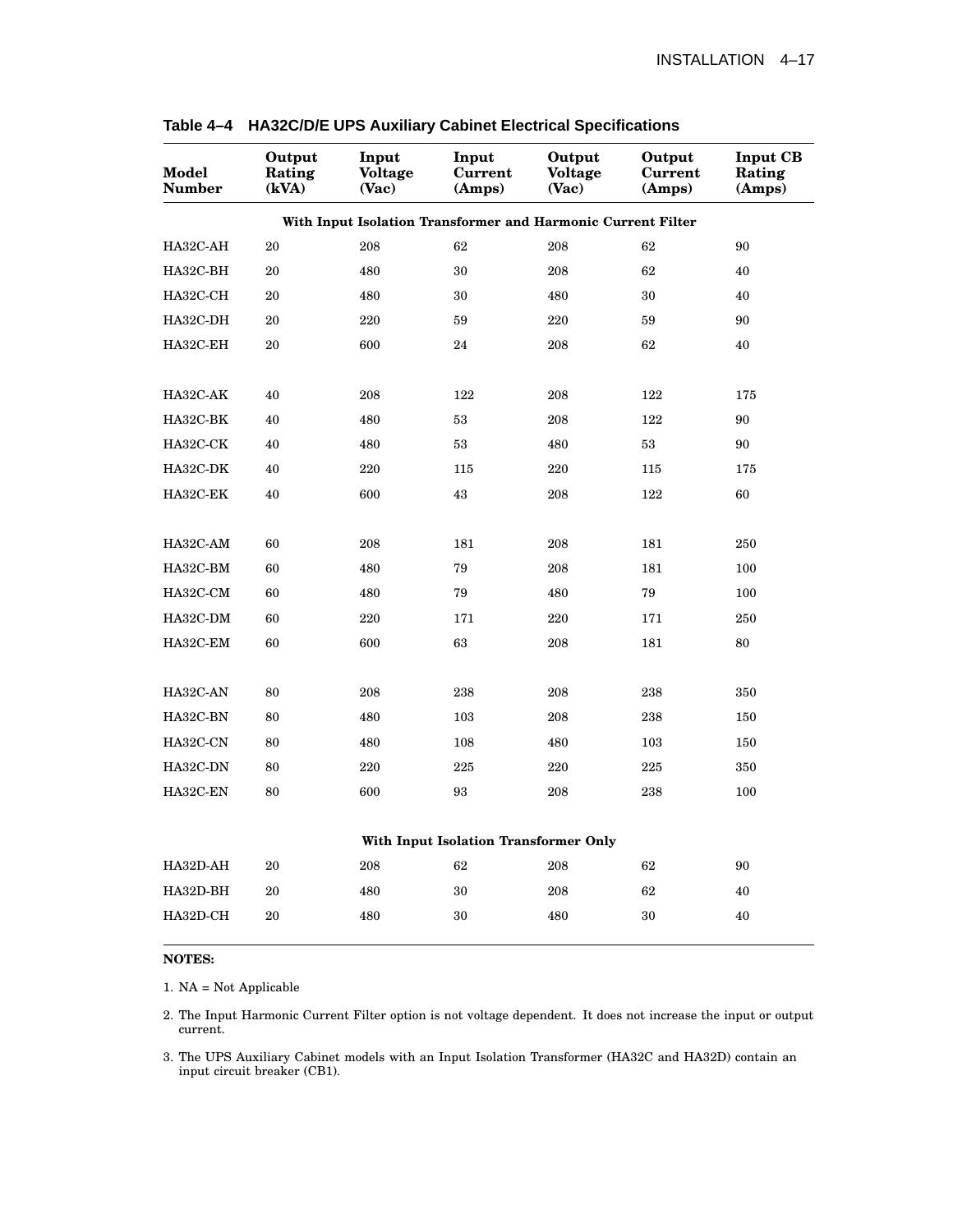| Model<br><b>Number</b> | Output<br>Rating<br>(kVA)         | Input<br><b>Voltage</b><br>(Vac) | Input<br><b>Current</b><br>(Amps) | Output<br><b>Voltage</b><br>(Vac) | Output<br>Current<br>(Amps) | <b>Input CB</b><br>Rating<br>(Amps) |  |
|------------------------|-----------------------------------|----------------------------------|-----------------------------------|-----------------------------------|-----------------------------|-------------------------------------|--|
| HA32D-DH               | 20                                | 220                              | 59                                | 220                               | 59                          | 90                                  |  |
| HA32D-EH               | $20\,$                            | 600                              | 24                                | 208                               | 62                          | 40                                  |  |
|                        |                                   |                                  |                                   |                                   |                             |                                     |  |
| HA32D-AK               | 40                                | 208                              | 122                               | 208                               | 122                         | 175                                 |  |
| HA32D-BK               | 40                                | 480                              | 53                                | 208                               | 122                         | 90                                  |  |
| HA32D-CK               | 40                                | 480                              | 53                                | 480                               | $53\,$                      | 90                                  |  |
| HA32D-DK               | 40                                | 220                              | 115                               | 220                               | 115                         | 175                                 |  |
| HA32D-EK               | 40                                | 600                              | 43                                | 208                               | 122                         | 60                                  |  |
|                        |                                   |                                  |                                   |                                   |                             |                                     |  |
| HA32D-AM               | 60                                | 208                              | 181                               | 208                               | 181                         | 250                                 |  |
| HA32D-BM               | 60                                | 480                              | 79                                | 208                               | 181                         | 100                                 |  |
| HA32D-CM               | 60                                | 480                              | 79                                | 480                               | 79                          | 100                                 |  |
| HA32D-DM               | 60                                | 220                              | 171                               | 220                               | 171                         | 250                                 |  |
| HA32D-EM               | 60                                | 600                              | 63                                | 208                               | 181                         | 80                                  |  |
|                        |                                   |                                  |                                   |                                   |                             |                                     |  |
| HA32D-AN               | 80                                | 208                              | 238                               | 208                               | 238                         | 350                                 |  |
| HA32D-BN               | 80                                | 480                              | 103                               | 208                               | 238                         | 150                                 |  |
| HA32D-CN               | 80                                | 480                              | 108                               | 480                               | 103                         | 150                                 |  |
| HA32D-DN               | 80                                | 220                              | 225                               | $220\,$                           | 225                         | 350                                 |  |
| HA32D-EN               | 80                                | 600                              | 93                                | 208                               | 238                         | 100                                 |  |
|                        |                                   |                                  |                                   |                                   |                             |                                     |  |
|                        | With Harmonic Current Filter Only |                                  |                                   |                                   |                             |                                     |  |
| HA32E-PH               | 20                                | $_{\rm NA}$                      | $\rm NA$                          | $_{\rm NA}$                       | $_{\rm NA}$                 | NA                                  |  |
| HA32E-PK               | 40                                | NA                               | NA                                | NA                                | NA                          | NA                                  |  |
| HA32E-PM               | 60                                | $_{\rm NA}$                      | $_{\rm NA}$                       | $_{\rm NA}$                       | $_{\rm NA}$                 | NA                                  |  |
| HA32E-PN               | 80                                | NA                               | NA                                | NA                                | NA                          | NA                                  |  |

|  | Table 4-4 (Cont.) HA32C/D/E UPS Auxiliary Cabinet Electrical Specifications |  |  |
|--|-----------------------------------------------------------------------------|--|--|
|--|-----------------------------------------------------------------------------|--|--|

#### **NOTES:**

1. NA = Not Applicable

2. The Input Harmonic Current Filter option is not voltage dependent. It does not increase the input or output current.

3. The UPS Auxiliary Cabinet models with an Input Isolation Transformer (HA32C and HA32D) contain an input circuit breaker (CB1).

Field wiring connections for the isolation transformer are made on the line side of the circuit breaker CB1. To gain access to this area, the door of the UPS Auxiliary Cabinet must be unlocked and opened, and the upper inside cover panel must be removed.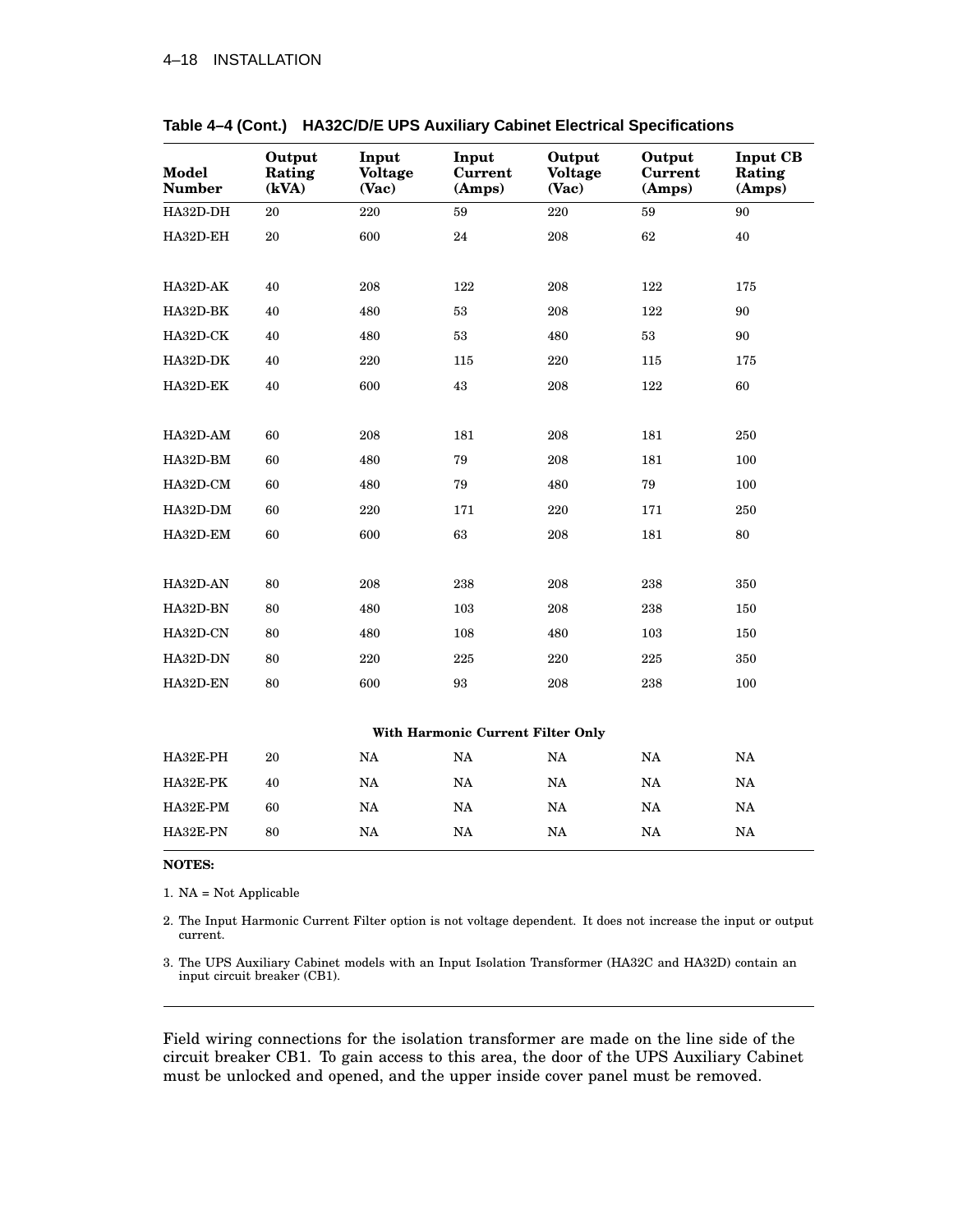Connect the incoming  $\Phi A$  cable to the left side terminal of the circuit breaker. Connect the incoming  $\Phi$  cable to the middle terminal of the circuit breaker. Connect the incoming  $\Phi$ C cable to the right side terminal of the circuit breaker. Connect the ground cable to the ground busbar. The cables connecting the input circuit breaker to the isolation transformer are factory installed.

The four power cables connecting the UPS Auxiliary Cabinet to the UPS cabinet are provided. These cables are connected to the isolation transformer terminals X1, X2, X3, and X0 (Figure 4–8). The other end of the cables are marked A, B, C, and N. The cables must be terminated in the UPS cabinet. A ground cable is supplied with the UPS Auxiliary Cabinet. This ground cable must be connected between the ground busbar in the UPS Auxiliary Cabinet and the ground busbar in the UPS cabinet.

Feed the four power cables through the side cable entry area and into the UPS cabinet. Connect them in one of the three configurations described in the following sections.



#### **Figure 4–8 Connecting the Isolation Transformer**

#### **4.4.1.2 Connecting the Isolation Transformer for Both the UPS Main AC Input (MAINS1) and Bypass AC Input (MAINS2)**

Connect the four cables from the UPS Auxiliary Cabinet marked A, B, C, and N to the UPS cabinet input busbars marked A, B, C, and N, respectively (refer to Figure 4–9). The UPS main ac input (MAINS1) and bypass ac input (MAINS2) must be connected together using jumper cables.

#### **NOTES**

#### **Digital Equipment Corporation does not furnish these jumper cables for field installation.**

**Systems with a 600 Vac input always require an HA32C/D UPS Auxiliary Cabinet with the input isolation transformer supplying both the UPS main ac input (MAINS1) and the bypass ac input (MAINS2). The UPS main ac input and bypass ac input must be internally connected with jumper cables. The customer must supply one ac feeder only.**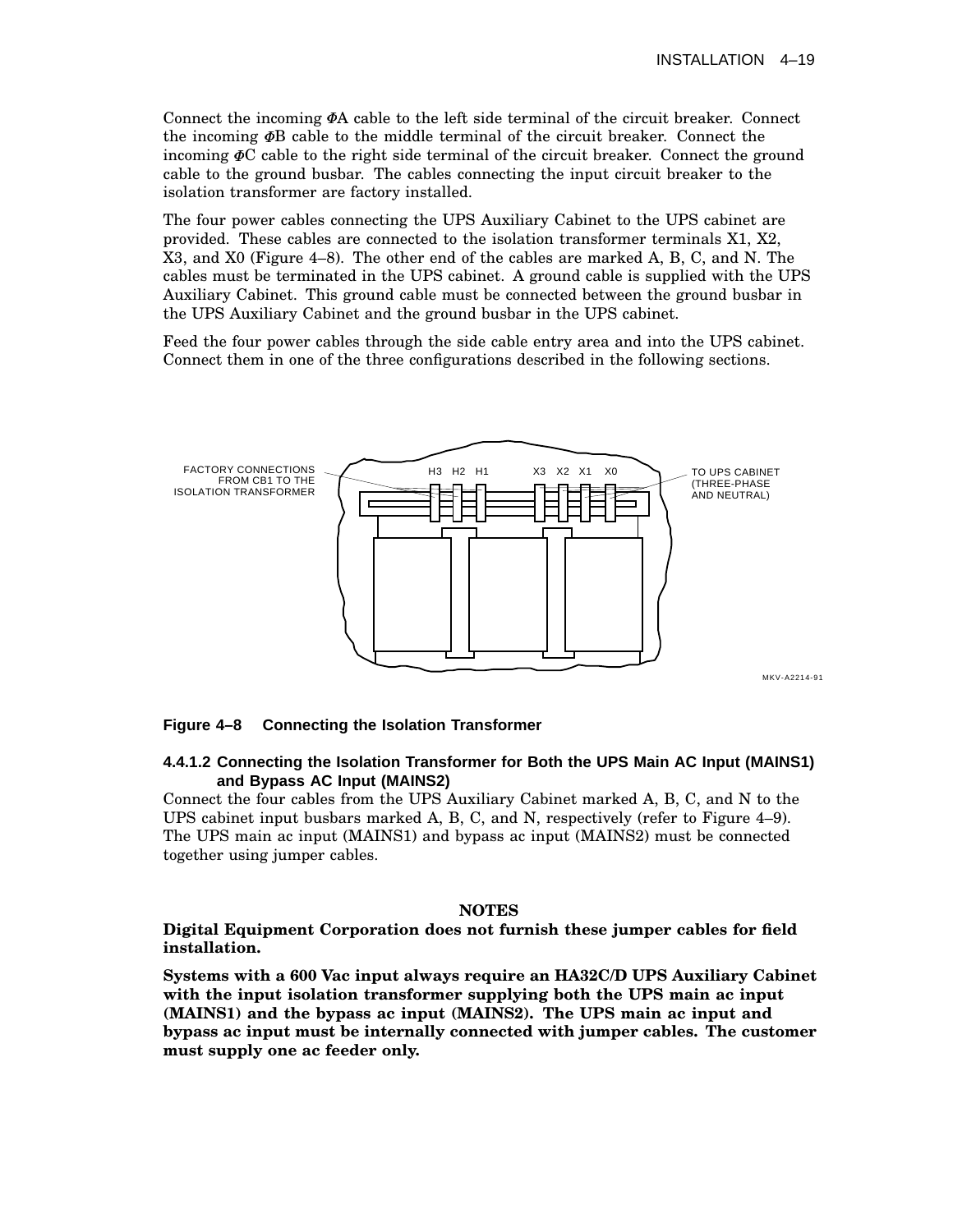

MKV-A2068-91

#### **Figure 4–9 UPS Input and Bypass Input Isolation Transformer Configuration**

#### **4.4.1.3 Connecting the Isolation Transformer for the UPS Bypass AC Input (MAINS2) Only**

Connect the four cables from the UPS Auxiliary Cabinet marked A, B, C, and N to the bypass ac input busbars marked A, B, C, and N, respectively (refer to Figure 4–10).

The input to the UPS Auxiliary Cabinet is jumpered from the main ac input (MAINS1) busbars in the UPS cabinet. This method requires one ac feeder.



MKV-A2215-91

#### **Figure 4–10 UPS Bypass Input Isolation Transformer Configuration**

An alternative method for connecting the isolation transformer to the bypass ac input in the UPS cabinet is shown in Figure 4–11. This method requires two ac feeders.

#### **NOTE**

### **A separate three-wire source must be run to the UPS main ac input (MAINS1) connections.**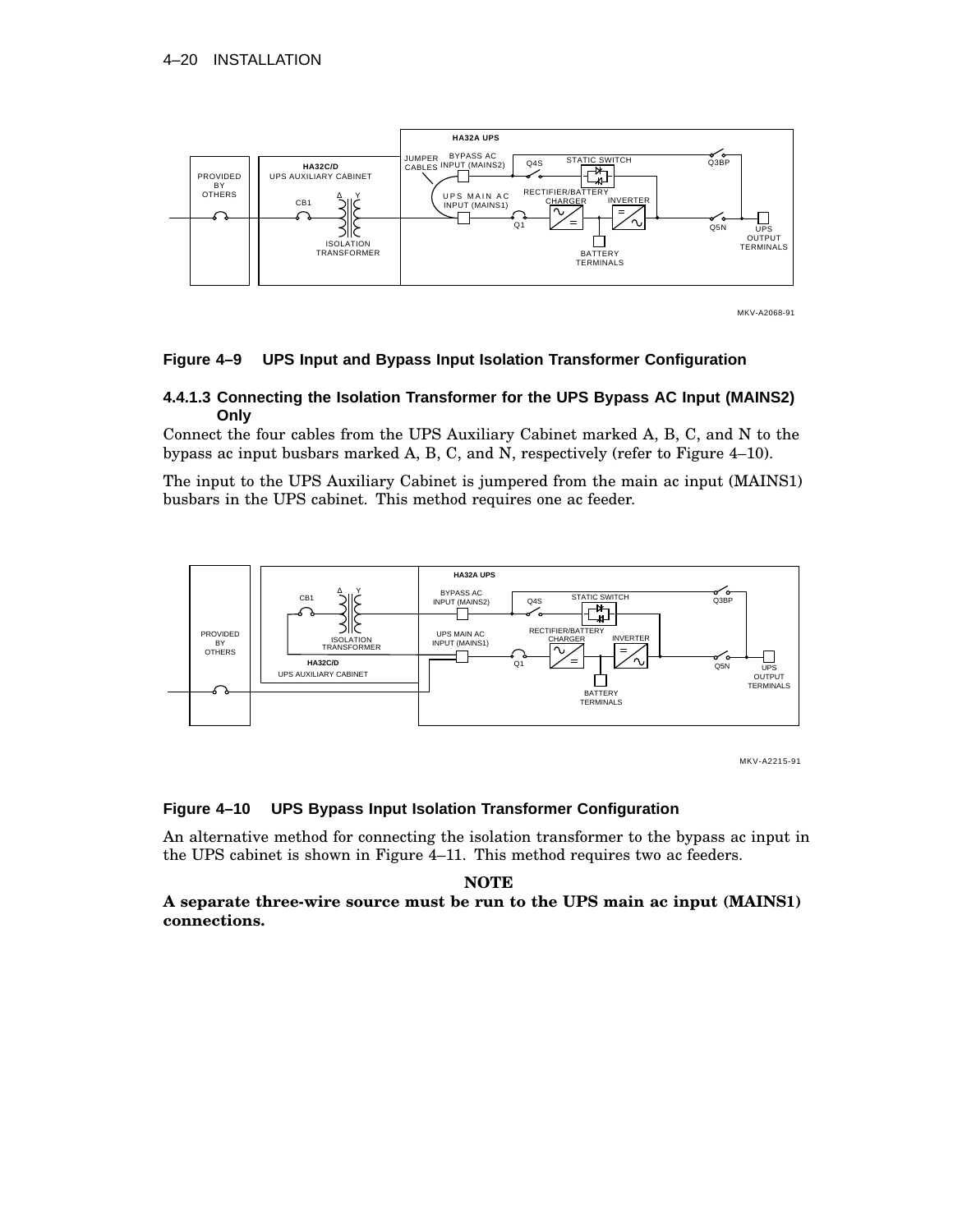

MKV-A2067-91

#### **Figure 4–11 Alternate UPS Bypass Input Isolation Transformer Configuration**

**4.4.1.4 Connecting the Isolation Transformer for the UPS Main AC Input (MAINS1) Only** Connect the four cables from the UPS Auxiliary Cabinet marked A, B, C, and N to the UPS input busbars marked A, B, C, and N, respectively (refer to Figure 4–12).

### **NOTE A separate four-wire Wye source must be run to the UPS bypass ac input (MAINS2) connections if the UPS has a 208 Vac output.**



MKV-A2066-91

### **Figure 4–12 UPS Input Isolation Transformer Configuration**

#### **4.4.1.5 Connecting the Input Harmonic Current Filter**

The six (6) cables connecting the input harmonic current filter to the HA32A UPS are supplied. The six power cables will ship separately with the HA32C/E UPS Auxiliary Cabinet. They are already connected in the UPS Auxiliary Cabinet and must be connected to the UPS cabinet. Rear access to the UPS cabinet will be required to make these connections.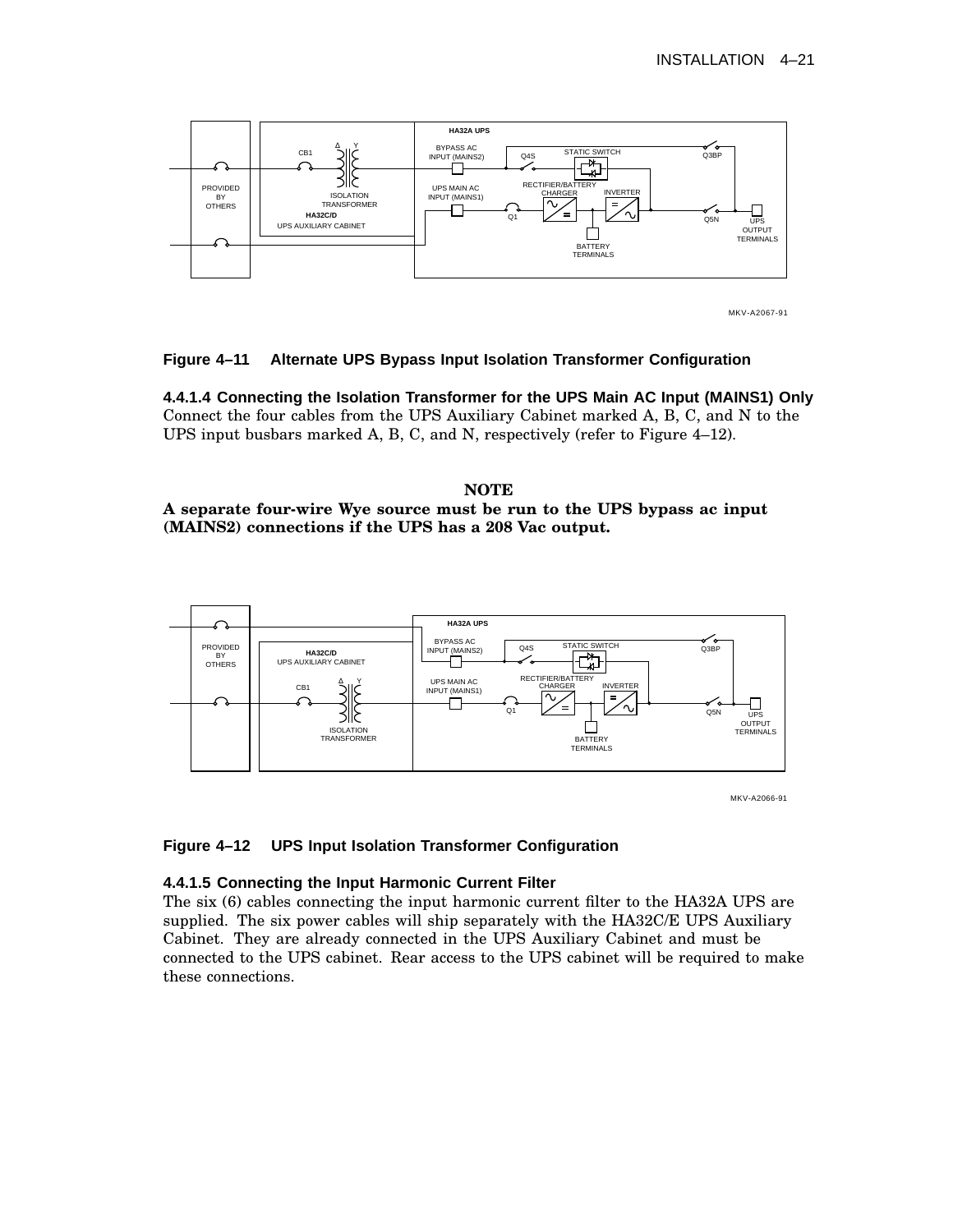The UPS cabinet internal connections must be modified to connect the input harmonic current filter. Follow this procedure:

- 1. Figure 4–13 shows the existing configuration of the UPS cabinet. Figure 4–14 shows the final wiring configuration of the UPS cabinet with the input harmonic current filter attached.
- 2. Feed the six (6) cables through the opening provided behind the input/bypass circuit breaker panel in the UPS cabinet. Make certain that you keep the cables away from any electrical part or sharp edges.
- 3.  $\Phi$ A Connection: Remove the cable marked A from its existing connection. Connect the two cables marked A and 1 to the 1-inch standoff insulator. Connect the cable marked 4 to the existing  $\Phi$ A inductor wire.
- 4.  $\Phi$ B Connection: Remove the cable marked B from its existing connection. Connect the two cables marked B and 2 to the 1-inch standoff insulator. Connect the cable marked 5 to the existing  $\Phi$ B inductor wire.
- 5.  $\Phi$ C Connection: Remove the cable marked C from its existing connection. Connect the two cables marked C and 3 to the 1-inch standoff insulator. Connect the cable marked 6 to the existing  $\Phi$ C inductor wire.
- 6. The final wiring configuration is shown in Figure 4–14.



MKV-A2216-91

**Figure 4–13 UPS Cabinet Without Input Harmonic Current Filter Installed**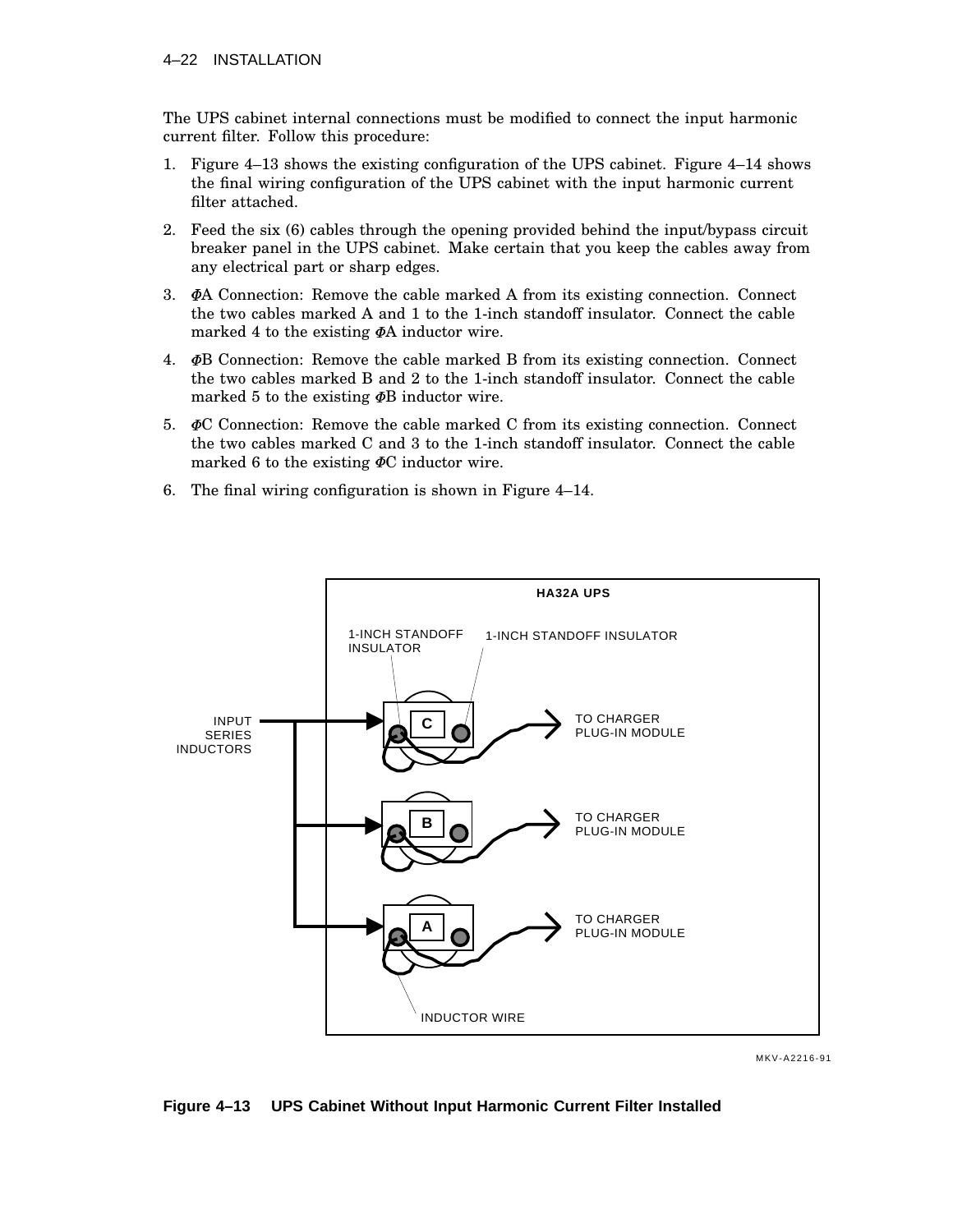

**MKV-A2217-91**

### **Figure 4–14 UPS Cabinet with Input Harmonic Current Filter Installed**

### **4.4.2 Control/Interface Wiring**

Connect the two control wires provided with the UPS Auxiliary Cabinet to the UPS cabinet terminal block TB2, terminals 11 and 12. Terminal block TB2 is located inside the UPS cabinet, in the customer cable entry section (Figure 4–3).

### **4.4.3 Checks After Installation**

After installing the UPS Auxiliary Cabinet, make the following checks:

- 1. Ensure that all power and control wires have been properly connected and securely tightened.
- 2. Check the rating on the upstream protective devices, and make certain that they are compatible with the UPS Auxiliary Cabinet requirements.
- 3. Verify that the input voltage to the HA32C/D/E UPS Auxiliary Cabinet is that shown on the HA32C/D/E nameplate, located inside the door of the UPS Auxiliary Cabinet.
- 4. Verify that the output voltage rating of the HA32C/D/E UPS Auxiliary Cabinet is compatible with the UPS input voltage requirements (UPS main ac input and/or bypass ac input). Check both nameplates.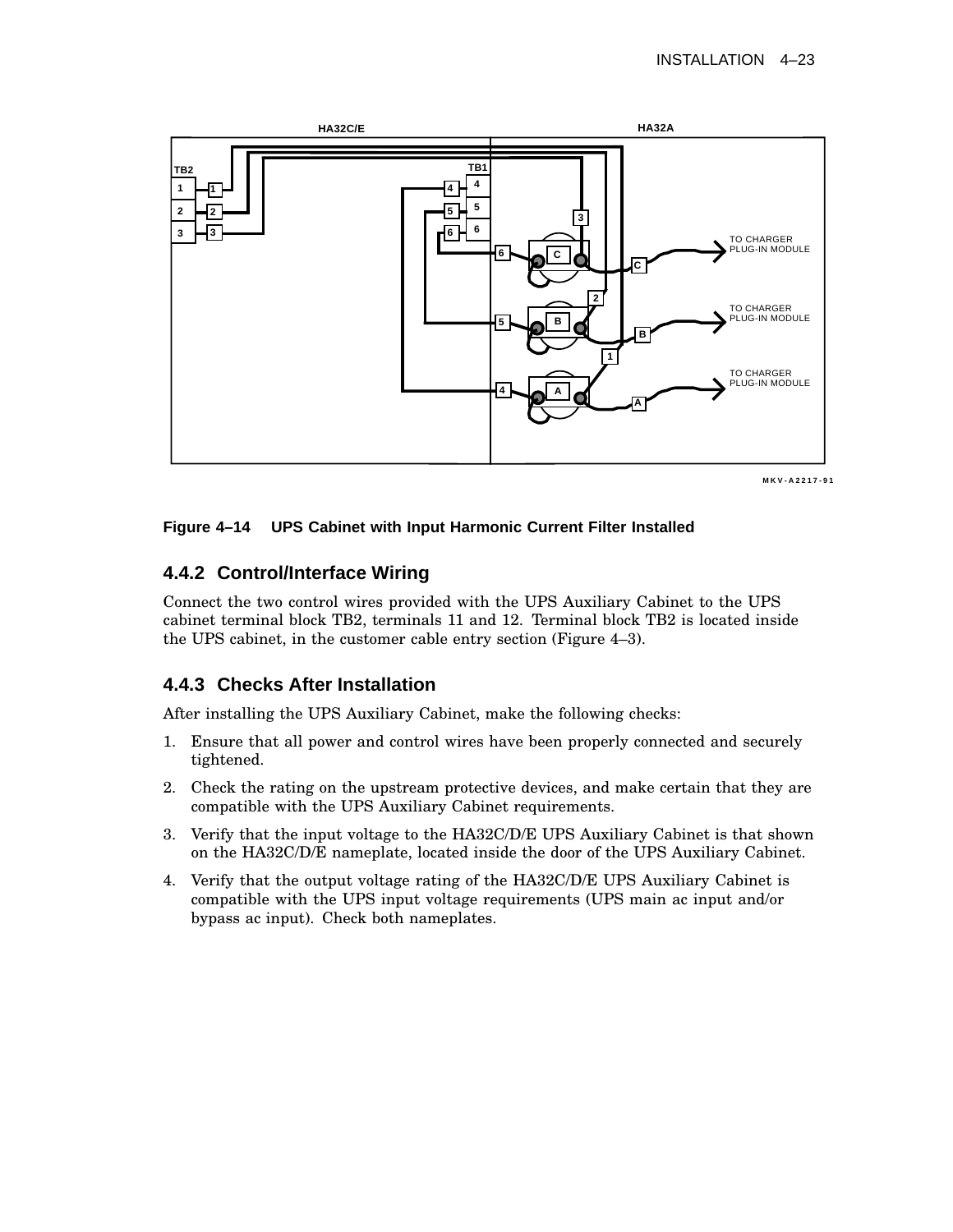# **4.5 HA33D/F UPS CSA CABINET**

The HA33D/F UPS CSA Cabinet is designed to attach to the right side of the UPS cabinet (Figure 2–6).

Place the UPS cabinet in its final position. Remove the right side panel and the cover plate for the side cable entry area.

#### **NOTE**

### **The side panels are not provided with the UPS CSA Cabinet. Remove the right side panel from the UPS cabinet and attach it to the right side of the UPS CSA Cabinet after installation.**

Place the HA33D/F UPS CSA Cabinet on the right side of the HA32A UPS cabinet. The two cabinets must be attached together; three holes are provided for this purpose. Two holes are accessible from the front, and the third can be reached from the top-rear of the enclosure (Figure 4–15). The bolts are provided with the HA33D/F UPS CSA Cabinet.



**Figure 4–15 UPS CSA Cabinet Mounting Holes**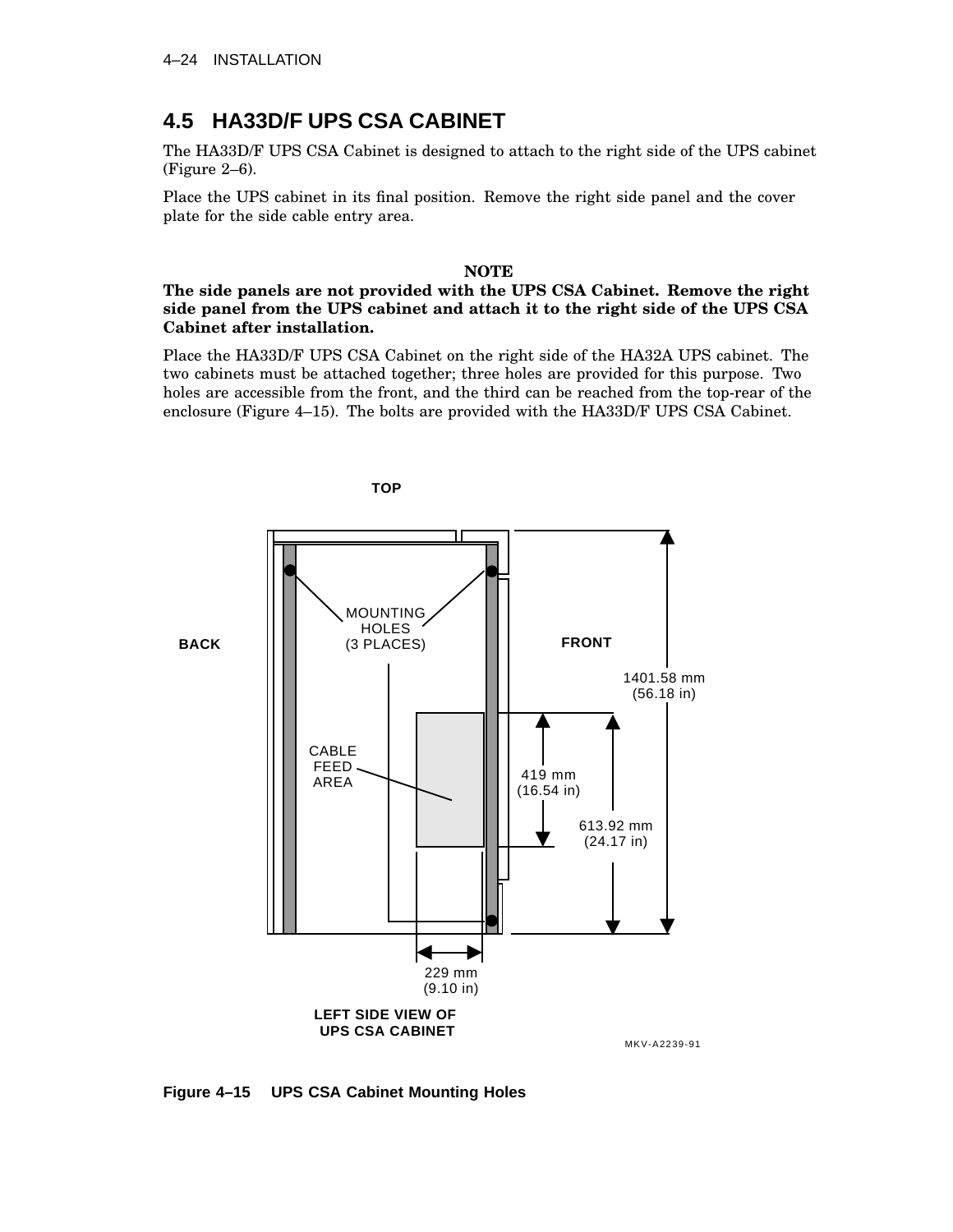If bottom cable entry is required, the cables must be routed through the UPS cabinet bottom cable entry area (refer to Figure 2–2 or Figure 2–3). The cables must then be routed to the UPS CSA Cabinet through the side openings between the UPS cabinet and the UPS CSA Cabinet.

The side cable entry to the UPS cabinet and the UPS CSA Cabinet can be accommodated through the right side of the UPS CSA Cabinet (Figure 4–16). The UPS CSA Cabinet is provided with three cable trays to run the input, output, battery, and control cables to the UPS cabinet.



**Figure 4–16 Right Side Cable Entry Area**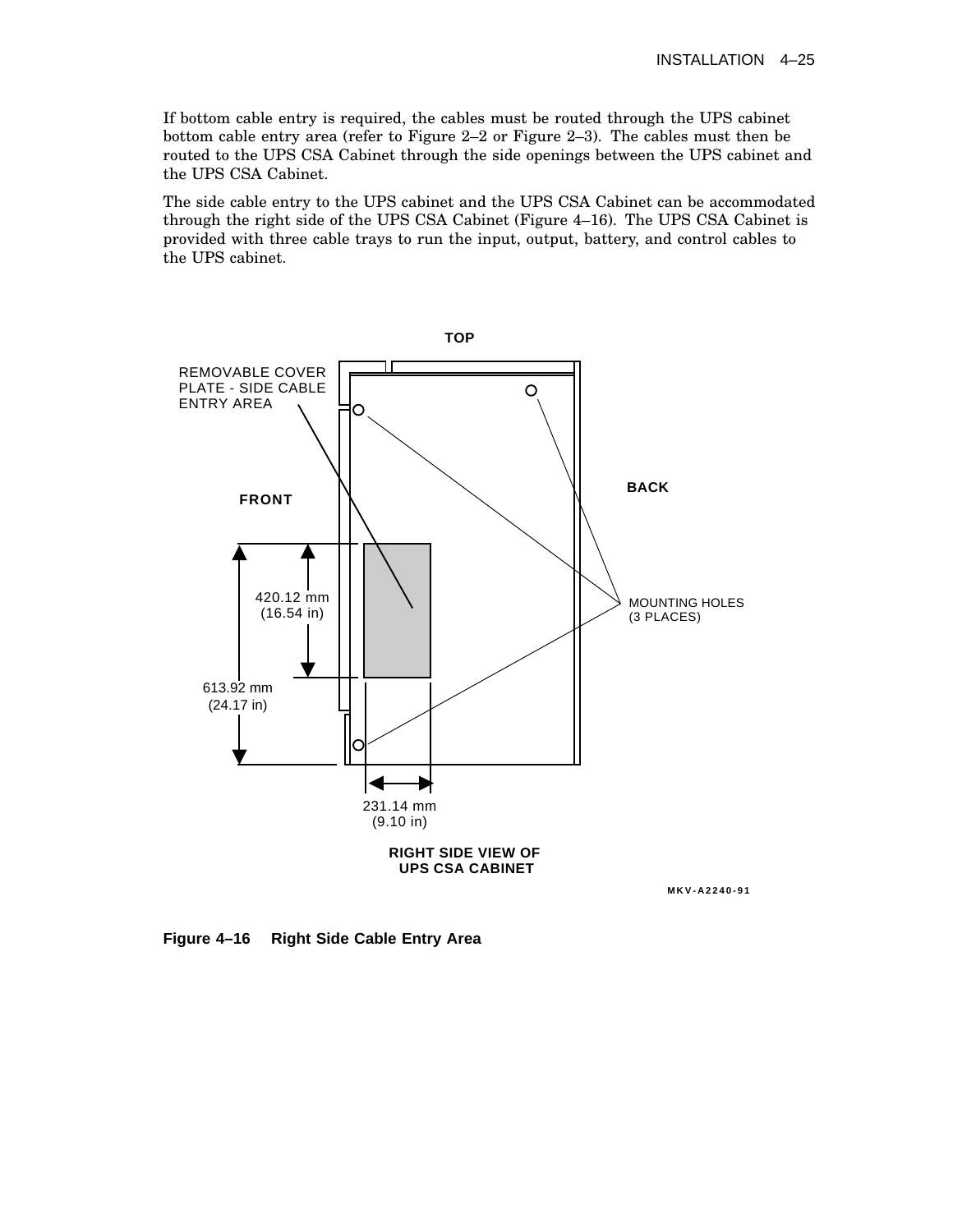### **4.5.1 Power Cable Connections**

The UPS CSA Cabinet comes in two separate versions: a cabinet with an isolation/stepdown transformer (600 Vac to 208 Vac) and a CSA assembly, and a cabinet with a CSA assembly. Each of these versions has its own connection procedure.

#### **4.5.1.1 Connecting the HA33D with Input Isolation/Step-Down Transformer and CSA Assembly**

The connections to be made are the three-phase, three wires plus equipment ground. The phase rotation must be A, B, C. Refer to Table B–9 for the input circuit breaker rating. Size the main input cables and upstream protection devices accordingly.

| Model<br><b>Number</b> | Output<br>Rating<br>(kVA) | Input<br>Voltage<br>(Vac)                                   | Output<br><b>Voltage</b><br>(Vac) | <b>Input CB</b><br>Rating<br>(Amps) |  |
|------------------------|---------------------------|-------------------------------------------------------------|-----------------------------------|-------------------------------------|--|
|                        |                           | With Input Isolation/Step-Down Transformer and CSA Assembly |                                   |                                     |  |
| HA33D-EH               | 20                        | 600                                                         | 208                               | 40                                  |  |
| HA33D-EK               | 40                        | 600                                                         | 208                               | 60                                  |  |
| HA33D-EM               | 60                        | 600                                                         | 208                               | 80                                  |  |
| HA33D-EN               | 80                        | 600                                                         | 208                               | 100                                 |  |
|                        |                           | With CSA Assembly Only                                      |                                   |                                     |  |
| HA33F-PH               | 20                        | NA                                                          | NA.                               | NA.                                 |  |
| HA33F-PK               | 40                        | NA                                                          | NA.                               | <b>NA</b>                           |  |
| HA33F-PM               | 60                        | NA.                                                         | NA.                               | NA.                                 |  |
| HA33F-PN               | 80                        | NA                                                          | <b>NA</b>                         | <b>NA</b>                           |  |

**Table 4–9 HA33D/F UPS CSA Cabinet Electrical Specifications**

#### **NOTES:**

1. NA = Not Applicable

2. The CSA assembly is not voltage dependent.

3. The UPS CSA Cabinet models with an Input Isolation/Step-Down Transformer (HA33D) contain an input circuit breaker (CB1).

Field wiring connections are made on the line side of the circuit breaker CB1 (Figure 4–17). To gain access to this area, the door of the UPS CSA Cabinet must be unlocked and opened, and the upper inside cover panel must be removed.

Connect the incoming  $\Phi A$  cable to the left side terminal of the circuit breaker. Connect the incoming  $\Phi$  cable to the middle terminal of the circuit breaker. Connect the incoming  $\Phi$ C cable to the right side terminal of the circuit breaker. Connect the ground cable to the ground busbar. The cables connecting the input circuit breaker to the isolation/step-down transformer and connecting the transformer to contactor K2 are factory installed.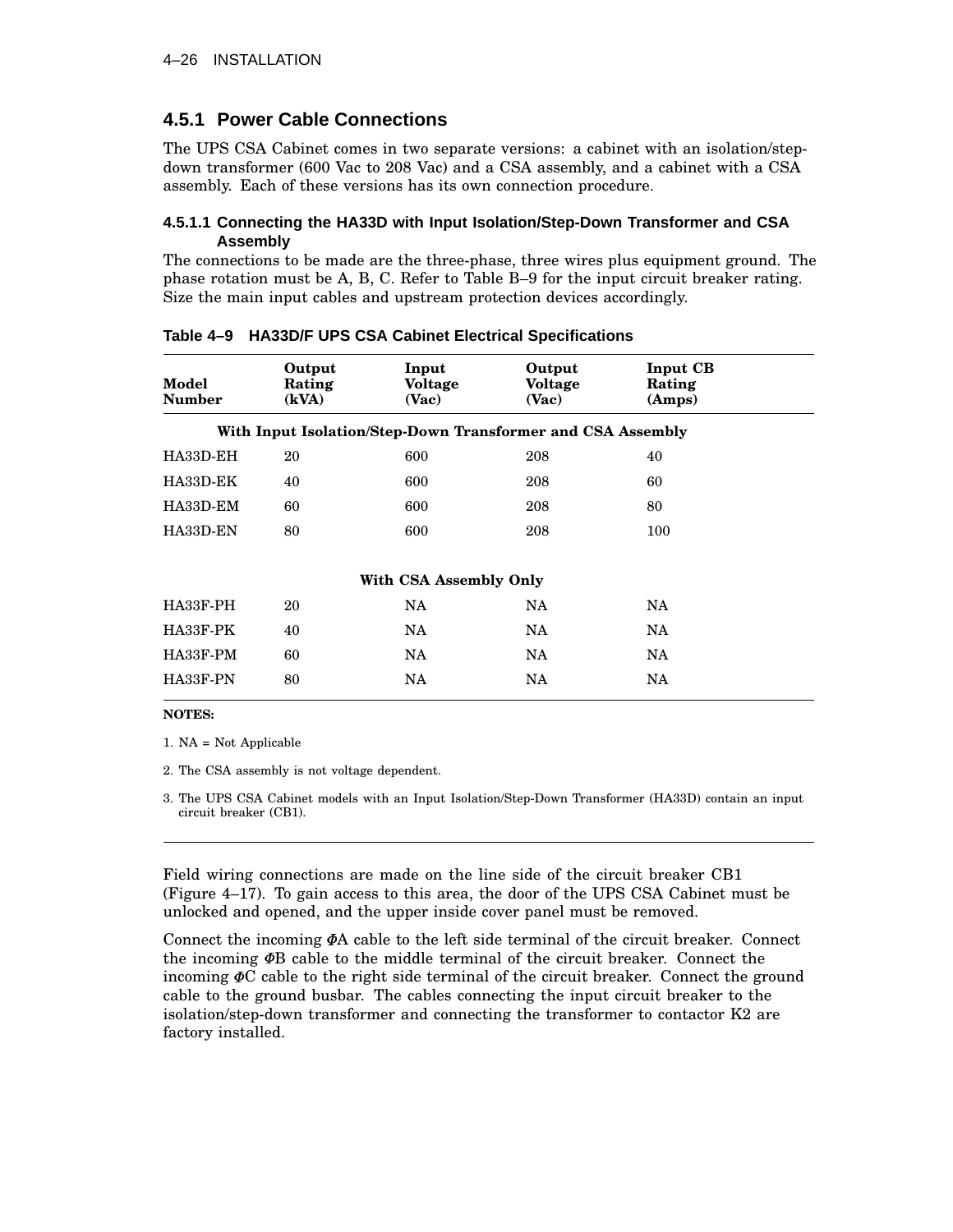The seven power cables connecting the UPS CSA Cabinet to the UPS cabinet are provided (Figure 4–17).

Four cables are connected to the isolation/step-down transformer terminals X1, X2, X3, and X0. The other end of these cables are marked A, B, C, and N. These three phase cables must be connected to the main ac input (MAINS1) terminals in the UPS cabinet, and the neutral cable must be connected to the neutral busbar in the UPS cabinet.

Three cables are connected to the load side of the mechanical contactor  $(K2)$  in the UPS CSA Cabinet. The other end of these cables are marked A, B, and C. These three phase cables must be connected to the bypass ac input (MAINS2) terminals in the UPS cabinet.

A ground cable is supplied with the UPS CSA Cabinet. This ground cable must be connected between the ground busbar in the UPS CSA Cabinet and the ground busbar in the UPS cabinet.



### **Figure 4–17 HA33D UPS CSA Cabinet Wiring Diagram**

### **4.5.1.2 Connecting the HA33F with CSA Assembly Only**

The connections to be made are the three-phase, four-wire Wye plus equipment ground. The phase rotation must be A, B, C. Size the main input cables and upstream protection devices according to the UPS cabinet input ratings.

Field wiring connections are made to TB4 which is located on the left-side wall of the UPS CSA Cabinet (Figure 4–18). To gain access to this area, the door of the UPS CSA Cabinet must be unlocked and opened, and the upper inside cover panel must be removed.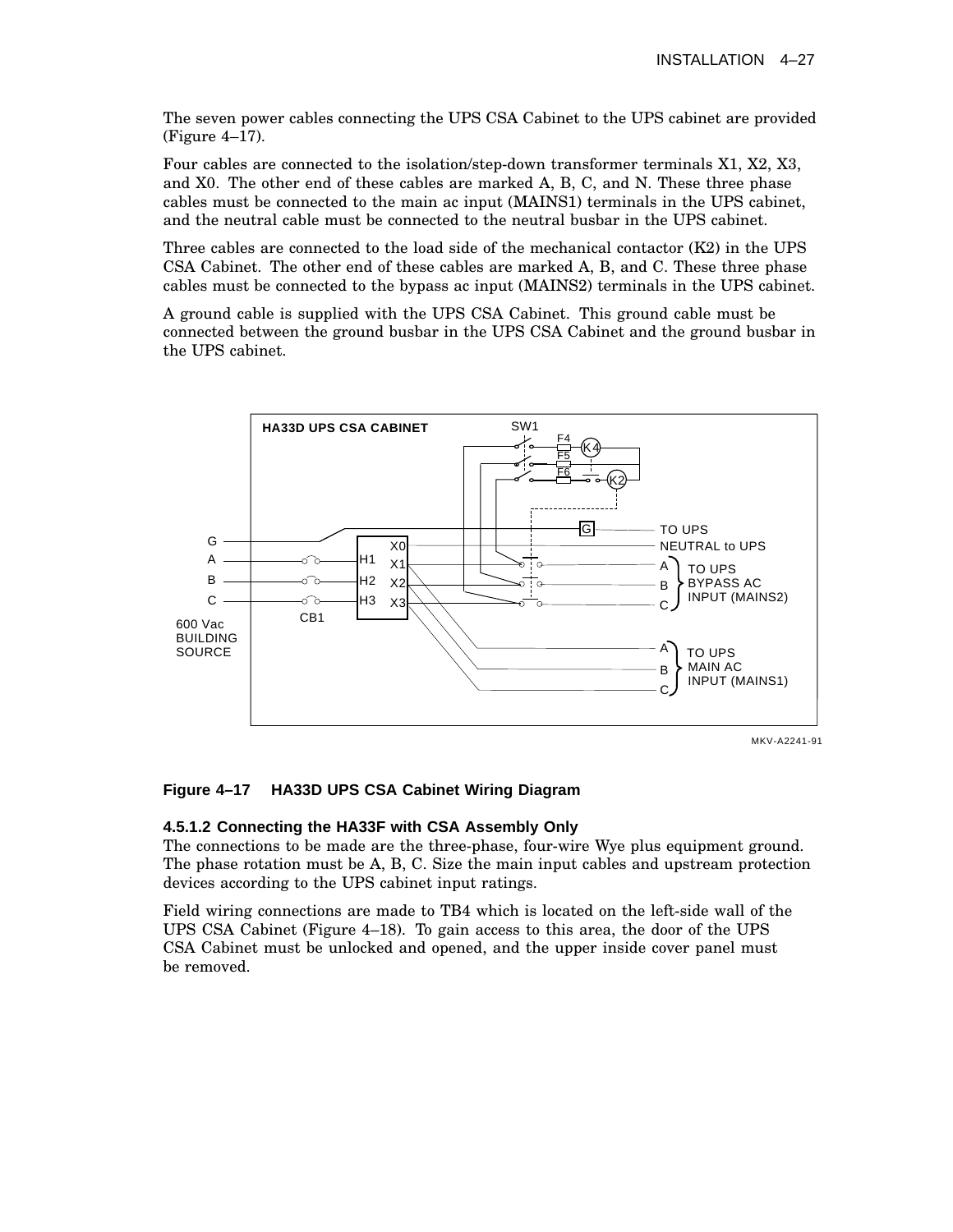### 4–28 INSTALLATION

Connect the incoming  $\Phi A$  cable to TB4-1. Connect the incoming  $\Phi B$  cable to TB4-2. Connect the incoming  $\Phi C$  cable to TB4-3. Connect the neutral cable to the neutral busbar. Connect the ground cable to the ground busbar. The cables connecting TB4 to contactor K2 are factory installed.

The seven power cables connecting the UPS CSA Cabinet to the UPS cabinet are provided (Figure 4–18).

Three cables are connected to TB4 in the UPS CSA Cabinet. The other end of these cables are marked A, B, and C. These three phase cables must be connected to the main ac input (MAINS1) terminals in the UPS cabinet.

Three cables are connected to the load side of the mechanical contactor  $(K2)$  in the UPS CSA Cabinet. The other end of these cables are marked A, B, and C. These three phase cables must be connected to the bypass ac input (MAINS2) terminals in the UPS cabinet.

A neutral cable is connected to the neutral busbar in the UPS CSA Cabinet. The other end of this cable must by connected to the neutral busbar in the UPS cabinet.

A ground cable is supplied with the UPS CSA Cabinet. This ground cable must be connected between the ground busbar in the UPS CSA Cabinet and the ground busbar in the UPS cabinet.



**Figure 4–18 HA33F UPS CSA Cabinet Wiring Diagram**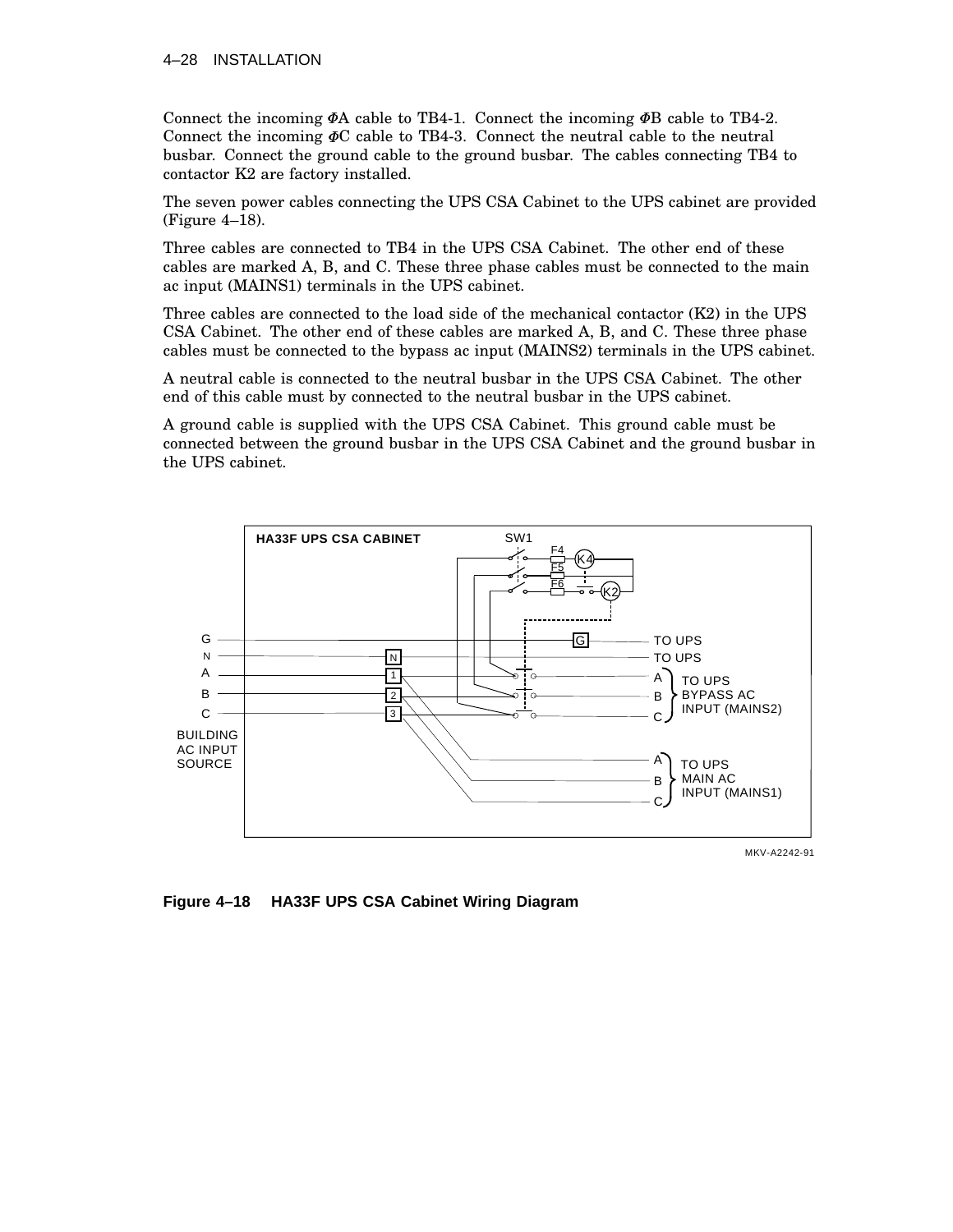### **4.5.2 Control/Interface Wiring**

Connect the two control wires provided with the UPS CSA Cabinet to the UPS cabinet terminal block TB2, terminals 11 and 12. Terminal block TB2 is located inside the UPS cabinet, in the customer cable entry section (Figure 4–3).

### **4.5.3 Checks After Installation**

After installing the UPS CSA Cabinet, make the following checks:

- 1. Ensure that all power and control wires have been properly connected and securely tightened.
- 2. Check the rating on the upstream protective devices, and make certain that they are compatible with the UPS CSA Cabinet requirements.
- 3. Verify that the input voltage to the HA33D UPS CSA Cabinet is 600 Vac or that the input voltage to the HA33F UPS CSA Cabinet matches the requirement shown on the HA32A UPS nameplate, located inside the door of the UPS cabinet.
- 4. Verify that the output voltage of the HA33D/F UPS CSA Cabinet is compatible with the UPS input voltage requirements (UPS main ac input and/or bypass ac input). Check both nameplates.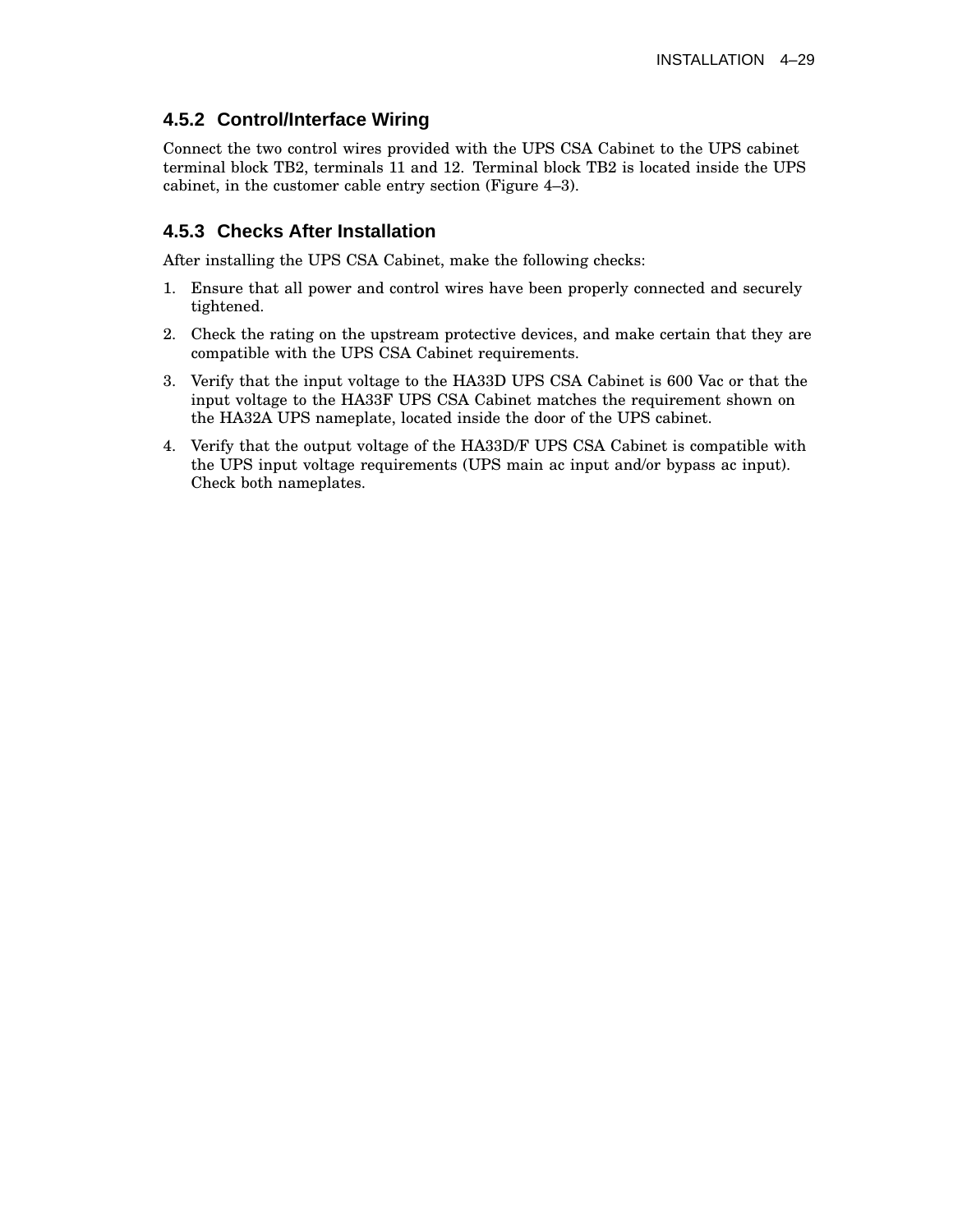# **4.6 HA32J/K UPS DISTRIBUTION CABINET**

The HA32J/K UPS Distribution Cabinet is designed to attach to the right side of the HA32A UPS cabinet (Figure 2–7), or to the right side of the HA32C/D/E UPS Auxiliary Cabinet or HA33D/F UPS CSA Cabinet (Figure 2–8), if one or both of these options have been purchased.

### **NOTE**

**The side panels are not provided with the UPS Distribution Cabinet. The right side panel from the UPS cabinet, the UPS Auxiliary Cabinet, or the UPS CSA Cabinet must be removed and attached to the right side of the UPS Distribution Cabinet after installation.**

Place the HA32A UPS cabinet in its final position. Remove the right side panel and the cover plate for the side cable entry area.

If the HA32C/D/E UPS Auxiliary Cabinet or the HA33D/F UPS CSA Cabinet option is purchased, install them on the right side of the HA32A UPS cabinet.

All cabinets must be attached together; three holes are provided for this purpose (Figure 4–19). The bolts are provided with the HA32J/K UPS Distribution Cabinet.



**TOP**

**Figure 4–19 UPS Distribution Cabinet Mounting Holes**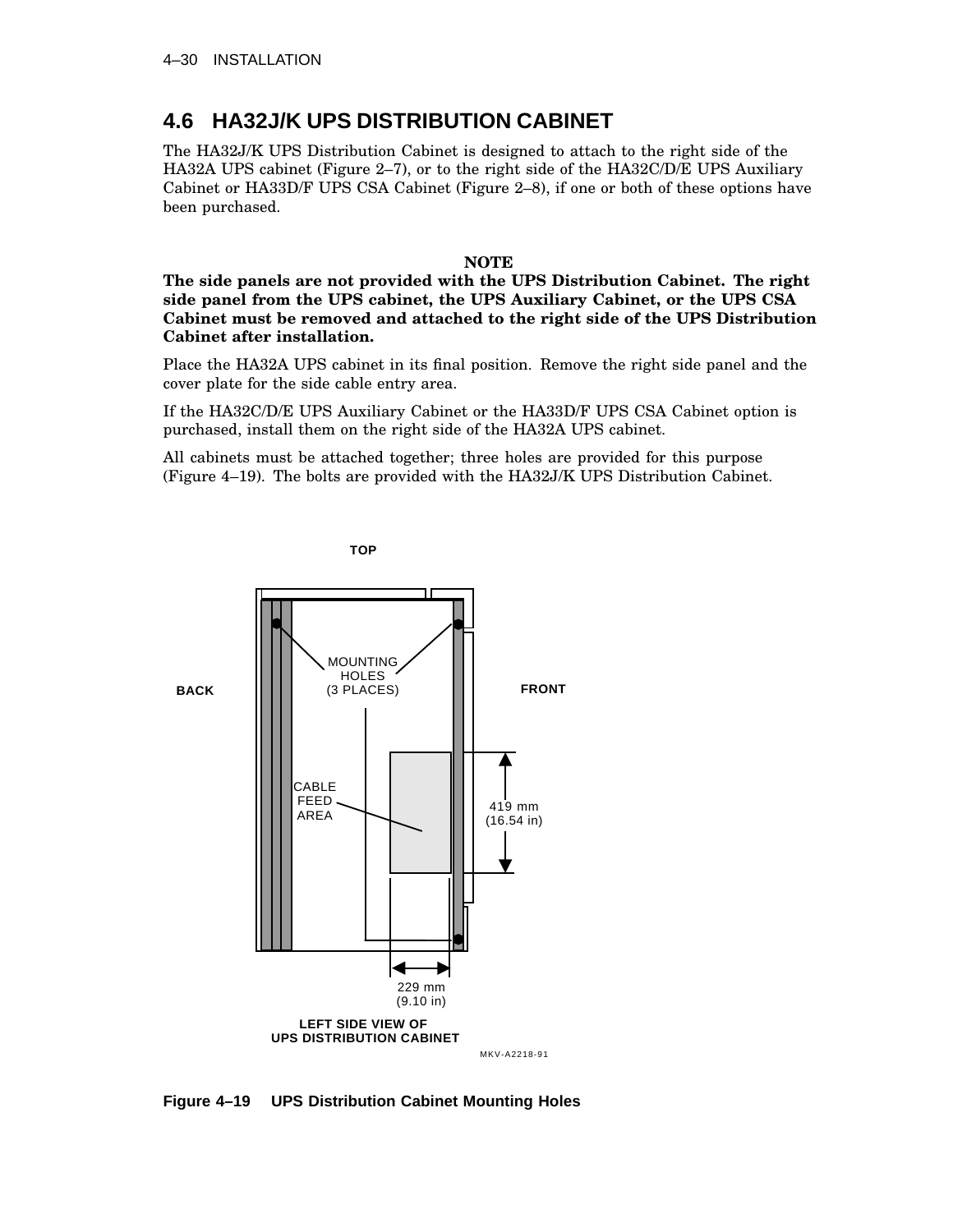### **4.6.1 Power Cable Connections**

The HA32J/K UPS Distribution Cabinet can be ordered with or without an isolation/stepdown transformer. Regardless of the configuration, the UPS Distribution Cabinet power cables for connecting the UPS Distribution Cabinet to the UPS cabinet are factory installed in the HA32J/K UPS Distribution Cabinet.

#### **4.6.1.1 AC Input Connection Without Isolation/Step-Down Transformer**

The connections to be made are the three-phase, four wires plus equipment ground. The phase rotation must be A, B, C.

Feed the five (5) cables (three phases, neutral, and ground) through the side cable entry area of the UPS cabinet.

#### **NOTE**

**If the HA32C/D/E UPS Auxiliary Cabinet and/or the HA33D/F UPS CSA Cabinet are also installed, feed the five (5) cables through the side cable entry area of the UPS Auxiliary Cabinet and/or UPS CSA Cabinet. Run the cables on the cable tray provided in the UPS Auxiliary Cabinet and/or UPS CSA Cabinet. Then, feed the five cables through the side cable entry area of the UPS cabinet.**

The five cables connecting the HA32J/K UPS Distribution Cabinet to the HA32A UPS cabinet are marked at the end of each cable. The cables are marked A, B, and C (for the three power phases), N (for the neutral cable), and G (for the ground cable).

Connect the cables marked A, B, and C to the UPS cabinet output busbars marked A, B, and C, respectively. Connect the cable marked N to the UPS cabinet busbar marked Neutral. Connect the cable marked G to the UPS cabinet busbar marked Ground. See Figure 4–1 and Figure 4–3 for the location of these busbars.

#### **4.6.1.2 AC Input Connection With Isolation/Step-Down Transformer**

The connections to be made are the three-phase, three wires plus equipment ground. The phase rotation must be A, B, C.

Feed the four (4) cables (three power phases and ground) through the side cable entry area of the UPS cabinet.

#### **NOTE**

**If the HA32C/D/E UPS Auxiliary Cabinet and/or the HA33D/F UPS CSA Cabinet are also installed, feed the four (4) cables through the side cable entry area of the UPS Auxiliary Cabinet and/or UPS CSA Cabinet. Run the cables on the cable tray provided in the UPS Auxiliary Cabinet and/or UPS CSA Cabinet. Then, feed the four cables through the side cable entry area of the UPS cabinet.**

The four cables connecting the HA32J/K UPS Distribution Cabinet to the HA32A UPS cabinet are marked at the end of each cable. The cables are marked A, B, and C (for the three power phases), and G (for the ground cable).

Connect the cables marked A, B, and C to the UPS cabinet output busbars marked A, B, and C, respectively. Connect the cable marked G to the UPS cabinet busbar marked Ground. See Figure 4–1 and Figure 4–3 for the location of these busbars.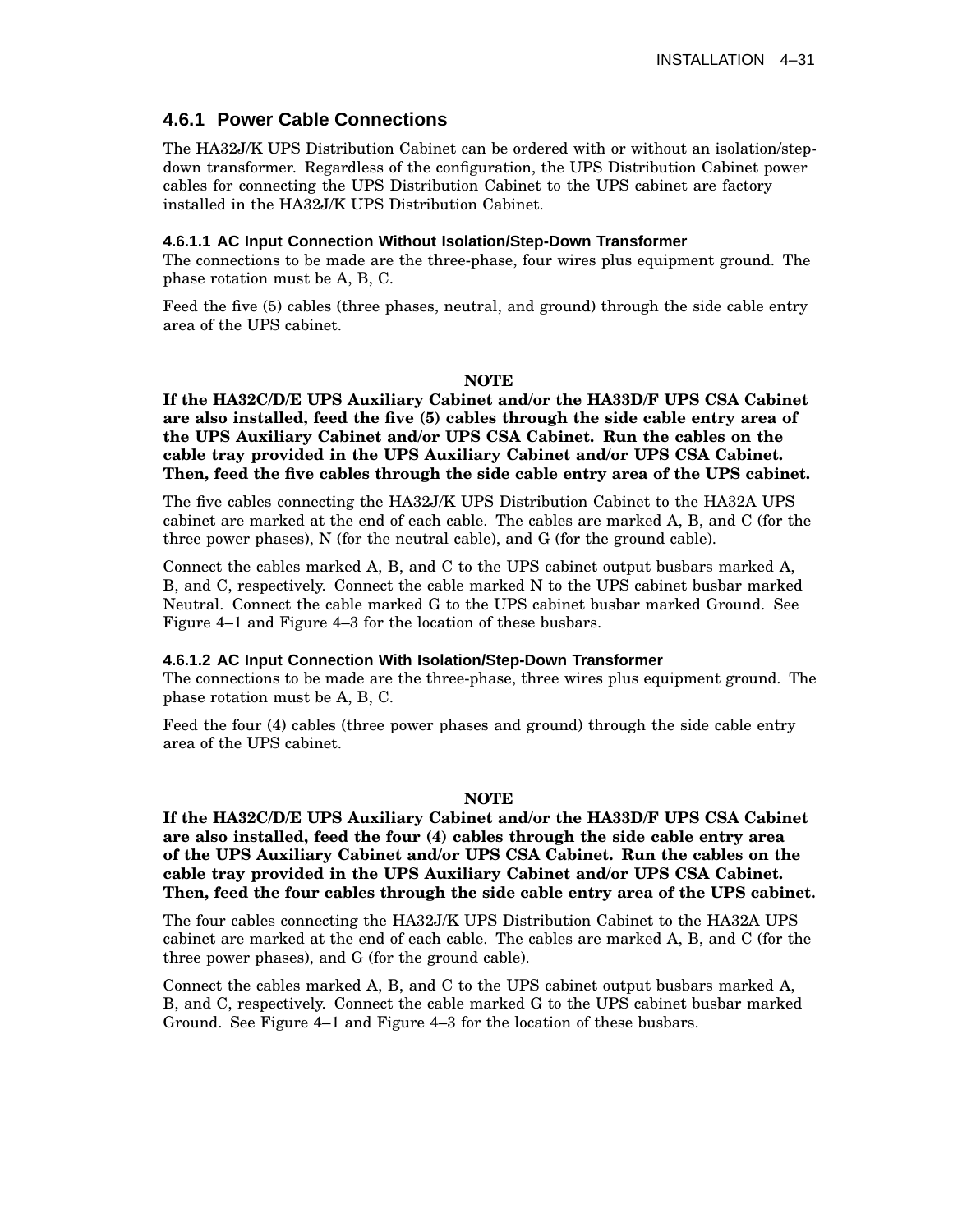### **4.6.2 Control/Interface Wiring**

Connect the two control wires provided with the UPS Distribution Cabinet to the UPS cabinet terminal block TB2, terminals 11 and 12. Terminal block TB2 is located inside the UPS cabinet, in the customer cable entry section (Figure 4–3).

### **4.6.3 Installation and Connection of Optional Digital Output Cables**

### **WARNING**

**Potentially hazardous voltages exist within this equipment when energized. Disconnect power to the equipment before removing panels or covers, and before touching any internal elements.**

### **CAUTION**

**Output cable assemblies should only be installed or serviced by a qualified electrician.**

### **4.6.3.1 Output Circuit Breaker Installation**

Follow the procedure below to install the output circuit breakers.

- 1. Open both doors of the UPS Distribution Cabinet.
- 2. Remove the distribution panel cover by removing four (4) #10-32 screws with cup washers to expose the output circuit breaker panel.
- 3. Remove the front conduit cover panel by removing four (4) #10-32 screws with cup washers.
- 4. Remove the shipping brace located underneath the conduit plate.
- 5. Install the appropriate circuit breaker. Figure 4–20 shows the Square-D panelboard and Figure 4–21 shows the Bryant panelboard.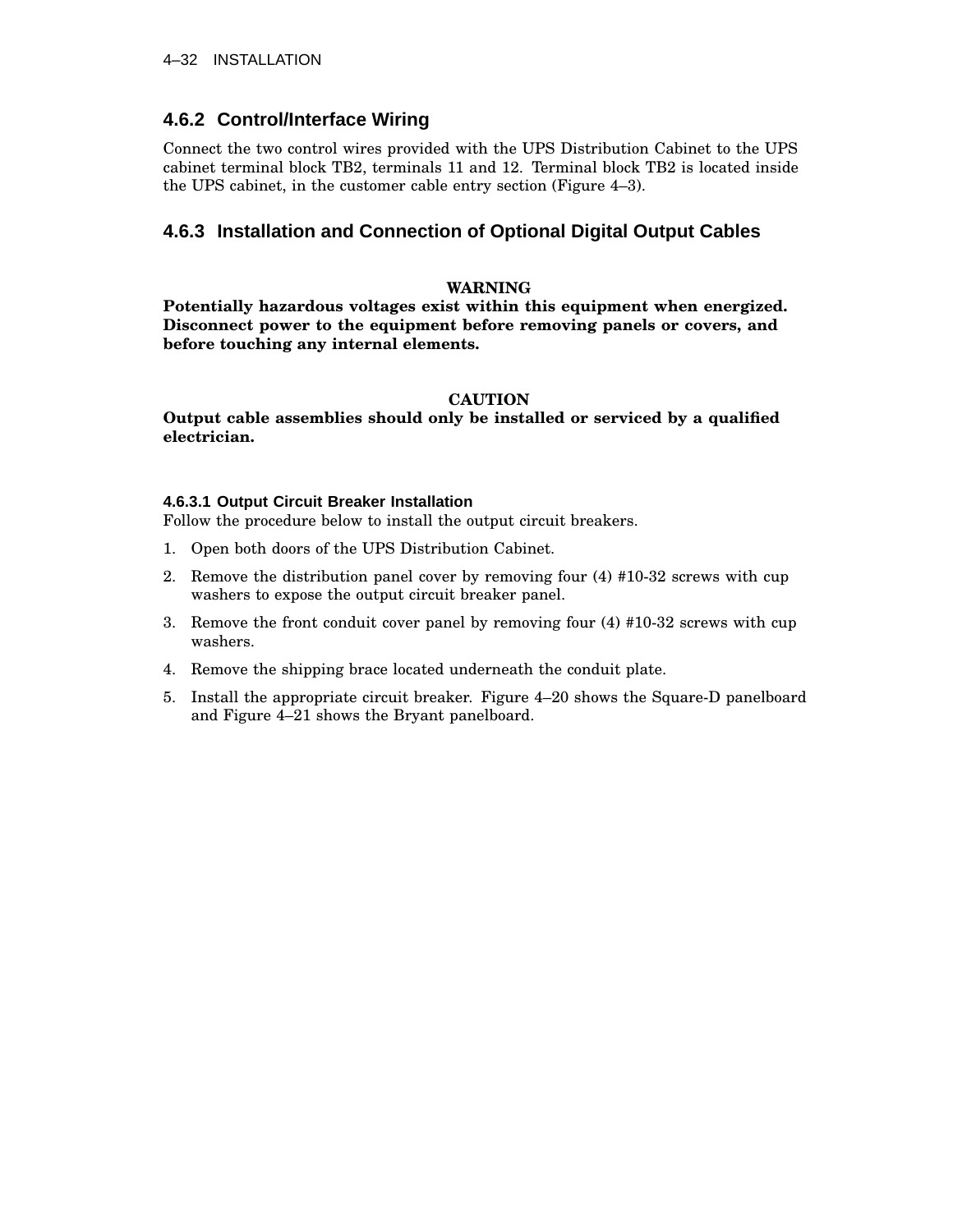

**Figure 4–20 Square-D Distribution Panelboard**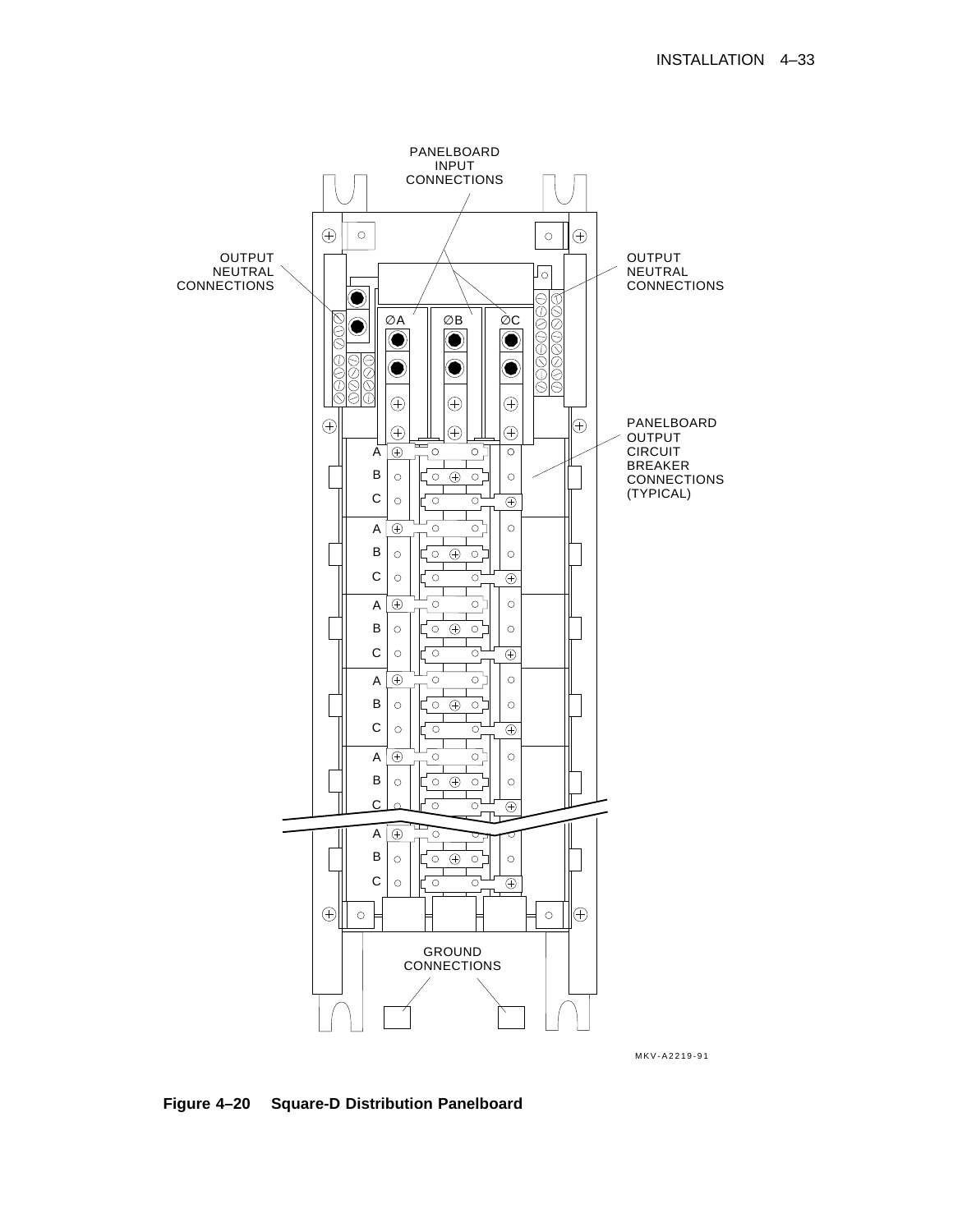

**Figure 4–21 Bryant Distribution Panelboard**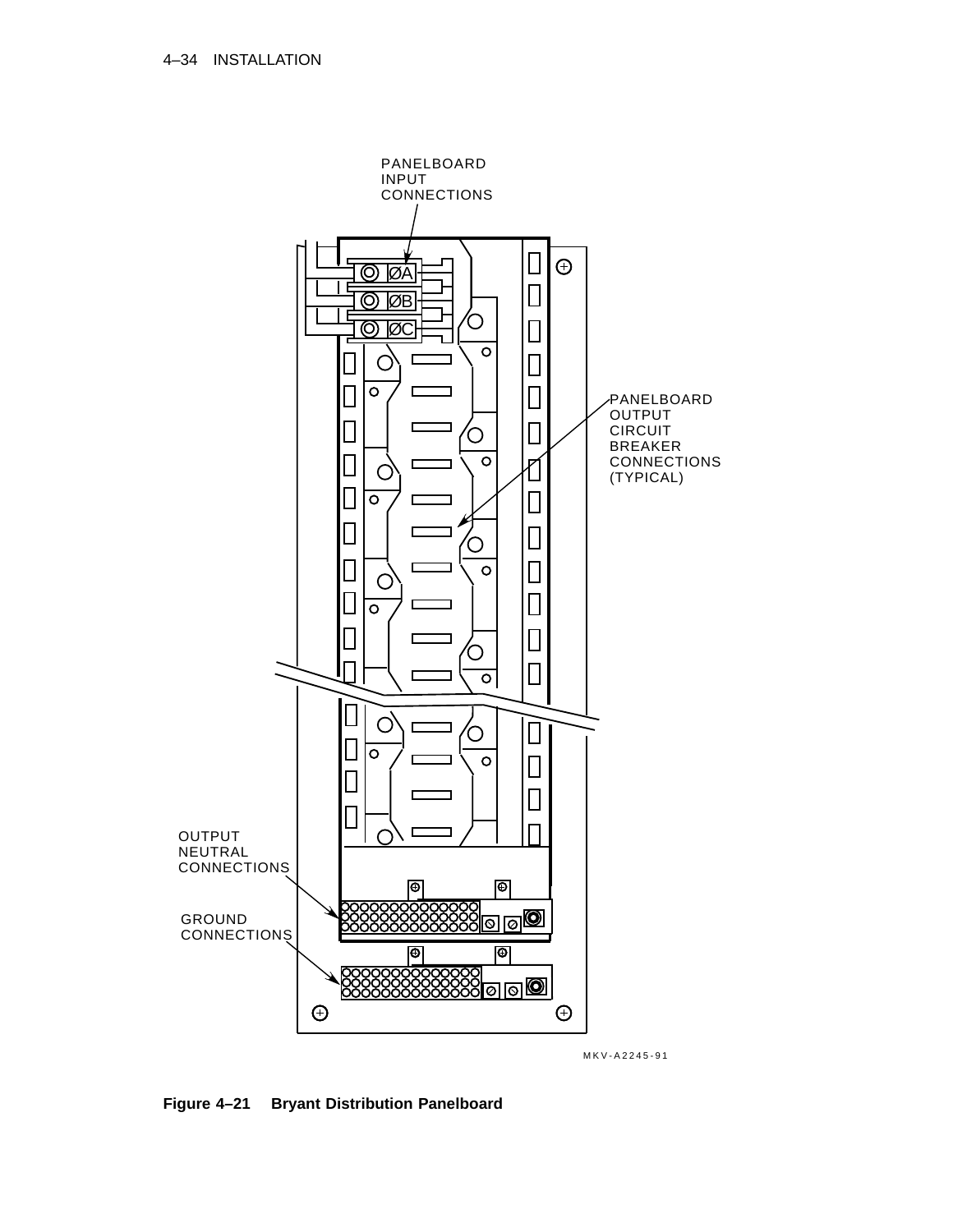#### **4.6.3.2 Output Cable Installation**

Follow the procedure below to install the output cables.

- 1. Remove the appropriately sized knockout plug from the conduit panel located below the panelboard.
- 2. Remove the locknut and bushing from the fitting at the end of the cable and use them to install the cable in the knockout hole, feeding the cable conductors through the hole.
- 3. Strip the insulation from the end of each cable wire, leaving 5/8-inch exposed copper wire.
- 4. Connect the cable wires to their respective terminations as shown in the following chart:

| Color | Signal  | <b>Termination</b>        |
|-------|---------|---------------------------|
| White | Neutral | Neutral Bus               |
| Black | Phase A | Top CB Terminal           |
| Red   | Phase B | Middle CB Terminal        |
| Blue  | Phase C | <b>Bottom CB Terminal</b> |
| Green | Ground  | Ground Bus                |

#### **NOTE Consult local electrical codes for color code variation.**

- 5. Check all connections for proper tightness.
- 6. Install all covers previously removed, using the original hardware.
- 7. **IDENTIFY THE OUTPUT CIRCUIT BREAKERS ON THE DISTRIBUTION COVER PANEL NAMEPLATE.**

## **4.6.4 Non-Digital Output Cables**

Digital employs a "Single Point Grounding Strategy" to provide a single point of reference for computing equipment. If the customer decides to purchase Digital's power distribution cable assemblies (UL Listed), the single point reference goal will be achieved by the very design and implementation of the cables.

The body of these cables are constructed of a liquid-tight flexible metal conduit. They employ an isolated ground type receptacle and a metal outlet box. The internal conductors provide the appropriate number of insulated phase conductors (receptacle dependent), an insulated neutral (receptacle dependent), and two insulated ground conductors. In the cable, one of these ground conductors is attached to the grounding lug on the receptacle and the other is attached to the metal outlet box. At the UPS Distribution Cabinet end of the cable, both ground wires are connected to the same ground busbar, the phase conductor(s) are connected to a circuit breaker, and the neutral wire is connected to the neutral busbar.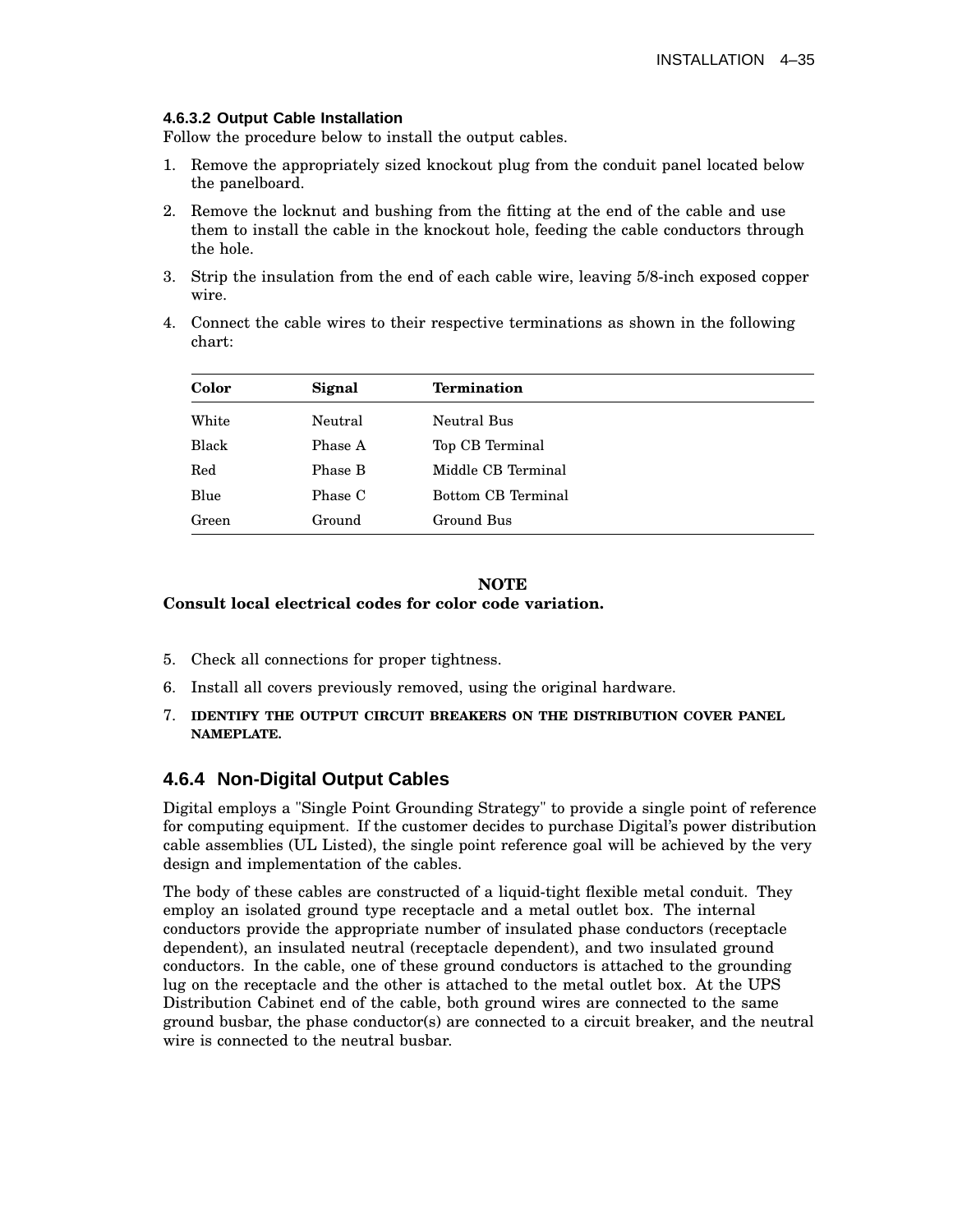If an electrician constructs the power distribution cables, it is **HIGHLY RECOMMENDED** that these cables be of similar construction as those described in the previous paragraph to maintain Digital's "Single Point Grounding Strategy" for maximum computer system reliability.

# **4.6.5 Checks After Installation**

After installing the UPS Distribution Cabinet, make the following checks:

- 1. Check that all power and control wires have been properly connected and securely tightened.
- 2. Verify that the input voltage to the HA32J/K UPS Distribution Cabinet is that shown on the UPS Distribution Cabinet nameplate located inside the right door of the UPS Distribution Cabinet.
- 3. Reinstall the distribution panel cover and the conduit cover panel.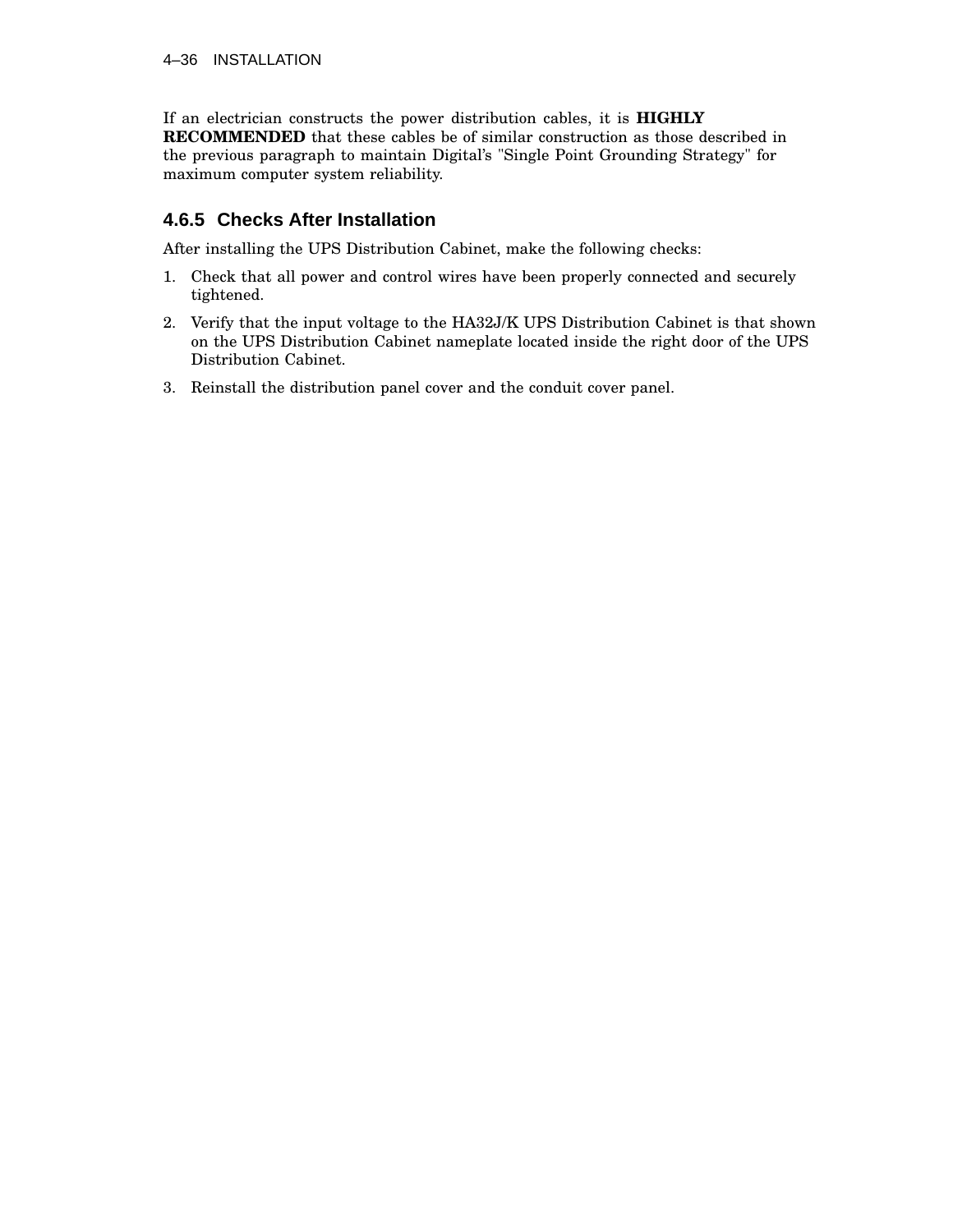# **4.7 HA320-AA/AB REMOTE STATUS PANEL**

The Remote Status Panel allows monitoring of UPS system parameters and provides a display of alarms and diagnostic messages from up to 91.4 m (300 ft) away from the UPS cabinet.

A 7-conductor shielded cable assembly is provided with the Remote Status Panel and must be connected to TB3 in the UPS cabinet.

Use the following procedure to connect the power and control wires from the Remote Status Panel to TB3 in the UPS cabinet:

- 1. Route the shielded cable into the cable entry area of the UPS cabinet.
- 2. From the shielded cable jacket containing three 16 AWG wires, connect the green wire to TB3-1 in the UPS cabinet.
- 3. From the shielded cable jacket containing three 16 AWG wires, connect the white wire to TB3-3 in the UPS cabinet.
- 4. From the shielded cable jacket containing three 16 AWG wires, connect the black wire to TB3-2 in the UPS cabinet.
- 5. From the shielded cable jacket containing four (two twisted pair) 18 AWG wires, connect the black #1 wire to TB3-4 in the UPS cabinet.
- 6. From the shielded cable jacket containing four (two twisted pair) 18 AWG wires, connect the red #1 wire to TB3-5 in the UPS cabinet.
- 7. From the shielded cable jacket containing four (two twisted pair) 18 AWG wires, connect the black #2 wire to TB3-6 in the UPS cabinet.
- 8. From the shielded cable jacket containing four (two twisted pair) 18 AWG wires, connect the red #2 wire to TB3-7 in the UPS cabinet.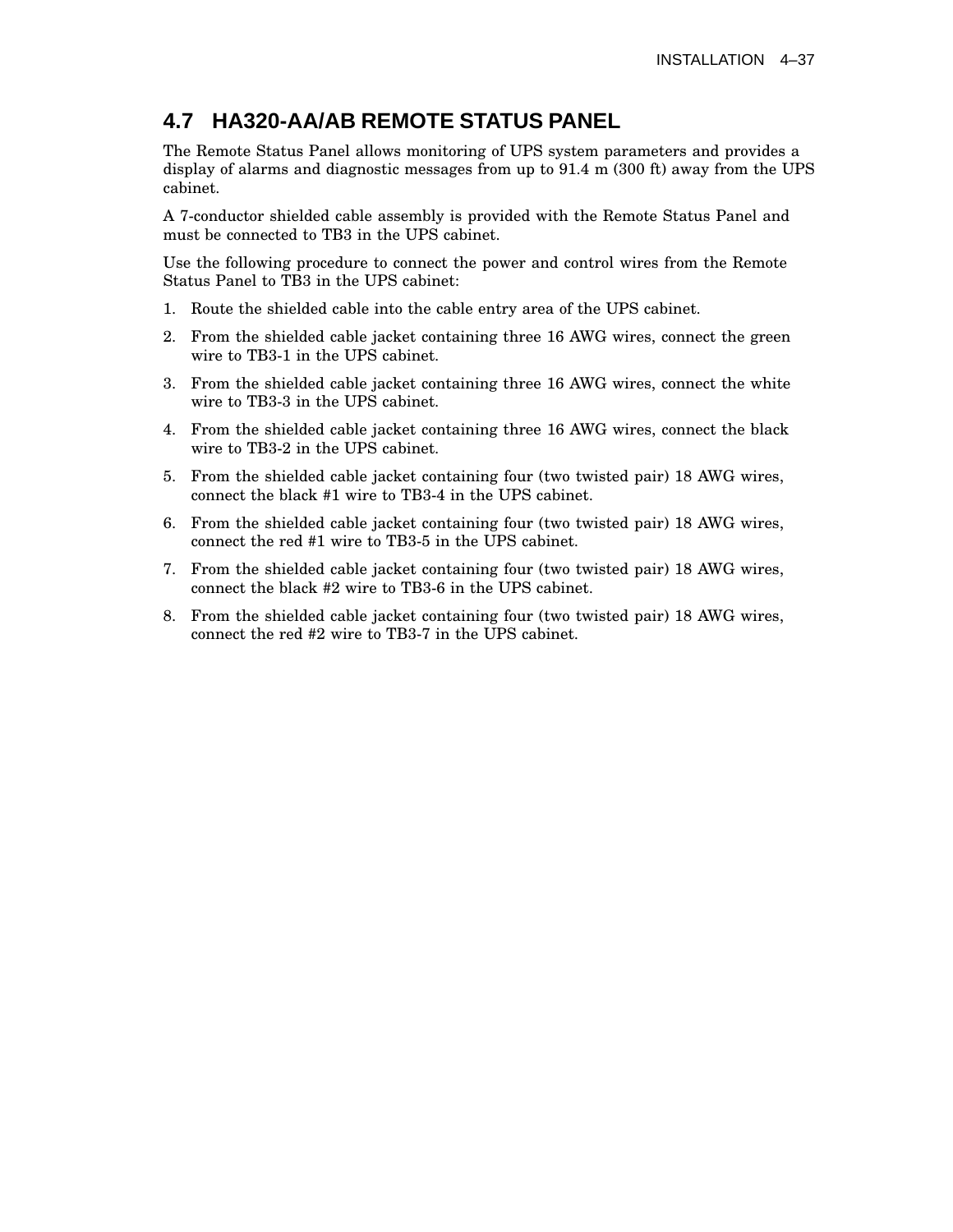# **4.8 HA320-A3 REMOTE ALARM PANEL**

The Remote Alarm Panel allows the UPS system status to be monitored from a remote location. The unit is mounted on a wall using the four mounting holes located on the back of the unit.

For the installation of the Remote Alarm Panel option, six (6) control wires and two (2) power wires must be provided and installed by the customer's electrician.

Use the following procedure to connect the six control wires from TB3 in the Remote Alarm Panel to TB2 and TB3 in the UPS cabinet, and to connect the two power wires from a 120 Vac source to TB3 in the Remote Alarm Panel:

- 1. Connect a control wire from TB3-1 in the Remote Alarm Panel to TB3-12 in the UPS cabinet.
- 2. Connect a control wire from TB3-2 in the Remote Alarm Panel to TB2-1 in the UPS cabinet.
- 3. Connect a control wire from TB3-3 in the Remote Alarm Panel to TB3-9 in the UPS cabinet.
- 4. Connect a control wire from TB3-4 in the Remote Alarm Panel to TB2-4 in the UPS cabinet.
- 5. Connect a control wire from TB3-9 in the Remote Alarm Panel to TB2-2 in the UPS cabinet.
- 6. Connect a control wire from TB3-11 in the Remote Alarm Panel to TB3-11 in the UPS cabinet.
- 7. Connect the two power wires from a 120 Vac source to TB3-14 and TB3-15 in the Remote Alarm Panel.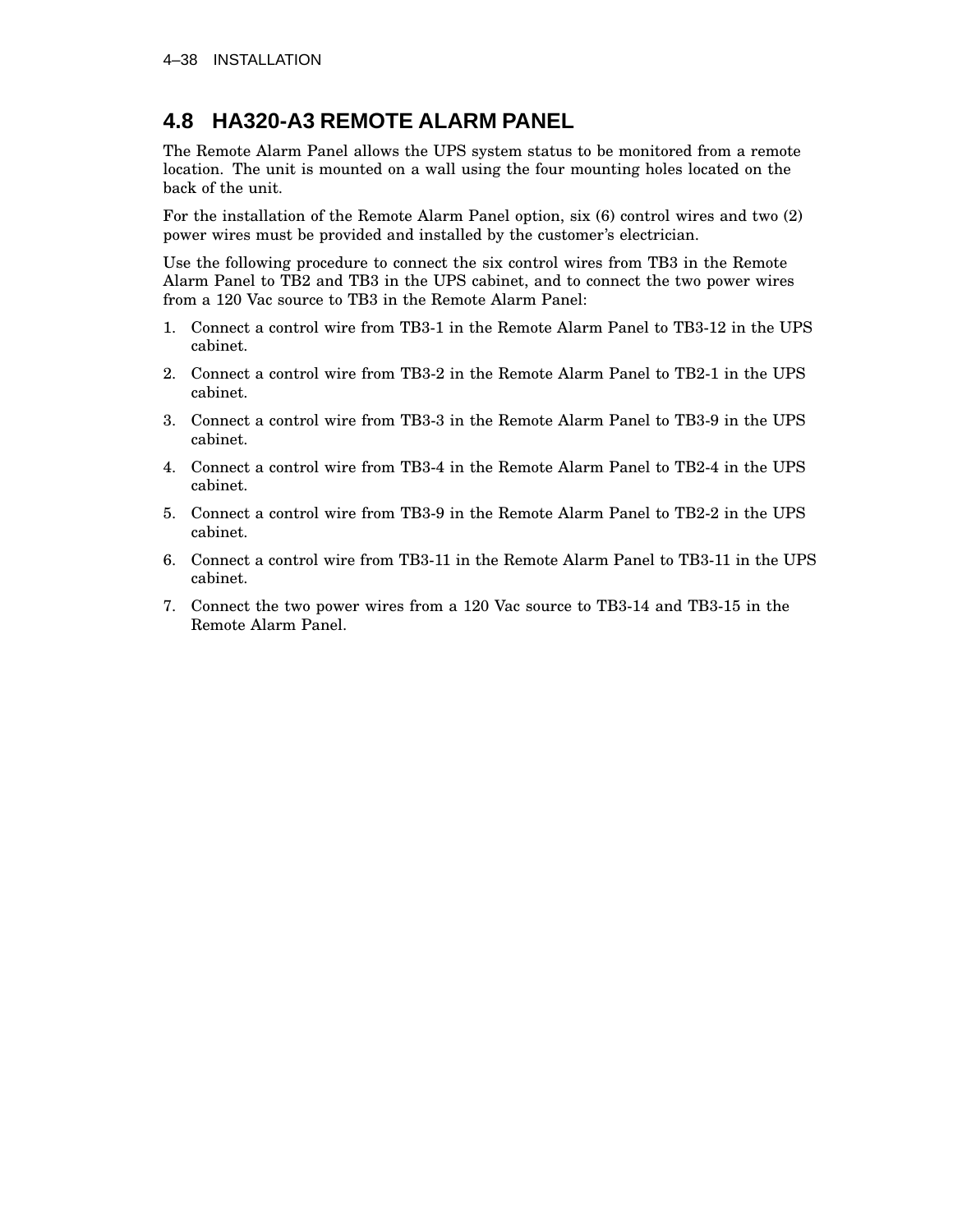# **4.9 HA320-C2 DC GROUND FAULT DETECTOR**

The DC Ground Fault Detector is mounted on the rear frame of the UPS Battery Cabinet.

The DC Ground Fault Detector requires two (2) control wires if it has been installed in the UPS Battery Cabinet.

Use the following procedure to connect the DC Ground Fault Detector control wires between the UPS Battery Cabinet and the UPS cabinet control wiring interface:

- 1. Connect a control wire from TB1-7 in the UPS Battery Cabinet to TB1-7 in the UPS cabinet.
- 2. Connect a control wire from TB1-8 in the UPS Battery Cabinet to TB1-8 in the UPS cabinet.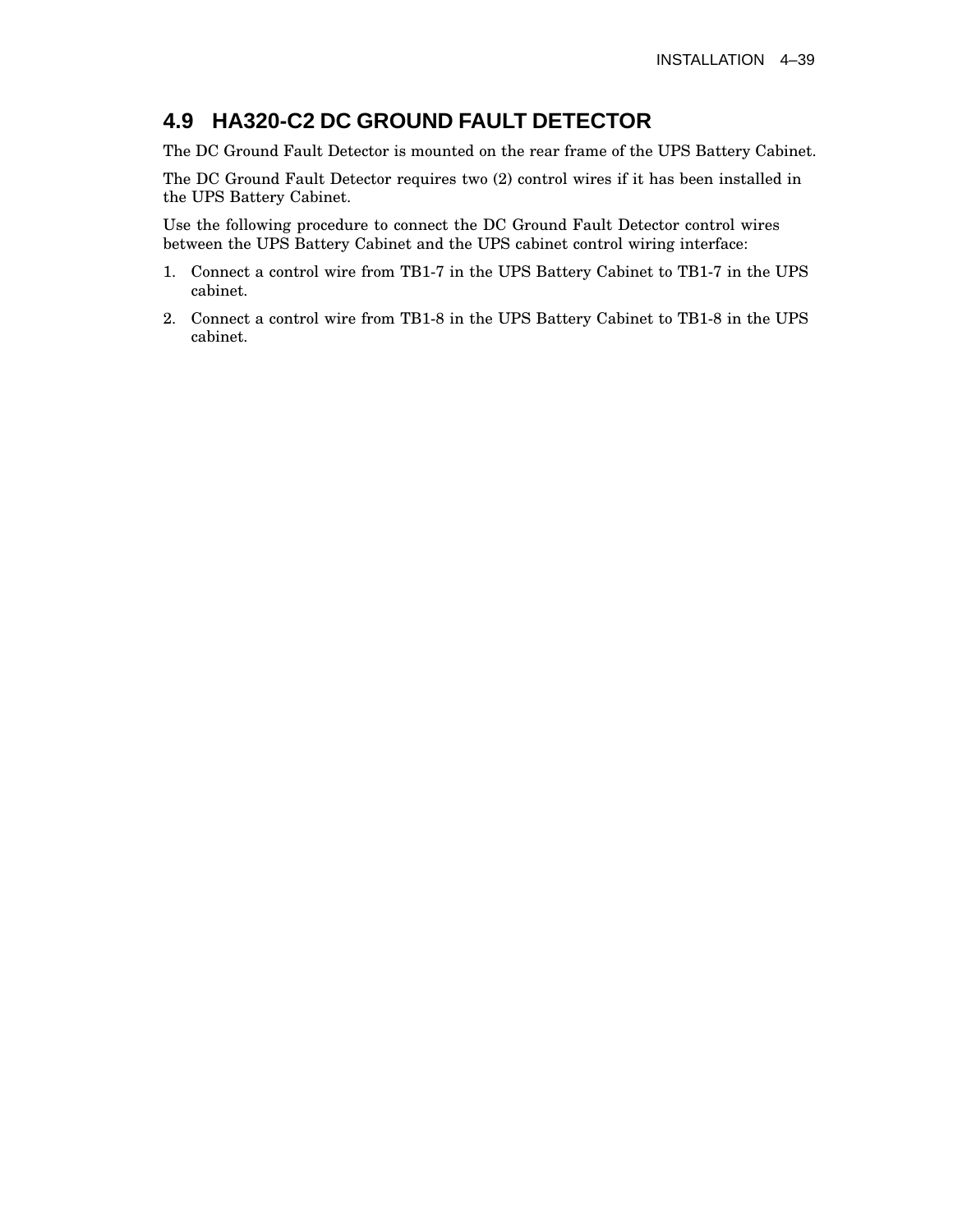# **4.10 HA320-B1 SMOKE DETECTOR**

The Smoke Detector is mounted on the rear frame of the UPS Battery Cabinet.

The Smoke Detector requires four (4) control wires if it has been installed in the UPS Battery Cabinet.

Use the following procedure to connect the Smoke Detector control wires between the UPS Battery Cabinet and the UPS cabinet control wiring interface:

- 1. Connect a control wire from TB1-9 in the UPS Battery Cabinet to TB1-9 in the UPS cabinet.
- 2. Connect a control wire from TB1-10 in the UPS Battery Cabinet to TB1-10 in the UPS cabinet.
- 3. Connect a control wire from TB1-11 in the UPS Battery Cabinet to TB1-11 in the UPS cabinet.
- 4. Connect a control wire from TB1-12 in the UPS Battery Cabinet to TB1-12 in the UPS cabinet.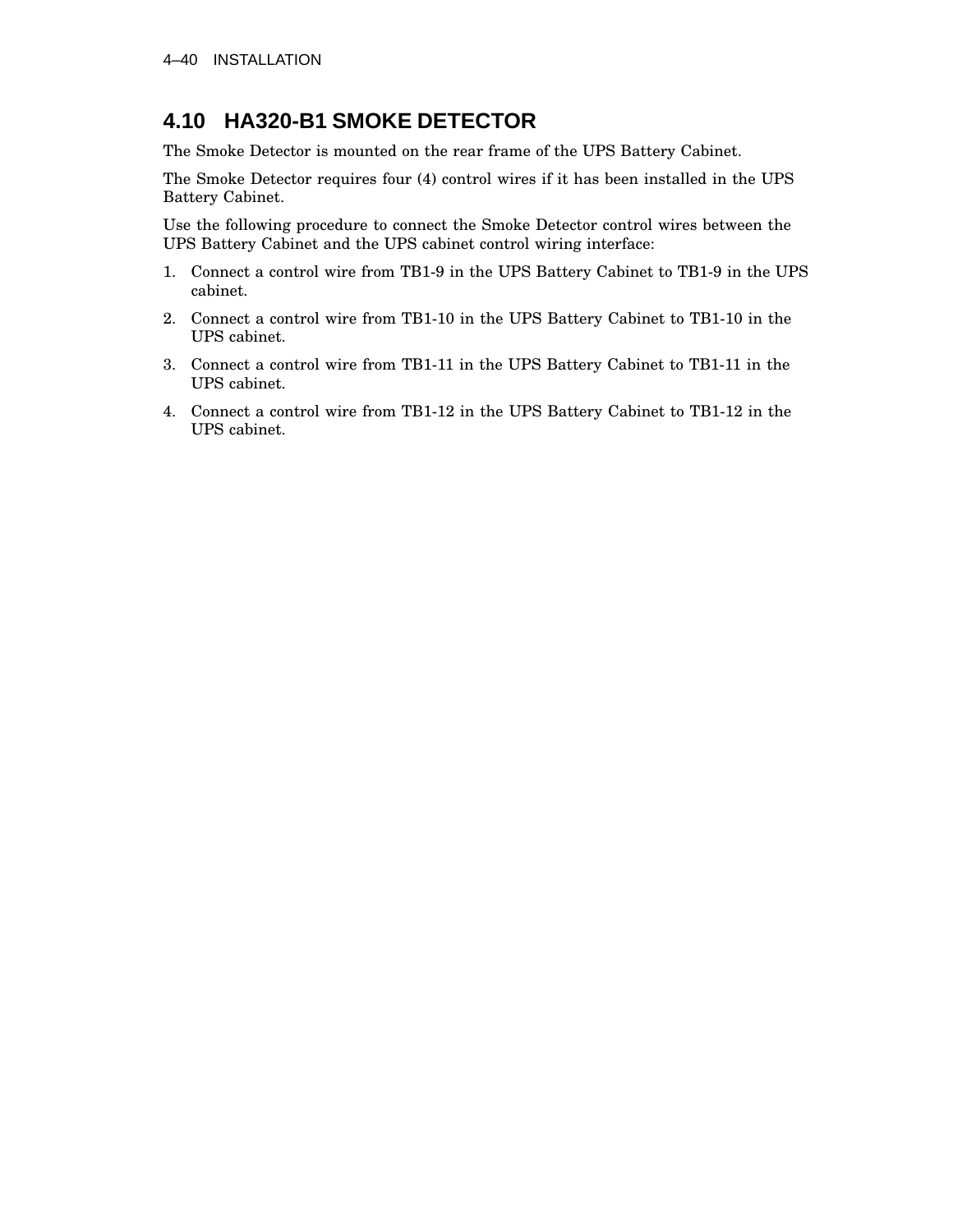# **A ELECTRICAL CONSIDERATIONS**

# **A.1 GENERAL**

Proper grounding procedures are essential to the operation of an uninterruptible power system (UPS), personnel safety, and critical load protection. **It is the customer/customer electrician's responsibility to ensure compliance with the National Electrical Code (NEC, ANSI/NFPA 70) and applicable local codes.**

# **A.2 TERMS AND DEFINITIONS**

- 1. **Grounded conductor:** The branch of the circuit (usually the neutral) that is intentionally connected to ground. This grounded conductor is part of the current carrying circuit.
- 2. **Grounding conductor:** The conductor(s) that connects all exposed metal parts of the equipment to the ground. This grounding conductor is NOT part of the current carrying circuit.
- 3. **Separately derived source:** Article 250-5(d) of the NEC defines a separately derived source as:

A premises wiring system whose power is derived from generator, transformer, or converter windings and has no direct electrical connection, including a solidly connected grounded circuit conductor, to supply conductors originating in another system, if required to be grounded as in Article 250-5(a) or (b), shall be grounded as specified in Section 250-26.

- 4. **UPS classification:** Digital's UPS inverter is connected to an isolation transformer, where its secondary windings are connected in WYE configuration. The UPS requires the bypass ac input to be fed from a WYE-connected source. The neutral of this source is directly connected to the neutral of the output isolation transformer. So, the UPS may or may not be considered a separately derived source, depending on the arrangement of the bypass ac input neutral.
- 5. **Specific provision:** The NEC prohibits connecting the grounded circuit conductor (neutral) to the grounding conductor at more than one point. The reason is that if the neutral were connected to the grounding conductor at more than one point, some of the neutral current would be allowed to flow in the grounding conductor circuit between the points of connection. Besides being a safety hazard, this practice defeats ground fault protection schemes.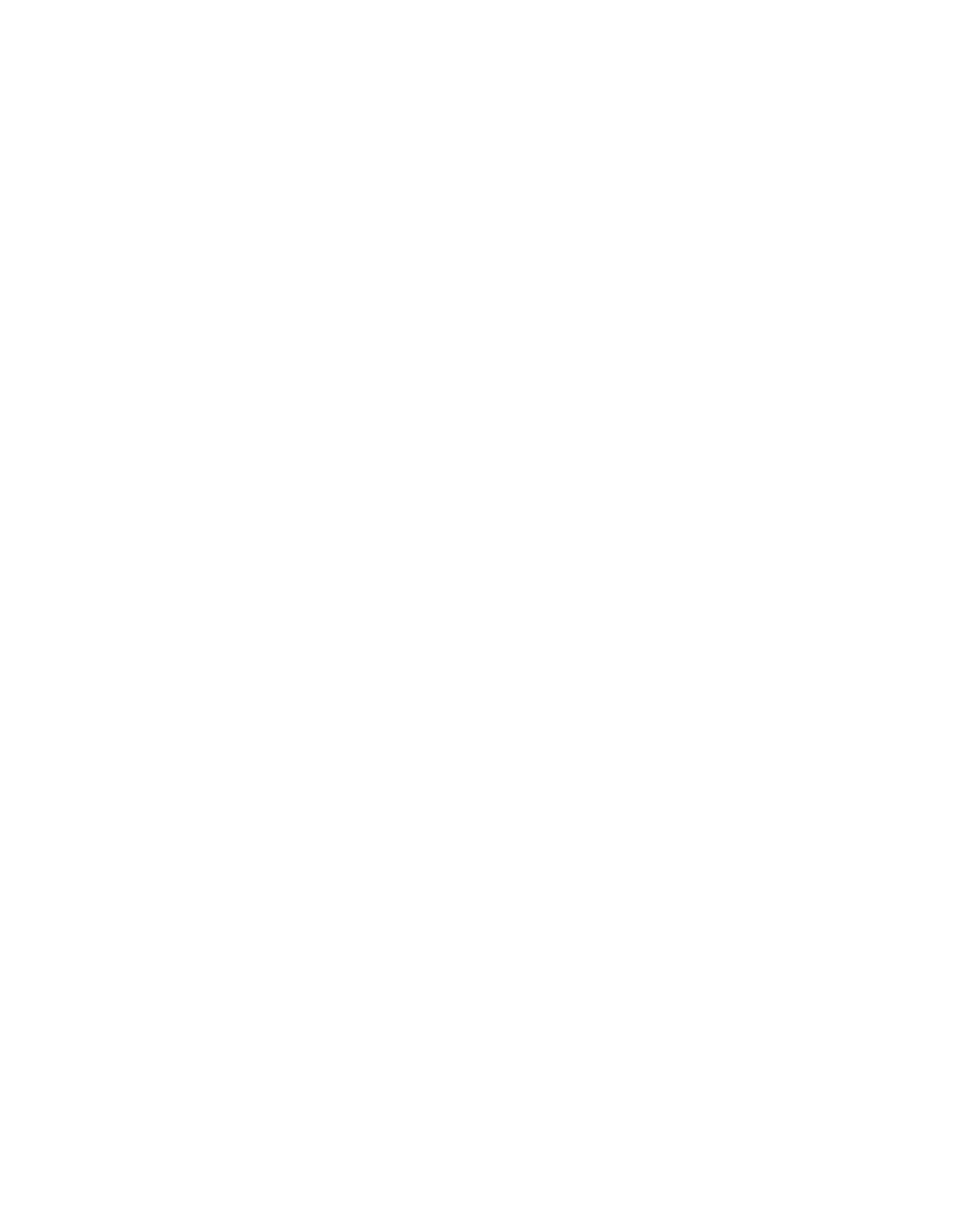# **B SPECIFICATIONS**

The following are electrical and environmental specifications for the HA32A UPS.

## **AC Input (MAINS1) Ratings**

Refer to Table B–1 for nominal voltage (Vac) values available.

| <b>Voltage:</b>      | As specified, nominal $+10\%$ , $-15\%$                                                                     |
|----------------------|-------------------------------------------------------------------------------------------------------------|
| <b>Frequency:</b>    | Nominal, $\pm 5\%$                                                                                          |
| <b>Phases:</b>       | Three-phase, phase rotation A, B, C                                                                         |
| Wires:               | Three, plus equipment ground                                                                                |
| Current:             | See Table B-2                                                                                               |
| <b>Power Factor:</b> | 0.82 lagging minimum at full load output, nominal input voltage, and<br>normal float voltage on the battery |

## **Bypass AC Input (MAINS2) Ratings**

| Must match UPS nominal output voltage $\pm 10\%$                                                                                                                                                                                                                                                                        |
|-------------------------------------------------------------------------------------------------------------------------------------------------------------------------------------------------------------------------------------------------------------------------------------------------------------------------|
| Nominal, $\pm$ 0.25, 0.50, 0.75, or 1.0 Hz. Standard setting for bypass<br>input frequency window is $\pm 0.50$ Hz, unless otherwise specified when<br>ordered. The frequency window can be changed after the unit is<br>installed, but only an authorized Digital Services representative can<br>modify the equipment. |
| Three-phase, phase rotation A, B, C                                                                                                                                                                                                                                                                                     |
| Four-wire Wye (the HA32A-Cx models do not require a Wye source or<br>a neutral conductor)                                                                                                                                                                                                                               |
| See Table B-2                                                                                                                                                                                                                                                                                                           |
| Load-dependent                                                                                                                                                                                                                                                                                                          |
|                                                                                                                                                                                                                                                                                                                         |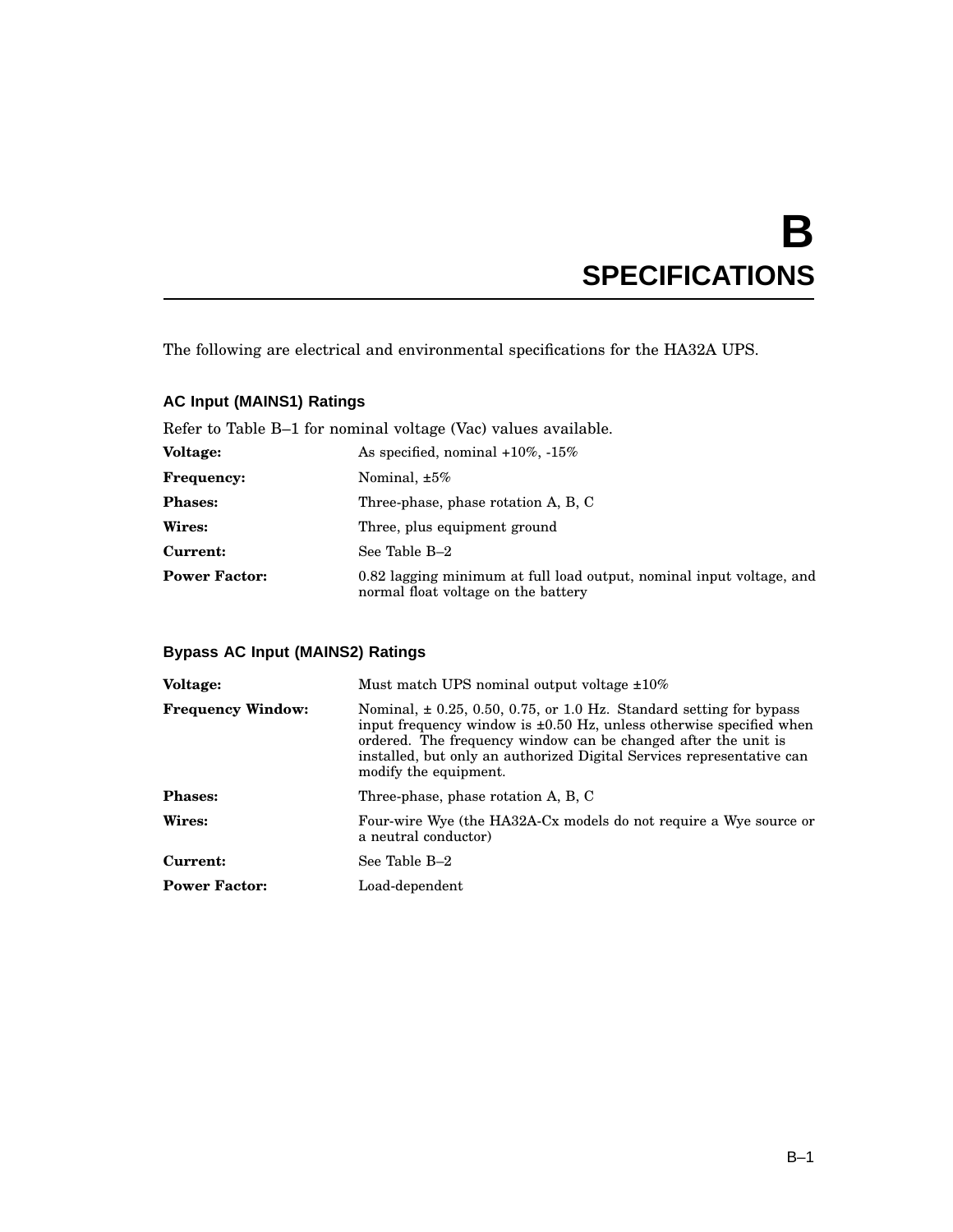| Refer to Table B-1 for nominal voltage (Vac) values available. |                                                                                                                                                                                                                                                                                                                                                                                                                                                                                                                                                                                                            |  |  |
|----------------------------------------------------------------|------------------------------------------------------------------------------------------------------------------------------------------------------------------------------------------------------------------------------------------------------------------------------------------------------------------------------------------------------------------------------------------------------------------------------------------------------------------------------------------------------------------------------------------------------------------------------------------------------------|--|--|
| Voltage:                                                       | Nominal value $\pm 1\%$ for all conditions of line, load, and temperature                                                                                                                                                                                                                                                                                                                                                                                                                                                                                                                                  |  |  |
| <b>Frequency:</b>                                              | Normally synchronized to the bypass ac input source (when<br>available); otherwise, the output frequency is the nominal value<br>$\pm 0.1\%$                                                                                                                                                                                                                                                                                                                                                                                                                                                               |  |  |
| <b>Phases:</b>                                                 | Three-phase, phase rotation A, B, C                                                                                                                                                                                                                                                                                                                                                                                                                                                                                                                                                                        |  |  |
| Wires:                                                         | Three or four. The UPS inverter output is normally a Wye<br>configuration with the neutral grounded. A three-wire delta load can<br>be connected to the UPS inverter output, but the phase connections<br>cannot be grounded.                                                                                                                                                                                                                                                                                                                                                                              |  |  |
| Current:                                                       | See Table B-2                                                                                                                                                                                                                                                                                                                                                                                                                                                                                                                                                                                              |  |  |
| <b>Power Factor:</b>                                           | The UPS inverter output is rated at full kVA, 0.8 power factor lagging<br>load                                                                                                                                                                                                                                                                                                                                                                                                                                                                                                                             |  |  |
| <b>Slew Rate:</b>                                              | The rate of change of the UPS inverter output frequency, while<br>tracking within the frequency window, when synchronizing to the<br>bypass ac input source, or when going to a free-running condition<br>after losing ac input power, is 1 Hz/second maximum                                                                                                                                                                                                                                                                                                                                              |  |  |
| <b>Overload</b><br><b>Characteristics:</b>                     | Applies to the UPS output when operating from either the bypass ac<br>input source or the UPS inverter output:                                                                                                                                                                                                                                                                                                                                                                                                                                                                                             |  |  |
|                                                                | $125\%$ for 10 minutes<br>$150\%$ for 1 minute                                                                                                                                                                                                                                                                                                                                                                                                                                                                                                                                                             |  |  |
|                                                                | Overloads in excess of 150% or exceeding the overload time periods<br>previously indicated, will cause the load to be transferred from the<br>UPS inverter output to the bypass ac input source, provided the<br>sources are synchronized. Once the load is transferred to the bypass<br>ac input source after exceeding the time periods previously indicated,<br>the timed periods will start again for operation on the UPS static<br>switch. If the load does not return to less than the unit's fill load<br>rating prior to completing the timed overload periods, the load will be<br>disconnected. |  |  |
| Dynamic<br><b>Characteristics:</b>                             | Peak voltage deviation on the UPS inverter output is listed below for<br>the conditions indicated:                                                                                                                                                                                                                                                                                                                                                                                                                                                                                                         |  |  |
|                                                                | $50\%$ step load change $\pm 3\%$ maximum<br>100% step load change $\pm 5\%$ maximum                                                                                                                                                                                                                                                                                                                                                                                                                                                                                                                       |  |  |
| <b>Dynamic Response:</b>                                       | The UPS inverter output voltage returns to $\pm 1\%$ of nominal within<br>one cycle after experiencing a 100% step load change                                                                                                                                                                                                                                                                                                                                                                                                                                                                             |  |  |
| <b>Battery Characteristics</b>                                 |                                                                                                                                                                                                                                                                                                                                                                                                                                                                                                                                                                                                            |  |  |

# **Inverter AC Output Ratings**

| DC Voltage Range:           | 325 Vdc minimum<br>436 Vdc maximum |
|-----------------------------|------------------------------------|
| <b>DC Current Required:</b> | See Table B-2                      |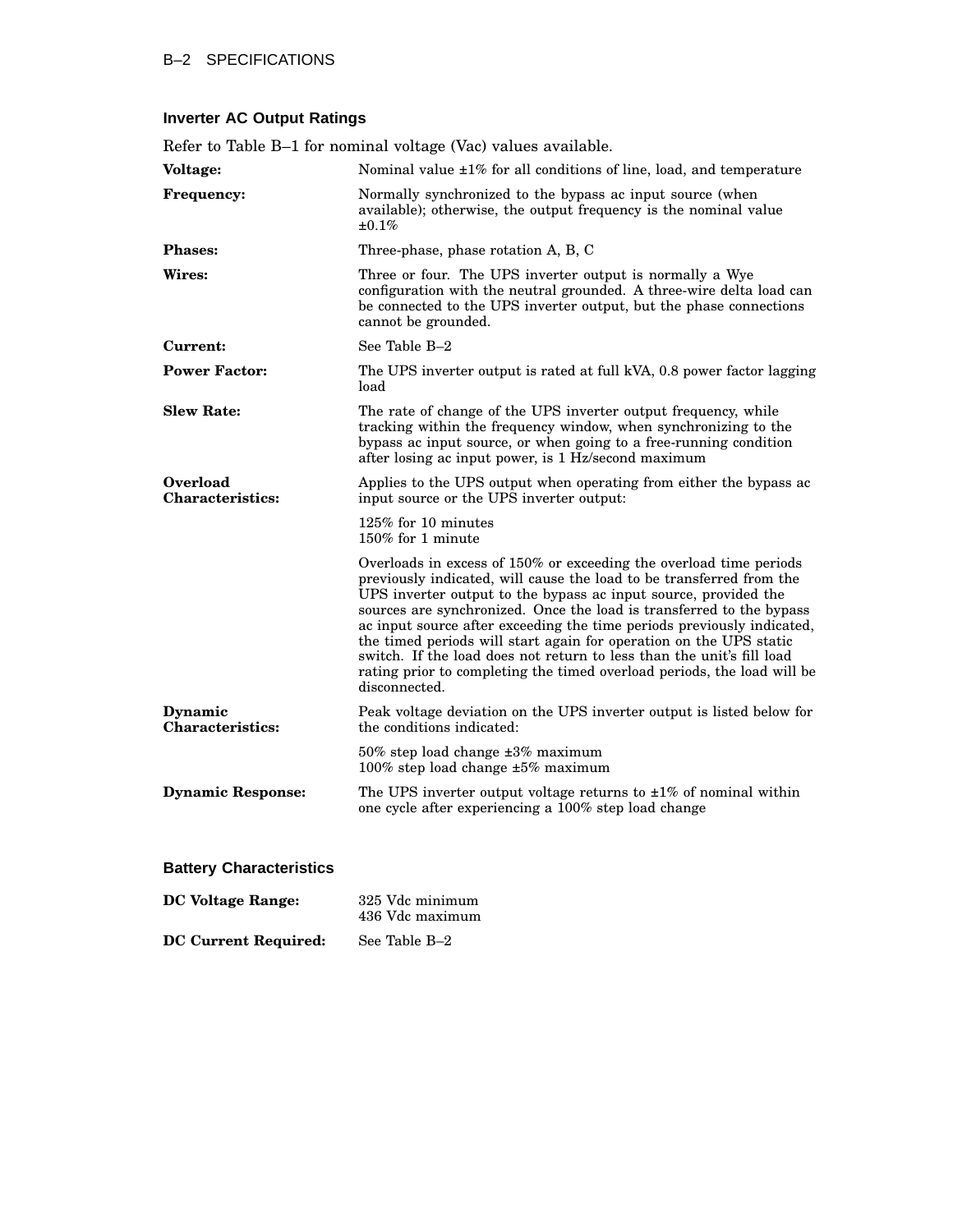#### **Environmental Characteristics**

#### **Temperature:**

- **Operating Range:** 0° to 40°C (32° to 104°F), excluding battery
- **Nonoperating and Storage:** -25° to 70°C (-13° to 158°F)

#### **NOTE**

**Batteries should be stored only in a fully charged condition at temperatures not exceeding 25°C (77°F). Storage at higher temperatures will reduce storage life and may reduce battery life.**

| <b>Relative Humidity:</b>                | 0 to $95\%$ , noncondensing                                                                                                                                      |
|------------------------------------------|------------------------------------------------------------------------------------------------------------------------------------------------------------------|
| Recommended<br><b>Environment:</b>       | Computer room or other temperature-controlled environment                                                                                                        |
| Recommended<br>Temperature:              | 20 $\degree$ to 30 $\degree$ C (68 $\degree$ to 86 $\degree$ F)<br>Battery protection time is based on a $25^{\circ}$ C (77 $^{\circ}$ F) ambient<br>temperature |
| Recommended<br><b>Relative Humidity:</b> | $50\%$                                                                                                                                                           |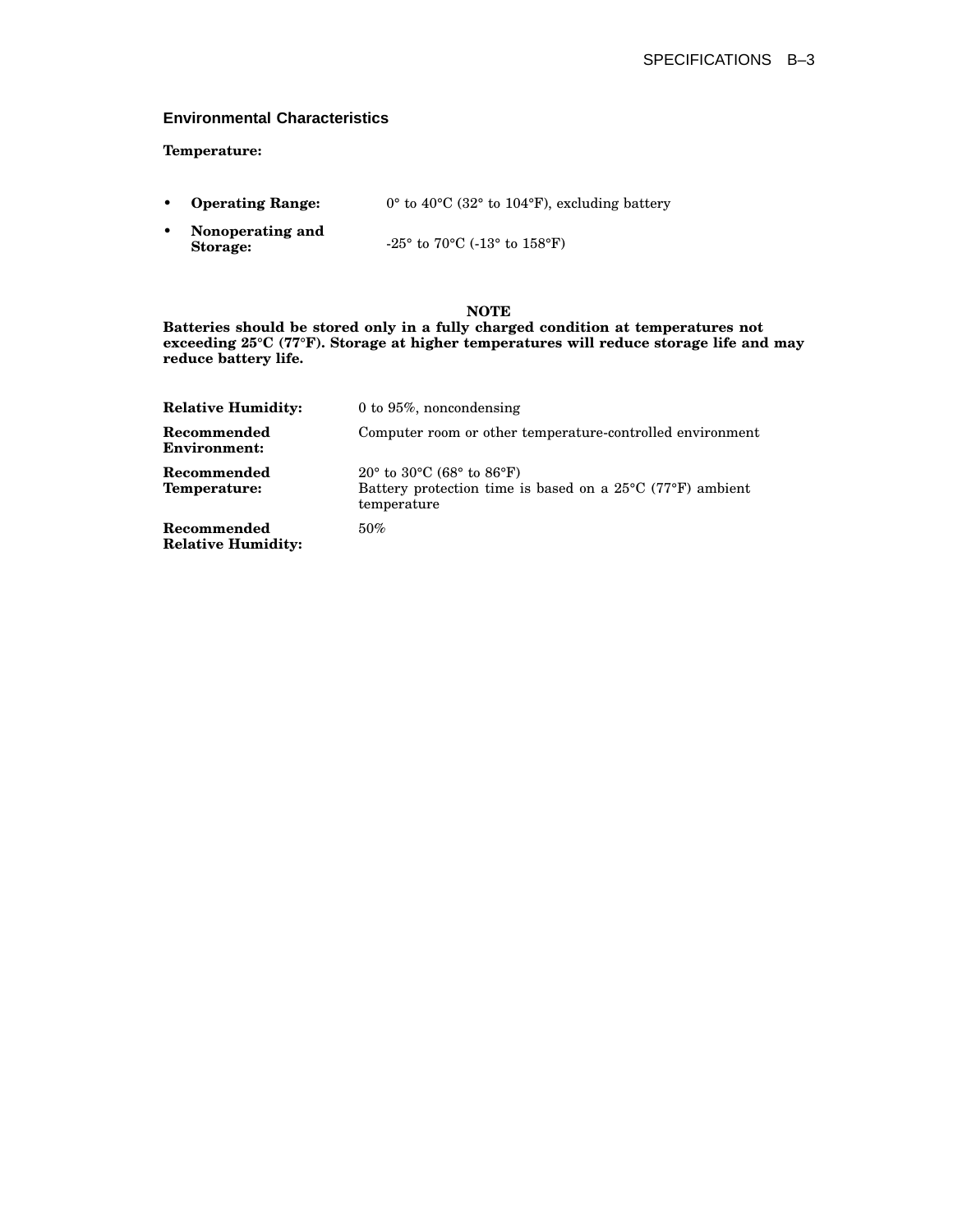#### B–4 SPECIFICATIONS

The following tables contain the specifications for the HA32A UPS cabinet, the HA32B UPS Battery Cabinet, the HA32C/D/E UPS Auxiliary Cabinet, the HA33D/F UPS CSA Cabinet, and the HA32J/K UPS Distribution Cabinet.

| Model<br><b>Number</b> | Output<br>Rating<br>kVA/kW | <b>Nominal</b><br>Input<br><b>Voltage</b><br>$3\Phi$ (Volts) | Input<br>$\bf CB$<br>Rating<br>(Amps) | Output<br><b>Voltage</b><br>$3\Phi$ (Volts) | Width<br>mm/in | Approx.<br>Weight<br>kg/lbs | Heat<br>Loss<br>(Full<br>Load)<br><b>BTU/hr</b> |
|------------------------|----------------------------|--------------------------------------------------------------|---------------------------------------|---------------------------------------------|----------------|-----------------------------|-------------------------------------------------|
| HA32A-AH               | 20/16                      | 208                                                          | 80                                    | 208Y/120                                    | 800/31.5       | 488/1,075                   | 8,189                                           |
| HA32A-DH               | 20/16                      | 220                                                          | 80                                    | 220Y/127                                    | 800/31.5       | 488/1,075                   | 8,189                                           |
| HA32A-BH               | 20/16                      | 480                                                          | 40                                    | 208Y/120                                    | 800/31.5       | 488/1,075                   | 8,189                                           |
| HA32A-CH               | 20/16                      | 480                                                          | 40                                    | 480Y/277                                    | 800/31.5       | 488/1,075                   | 8,189                                           |
|                        |                            |                                                              |                                       |                                             |                |                             |                                                 |
| HA32A-AK               | 40/32                      | 208                                                          | 175                                   | 208Y/120                                    | 800/31.5       | 628/1,385                   | 15,013                                          |
| HA32A-DK               | 40/32                      | 220                                                          | 175                                   | 220Y/127                                    | 800/31.5       | 628/1,385                   | 15,013                                          |
| HA32A-BK               | 40/32                      | 480                                                          | 80                                    | 208Y/120                                    | 800/31.5       | 628/1,385                   | 15,013                                          |
| HA32A-CK               | 40/32                      | 480                                                          | 80                                    | 480Y/277                                    | 800/31.5       | 628/1,385                   | 15,013                                          |
|                        |                            |                                                              |                                       |                                             |                |                             |                                                 |
| HA32A-AM               | 60/48                      | 208                                                          | 250                                   | 208Y/120                                    | 1,143/45.0     | 783/1,725                   | 20,130                                          |
| HA32A-DM               | 60/48                      | 220                                                          | 250                                   | 220Y/127                                    | 1,143/45.0     | 783/1,725                   | 20,130                                          |
| HA32A-BM               | 60/48                      | 480                                                          | 100                                   | 208Y/120                                    | 1,143/45.0     | 783/1,725                   | 20,130                                          |
| HA32A-CM               | 60/48                      | 480                                                          | 100                                   | 480Y/277                                    | 1,143/45.0     | 783/1,725                   | 20,130                                          |
|                        |                            |                                                              |                                       |                                             |                |                             |                                                 |
| HA32A-AN               | 80/64                      | 208                                                          | 350                                   | 208Y/120                                    | 1,143/45.0     | 1,023/2,250                 | 26,954                                          |
| HA32A-DN               | 80/64                      | 220                                                          | 350                                   | 220Y/127                                    | 1,143/45.0     | 1,023/2,250                 | 26,954                                          |
| HA32A-BN               | 80/64                      | 480                                                          | 150                                   | 208Y/120                                    | 1,143/45.0     | 1,023/2,250                 | 26,954                                          |
| HA32A-CN               | 80/64                      | 480                                                          | 150                                   | 480Y/277                                    | 1,143/45.0     | 1,023/2,250                 | 26,954                                          |
|                        |                            |                                                              |                                       |                                             |                |                             |                                                 |

#### **Table B–1 Standard HA32A UPS Models**

**Height, all models: 1,402 mm/55.18 in Depth, all models: 817 mm/32.18 in**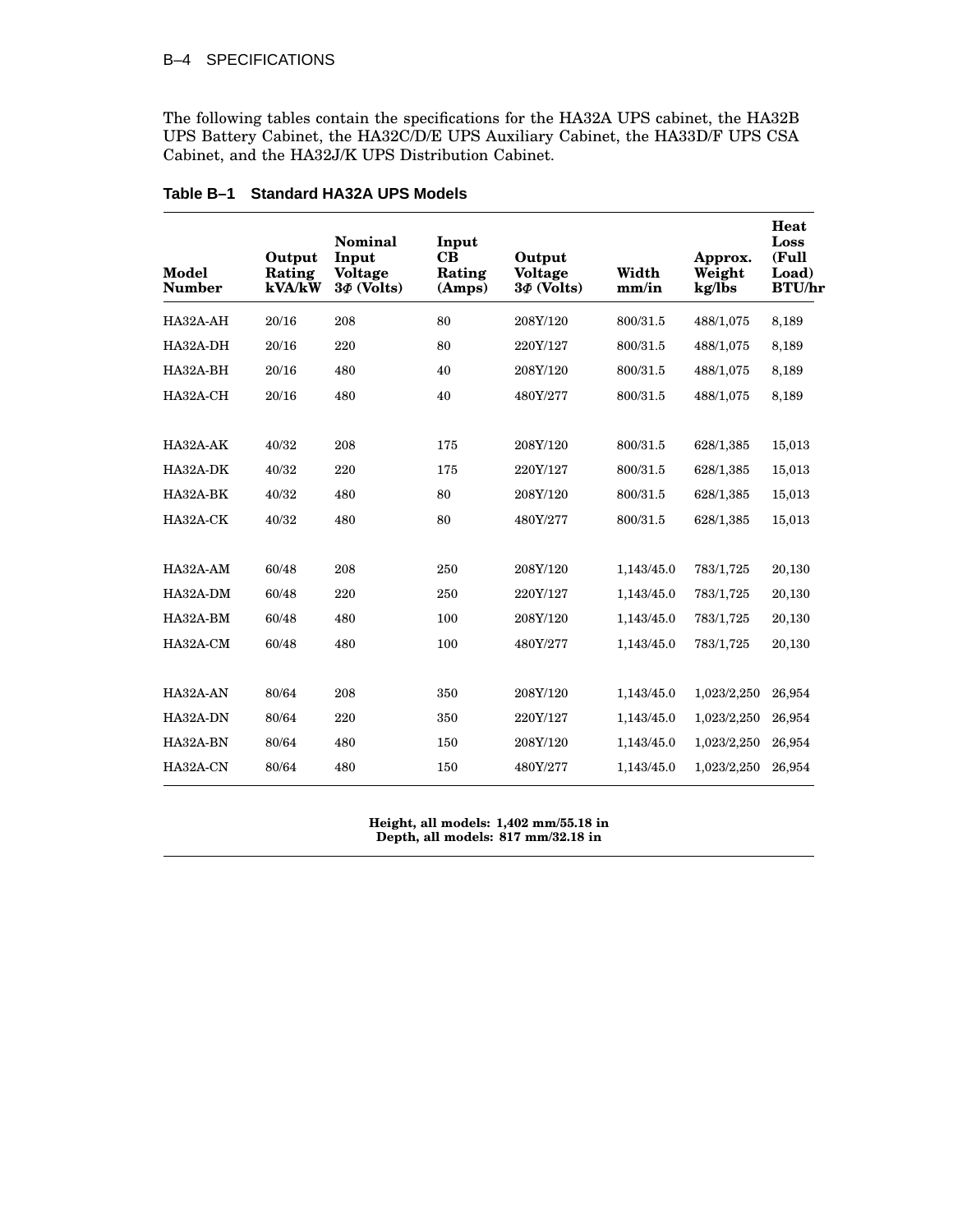| Table B-2 HA32A Currents |  |
|--------------------------|--|
|--------------------------|--|

|                                                                                 | HA32A-xH | HA32A-xK  | HA32A-xM | HA32A-xN |
|---------------------------------------------------------------------------------|----------|-----------|----------|----------|
| <b>Output Power Rating</b>                                                      |          |           |          |          |
| kVA/kW                                                                          | 20/16    | 40/32     | 60/48    | 80/64    |
| Unit Nominal AC Input Current (Amperes) @ Nominal Input Voltage                 |          |           |          |          |
| <b>208 Vac</b>                                                                  | 61.5     | $121.5\,$ | 180.4    | 237.7    |
| <b>220 Vac</b>                                                                  | 58.2     | 114.9     | 170.5    | 224.8    |
| 480 Vac                                                                         | 29.3     | 52.7      | 78.2     | 103.0    |
| Unit AC Output and Bypass AC Input Current (Amperes) @ Nominal Voltage (Note 1) |          |           |          |          |
| <b>Full Load Continuous</b>                                                     |          |           |          |          |
| 208Y/120                                                                        | 55.5     | 111.0     | 166.5    | 222.1    |
| 220Y/127                                                                        | 52.5     | 105.0     | 157.5    | 209.9    |
| 480Y/277                                                                        | 24.1     | 48.1      | 72.2     | 96.2     |
| 125% Overload for 10 Minutes                                                    |          |           |          |          |
| 208Y/120                                                                        | 69.4     | 138.8     | 208.2    | 277.6    |
| 220Y/127                                                                        | 65.6     | 131.2     | 196.8    | 262.4    |
| 480Y/277                                                                        | 30.1     | 60.1      | 90.2     | 120.3    |
| 150% Overload for 1 Minute                                                      |          |           |          |          |
| 208Y/120                                                                        | 83.3     | 166.5     | 249.8    | 333.1    |
| 220Y/127                                                                        | 78.7     | 157.5     | 236.2    | 314.9    |
| 480Y/277                                                                        | 36.1     | 72.2      | 108.3    | 144.3    |
| <b>Maximum Battery Current (Note 2)</b>                                         |          |           |          |          |
| <b>Amperes</b>                                                                  | 54.6     | 109.2     | 163.9    | 218.5    |

#### **NOTES:**

1. As a minimum, bypass ac input (MAINS2) power should match the UPS output rating. The bypass ac input should have a continuous rating of 125% of the UPS output power rating to supply fault-clearing current.

2. Battery wiring should be sized to keep the total cable voltage drop to less than 0.5 Vdc at the current shown.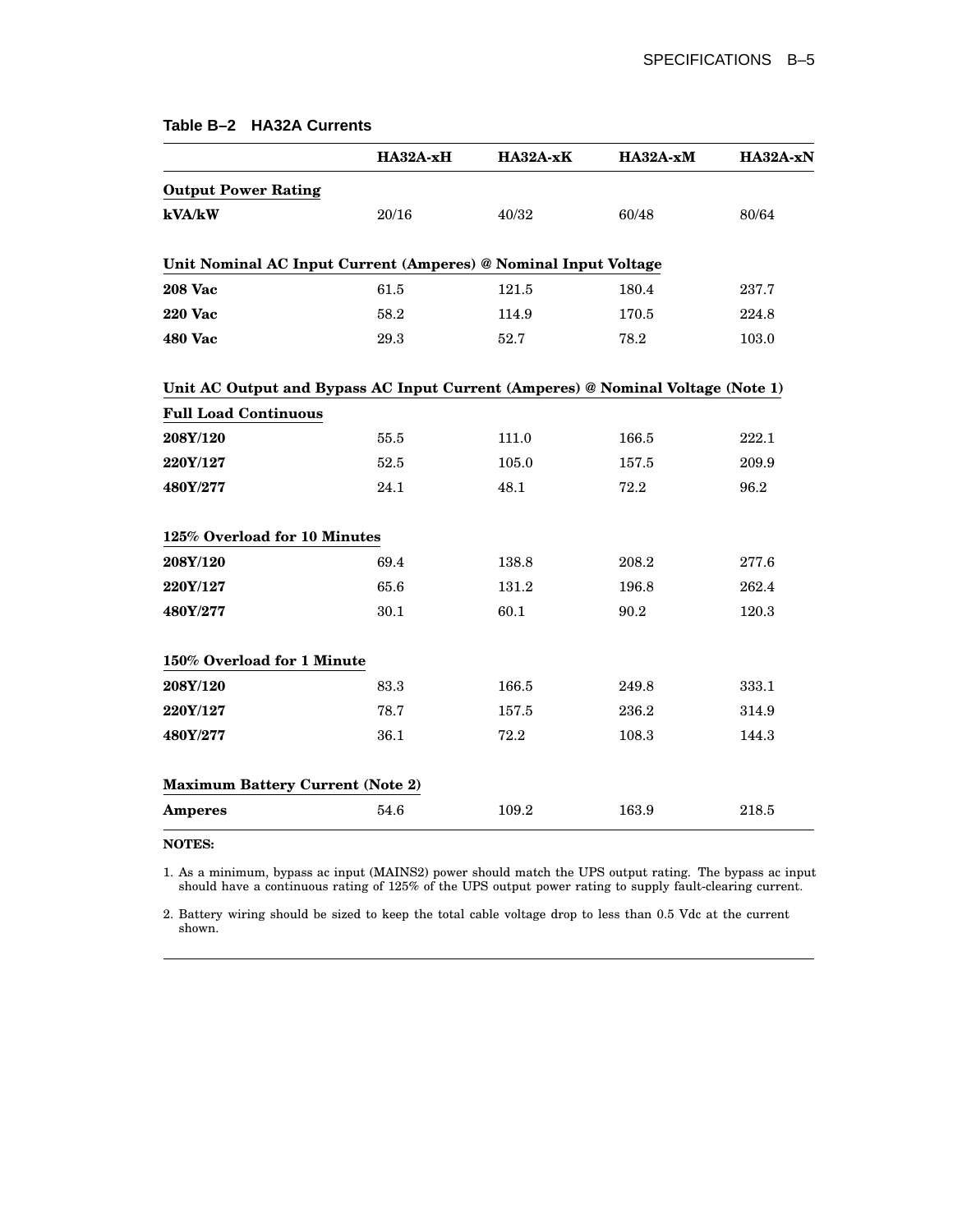#### B–6 SPECIFICATIONS

| Model<br><b>Number</b> | kVA<br>Rating | <b>Nominal</b><br>Protection<br>in Minutes | Circuit<br><b>Breaker</b><br>(QF1)<br>Rating in<br><b>Amperes</b> | Width of<br><b>Battery</b><br>Cabinet<br>mm/in | Approx.<br><b>Installed</b><br>Weight<br>kg/lbs |
|------------------------|---------------|--------------------------------------------|-------------------------------------------------------------------|------------------------------------------------|-------------------------------------------------|
| $HA32B-AH$             | 20            | $\overline{5}$                             | 90                                                                | 800/31.5                                       | 530/1,169                                       |
| $HA32B-CH$             | 20            | 15                                         | 90                                                                | 800/31.5                                       | 530/1,169                                       |
| HA32B-FH               | 20            | 30                                         | 90                                                                | 1,143/45.0                                     | 905/1,995                                       |
|                        |               |                                            |                                                                   |                                                |                                                 |
| $HA32B-AK$             | 40            | $\overline{5}$                             | 125                                                               | 800/31.5                                       | 530/1,169                                       |
| HA32B-CK               | 40            | 14                                         | 125                                                               | 1,143/45.0                                     | 905/1,995                                       |
| $HA32B-FK1$            | 40            | 30                                         | 125                                                               | $2 \times 1,143/45.0$                          | 2 x 826/1,820                                   |
|                        |               |                                            |                                                                   |                                                |                                                 |
| $HA32B-AM$             | 60            | 5                                          | 175                                                               | 1,143/45.0                                     | 905/1,995                                       |
| $HA32B-CM1$            | 60            | 10                                         | 175                                                               | $2 \ge 1,143/45.0$                             | 2 x 826/1,820                                   |
| HA32B-FM $1$           | 60            | 30                                         | 175                                                               | $2 \times 1,143/45.0$                          | 2 x 826/1,820                                   |
|                        |               |                                            |                                                                   |                                                |                                                 |
| HA32B-AN               | 80            | 5                                          | 225                                                               | 1,143/45.0                                     | 905/1,995                                       |
| $HA32B-CN1$            | 80            | 14                                         | 225                                                               | $2 \times 1,143/45.0$                          | 2 x 826/1,820                                   |
| $HA32B-FN1$            | 80            | 22                                         | 225                                                               | $2 \times 1,143/45.0$                          | $2 \times 905/1,995$                            |

#### **Table B–3 UPS Battery Cabinet Model Numbers**

<sup>1</sup>Consists of two battery cabinets with same dimensions and weight.

**Depth of all models: 817 mm/32.18 in Height of all models: 1,402 mm/55.18 in**

## **Table B–4 Maximum DC Current Requirements**

| <b>UPS Battery Cabinet</b><br><b>Model Number</b> | <b>Maximum DC Current</b><br>(Amperes) |  |
|---------------------------------------------------|----------------------------------------|--|
| HA32B-XH                                          | 54.6                                   |  |
| HA32B-XK                                          | 109.2                                  |  |
| HA32B-XM                                          | 163.9                                  |  |
| HA32B-XN                                          | 218.5                                  |  |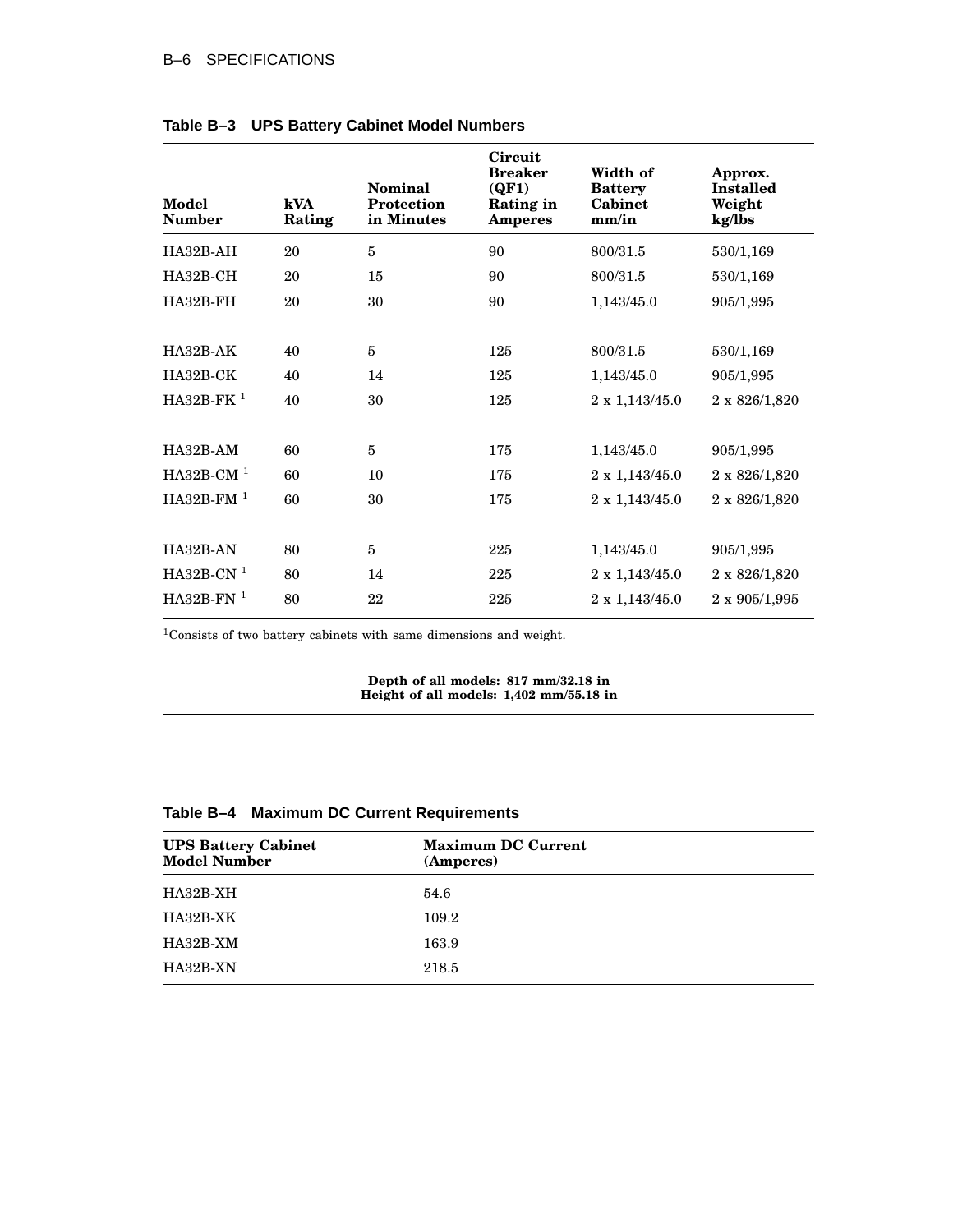| <b>Manufacturer</b> | Model No. | <b>Initial Torque Values</b>           | <b>Subsequent Torque Values</b>         |
|---------------------|-----------|----------------------------------------|-----------------------------------------|
| Yuasa               | DM33-12   | $1.8$ N $\cdot$ m $(16.3$ inch-pounds) | $1.2$ N $\cdot$ m $(10.85$ inch-pounds) |
| Yuasa               | DM55-12   | $1.8$ N $\cdot$ m $(16.3$ inch-pounds) | $1.2$ N $\cdot$ m $(10.85$ inch-pounds) |
| Yuasa               | DM80-12   | $1.8$ N $\cdot$ m $(16.3$ inch-pounds) | $1.2$ N $\cdot$ m $(10.85$ inch-pounds) |
| Johnson<br>Controls | UPS12-95  | $3.9$ N $\cdot$ m $(35.0$ inch-pounds) | $3.4$ N $\cdot$ m $(30.0$ inch-pounds)  |
| Johnson<br>Controls | UPS12-135 | $3.9$ N $\cdot$ m $(35.0$ inch-pounds) | $3.4$ N $\cdot$ m $(30.0$ inch-pounds)  |
| Johnson<br>Controls | UPS12-225 | $3.9$ N $\cdot$ m $(35.0$ inch-pounds) | $3.4$ N $\cdot$ m $(30.0$ inch-pounds)  |
| Johnson<br>Controls | JC12250   | Not applicable                         | Not applicable                          |

**Table B–5 Interbattery Link Torque Values**

| Table B-6 UPS Auxiliary Cabinet Weights and Dimensions |  |  |  |
|--------------------------------------------------------|--|--|--|
|--------------------------------------------------------|--|--|--|

| Output<br>Rating<br>(kVA) | $HA32D-XX$<br><b>Isolation</b><br><b>Transformer</b><br>Only<br>(kg/lbs) | HA32E-PX<br><b>Input Current</b><br><b>Filter Only</b><br>(kg/lbs) | <b>HA32C-XX</b><br><b>Isolation Transformer</b><br>and Input Current Filter<br>(kg/lbs) |
|---------------------------|--------------------------------------------------------------------------|--------------------------------------------------------------------|-----------------------------------------------------------------------------------------|
| 20                        | 204/450                                                                  | 154/341                                                            | 268/591                                                                                 |
| 40                        | 249/550                                                                  | 169/374                                                            | 328/724                                                                                 |
| 60                        | 327/720                                                                  | 214/473                                                            | 450/993                                                                                 |
| 80                        | 386/850                                                                  | 260/573                                                            | 556/1,255                                                                               |

**Depth of all models: 817 mm/32.18 in Height of all models: 1,402 mm/55.18 in Width of all models: 477 mm/18.78 in**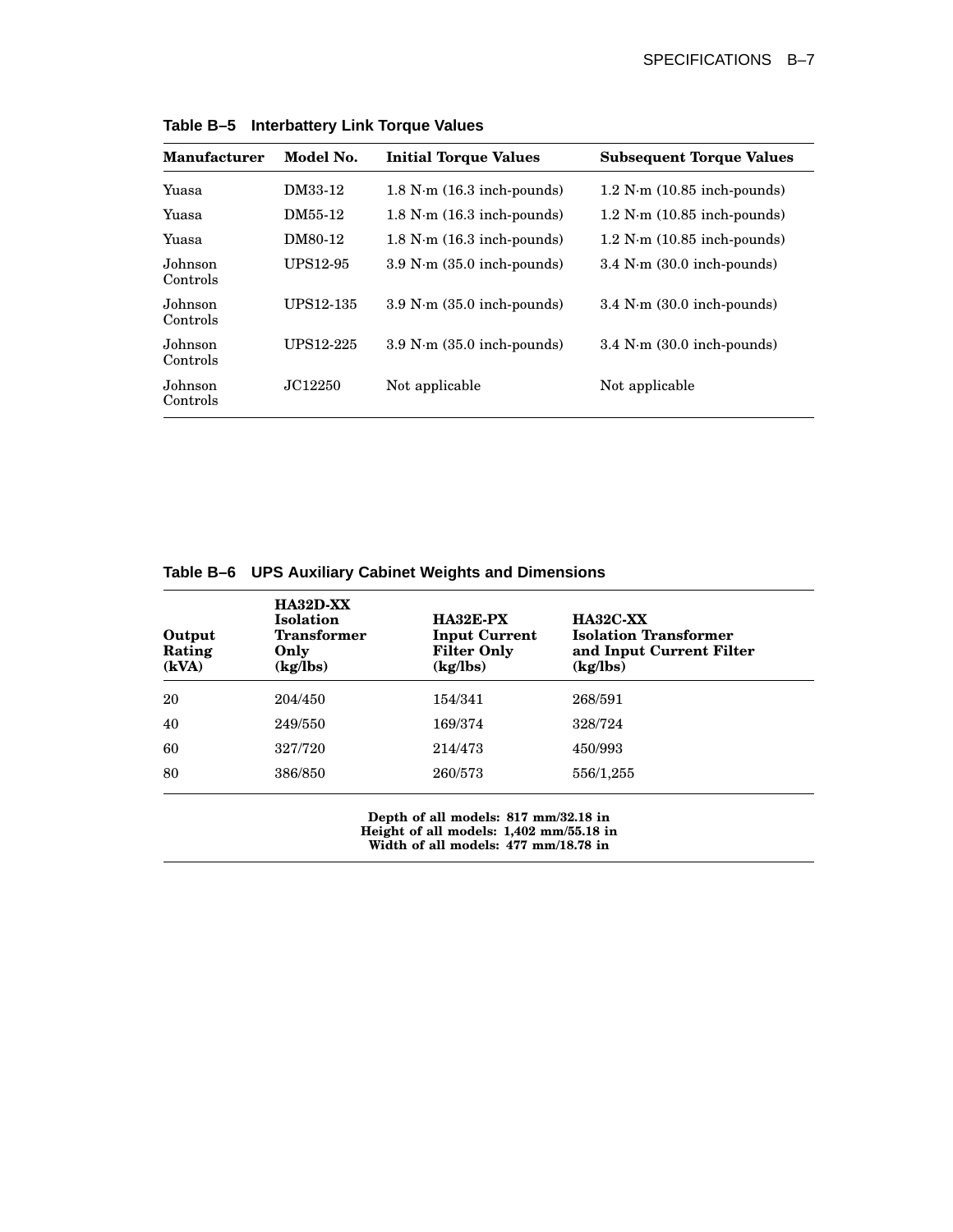| Model<br><b>Number</b>                                       | Output<br>Rating<br>(kVA) | Input<br><b>Voltage</b><br>(Vac) | Input<br><b>Current</b><br>(Amps)     | Output<br><b>Voltage</b><br>(Vac) | Output<br><b>Current</b><br>(Amps) | <b>Input CB</b><br>Rating<br>(Amps) |  |  |
|--------------------------------------------------------------|---------------------------|----------------------------------|---------------------------------------|-----------------------------------|------------------------------------|-------------------------------------|--|--|
| With Input Isolation Transformer and Harmonic Current Filter |                           |                                  |                                       |                                   |                                    |                                     |  |  |
| HA32C-AH                                                     | 20                        | 208                              | 62                                    | 208                               | 62                                 | 90                                  |  |  |
| HA32C-BH                                                     | 20                        | 480                              | 30                                    | 208                               | 62                                 | 40                                  |  |  |
| HA32C-CH                                                     | 20                        | 480                              | 30                                    | 480                               | 30                                 | 40                                  |  |  |
| HA32C-DH                                                     | 20                        | 220                              | 59                                    | 220                               | 59                                 | 90                                  |  |  |
| HA32C-EH                                                     | 20                        | 600                              | 24                                    | 208                               | 62                                 | 40                                  |  |  |
| HA32C-AK                                                     | 40                        | 208                              | 122                                   | 208                               | 122                                | 175                                 |  |  |
| HA32C-BK                                                     | 40                        | 480                              | 53                                    | 208                               | 122                                | 90                                  |  |  |
| HA32C-CK                                                     | 40                        | 480                              | 53                                    | 480                               | 53                                 | 90                                  |  |  |
| HA32C-DK                                                     | 40                        | 220                              | 115                                   | 220                               | 115                                | 175                                 |  |  |
| HA32C-EK                                                     | 40                        | 600                              | 43                                    | 208                               | 122                                | 60                                  |  |  |
| HA32C-AM                                                     | 60                        | 208                              | 181                                   | 208                               | 181                                | 250                                 |  |  |
| HA32C-BM                                                     | 60                        | 480                              | 79                                    | 208                               | 181                                | 100                                 |  |  |
| HA32C-CM                                                     | 60                        | 480                              | 79                                    | 480                               | 79                                 | 100                                 |  |  |
| HA32C-DM                                                     | 60                        | 220                              | 171                                   | 220                               | 171                                | 250                                 |  |  |
| HA32C-EM                                                     | 60                        | 600                              | 63                                    | 208                               | 181                                | 80                                  |  |  |
| HA32C-AN                                                     | 80                        | 208                              | 238                                   | 208                               | 238                                | 350                                 |  |  |
| HA32C-BN                                                     | 80                        | 480                              | 103                                   | 208                               | 238                                | 150                                 |  |  |
| HA32C-CN                                                     | 80                        | 480                              | 108                                   | 480                               | 103                                | 150                                 |  |  |
| HA32C-DN                                                     | 80                        | 220                              | 225                                   | 220                               | 225                                | 350                                 |  |  |
| HA32C-EN                                                     | 80                        | 600                              | 93                                    | 208                               | 238                                | 100                                 |  |  |
|                                                              |                           |                                  | With Input Isolation Transformer Only |                                   |                                    |                                     |  |  |
| HA32D-AH                                                     | 20                        | 208                              | 62                                    | 208                               | 62                                 | 90                                  |  |  |
| HA32D-BH                                                     | 20                        | 480                              | 30                                    | 208                               | 62                                 | 40                                  |  |  |
| HA32D-CH                                                     | 20                        | 480                              | 30                                    | 480                               | 30                                 | 40                                  |  |  |

**Table B–7 HA32C/D/E UPS Auxiliary Cabinet Electrical Specifications**

#### **NOTES:**

1. NA = Not Applicable

2. The Input Harmonic Current Filter option is not voltage dependent. It does not increase the input or output current.

3. The UPS Auxiliary Cabinet models with an Input Isolation Transformer (HA32C and HA32D) contain an input circuit breaker (CB1).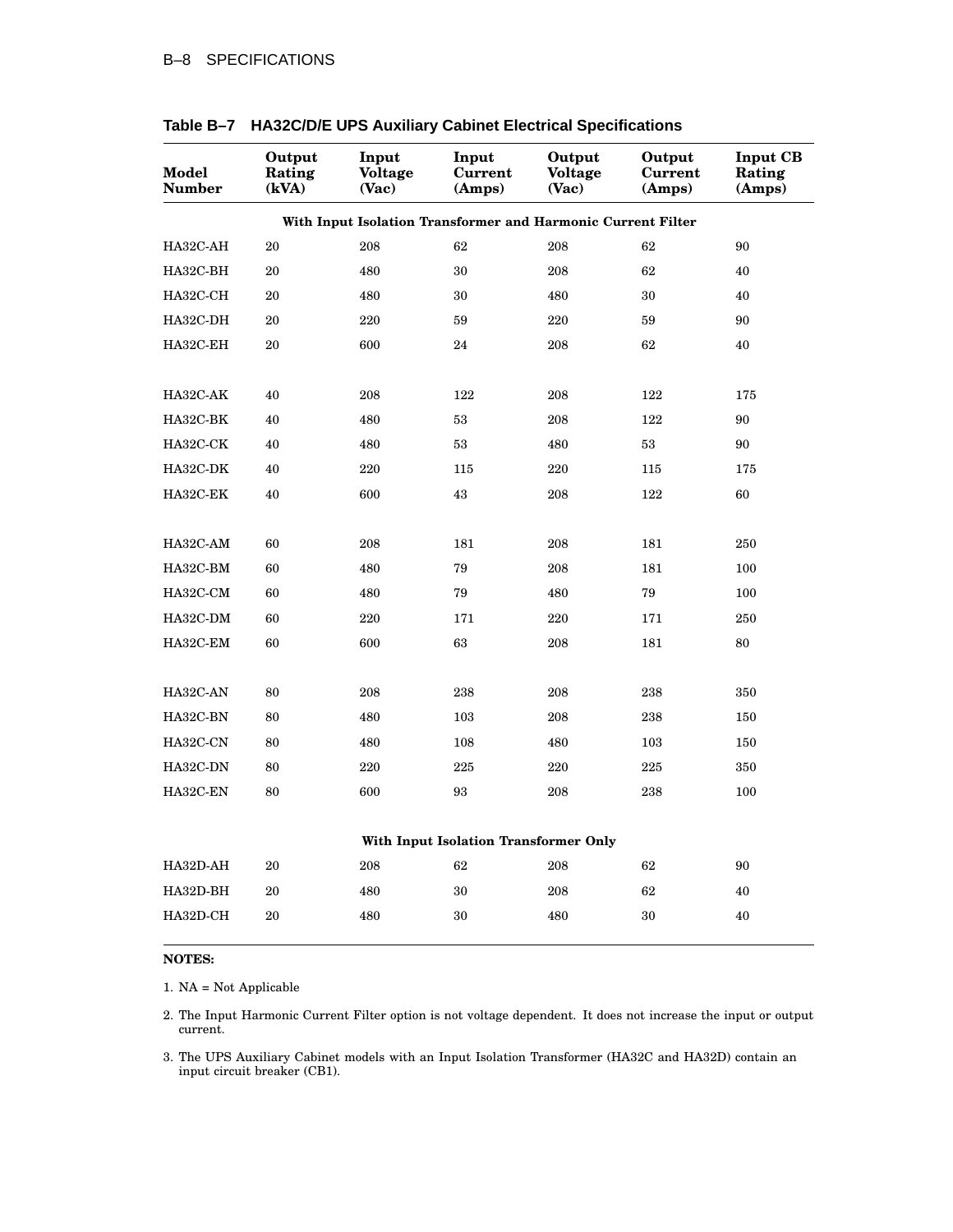| <b>Model</b><br><b>Number</b>     | Output<br>Rating<br>(kVA) | Input<br><b>Voltage</b><br>(Vac) | Input<br><b>Current</b><br>(Amps) | Output<br><b>Voltage</b><br>(Vac) | Output<br><b>Current</b><br>(Amps) | <b>Input CB</b><br>Rating<br>(Amps) |  |
|-----------------------------------|---------------------------|----------------------------------|-----------------------------------|-----------------------------------|------------------------------------|-------------------------------------|--|
| HA32D-DH                          | 20                        | 220                              | 59                                | 220                               | 59                                 | 90                                  |  |
| HA32D-EH                          | 20                        | 600                              | 24                                | 208                               | 62                                 | 40                                  |  |
|                                   |                           |                                  |                                   |                                   |                                    |                                     |  |
| HA32D-AK                          | 40                        | 208                              | 122                               | 208                               | 122                                | 175                                 |  |
| HA32D-BK                          | 40                        | 480                              | 53                                | 208                               | 122                                | 90                                  |  |
| HA32D-CK                          | 40                        | 480                              | 53                                | 480                               | 53                                 | 90                                  |  |
| HA32D-DK                          | 40                        | 220                              | 115                               | 220                               | 115                                | 175                                 |  |
| HA32D-EK                          | 40                        | 600                              | 43                                | 208                               | 122                                | 60                                  |  |
|                                   |                           |                                  |                                   |                                   |                                    |                                     |  |
| HA32D-AM                          | 60                        | 208                              | 181                               | 208                               | 181                                | 250                                 |  |
| HA32D-BM                          | 60                        | 480                              | 79                                | 208                               | 181                                | 100                                 |  |
| HA32D-CM                          | 60                        | 480                              | 79                                | 480                               | 79                                 | 100                                 |  |
| HA32D-DM                          | 60                        | 220                              | 171                               | 220                               | 171                                | 250                                 |  |
| HA32D-EM                          | 60                        | 600                              | 63                                | 208                               | 181                                | 80                                  |  |
|                                   |                           |                                  |                                   |                                   |                                    |                                     |  |
| HA32D-AN                          | 80                        | 208                              | 238                               | 208                               | 238                                | 350                                 |  |
| HA32D-BN                          | 80                        | 480                              | 103                               | 208                               | 238                                | 150                                 |  |
| HA32D-CN                          | 80                        | 480                              | 108                               | 480                               | 103                                | 150                                 |  |
| HA32D-DN                          | 80                        | 220                              | 225                               | 220                               | 225                                | 350                                 |  |
| HA32D-EN                          | 80                        | 600                              | 93                                | 208                               | 238                                | 100                                 |  |
|                                   |                           |                                  |                                   |                                   |                                    |                                     |  |
| With Harmonic Current Filter Only |                           |                                  |                                   |                                   |                                    |                                     |  |
| HA32E-PH                          | 20                        | NA                               | NA                                | NA                                | NA                                 | NA                                  |  |
| HA32E-PK                          | 40                        | NA                               | NA                                | NA                                | NA                                 | NA                                  |  |
| HA32E-PM                          | 60                        | $_{\rm NA}$                      | NA                                | $\rm NA$                          | $_{\rm NA}$                        | NA                                  |  |
| HA32E-PN                          | 80                        | NA                               | NA                                | $\rm NA$                          | NA                                 | NA                                  |  |

|  | Table B-7 (Cont.) HA32C/D/E UPS Auxiliary Cabinet Electrical Specifications |  |  |
|--|-----------------------------------------------------------------------------|--|--|
|--|-----------------------------------------------------------------------------|--|--|

#### **NOTES:**

1. NA = Not Applicable

2. The Input Harmonic Current Filter option is not voltage dependent. It does not increase the input or output current.

3. The UPS Auxiliary Cabinet models with an Input Isolation Transformer (HA32C and HA32D) contain an input circuit breaker (CB1).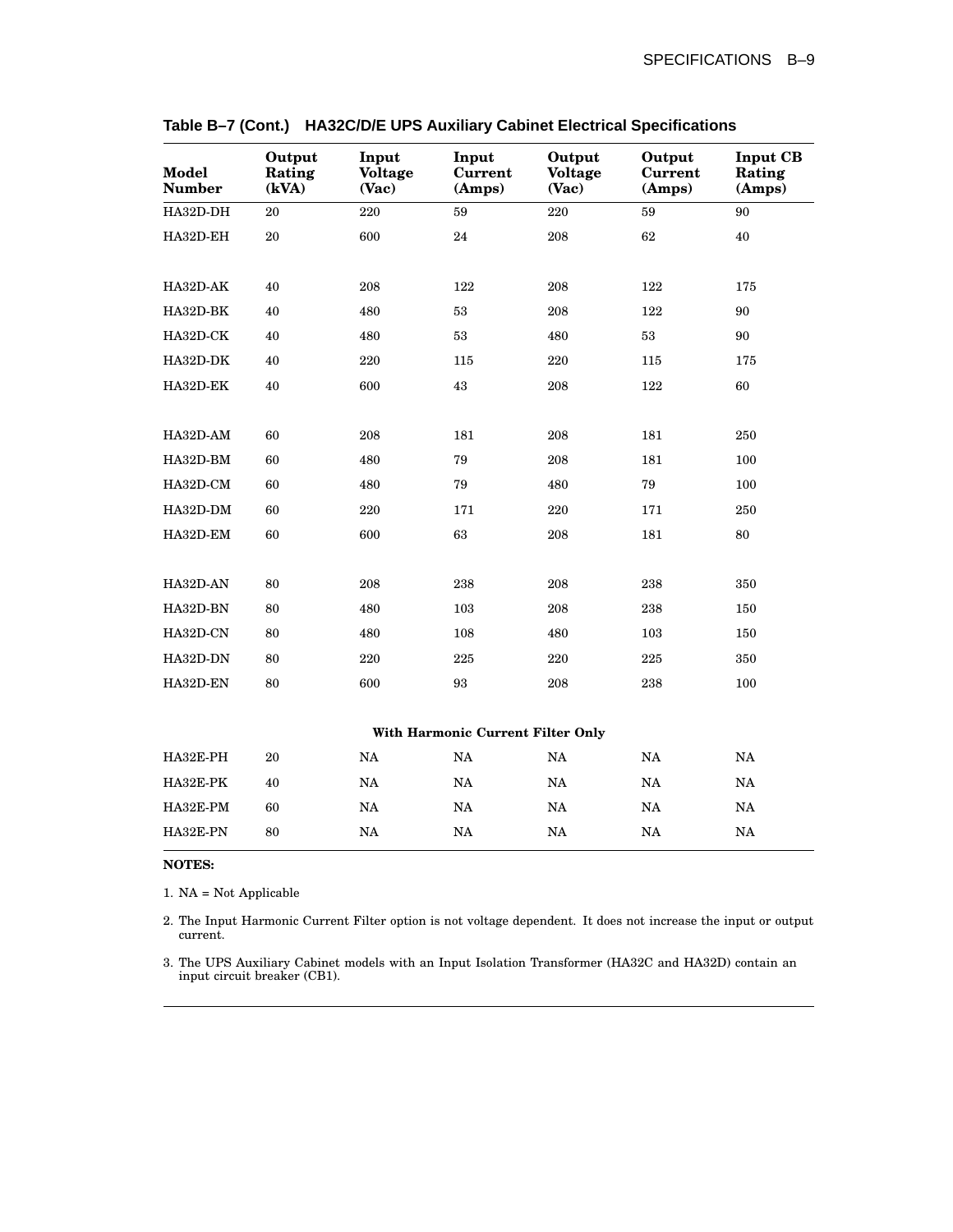| <b>Output Rating</b><br>(kVA) | <b>HA33D-XX</b><br><b>Isolation/Step-Down</b><br><b>Transformer and CSA</b><br><b>Assembly</b><br>(kg/lbs) | HA33F-XX<br><b>CSA Assembly Only</b><br>(kg/lbs) |  |
|-------------------------------|------------------------------------------------------------------------------------------------------------|--------------------------------------------------|--|
| 20                            | 211/465                                                                                                    | 98/215                                           |  |
| 40                            | 256/565                                                                                                    | 98/215                                           |  |
| 60                            | 333/735                                                                                                    | 98/215                                           |  |
| 80                            | 392/865                                                                                                    | 98/215                                           |  |

|  |  |  | Table B-8 UPS CSA Cabinet Weights and Dimensions |
|--|--|--|--------------------------------------------------|
|--|--|--|--------------------------------------------------|

**Depth of all models: 817 mm/32.18 in Height of all models: 1,402 mm/55.18 in Width of all models: 477 mm/18.78 in**

| Model<br><b>Number</b> | Output<br>Rating<br>(kVA) | Input<br><b>Voltage</b><br>(Vac)                            | Output<br><b>Voltage</b><br>(Vac) | <b>Input CB Rating</b><br>(Amps) |
|------------------------|---------------------------|-------------------------------------------------------------|-----------------------------------|----------------------------------|
|                        |                           | With Input Isolation/Step-Down Transformer and CSA Assembly |                                   |                                  |
| HA33D-EH               | 20                        | 600                                                         | 208                               | 40                               |
| HA33D-EK               | 40                        | 600                                                         | 208                               | 60                               |
| HA33D-EM               | 60                        | 600                                                         | 208                               | 80                               |
| HA33D-EN               | 80                        | 600                                                         | 208                               | 100                              |
|                        |                           | With CSA Assembly Only                                      |                                   |                                  |
| HA33F-PH               | 20                        | <b>NA</b>                                                   | <b>NA</b>                         | <b>NA</b>                        |
| HA33F-PK               | 40                        | <b>NA</b>                                                   | <b>NA</b>                         | <b>NA</b>                        |
| HA33F-PM               | 60                        | NA.                                                         | NA.                               | NA.                              |
| HA33F-PN               | 80                        | NA                                                          | <b>NA</b>                         | <b>NA</b>                        |
|                        |                           |                                                             |                                   |                                  |

#### **Table B–9 HA33D/F UPS CSA Cabinet Electrical Specifications**

#### **NOTES:**

1. NA = Not Applicable

2. The CSA assembly is not voltage dependent.

3. The UPS CSA Cabinet models with an Input Isolation/Step-Down Transformer (HA33D) contain an input circuit breaker (CB1).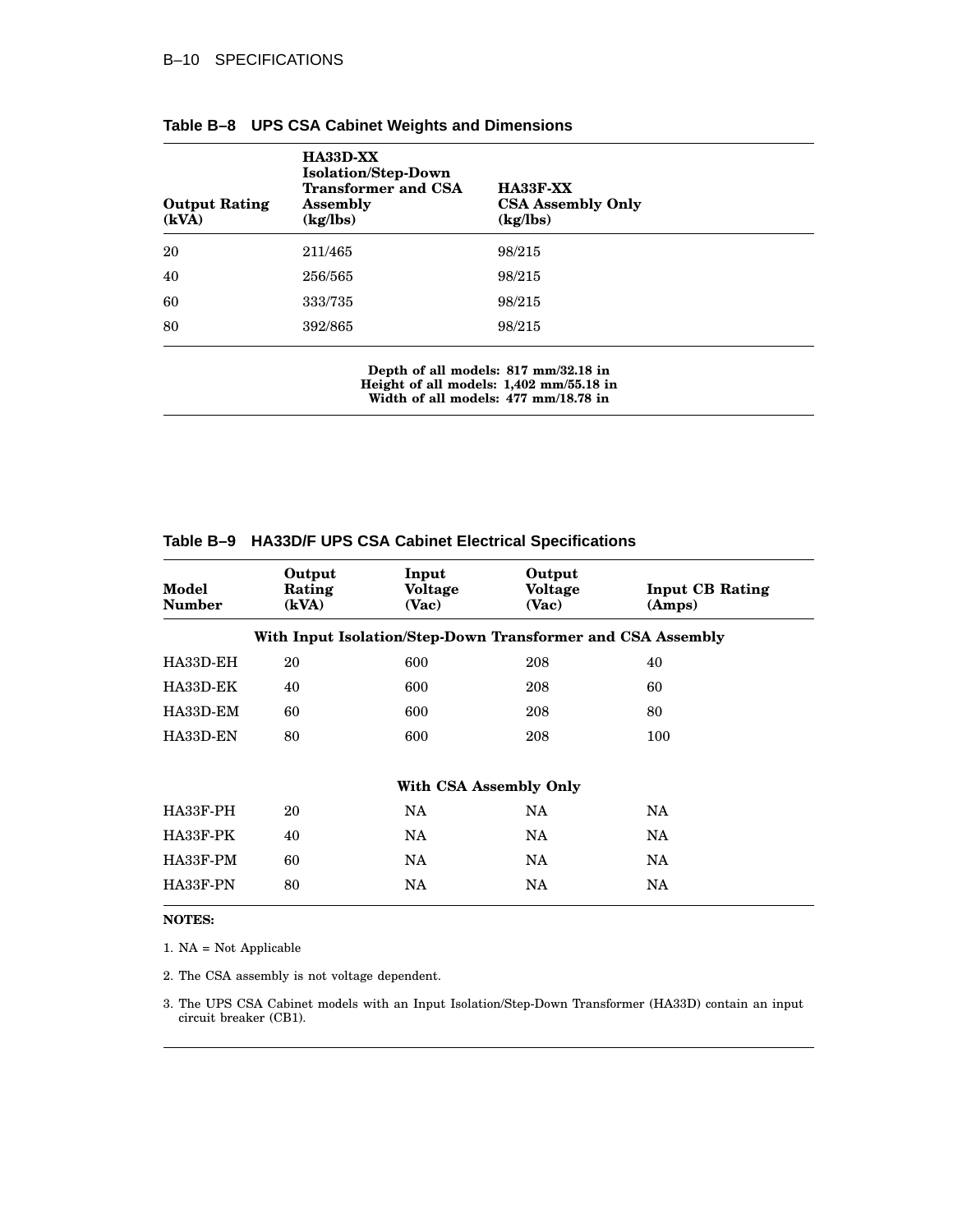| <b>Model</b><br><b>Number</b> | <b>UPS</b><br>Output<br>Rating<br>(kVA) | Input<br><b>Voltage</b><br>(Vac) | <b>Maximum</b><br>Input<br>Current<br>(Amps) | Output<br><b>Voltage</b><br>(Vac) | <b>Maximum</b><br>Output<br>Current<br>(Amps) | Weight<br>(kg/lbs) |
|-------------------------------|-----------------------------------------|----------------------------------|----------------------------------------------|-----------------------------------|-----------------------------------------------|--------------------|
| HA32J-AT $1$                  | $20 - 40$                               | 208/220                          | 222                                          | 208/220                           | 222                                           | 225/495            |
| HA32K-AT $1$                  | $60 - 80$                               | 208/220                          | 222                                          | 208/220                           | 222                                           | 239/525            |
| HA32J-AH                      | 20                                      | 208                              | 55.5                                         | 208                               | 55.5                                          | 352/775            |
| HA32J-BH                      | 20                                      | 480                              | 24.1                                         | 208                               | 55.5                                          | 352/775            |
| HA32J-DH                      | 20                                      | 220                              | 55.5                                         | 220                               | 55.5                                          | 352/775            |
|                               |                                         |                                  |                                              |                                   |                                               |                    |
| $HA32J-AK$                    | 40                                      | 208                              | 111                                          | 208                               | 111                                           | 389/855            |
| <b>HA32J-BK</b>               | 40                                      | 480                              | 48.1                                         | 208                               | 111                                           | 389/855            |
| <b>HA32J-DK</b>               | 40                                      | 220                              | 111                                          | 220                               | 111                                           | 389/855            |
| HA32K-AK                      | 40                                      | 208                              | 111                                          | 208                               | 111                                           | 399/880            |
| HA32K-BK                      | 40                                      | 480                              | 48.1                                         | 208                               | 111                                           | 399/880            |
|                               |                                         |                                  |                                              |                                   |                                               |                    |
| HA32K-AM                      | 60                                      | 208                              | 166.5                                        | 208                               | 166.5                                         | 461/1,015          |
| HA32K-BM                      | 60                                      | 480                              | 72.2                                         | 208                               | 166.5                                         | 461/1,015          |
| HA32K-DM                      | 60                                      | 220                              | 166.5                                        | 220                               | 166.5                                         | 461/1,015          |
| HA32K-AN                      | 80                                      | 208                              | 222                                          | 208                               | 222                                           | 516/1,135          |
| HA32K-BN                      | 80                                      | 480                              | 96.2                                         | 208                               | 222                                           | 516/1,135          |
| HA32K-DN                      | 80                                      | 220                              | 222                                          | 220                               | 222                                           | 516/1,135          |

**Table B–10 UPS Distribution Cabinet Specifications**

<sup>1</sup>These models DO NOT contain an isolation/step-down transformer. The input voltage will equal the output voltage.

The HA32J-XX models contain one (1) 42-pole panelboard.

The HA32K-XX models contain two (2) 42-pole panelboards.

**Height, all models: 1,402 mm/55.18 in Depth, all models: 817 mm/32.18 in Width, all models: 800 mm/31.50 in**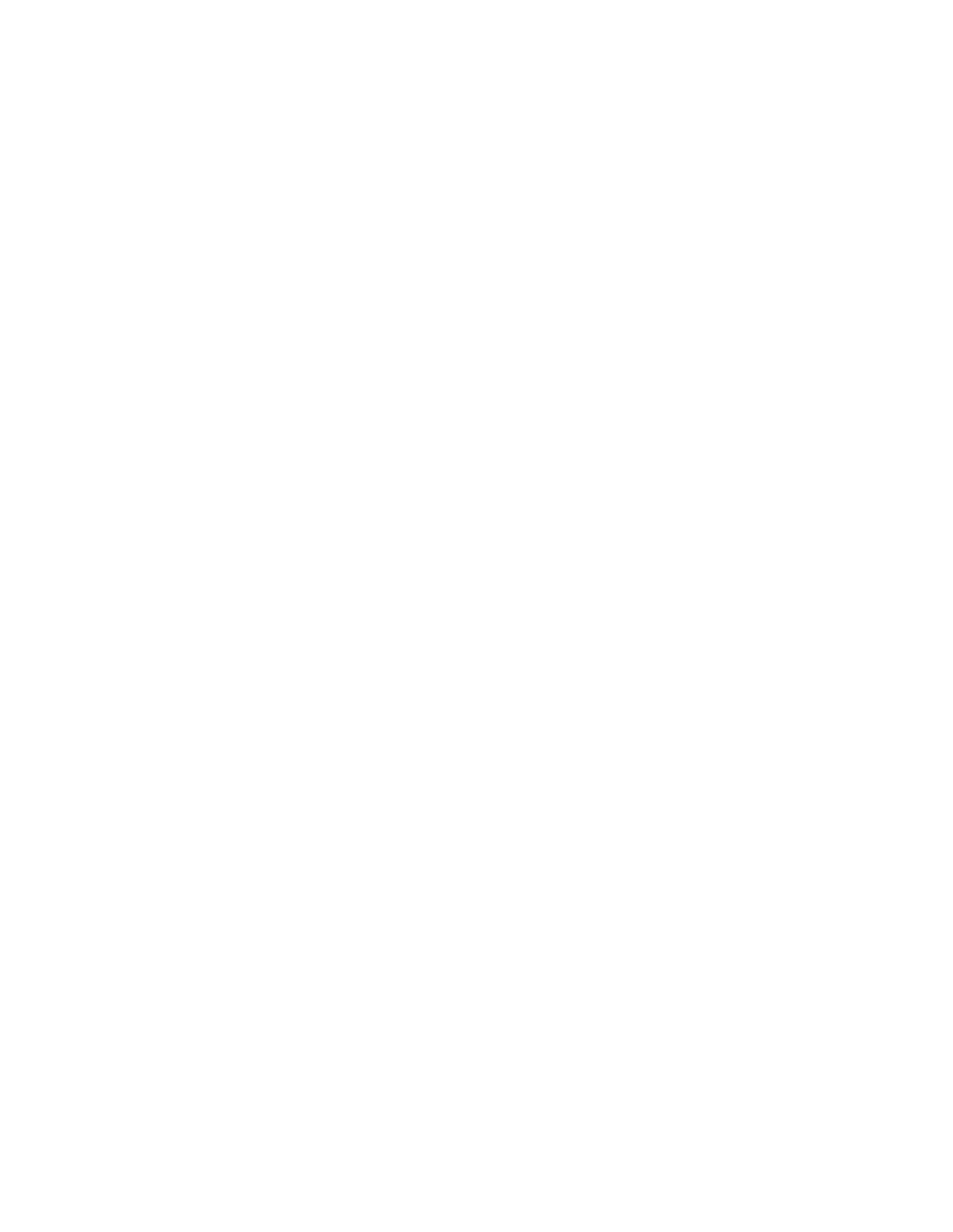# **Index**

## **C**

Caster removal, 3–5 Control wire connections Battery Cabinet circuit breaker (QF1), 4–6 contact closure, 4–7 DC Ground Fault Detector, 4–6 Remote Alarm Panel, 4–7 Remote Status Panel, 4–7 Smoke Detector, 4–6 UPS Battery Cabinet, 4–5, 4–12 Customer responsibilities, 1–1 delivery, 1–2 handling, 1–2 site preparation, 1–1

## **D**

Digital Services responsibilities, 1–9 delivery, 1–10 handling, 1–10 initial startup, 1–10 site preparation, 1–9

# **E**

Electrician responsibilities, 1–3 HA32A UPS Cabinet, 1–3 HA32B UPS Battery Cabinet, 1–4 HA32C/D/E UPS Auxiliary Cabinet,  $1 - 5$ HA32J/K UPS Distribution Cabinet,  $1 - 7$ HA33D/F UPS CSA Cabinet, 1–6 Remote Alarm Panel, 1–8

# **H**

HA3000 storage, 2–1 HA320-A3 Remote Alarm Panel installation, 4–38 HA320-AA/AB Remote Status Panel installation, 4–37 HA320-B1 Smoke Detector installation, 4–40

HA320-C2 DC Ground Fault Detector installation, 4–39 HA32A UPS battery connections, 4–4 bypass ac input (MAINS2) connections, 4–4 installation, 4–1 main ac input (MAINS1) connections, 4–2 output load connections, 4–4 site preparation, 2–2 HA32B UPS Battery Cabinet installation, 4–9 power cable connections, 4–11 site preparation, 2–6 HA32C/D/E UPS Auxiliary Cabinet control wiring, 4–23 input harmonic current filter connections, 4–21 installation, 4–14 power cable connections, 4–16 site preparation, 2–8 HA32J/K UPS Distribution Cabinet control wiring, 4–32 installation, 4–30 output cable installation, 4–35 output circuit breaker installation, 4–32 power cable connections, 4–31 site preparation, 2–12 HA33D/F UPS CSA Cabinet control wiring, 4–29 installation, 4–24 power cable connections, 4–26 site preparation, 2–10 Handling, 3–2

# **I**

Input harmonic current filter, 4–21 Installation HA320-A3 Remote Alarm Panel, 4–38 HA320-AA/AB Remote Status Panel, 4–37 HA320-B1 Smoke Detector, 4–40 HA320-C2 DC Ground Fault Detector, 4–39 HA32A UPS, 4–1